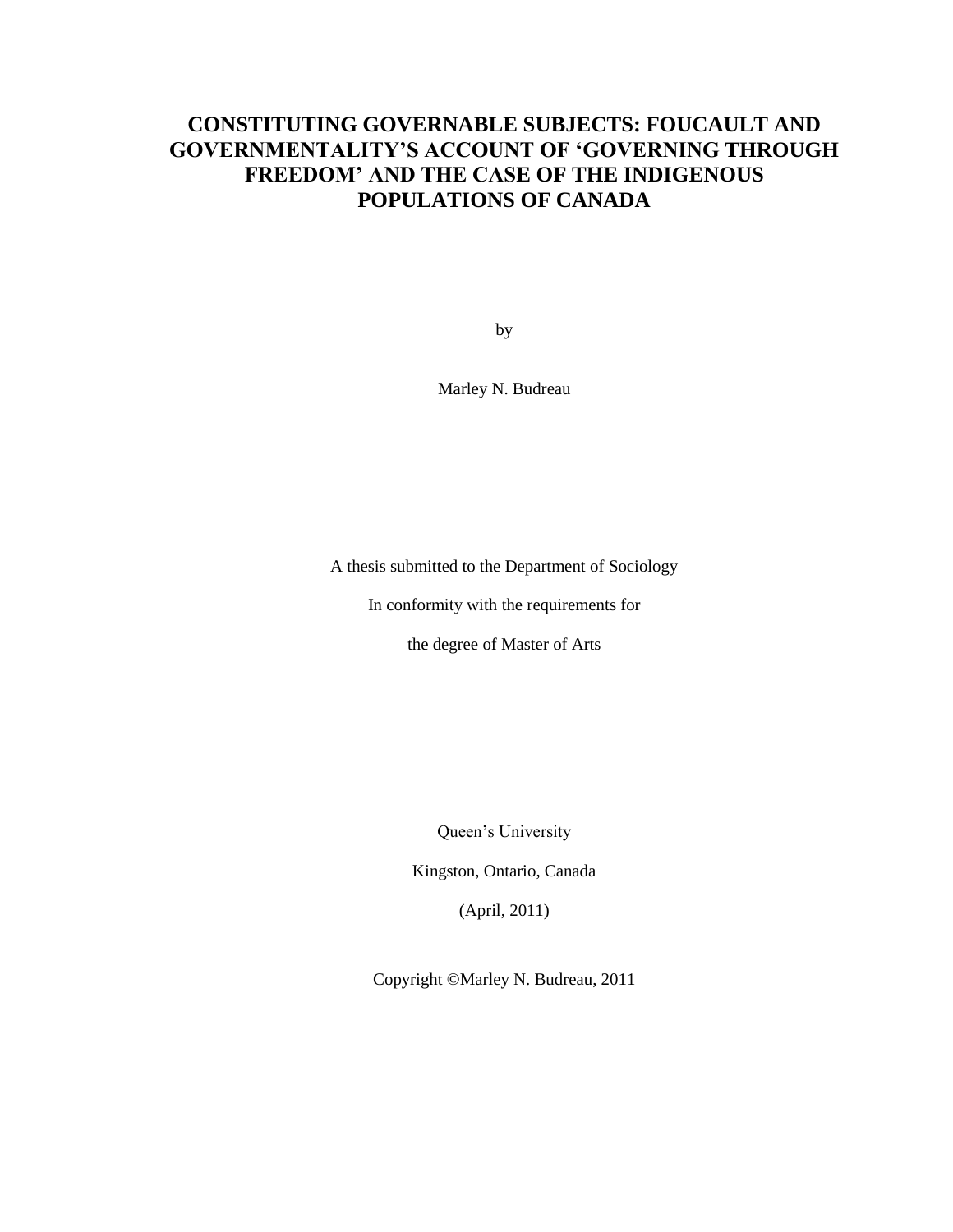#### **Abstract**

In 1978, Michel Foucault introduced his genealogy of the modern state, or alternatively, what he termed governmentality in which politics is understood as the product of rationalities which make up rule. Foucault"s problematic was to uncover the rationalities of *bio-power* or *bio-politics* which is situated within liberal rule. For Foucault, liberalism is to be viewed as a philosophy of rule that concerned itself with the rationality that the state may be governing too heavily and which increasingly divested itself of its regulatory capacities and consequently sought to guide the conduct of the population through often indirect and distanced means. Subsequently, others have built upon Foucault"s work on liberalism and have concluded that the phrase *governing through freedom* adequately characterizes liberal philosophies of rule. However, numerous critiques have been raised concerning the contention that liberalism brought with it a substantiated increase in freedom. It is this critique that the current research wishes to expand upon by using the case of the Aboriginal peoples throughout Canada between the eighteenth and nineteenth century to display that the concept of *governing through freedom* is far too restricted and that the governmentality literature often presents an incomplete account of classical liberalism.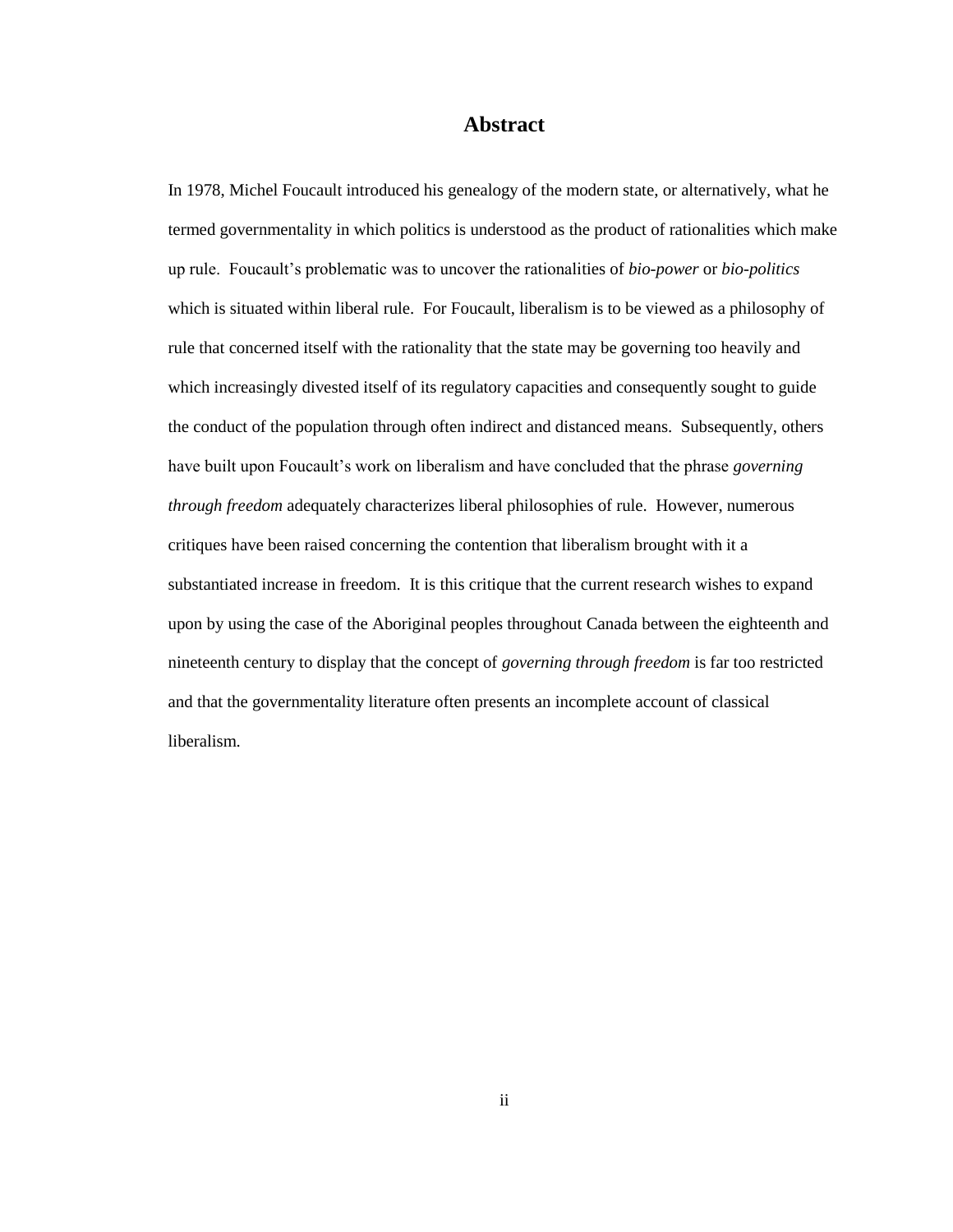### **Acknowledgements**

I would like to thank my supervisor, Professor Cynthia Levine-Rasky, for her willingness to support the completion of this thesis and her commitment and assistance throughout the duration of this project. Your contribution, knowledge and guidance throughout this project have proven invaluable and have been greatly appreciated. I am very grateful for the opportunity to have you as my supervisor as I know I would not have completed this thesis if it wasn"t for your leadership. Thank you.

Additionally, I would like to thank Professor Laureen Snider for introducing me to this topic and for her teachings which have become the foundation for this thesis. Thank you.

I would also like to thank Michelle Ellis for her constant encouragement throughout my time at Queen"s. Your caring and support have meant a great deal to me. Thank you.

I also wish to thank the Department of Sociology and the Professors that I have had the pleasure of being taught by for their commitment to their students and for making my time at Queen"s both a rewarding and challenging experience. Thank you.

Finally, thank you to my family who has been instrumental in the completion of this thesis. To Uncle Wayne and Aunt Brenda, thank you for believing in me and my ability to succeed. Thank you also for your understanding and encouragement. To my parents, Lana and Dave, thank you for motivating and encouraging me to complete my thesis. Your support throughout the past years has been unwavering and I am grateful for the assistance you have given me in completing this thesis. Thank you for supporting me in every way imaginable and encouraging me to be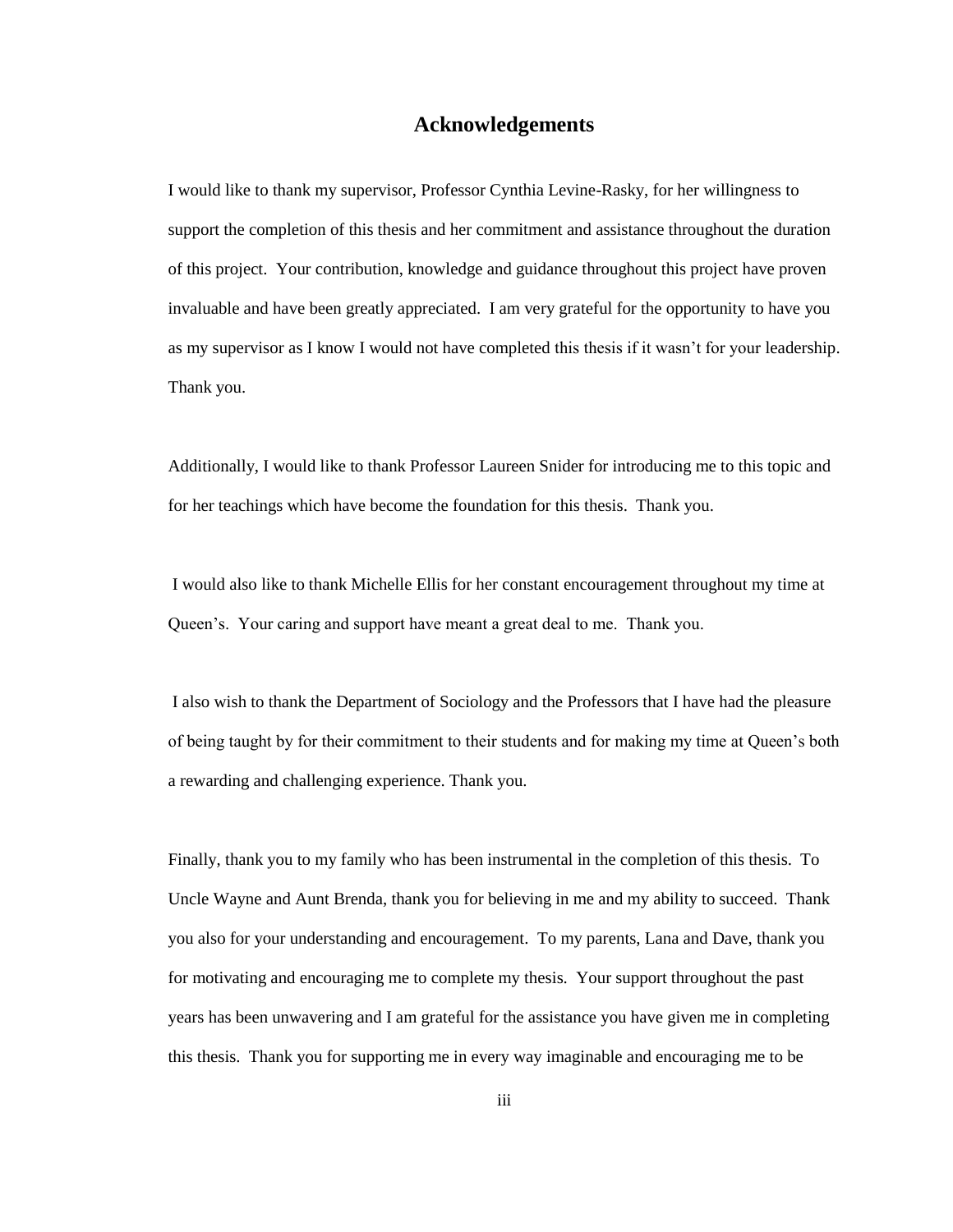proud of my accomplishments; I can"t express to you how grateful I am to have you as parents. Thank you.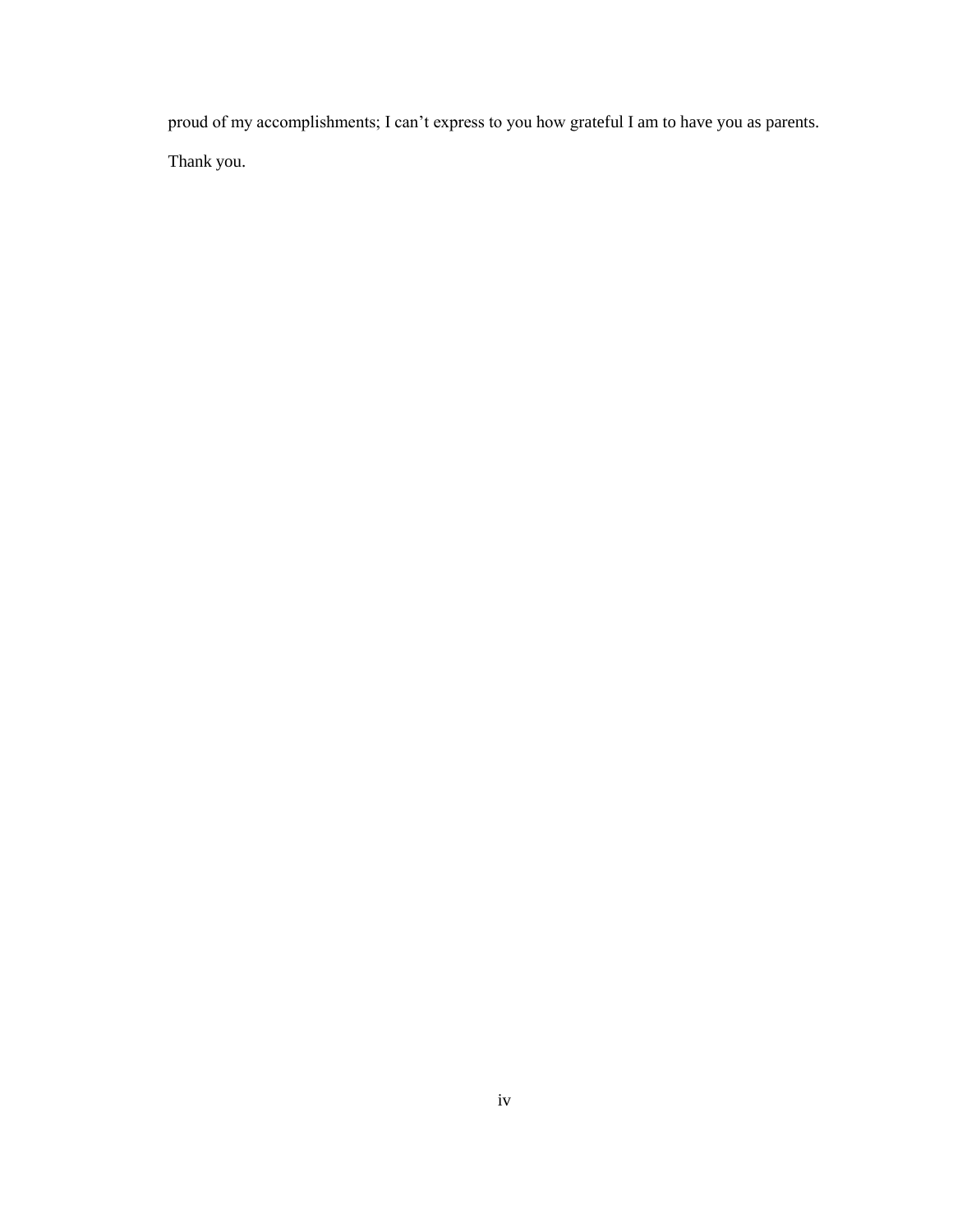## **Table of Contents**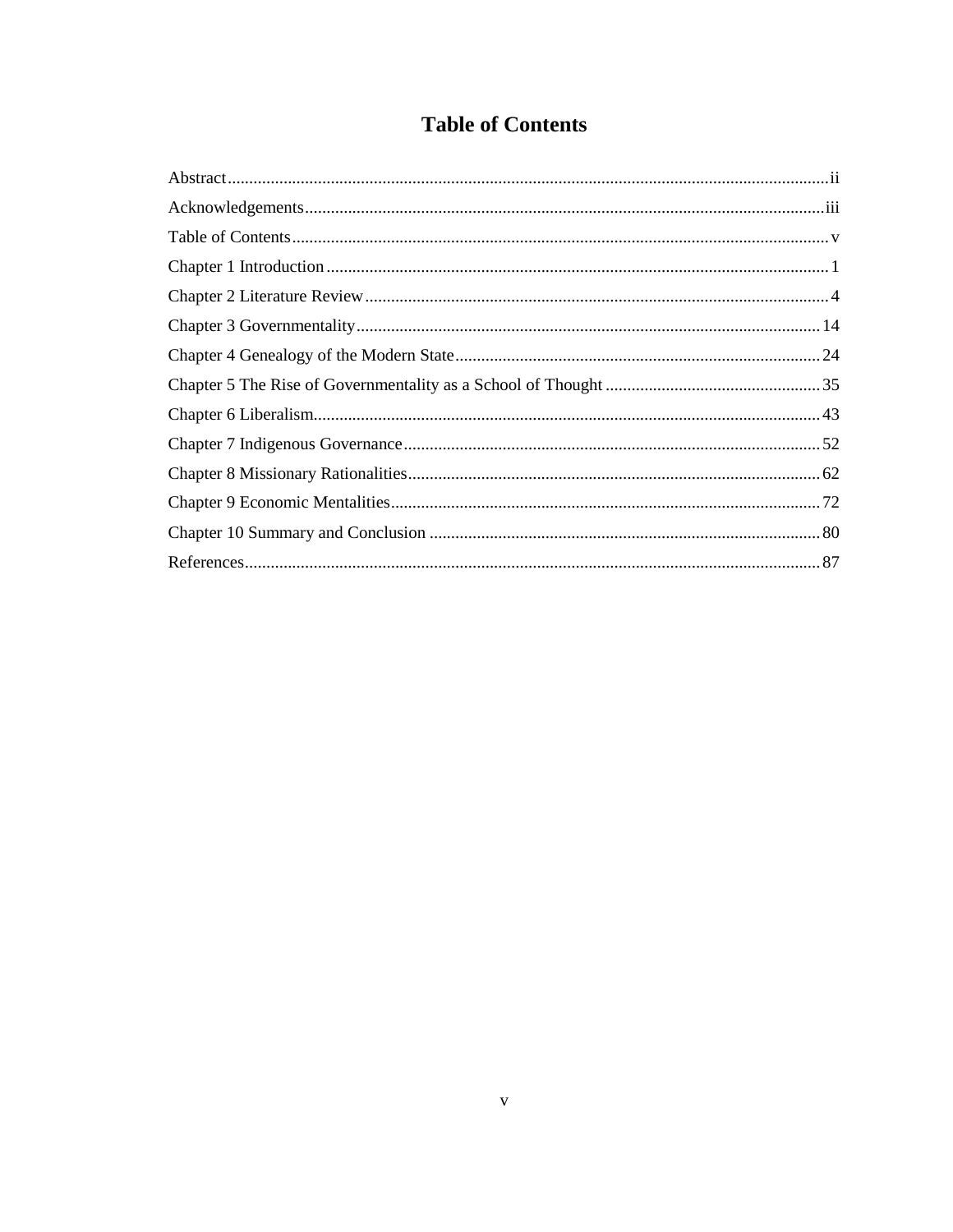# **Chapter 1 Introduction**

In his series of lectures entitled *Security, Territory, Population,* given at the College De France in 1978, Michel Foucault introduced his genealogy of the modern state, or alternatively, what he termed governmentality. For Foucault, studies of governmentality focus upon the ideology that politics can be understood as a product of the sensibilities and mentalities which make up rule (Foucault 2007). Studies of governmentality therefore, demonstrate the interplay of macro and micro-structures of particular knowledges which are transformed into technologies that are rendered capable of governing an individual"s behavior (Foucault 2008). Thus, governmentality is presented as an analysis in which certain knowledges, rationalities and discourses capable of governing behavior are uncovered. Foucault"s (2007, 2008) problematic in the delivery of his lectures was to uncover and present the rationalities of what he termed *biopower* or *bio-politics*; that is to say, a period in time and a form of rule in which the population came to be seen as the object of political strategy and which sought to guide the conduct of the population through often indirect and distanced means. Foucault (2007) contended that this form of rule ultimately came to be known as what is more generally termed liberalism, which is frequently cited as a philosophy of rule that concerned itself with the rationality that the state may be governing too heavily and which increasingly divested itself of its regulatory capacities. As Foucault (2007, 2008) suggested, during the liberal period both society and economy came to be seen as possessing their own natural laws and processes which were to be governed according to and with respect to this supposed naturalness with minimal interference from the state. Foucault"s (2007, 2008) interpretations on the subject and the presentation of governmentality as a methodology have led to the development of a school of critical analysis on the subject which has attempted to contribute to the definition of liberalism and the rationalities that comprise it.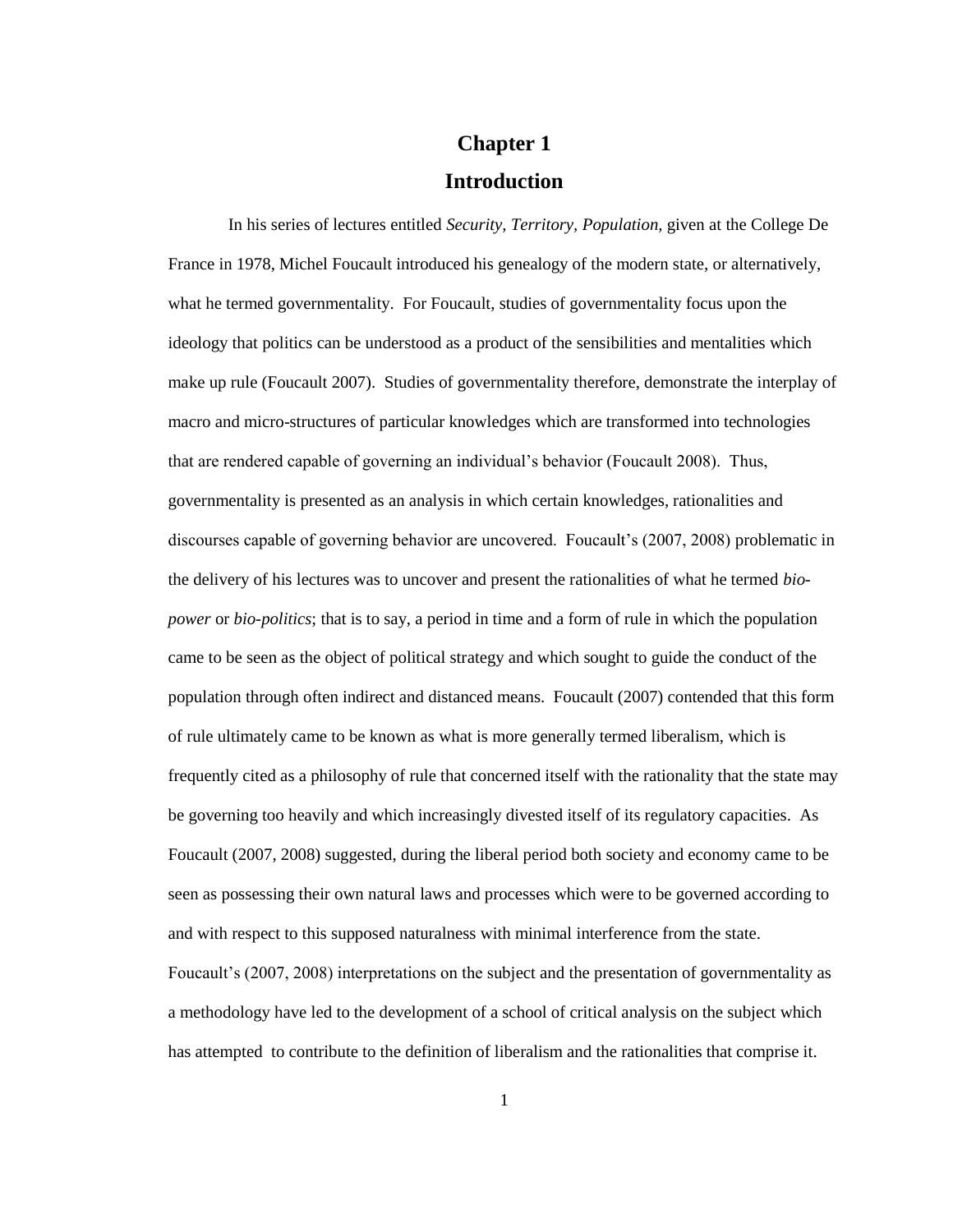What has developed is a general presentation of liberalism as a philosophy of rule which is characterized by the phrase *governing through freedom*, meaning that, with the development of liberalism, the state displaced much of its paternalistic, authoritarian and pastoral characteristics in favor of governing at a distance through a variety of often non-state actors and the judicious application of direct control.

Although Foucault"s (2007, 2008) governmental analysis presented a new analytical framework for uncovering the varied rationalities of rule which ultimately presented itself as liberalism, numerous critiques have been raised concerning the completeness and accuracy of Foucault and subsequent authors' claims that liberalism ultimately led to a substantiated increase in the autonomy and agency of the population. Subsequently, authors such as Dean (2002) have suggested that far from increasing the amount of freedom accorded to the population, liberalism in fact retained a great deal of paternalistic, authoritarian and often coercive characteristics which the school of governmentality frequently neglects. Through an investigation of these critiques, Dean (2002) suggests that one will ultimately observe that opposed to witnessing a decrease in the direct control of a specified population or paternalistic forms of rule, the ideals expressed in the concept of *governing through freedom* are merely locally, culturally and ethnically specific. Thus, if one were to examine such cases as those of the Aboriginal populations of Canada from the eighteenth to nineteenth centuries, one would discover that pastoral and authoritarian rationalities existed within the mentalities that shaped the rule of such peoples and were ultimately transformed into technologies such as Residential and Industrial Schools which were used as tools to *conduct the conduct* of such populations. Consequently, requiring completion is an investigation which critically examines the contentions of governmentality"s account of liberalism and which demonstrates the contradictions both internal and external to such discourse on the subject. Although it is proposed in the current research that Foucault and others present an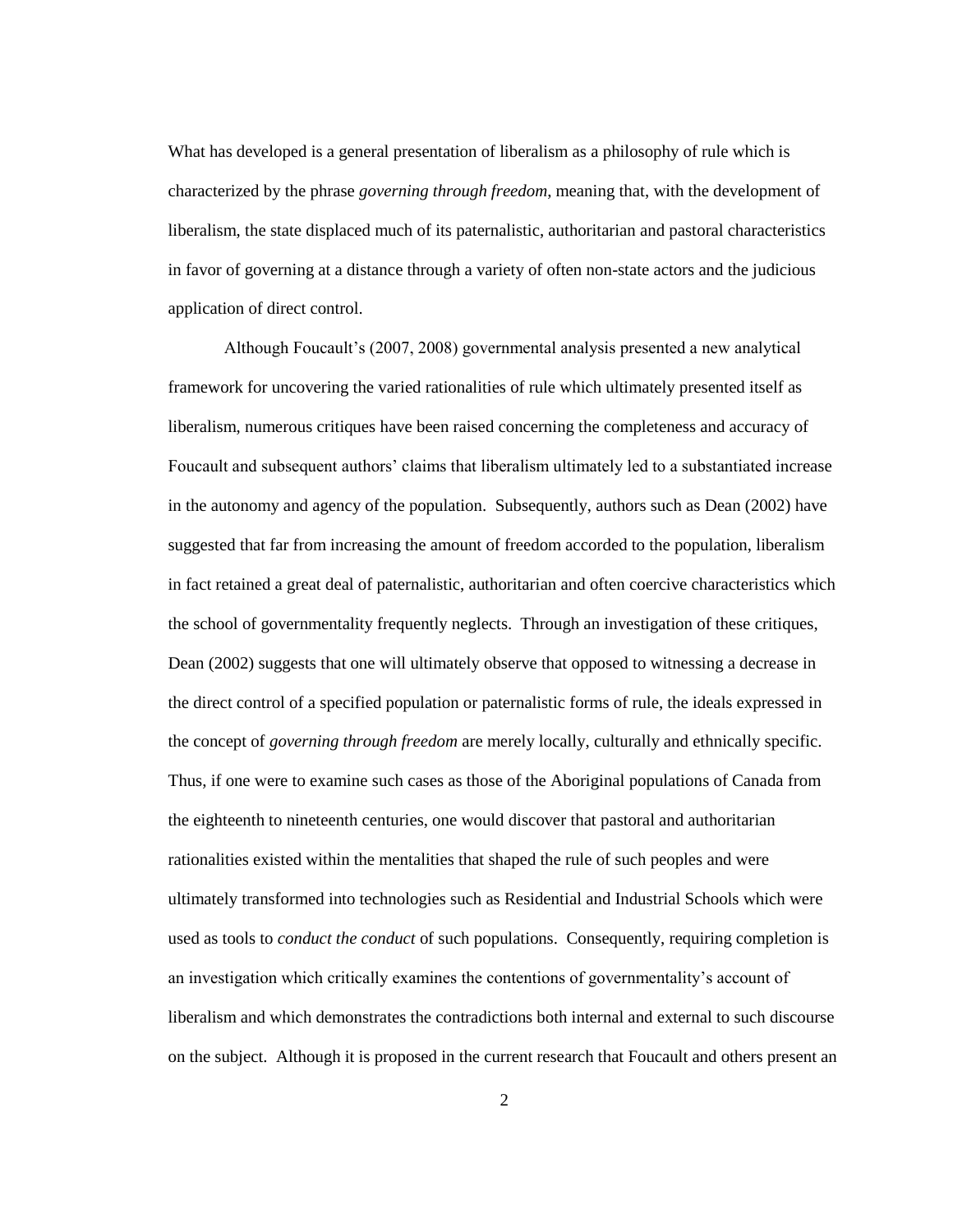incomplete account of liberalism, it is suggested that governmentality is a viable research tool and will be employed in this analysis to uncover the rationalities of those who governed the Aboriginal population in Canada between the eighteenth and nineteenth centuries in an effort to demonstrate that much is left out of the governmentality account of liberalism. Therefore, the present research focuses on an analysis of governmentality and attempts to display that Foucault and subsequent literature presents an inaccurate and incomplete account of liberalism and the associated concept of *governing through freedom* when taking into consideration the case of Indigenous populations. The current research thus attempts to contribute to those works on the subject by providing a comprehensive understanding of governmentality as a theory and research methodology along with the rise of governmentality as a school of critical analysis, and ultimately endeavors to demonstrate the paternalistic and authoritarian rationalities that exist within liberal rule which Foucault and others have neglected.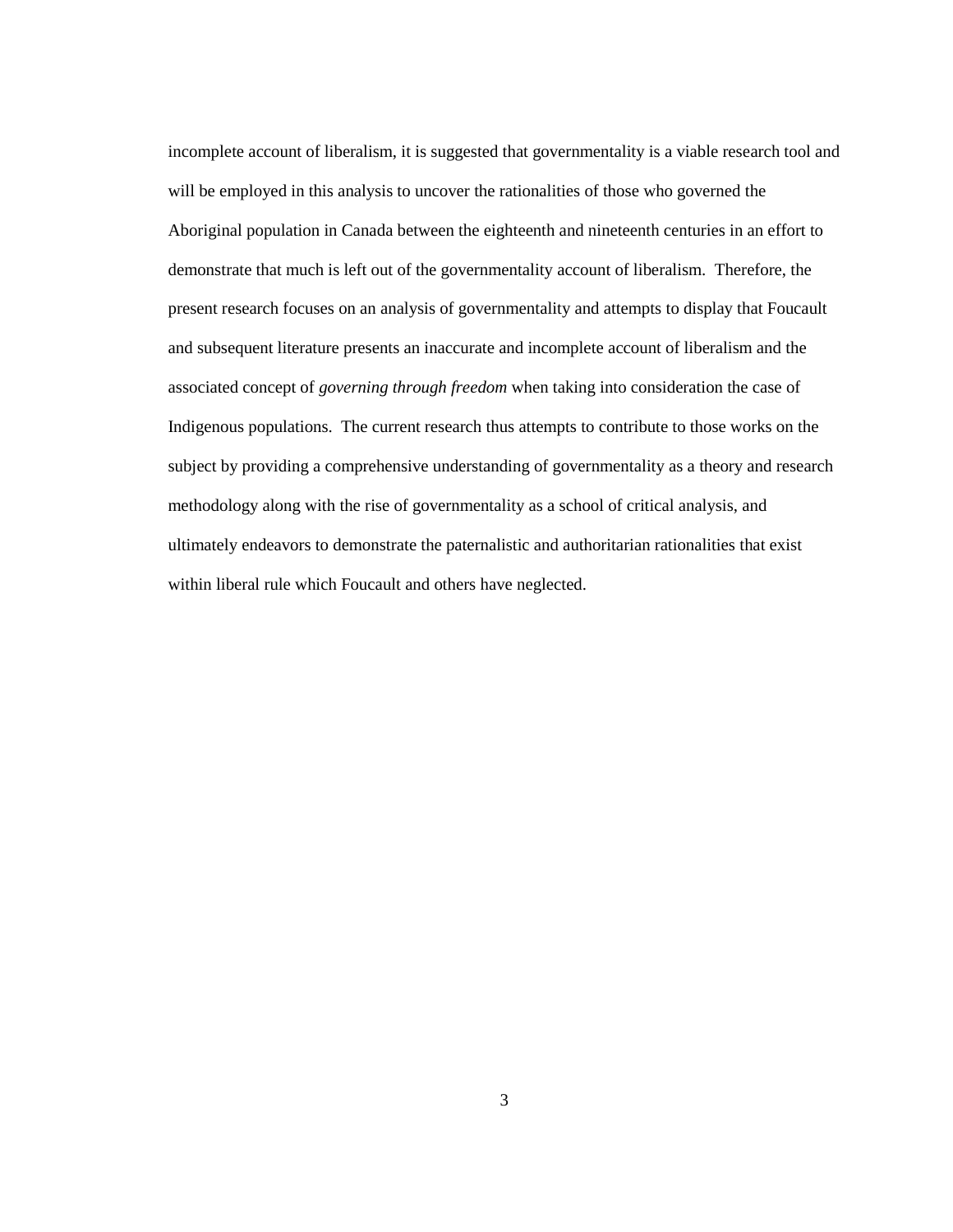# **Chapter 2 Literature Review**

As previously stated, the current research is predicated upon Foucault"s (2007, 2008) concept of governmentality in which the rationalities which lay "behind" technologies of rule capable of governing an individual"s behavior are uncovered and in which Foucault sought to analyze the technologies, mentalities and programmes of power which particular forms of governance are built upon. According to Foucault (2007), these rationalities, mentalities and technologies are seen as apparatuses for understanding the contingencies of relations of power upon which our present rests. Thus, an investigation of various governmentalities is to be viewed as an examination into where and how, between whom, according to what processes and with what effects power is applied (Foucault 2007). This methodology ultimately stresses the complexity and numerous processes of governing, along with the technologies that subjectify individuals, and also aims to examine the problems and problematizations through which being is constructed in a logical and manageable fashion (Colebatch 2002).

Stemming from this methodology is the premise that governing is to be defined as the *conduct of conduct* which refers to any rational and calculated guidance of human behavior (Scott 1995). Based on the aforementioned definition, studies of governmentality seek to investigate how individuals govern and how individuals govern themselves in relation to the rational and calculated objectives of those who rule (Scott 1995). It is with reference to this methodology that Foucault (2007) sought to present a history of the present; that is to say, a genealogy of the rise of liberalism or what he termed the modern art of governing, which are used as synonyms for a period in time and specific application of rule, in which the economy and the *homo oeconomicus* emerged as distinct spheres which were to be governed with respect to their own natural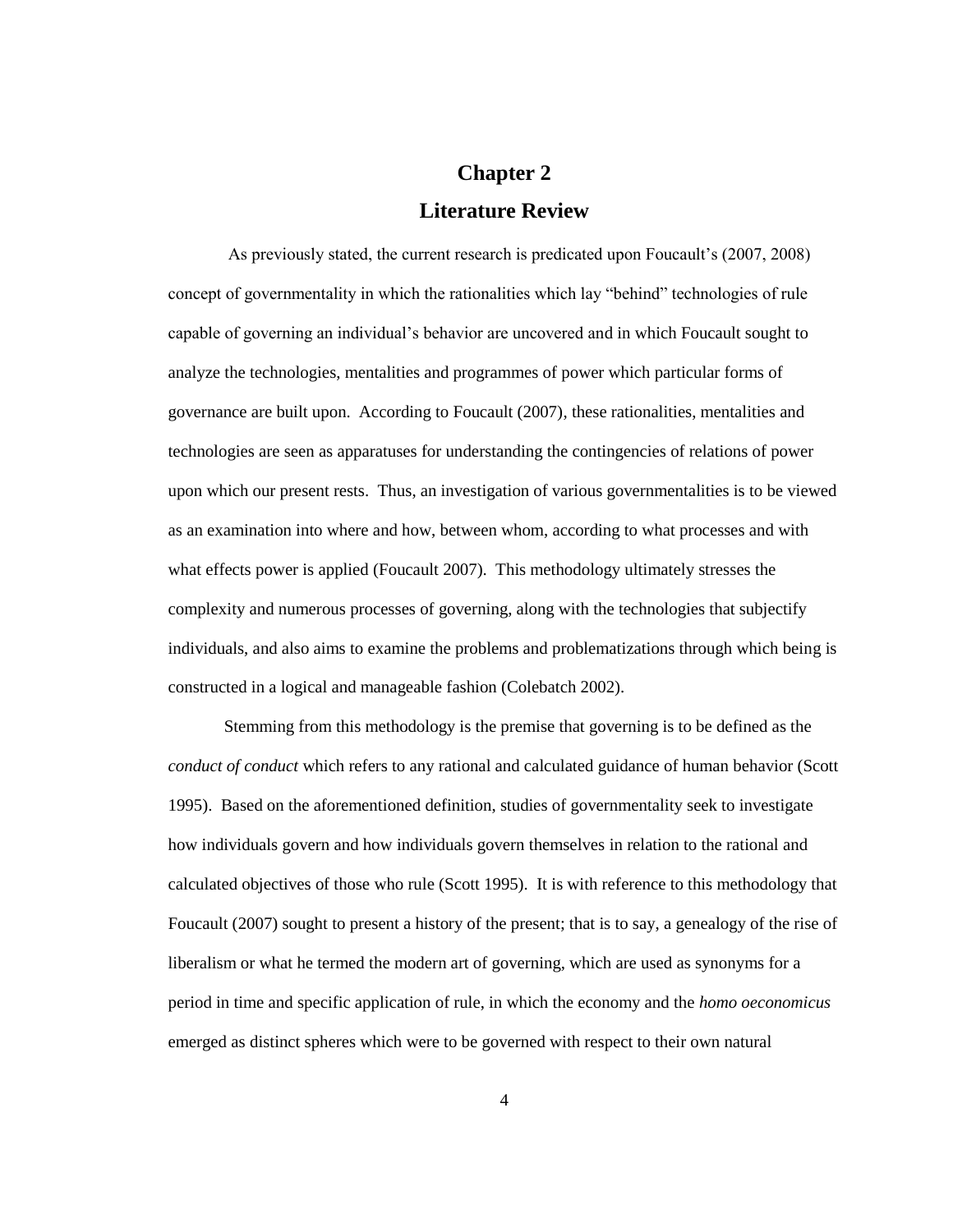processes. It is in reference to this development that subsequent literature on the subject has often associated with the general rise of individual agency or autonomy.

Numerous analyses of various governmentalities have been undertaken since Foucault"s presentation of his genealogy of the modern state in which many focus on his interpretation of liberalism. Weir, O"Malley and Shearing (1997) note that stemming from these analyses, two streams of examination can be identified. Weir et al. (1997) purport that the first area of examination concerns itself with the ways in which programmes of government or the state are formulated and articulated within broad discourses of rule or "political rationalities." The other area of investigation exemplifies how technologies are employed to put these rationalities into effect. Such analyses have proven useful in suggesting that rule is not a monopoly practice of the state, but instead should be viewed as being derived from an assemblage of technologies and forces that are used to direct conduct (Weir et al. 1997). Therefore, according to Weir et al."s (1997) interpretation, a governmental analysis first seeks to uncover the rationalities that exist within various arts of governing and secondly how these rationalities are translated into institutions, programmes and technologies which ultimately seek to guide an individual"s conduct and align it with state objectives. These rationalities are exemplified in subsequent governmentality literature which focus on liberalism and one frequently comes across the contention that the liberal philosophy of rule concerned itself with divesting its regulatory obligations to non-state actors, thus breaking the assemblage of monopoly practices of rule and resolving the claim that the state may be governing too heavily. Gordon (1991) confirms that within the governmentality literature, liberalism is presented as a form of rule concerned with preserving the relative autonomy of the individual through maintaining the distance at which the state rules. Liberalism can therefore be characterized as a critique of rule in which society and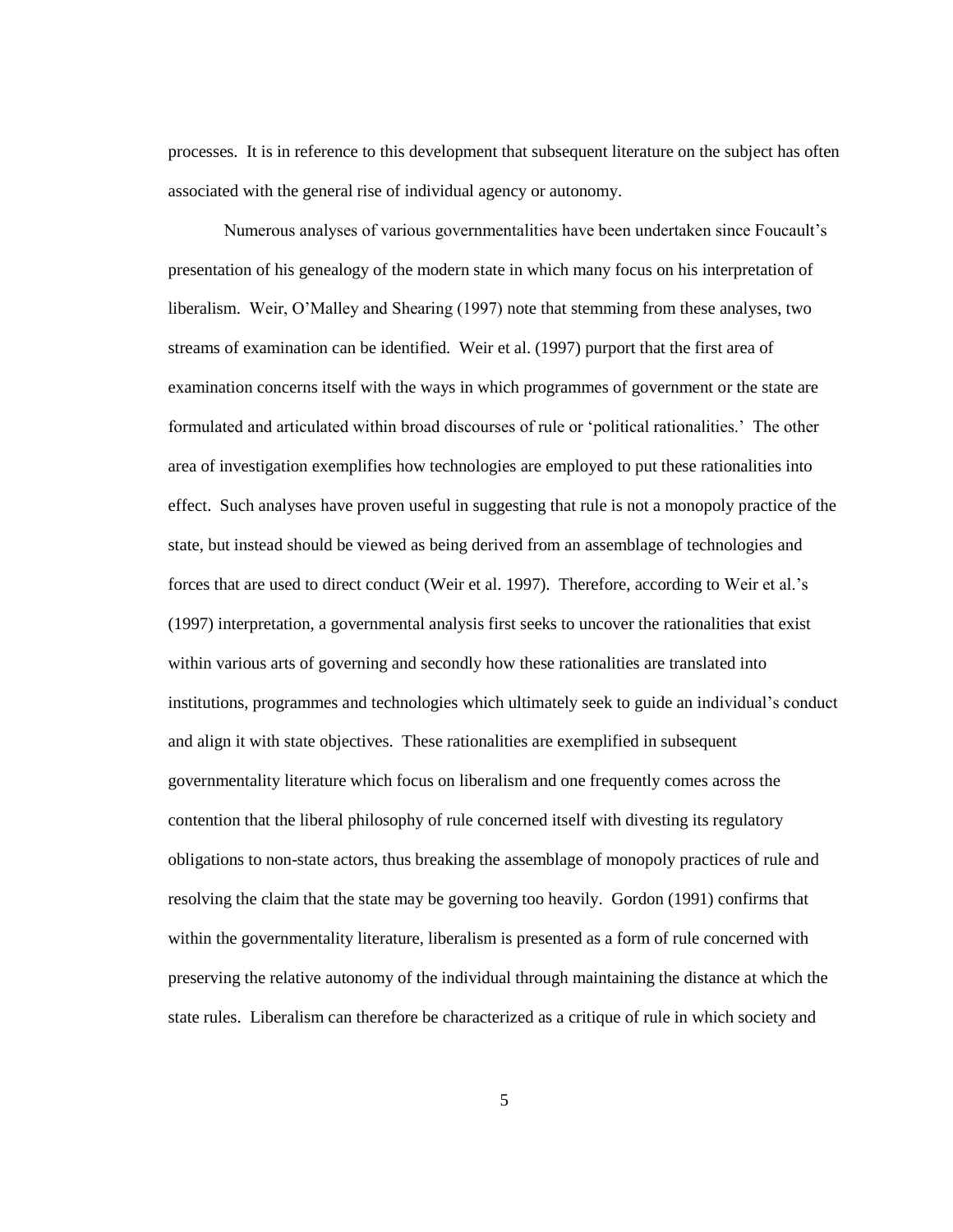economy are to be governed with respect to their natural laws and processes, apart from the technologies of government.

Although liberalism has traditionally been presented as a philosophy of rule which maintained and governed with respect to the autonomy of the individual, many critiques (for example, Gordon 1991; Murray Li 2007) of Foucault's (2007, 2008) account of liberalism and subsequent literature on the same topic have been raised. These critiques suggest that Foucault and the school of governmentality have neglected to display the rationalities that lie "behind" liberal philosophies of rule which contradict the claim that liberalism was committed to governing at a distance or through freedom. This contradiction is presented as one of the principle critiques of governmentality in which one additionally locates the associated claim that the governmentality literature too often depends on utilizing official discourses of rule to support its genealogies. By relying on official discourses of rule, contradictory rationalities, especially those that oppose the governmentality account of liberalism, often go unevaluated. The contention that governmentality accounts of liberalism rely too heavily on official discourses of rule is especially interesting when considering Foucault"s (2007) claim that within liberalism, rule is divested to numerous non-state actors. When considering Foucault's (2007) claim, it would therefore be accurate to reason that the various rationalities of non-state actors should also be investigated. However, as Murray Li (2007) suggests, rarely are these rationalities considered and such studies ultimately rely on governors" interpretations or rationalities that comprise events. Consequently, one frequently finds that rationalities and mentalities which contradict the concept of *governing through freedom* are neglected in favor of those that promote Foucault"s and the school of governmentality"s version of liberalism, overlooking the proposed authoritarian and paternalistic nature of such rule. Such analyses subsequently lead to accounts of liberalism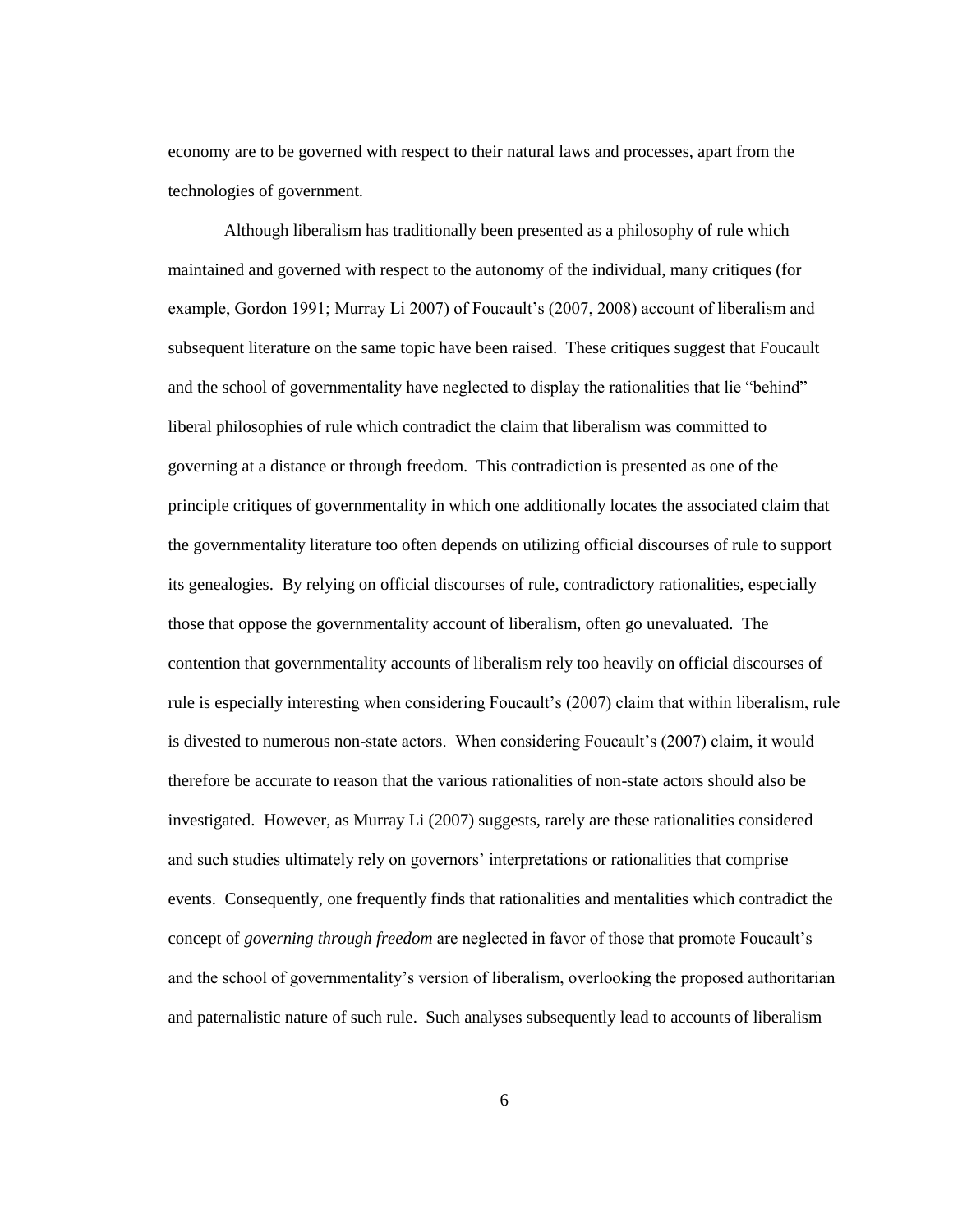that support its normative version which suggest that liberalism generally increased the amount of freedom the population enjoyed.

Based on the abovementioned critique, the need exists to look beyond Foucault and the school of governmentality"s version of liberalism in search of discontinuities and rationalities that may provide a more complex and holistic account of liberal rule. By doing so, it can be concluded that an increase in relative autonomy was not experienced by all individuals, including the Indigenous population of Canada, and that the supposed increase was only enjoyed by those who adopted the characteristics of the *homo oeconomicus*, or *economic man. 1* Therefore, the present research focuses on an analysis of governmentality and attempts to demonstrate that Foucault and subsequent governmentality literature presents an incomplete account of liberalism and the associated concept of *governing through freedom*, especially when taking into consideration colonial rule and various forms of social and cultural improvement aimed at the Indigenous peoples of Canada.

Although critiques of the governmentality account of liberalism have been raised, limited research exists which adequately dismisses or contradicts the concept of *governing through freedom* and which demonstrates the proposed authoritarian and paternalistic nature of liberal rule. Additionally, where subsequent literature does exist, it appears to limit itself to two lines of investigation. These lines of investigation are generally the role that political economic practice played within liberal philosophies of rule, and the investigation of civil society in which the emphasis on political economy is often dropped in favor of comprehending the role of freedom within the liberal art of governing. Unfortunately, these interpretations often favor one line of investigation over another and neglect their interconnectedness. Therefore, it is proposed that a

l

<sup>&</sup>lt;sup>1</sup> Within his genealogy of the modern state, Foucault (2007, 2008) utilizes gender-specific language and refers to all subjects as "men." Therefore, the present research will conform to his usage and also employ gender-specific language in the same contexts as Foucault.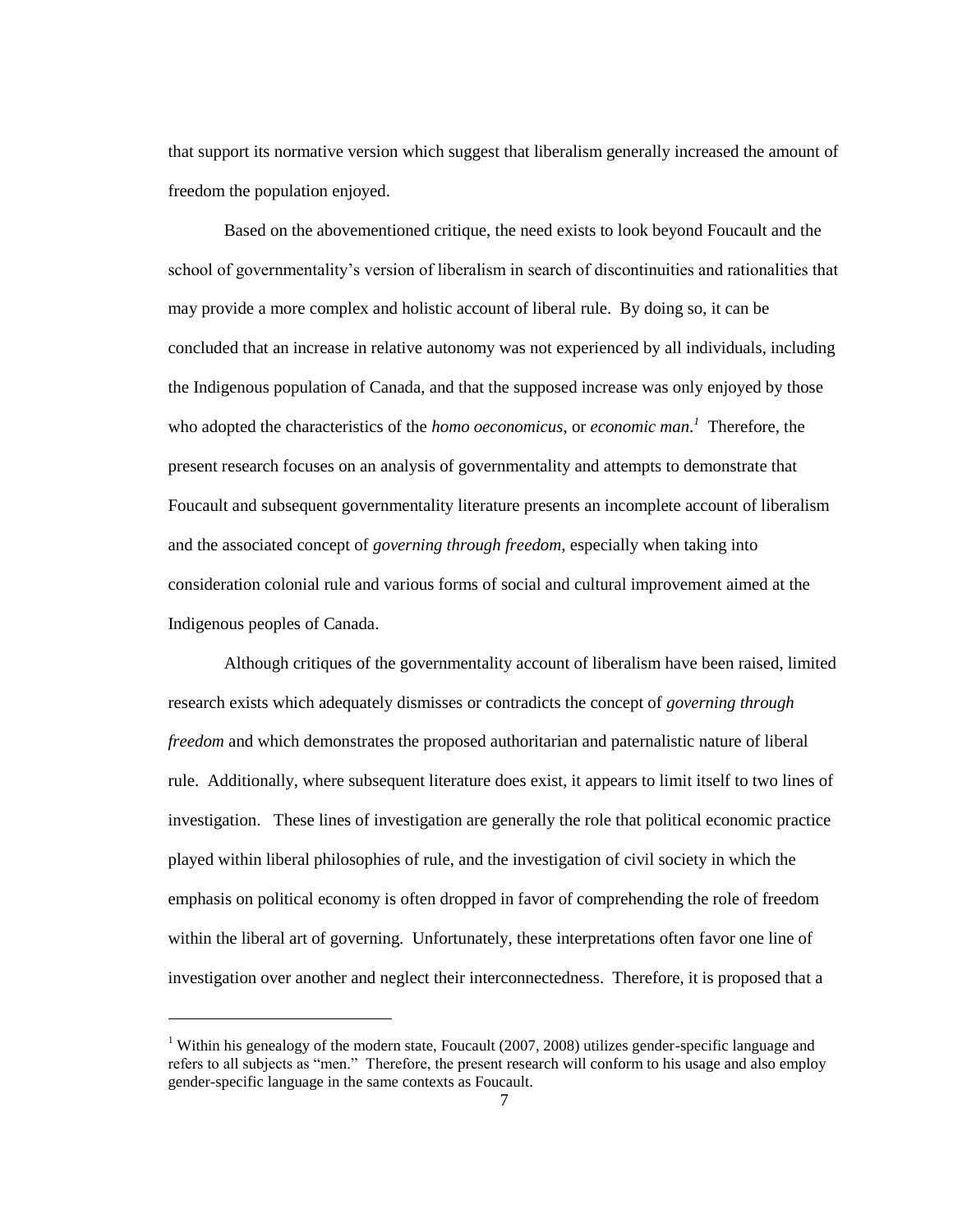more holistic account of liberalism requires presentation in which competing, or simply other, rationalities that lay "beneath" liberal rule are uncovered and which may break the coherent façade of a liberalism that suggests an increase in freedom was provided to the population upon its inception. It is proposed, however, that governmentality is still a useful research tool and is employed in this analysis. However, one must be wary of examining official discourses of rule and it is suggested instead that one should examine the mentalities and rationalities that composed the assemblages of rule which contributed to the institutions and technologies employed by the state to enact such rule. Consequently, the programme of colonialism and the varied associated efforts of social and cultural improvement directed toward Indigenous populations by Christian missionaries and the state in an attempt to guide their conduct toward "civility" can be used as an example of such other rationalities which challenge and prove useful in contradicting the concept of *governing through freedom*.

Pels (1997) notes that in the past decades increased attention has been given to the study of the mentalities of colonialism along with its associated authoritarian and paternalistic nature with respect to Indigenous populations. However, Pels (1997) contends that these studies have continued to present a dichotomous view of struggle between the colonizer and the colonized and suggests that this presentation relies on universalizing and essentializing relationships that fail to uncover the complexity of both colonial and liberal rule. In light of this dichotomous presentation, Pels (1997) notes that there has been a recent call for the re-examination of colonial and liberal rule through the governmentality approach which does not treat the state, the colonizers and the colonized as sovereign subjects. Despite this call however, there appears to be little practical application of governmentality to colonialism, its authoritarian and paternalistic rationalities, and connection to liberal mentalities of rule. Although the practical application of this approach to colonialism is restricted, the limited research does provide some insight into the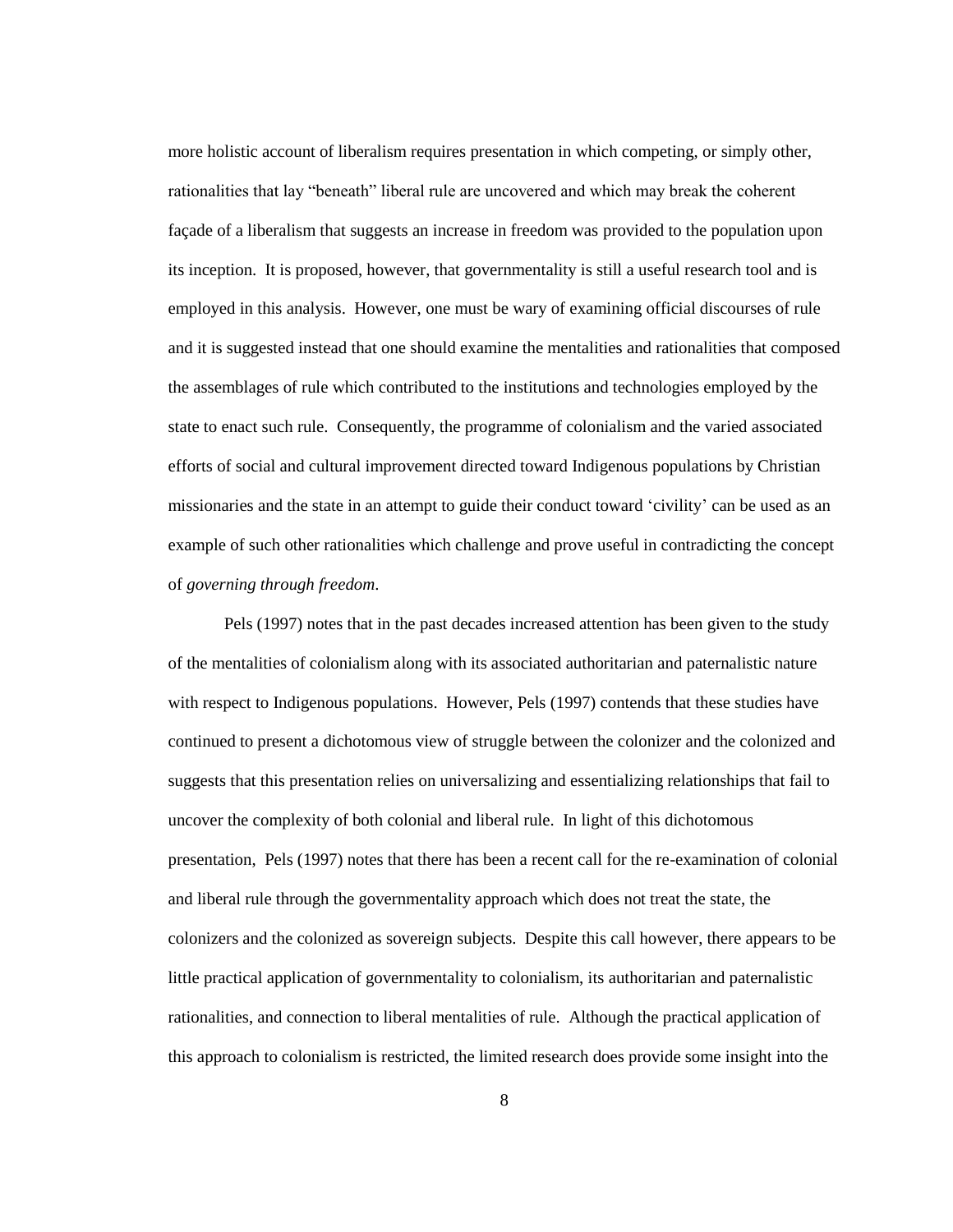authoritarian nature of liberalism taking colonialism and efforts of improvement as an example in which two distinct themes can be uncovered. The first theme is the civilizing of Indigenous peoples based on religious leadership and the other is the role the rationalities of economy and industry played in missionary and state relations with Indigenous populations which ultimately shaped the 'civilizing' process.

Belmessous (2005) notes that by the eighteenth century, European cultural tradition had often presented Indigenous populations as savage and unfinished peoples in need of humanization and according to the Christian European order, to be saved. According to this tradition, Christian Europeans felt a moral obligation to bring faith and reason to such populations and until such reason could be cultivated in them, their actions and conduct required guidance through pastoral forms of governance. Consequently, Blake (1999) suggests that forms of pastoral power were employed in Canada as a rationality for governing Indigenous populations well into the nineteenth century, even at a time when liberal philosophies of rule were developing and pastoral power had supposedly been displaced. It is with Blake"s (1999) suggestion in mind that the critique addressed by Weir et al. (1997) and Gordon (1991), which contends that Foucault"s genealogical account of liberalism is incomplete or inaccurate, is situated. Foucault (2007) suggested that as the modern art of governing, or liberalism, took form, one witnessed the displacement of pastoral power in the Western world and consequently, a decrease in the constraining effects of rule as seen with the pastorate and raison d"état. Therefore, according to Foucault (2007), pastoral power is replaced with the rise of liberalism; however, what can be seen when taking forms of Indigenous rule into consideration, is that this account is inaccurate and that forms of pastoral power were employed by state and non-state actors such as missionary groups in their interactions with Indigenous populations well into the nineteenth century with the aim of guiding Aboriginal peoples" conduct toward salvation and civilization. Blake (1999) confirms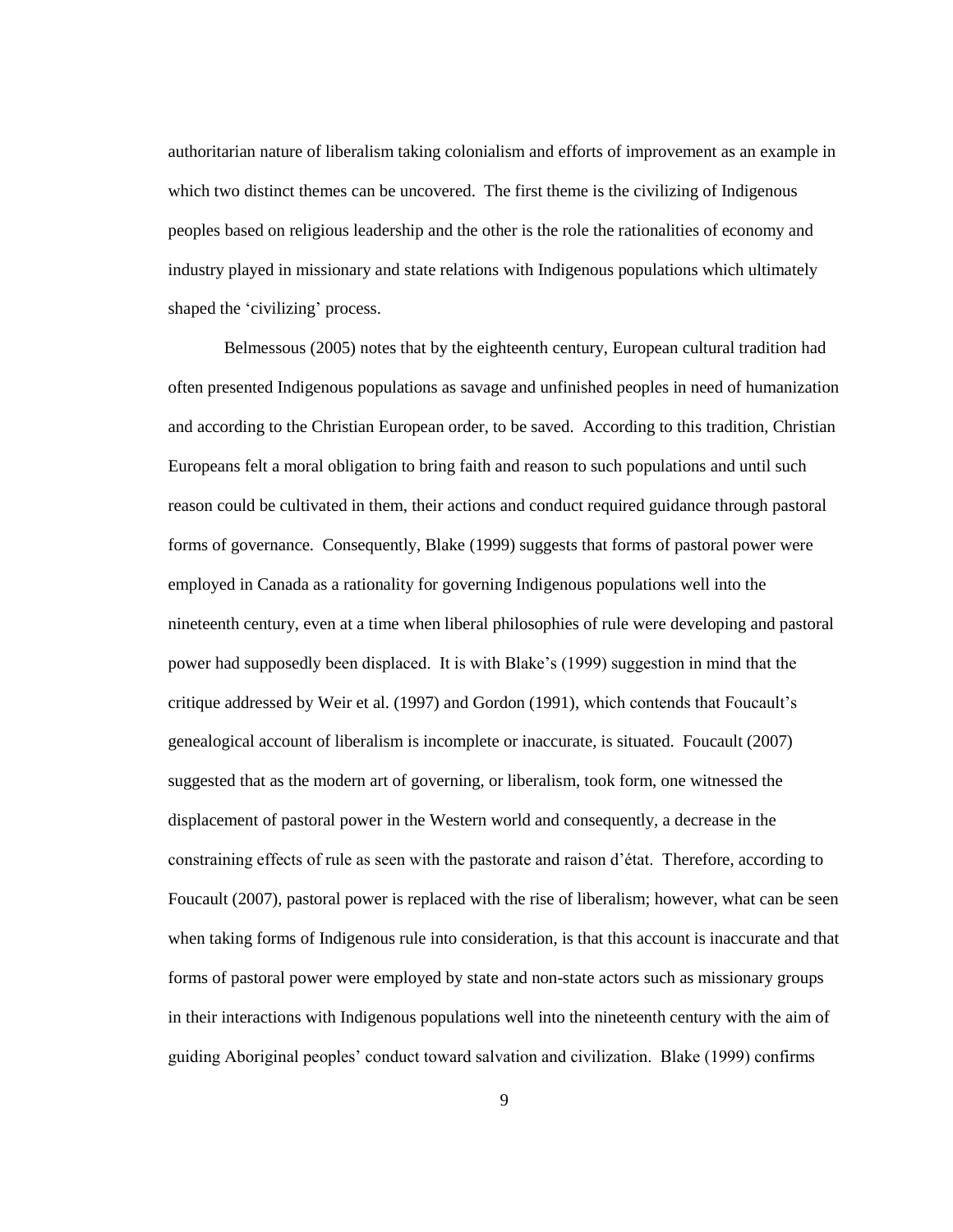that the colonial project in Canada was led by missionaries, often funded by the state, who in an attempt to secure Indigenous peoples" salvation, enacted various forms of paternalistic policing with the objective of creating moral Christian communities. In order to achieve their goal, missionaries therefore implemented regimes of pastoral control through the tactics of education, conversion and policing to direct the Indigenous populations" behavior towards salvation and civilization which, often times, the state directly supported.

It is often noted in the limited governmentality literature on the topic (for example, Blake 1999, Hogeveen 1998), that the rationalities of various missionary groups frequently played an integral role in the governing of the Indigenous populations of Canada; however, often overlooked is the role that the liberal rationalities of economy and industry played in missionary and state relations with Aboriginal populations which ultimately shaped the civilizing process, as often, the adoption of economic and industrious characteristics were viewed as precursors of civility and the ability of the state to govern a population by distanced means. Rose (1993) suggests that within liberalism, one finds the contention that civil man was defined by his economic attributes and that he was to maximize his life as a sort of enterprise and was to therefore be productive, industrious and see to it that he was not idle. Therefore, civilization and the cultivation of civil subjects included reference to economic processes capable of constituting individuals who would subjectify themselves to reflect the characteristics of civil man and ultimately constitute themselves as subjects who possessed the ability to be governed through their freedom. Based on this contention, Smart (2002) notes that Foucault saw human beings as both subjects and objects of knowledge and that through the adoption of various regimes of truth or rationalities, such as those of the state, individuals would come to constitute themselves as subjects of the various forms of *power/knowledge*, or discourses of truth, that are produced and operate within their lives. As a result, Smart (2002:75) contends that Foucault"s analysis "reveals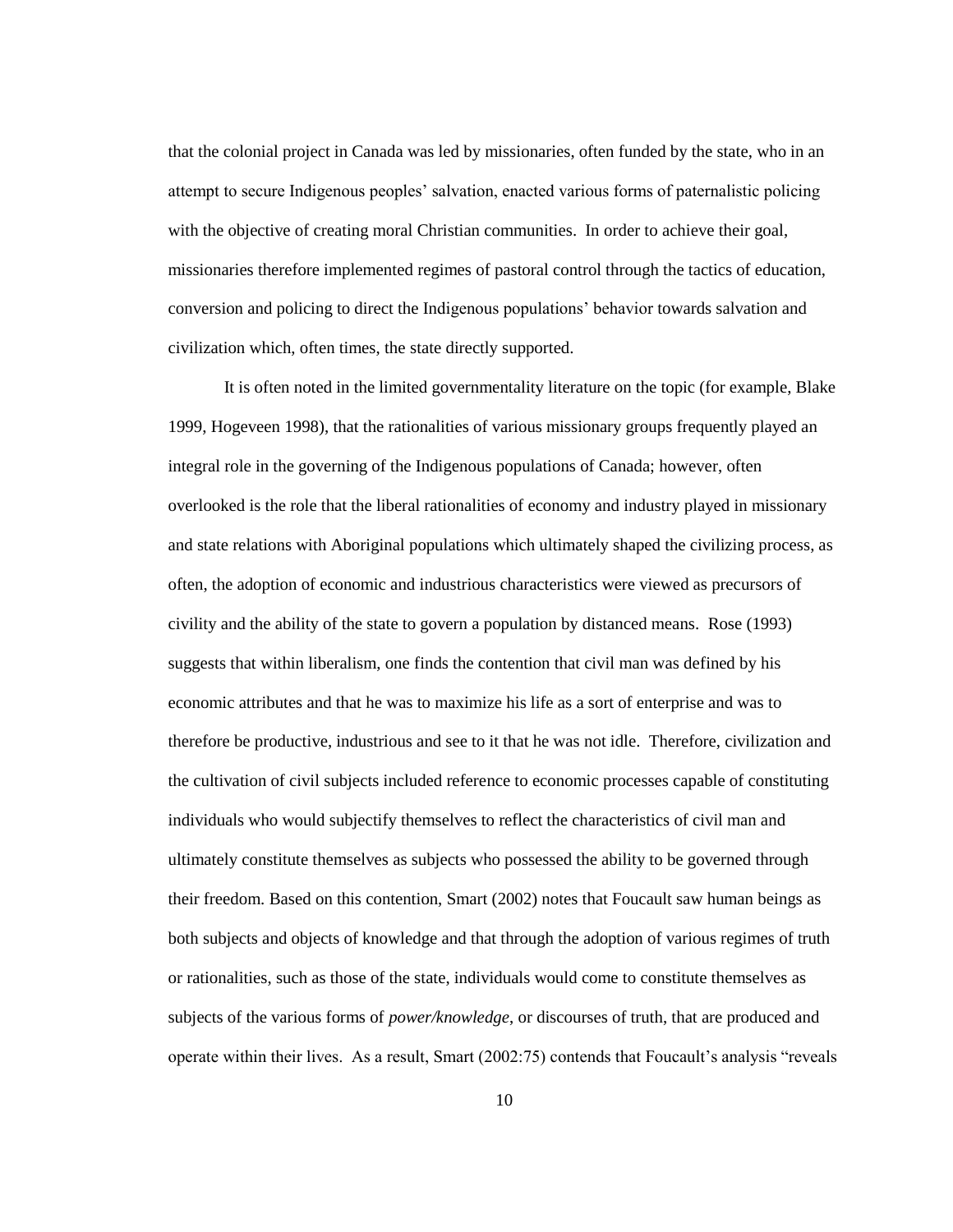the body as an object of knowledge and as a target for the exercise of power…located in a political field, invested with power relations which render it docile and productive, and thus politically and economically useful." Consequently, the view was historically taken that if individuals were to adopt the abovementioned characteristics, and subjectify themselves as objects of state discourses of truth, they would ultimately come to be governed through freedom and in a manner which respected their natural liberties. By having individuals constitute themselves as subjects capable of being governed through freedom, it can be asserted that more aggressive and interventionist technologies such as discipline and police as found within pastoral forms of rule and raison d"état would no longer be required, as through the adoption of state defined regimes of truth, individuals would come to constitute themselves as subjects capable of regulatory and self-directing behavior.

The emphasis on the adoption of economic principles of behavior can also be viewed in another example. Beginning in the eighteenth century, in the same historical period in which one witnesses the establishment of liberal philosophies of rule, Francis (1998) notes that a change in the definition of civility and what it meant to be considered a civil subject occurred. The new definition of civility was increasingly associated with the acquiring of wealth; an acquisition which the Indigenous peoples were perceived to be disinterested in. Due to their supposed disinterest in the acquisition of material culture, Aboriginal peoples were often viewed as lacking the qualities of order and industry which, if adopted, would allow the population to develop material culture. Resulting from the Aboriginal populations" perceived lack of order and industry, it was rationalized that they required close monitoring and these qualities cultivated in them through forms of social and cultural improvement. Therefore, Scott (1995) contends that colonial practices, driven by the mentalities of liberalism, sought to re-arrange power so as to oblige subjects to transform themselves toward the goal of improvement and suggests that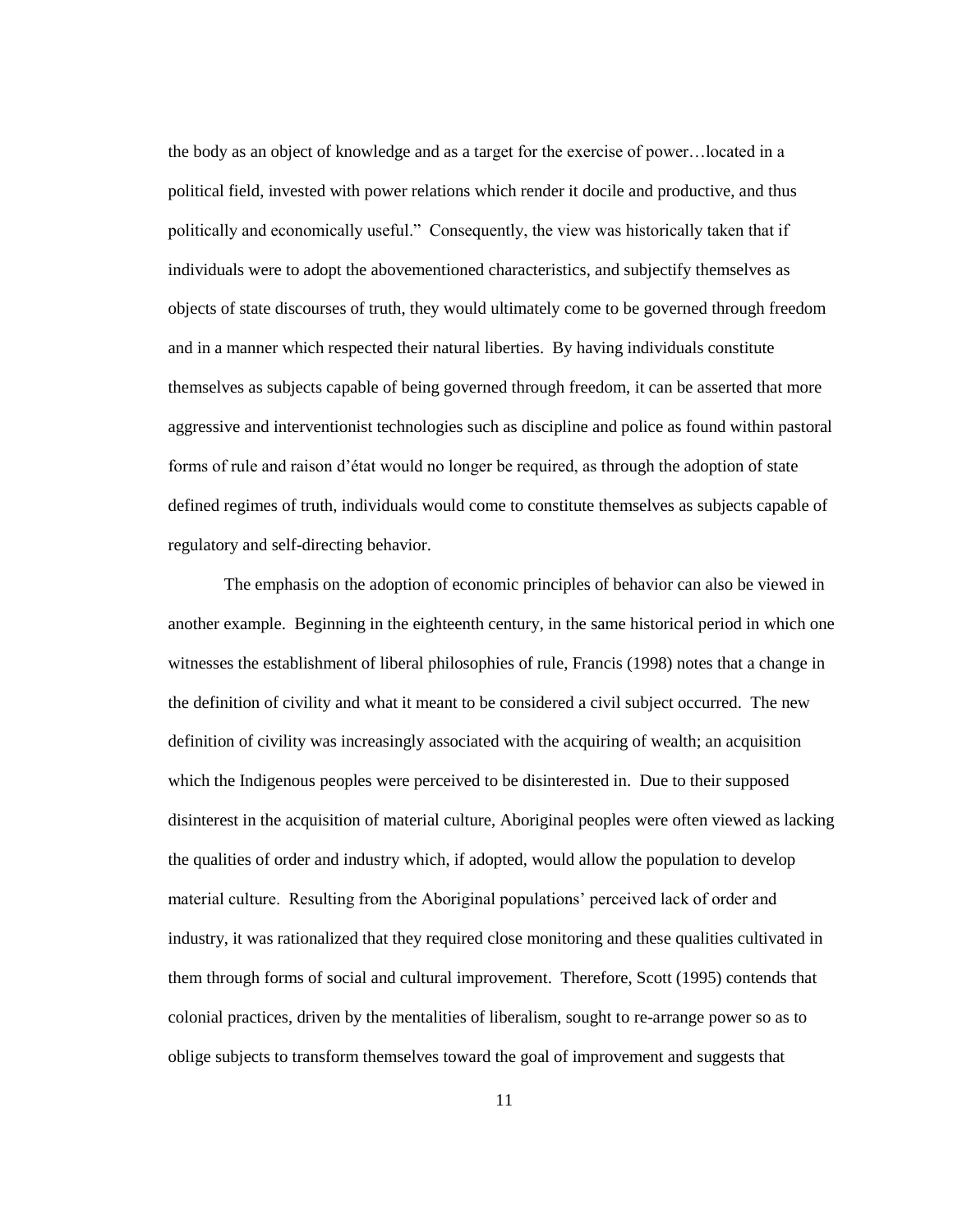individuals were, within liberalism, constrained and obliged to act in ways which ultimately led the individual to become obedient, disciplined, industrious and civilized.

Based on the contention that the actions of certain populations were often constrained by programmes of rule aimed at cultivating in them technologies of the self that would result in the creation of calculating and enterprising subjects, Scott (1995) claims that the concept of *governing through freedom* and the belief that the liberal state called into question the basis of its authority is in fact a "story book account." In confirmation of Scott's (1995) claim, Hindess (2005) purports that opposed to granting freedom to all subjects in general, liberalism was merely committed to promoting particular forms of freedom to certain sectors of the population. Similarly, Dean (2002) claims that the technology of governing at a distance did not necessarily entail *governing through freedom* or even in a manner which respected individual liberty and notes that within liberalism, individual liberties were often overridden in various attempts to maximize benefits to the state. Therefore, although certain cases may have existed in which subjects were able to be governed through suitable forms of free activity, there were many other instances in which programmes of direct regulation such as those implemented to control the Indigenous population were employed (Hindess 2005). Hindess (2005) thus critiques the governmentality account of liberalism, suggesting that in practice, authoritarianism and paternalism often continued to exist within the liberal rationality of rule and can be found to lay "behind" the concept of *governing through freedom*. Based on this suggestion, rather than characterizing liberalism as committed to governing through the free interactions of individuals, Hindess (2005) contends that it would be more appropriate to claim that liberalism was merely committed to utilizing freedom as a technology of rule when subjects were able to cultivate suitable habits of self-regulation. In agreement with this claim, Dean (2002) suggests that authoritarianism, in some instances, continued to exist within liberal rule especially in attempts to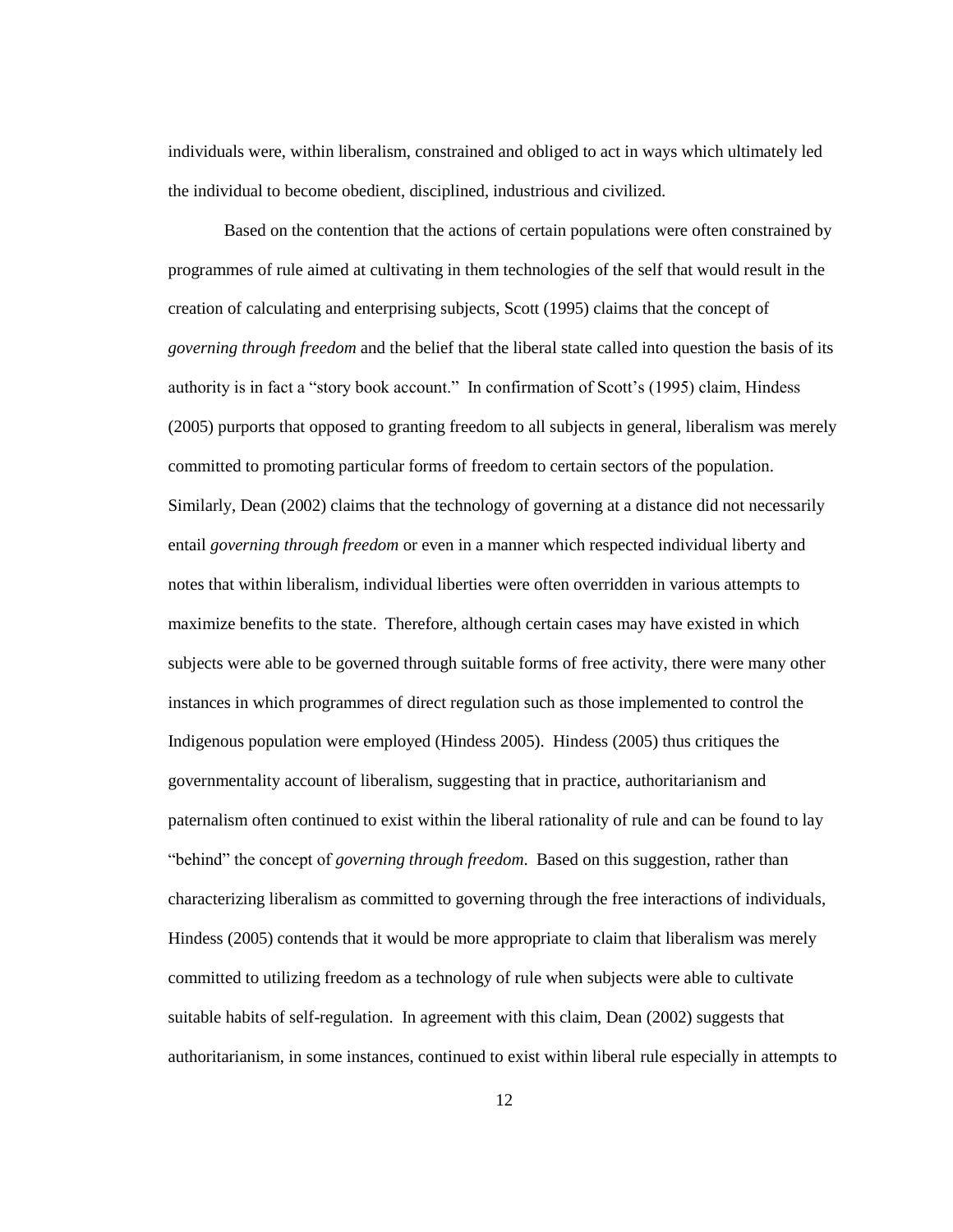govern those who were seen as lacking appropriate forms of self-regulation. It is with this critique of liberalism in mind that Hindess (2001) notes that governance stemming from liberal philosophies of rule can be seen as predicated upon authoritarian and paternalistic rationalities in which forms of control and coercion were often used to guide Indigenous peoples' conduct so as to align it with the assumptions, mentalities and sensibilities of Euro-Canadians.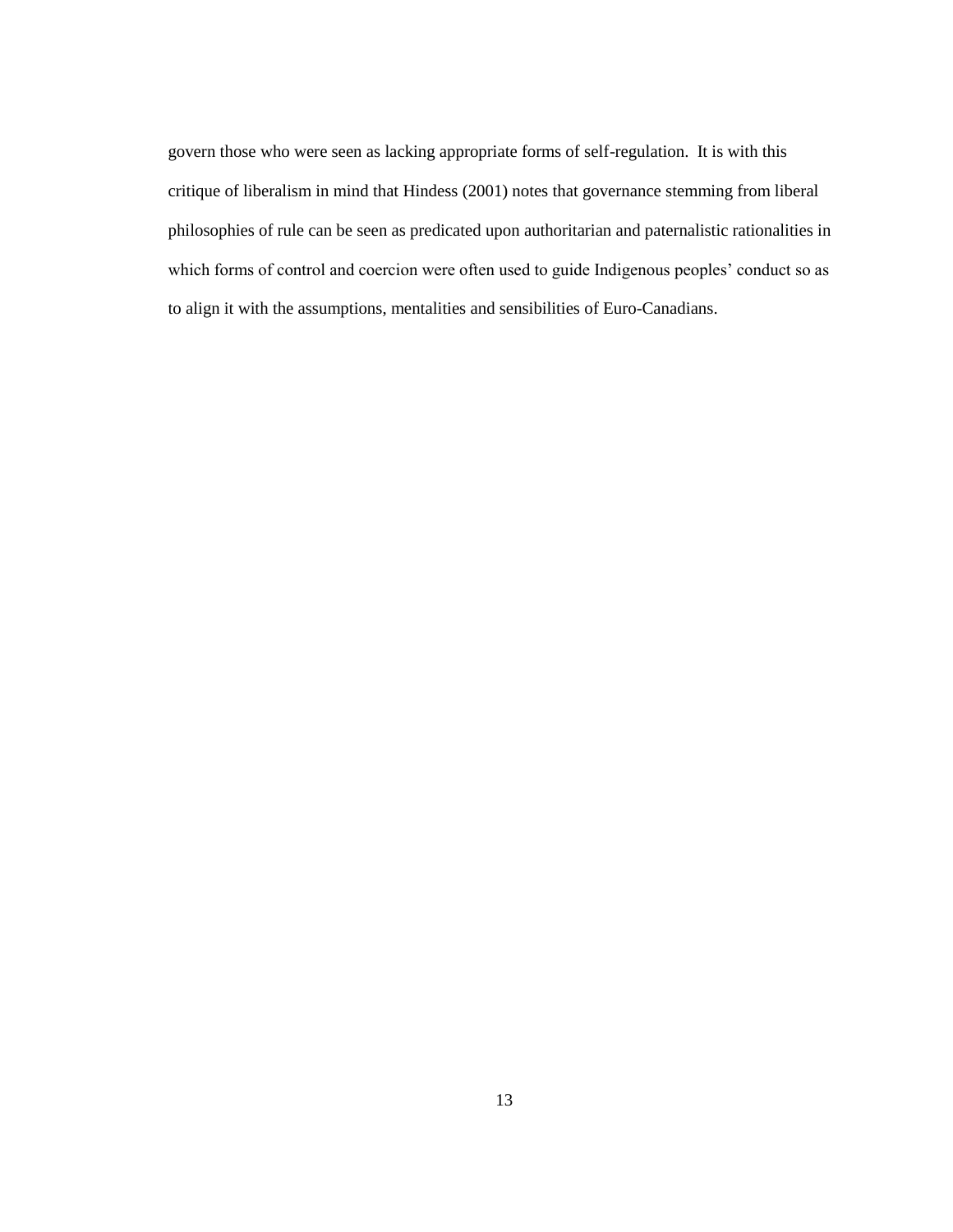# **Chapter 3 Governmentality**

In his attempt to problematize the concepts of politics, governance and government, Foucault (2007, 2008) urged for the negation of universalistic, holistic and dichotomous historical analyses, and instead advocated for the study of the multiplicity of rationalities that shape or give form to such concepts. Foucault (2007:1) suggested that instead of studying the corporeal techniques employed by governors for the purpose of governing, one should study the often overlooked history of the mentalities "behind" technologies of rule, "that is to say the much more general, but of course much more fuzzy history of the correlations and systems of the dominant feature which are [determined in] a given time and for a given sector." Through the focus on the multitude of technologies of rule, Foucault (2007, 2008) argued that concepts, knowledges, and discourses capable of governing behavior do not develop in a linear and sequential manner. Consequently, Foucault (2007) noted that his aim when investigating various forms of rule was to analyze the technologies, mentalities and rationalities of governing as general technologies of power which lie "beneath" particular forms of governing. It is these technologies, strategies and programmes that are seen as apparatuses for understanding the contingencies of power relations upon which the present, or alternatively, specific moments in history rest.

In his introductory presentation of his works on governmentality, Foucault (2007:1) sought to uncover the rationalities that lay "behind" the concept of *bio-power* or *bio-politics*, that is, "the set of mechanisms through which the basic biological features of the human species became the object of political strategy, or a general strategy of power." Therefore, Foucault (2007) noted that his examination into the genealogy of the modern state should be seen as an investigation into where and how, between whom, according to what processes and with what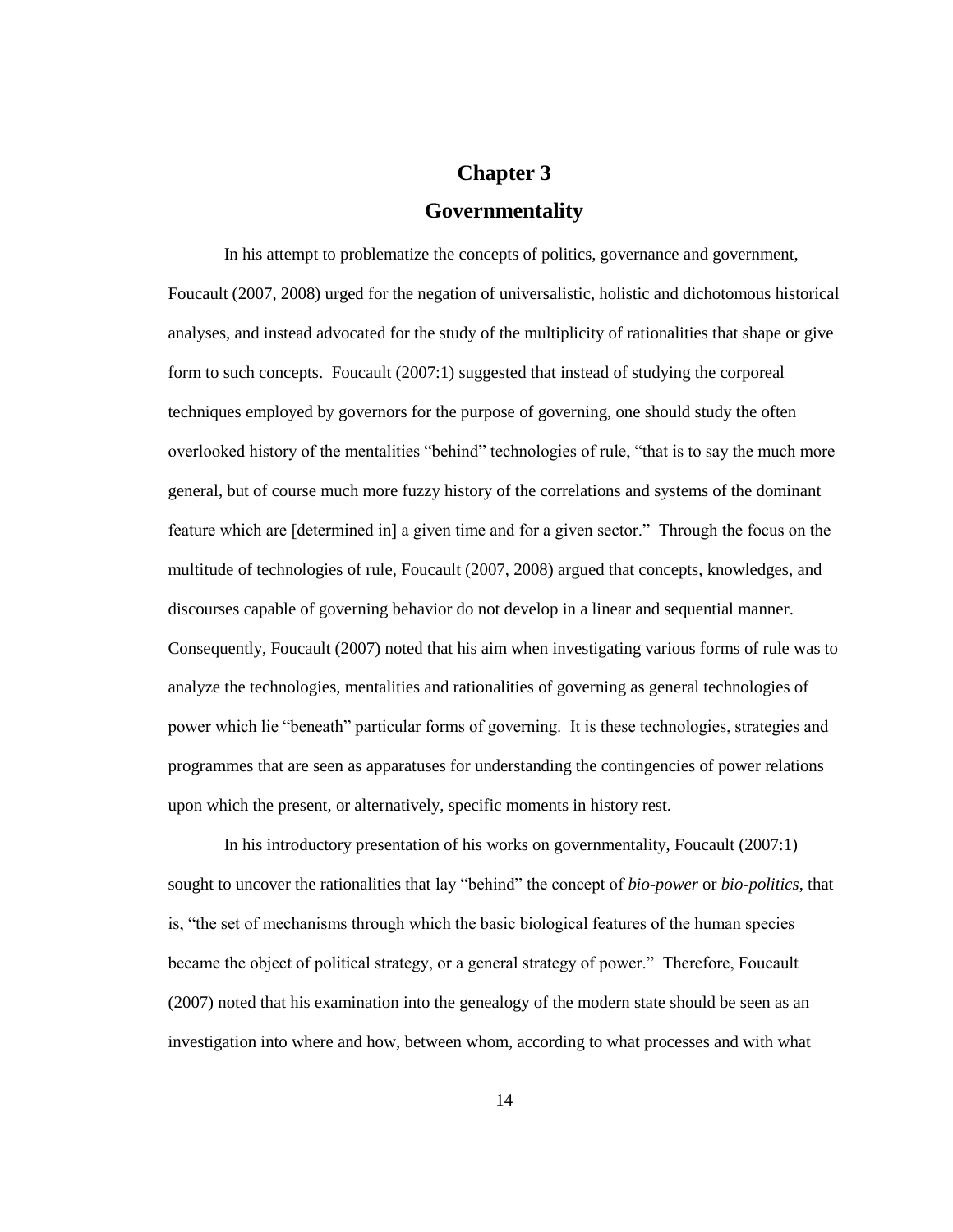effects power is applied. Accordingly, Foucault's (2007) concern was to identify the modern art of governing, characterized by a focus on *bio-power*, its relations of power, as well as its historical lineage. Foucault (2007) noted that the emergence of governmental reason, and the associated concept of *bio-politics*, could be located between the sixteenth and eighteenth centuries where the general problematic of government was raised and the questions of how to govern oneself and others, how to be governed, and how to be the best possible governor were articulated with an increasing disregard for the sovereign. Within his genealogy of the modern state, Foucault's (2007) essential problematic was therefore to locate the modern art of governing which he saw as distinguishable from territorialistic sovereignty. It is important to note that for Foucault (2008:2), studying the modern art of governing did not simply entail analyzing the actions that were taken by governors which affected the population, but involved examining the rationalities of governing, or in short "the study of the rationalization of governmental practice in the exercise of political sovereignty." Consequently, Foucault (2007) claimed that his analysis consisted of reducing the state to a number of functions, suggesting that the state did not have the unity, individuality or essence that it is often given in conventional sociological and historical analyses. With this claim in mind, Foucault (2008) cautioned against reducing technologies of governing to universal or ideal types and instead sought to employ an analysis that began by supposing that commonly perceived universals, such as the state, do not exist. Therefore, it appears that a genealogical analysis of governing is to be based on the principle of eventialisation which claims that there is no necessity at work in history, and instead aims to rediscover the numerous factors, strategies and technologies that culminate in an event (Foucault 1991; Smart 2002). Based on the principle of eventialisation, the genealogy of governmentality seeks to uncover the multitude of rationalities and discourses which become translated into practices, programmes and technologies of rule. Ultimately, this analytical technique detaches such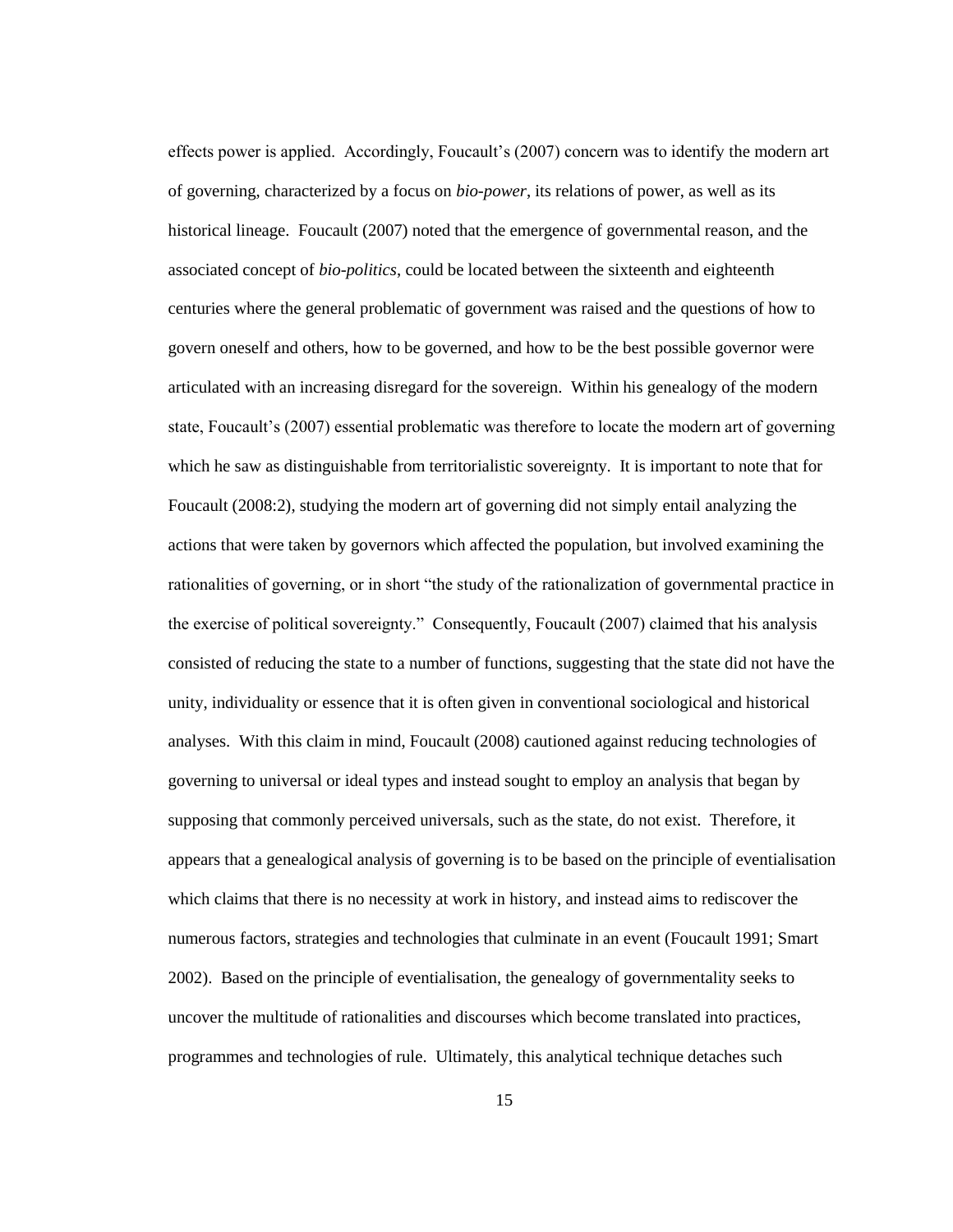concepts as the state from their privileged position and resituates them within a perspective that envisions them as technologies of power and as objects of knowledge (Foucault 2007). By following this model of analysis, Foucault (2007:119) purported that one will be able to grasp such concepts' genealogy, that is, "the way they are formed, connect up with each other, develop, multiply and are transformed on the basis of processes that are something other than relations of power" and see the respect in which relations of power operate.

It is in respect to the abovementioned perspective and methodology that Foucault (2007, 2008) suggested one can undertake a genealogy of the modern state and interrogate its major forms and distinct economies of power. By utilizing this line of investigation, Foucault (2007) developed a genealogical analysis through which the modern state could be understood which focused on (1) the administrative state of justice, corresponding to a society organized around a feudal system; (2) the administrative state, corresponding to a society of regulation and discipline; and (3) a state which was no longer defined by its territoriality, but in which the population became the object of political strategy, which utilized economic knowledge as an instrument and employed the apparatus of security. Consequently, Foucault's (2007) examination followed a genealogy that concentrated on an attempt to uncover the rationalities of distinct governmentalities, or forms of rule, culminating in an analysis of liberalism in which the concept of *bio-power* or *bio-politics* is situated. In order to achieve this end, Foucault (2007) displayed the successive rationalities of the (1) Christian pastorate, as defined above, in which rule was executed for the common good and done to lead to the salvation of all; (2) raison d"état (or reason of state) in which the general concept of the administrative state was established and which guided populations" conduct through detailed regulation and discipline; (3) and finally liberalism in which the authority of the sovereign became questioned and one witnesses deregulation and the divesting of state power and rule to non-state actors as well as the application of economic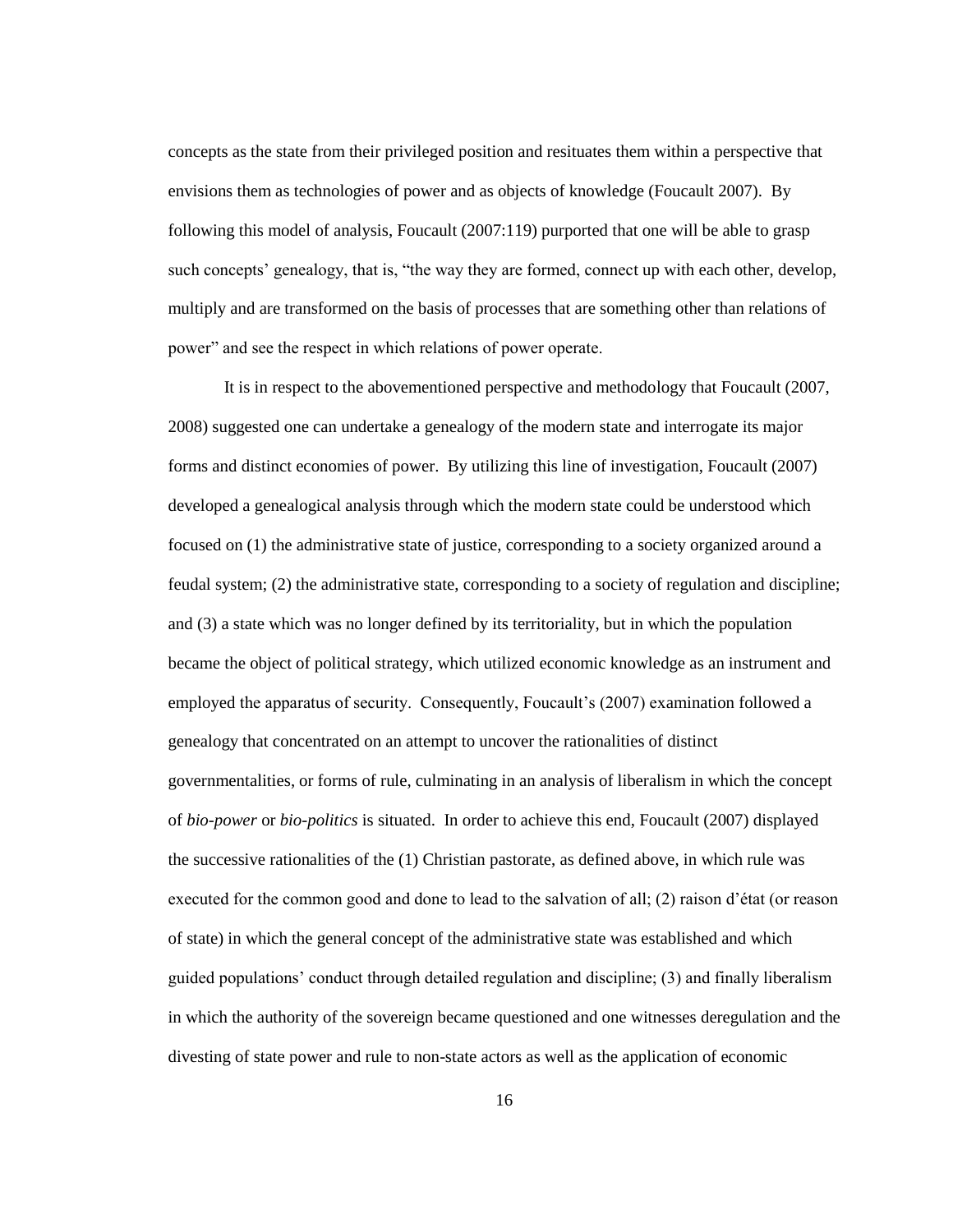principles, such as accounting and management, to the population (Foucault 2007). It is with this genealogy in mind that Foucault (2007) presented his three meanings of governmentality. These meanings are:

- 1. "The ensemble formed by institutions, procedures, analyses and reflection, calculations and tactics that allow the exercise of this very specific power that has population as its target, political economy as its major form of knowledge and the apparatus of security as its essential technical instrument.
- 2. The line of force, that for a long time throughout the West, has constantly led towards the pre-eminence over all other types of power – sovereignty, discipline and so on – of the type of power we call government and which has led to the development of a series of specific forms of knowledges.
- 3. The process, or rather, the result of the process by which the state of justice of the Middle Ages became the administrative state in the fifteenth and sixteenth centuries as was gradually governmentalized" (Foucault 2007:108-109).

Though an analysis of governmentality is predicated upon a genealogical investigation,

Smart (2002) suggests that a number of its major investigative principles have their origins elsewhere, namely in Foucault"s (1969) archeological investigation into the history of thought found within *The Archaeology of Knowledge*. Smart (2002) notes that it is within *The Archaeology of Knowledge* that Foucault sought to reveal the ways in which thought was systemized and subsequently translated into particular forms of knowledge. It appears that this line of analysis corresponds with Foucault's (2007) investigation of governmentalities, as here too, he sought to uncover how governmental practice is thought into being on the basis of specific knowledges. Smart (2002) additionally notes that one of the dominant themes found within *The Archaeology of Knowledge* is the presentation of archaeology as an alternative mode of investigating statements and objects that have been ignored by traditional methodological analyses. Governmentality can consequently be viewed as an extension of archaeological investigations as it too sought to uncover neglected technologies and rationalities of rule and employed a critical method that did not accept the universalism of concepts often found in traditional forms of analysis. As Foucault (2007) suggested, not all experiences and discourses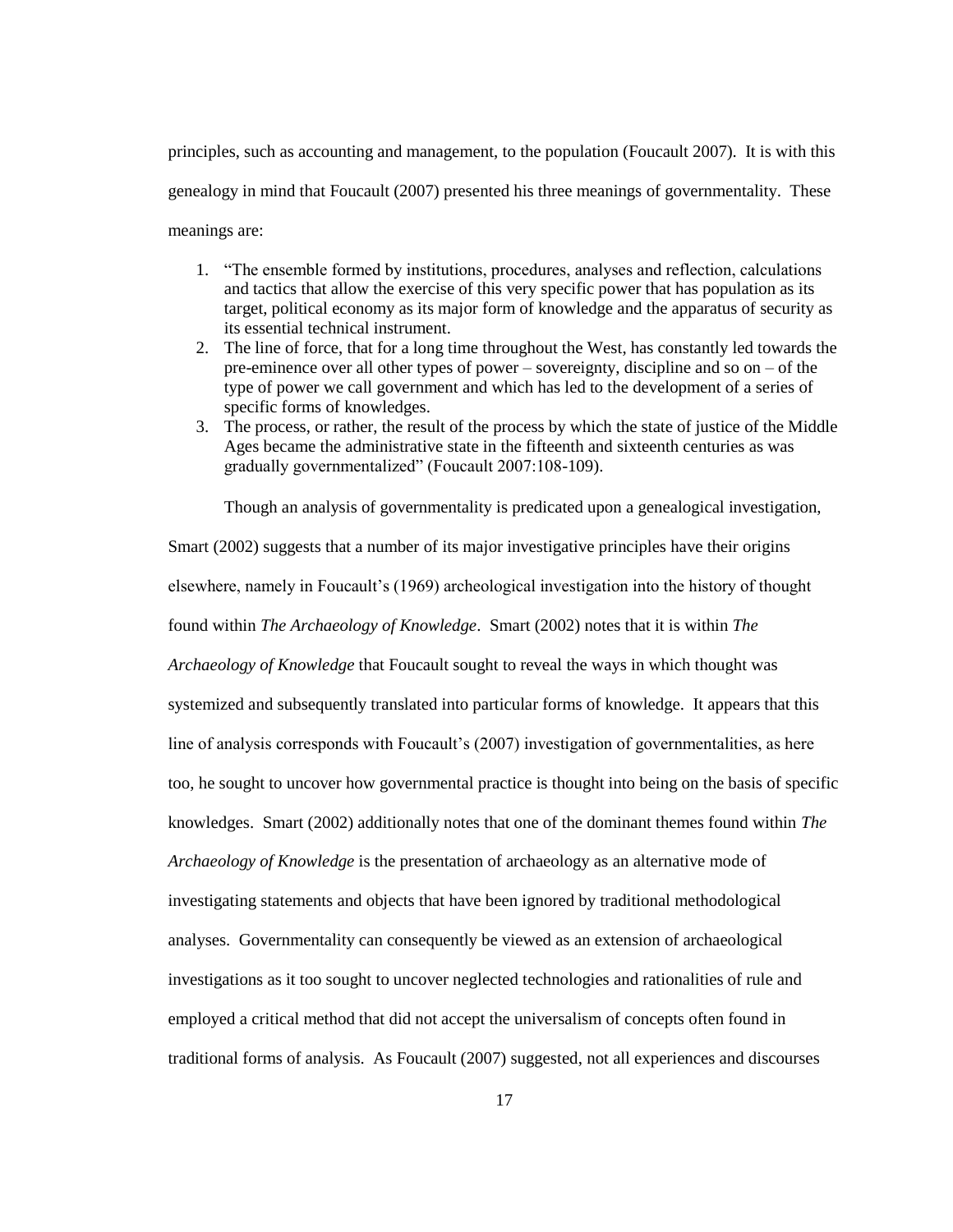are generalizable as they do not produce the same experiences for all individuals, therefore one must uncover the numerous discourses and rationalities that shape human existence, thinking of universals as assemblages of technologies which shape relationships (Foucault 2008). The negation of universal concepts thus requires one to de-center sovereign concepts and/or subjects by emphasizing the ways in which groups of statements and/or rationalities, opposed to singular discourses, achieve efficacy (Smart 2002). Subsequently, Foucault"s archeological and genealogical analyses reveal that "beneath" the conception of universal or holistic subjects, exist multiplicities, breaks, interruptions and fragments which are found within not only discourse but also the relationships between discursive and non-discursive practices such as institutions, economic processes, social practices and behavioral patterns (Smart 2002).

Although the majority of Foucault"s work preceding *The Archaeology of Knowledge* follows an archaeological method, Smart (2002) notes that shifts of emphasis begin to appear in Foucault"s subsequent work which the governmentality literature draws upon. Smart (2002) claims that one such shift can be identified in Foucault"s increased attention to the conception of the relationship between power and knowledge, or simply *power/knowledge,* which accords greater interest to the relationships that exist between discursive and non-discursive elements. As a result of this shift of emphasis, discursive practices in Foucault's (2007, 2008) analysis of governmentalities are not given the priority they were accorded in previous works and instead, Foucault turns toward an analysis of social institutions. Thus, Foucault's ensuing analyses address the relationships that exist between knowledge, power and technologies of the self through which "power and knowledge relations invest [in] human bodies and subjugate them by turning them into objects of knowledge" (Foucault cited in Smart 2002:43). Through his focus on the study of social institutions and their relation to technologies of the self, Foucault appears to imply that governing is a way of subjectifying individuals, and in turn, that all individuals come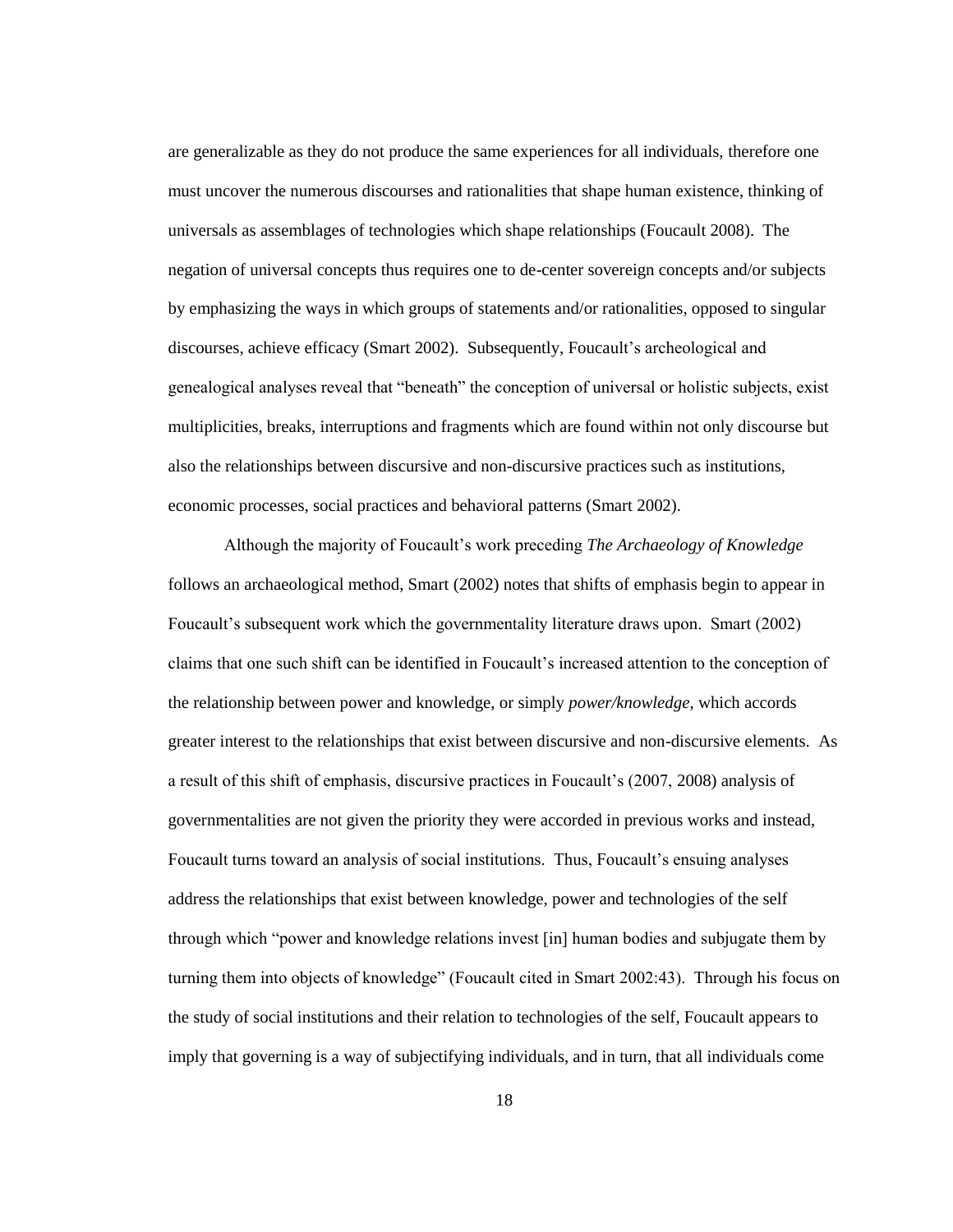to constitute themselves based on the *power/knowledge* relationships which are embedded within rationalities and consequently institutions of governing.

Although the shift of emphasis toward the study of social institutions is apparent in Foucault"s work following *The Archaeology of Knowledge*, it is important to note that an element of continuity also exists as he appears to be consistently interested in examining the transformative modes of discursive practices (Smart 2002). Additionally, continuity exists between Foucault"s works that utilize the archaeological method and those which employ a genealogical analysis which center on the concept of history. In both Foucault"s archaeological and genealogical analyses, a comparable conception of history can be recognized which exemplifies the multitude of origins which underlie all historical developments (Smart 2002). Foucault (1977) confirms in *Nietzsche, Genealogy and History* that he does not reduce entire histories to an exclusive concern or search for singular origins or essentialist concepts and ultimately suggests that there is no linear development to history. Therefore, both archaeological and genealogical analyses seek to dispel the myth of an evolutionary and progressive history and instead look to isolate the multitude of beginnings that lie "behind" discursive or non-discursive practices (Foucault 1977). By rejecting the conception of an evolutionary history, Smart (2002) contends that at the centre of Foucault"s analyses is a rejection of the search for unitary origins causing Foucault (1977) to claim that a genealogical analysis is not an attempt to capture the essence of history, nor of a concept. Instead, Foucault (1977:139) suggests that a genealogical analysis must be directed to what is already there and possibly already studied, but that it must be examined from a critical viewpoint and notes that "genealogy is grey, meticulous, and patiently documentary. It operate[s] on a field of entangled and confused parchment, on documents that have been scratched over and reproduced many times" and "cultivate[s] the details and accidents that accompany every beginning: it [is]scrupulously attentive to their petty malice… [the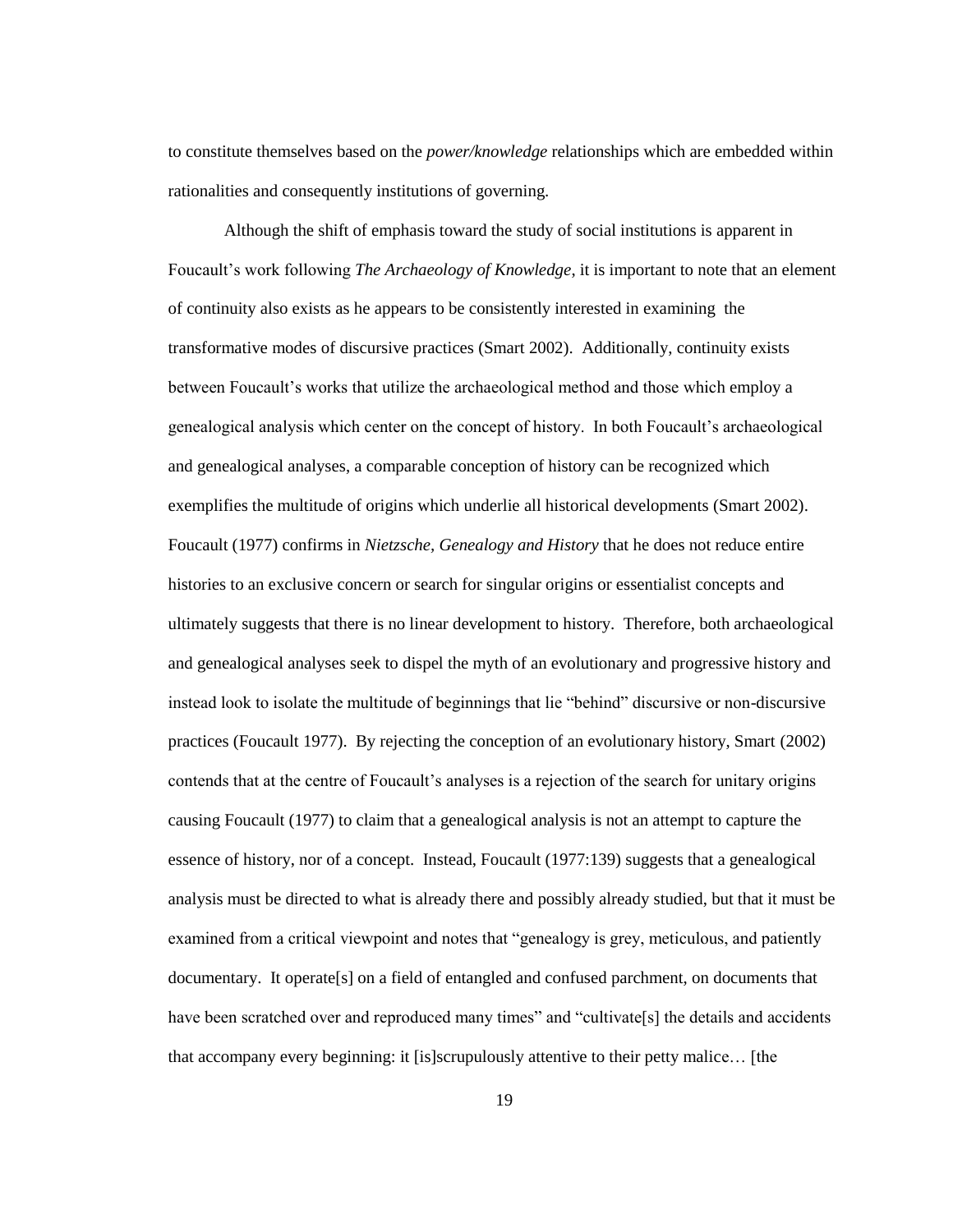genealogist]…excavate[s] the depths" (Foucault 1977:162). Thus, the genealogist appears as a pluralist in the broad sense of the term, uncovering beginnings, discontinuities, and different forms of knowledges (Foucault 1977).

This form of analysis is therefore in direct contention with analyses carried out under the name State Theory or Marxism, at least in their crudest understandings, as when interpreted in the simplest sense, State or Marxist Theory does not allow for the investigation of micro-relations of power and tends to base their conclusions upon unitary origins. As Foucault believed that a multitude of technologies and practices are employed within the state, a theory of the state as a universal given is therefore inaccurate and incomplete without an understanding of the micropower relations which shape rule. In contrast to State Theory or Marxism, Foucault viewed the state as having no essence and believed that it was not an autonomous source of power, characterizing it as a "rational assemblage constituted by the institutions, procedures, analyses, reflections and accumulations of tactics that permit the exercise of this quite specific form of power" (Jessup 2007:37). Therefore, the state, for Foucault, appears as nothing more that the changeable and alterable effects of a multitude of governmentalities and numerous relations of *power/knowledge*. Thus, instead of conceiving the state as a singular actor, pursuing its own interests, Foucault (2007) suggested that the state must be analyzed as an effect of heterogeneous technologies of power. In developing this analytics of power, Foucault appears to have consequently rejected attempts to develop any general theory of state power – or power more generally – based on a priori assumptions about its essential unity, its pre-given functions, its inherent tendency to expand through its own dynamics of power, or its global strategic employment by a master subject.

Before providing an overview of his genealogical account of governmentality, Foucault (2007, 2008) distinguished two concepts which are integral to his analysis; namely, the concepts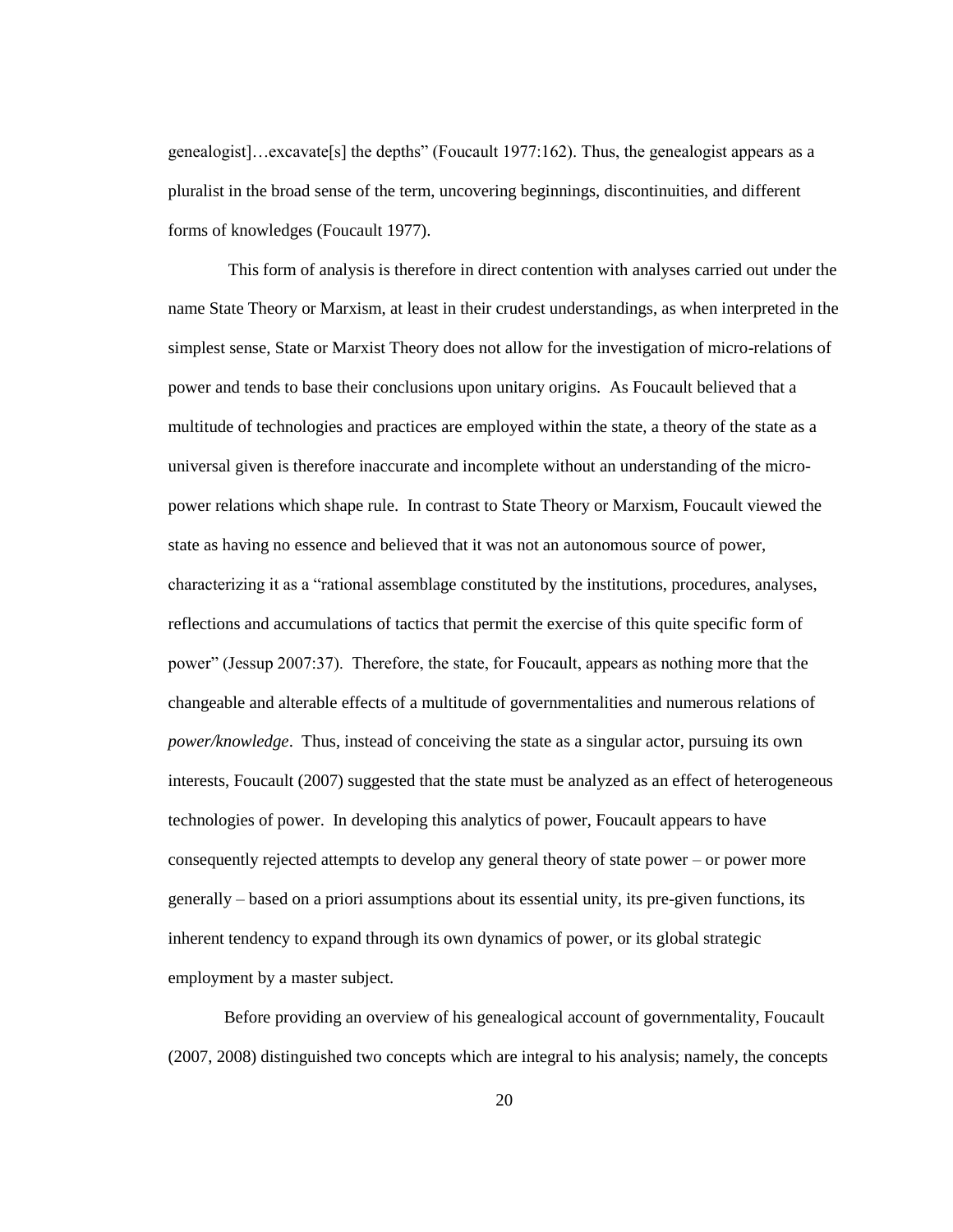of sovereignty and economy. These concepts are important as they are often employed in a normative sense in traditional historical and sociological analyses; however, just as Foucault sought to disturb conventional forms of historical analyses, he also attempted to utilize conventional concepts in alternative ways through which the multitude of origins and meanings of such concepts is demonstrated. Foucault (2007) first discussed these concepts in relation to Machiavelli"s *The Prince* to highlight the shift from rule based on sovereignty to a governmental rationality based on the concept of economy, that is to say, a way of arranging "things" so as to ensure their efficacy, often in relation to market processes. The concept of economy, Foucault (2007) contended, subsequently became an independent science within liberalism, posing the question of how the functioning of the economy could be translated to the social domain and additionally how power could operate more efficiently.

In discussing the concept of sovereignty, Foucault (2007) noted that the sovereign existed in a relationship of exterritorality to his principality, with the sole concern of maintaining his territory. However, Foucault (2007) suggests that in the sixteenth century there arose a vast literature of an anti-Machiavellian nature, seeking to replace Machiavelli"s guide for ruling, which opposed the role and artificiality of the prince and his primary function of territorial maintenance. It is with reference to the role of the prince that Foucault (2007) implies a dichotomous relationship existed between the prince and his principality which was brought into question by the anti-Machiavellian literature. Based upon this dichotomous characterization, Foucault (2007) noted that sovereign forms of rule cannot be considered true arts of governing as they do not take into account the plural nature of rule which is characteristic of modern governmentalities. Consequently, Foucault (2007) noted that the anti-Machiavellian literature called for an art of governing which was multifaceted opposed to relying on a single governor. Ultimately, Foucault (2007) claimed that with the rise of the anti-Machiavellian literatures, one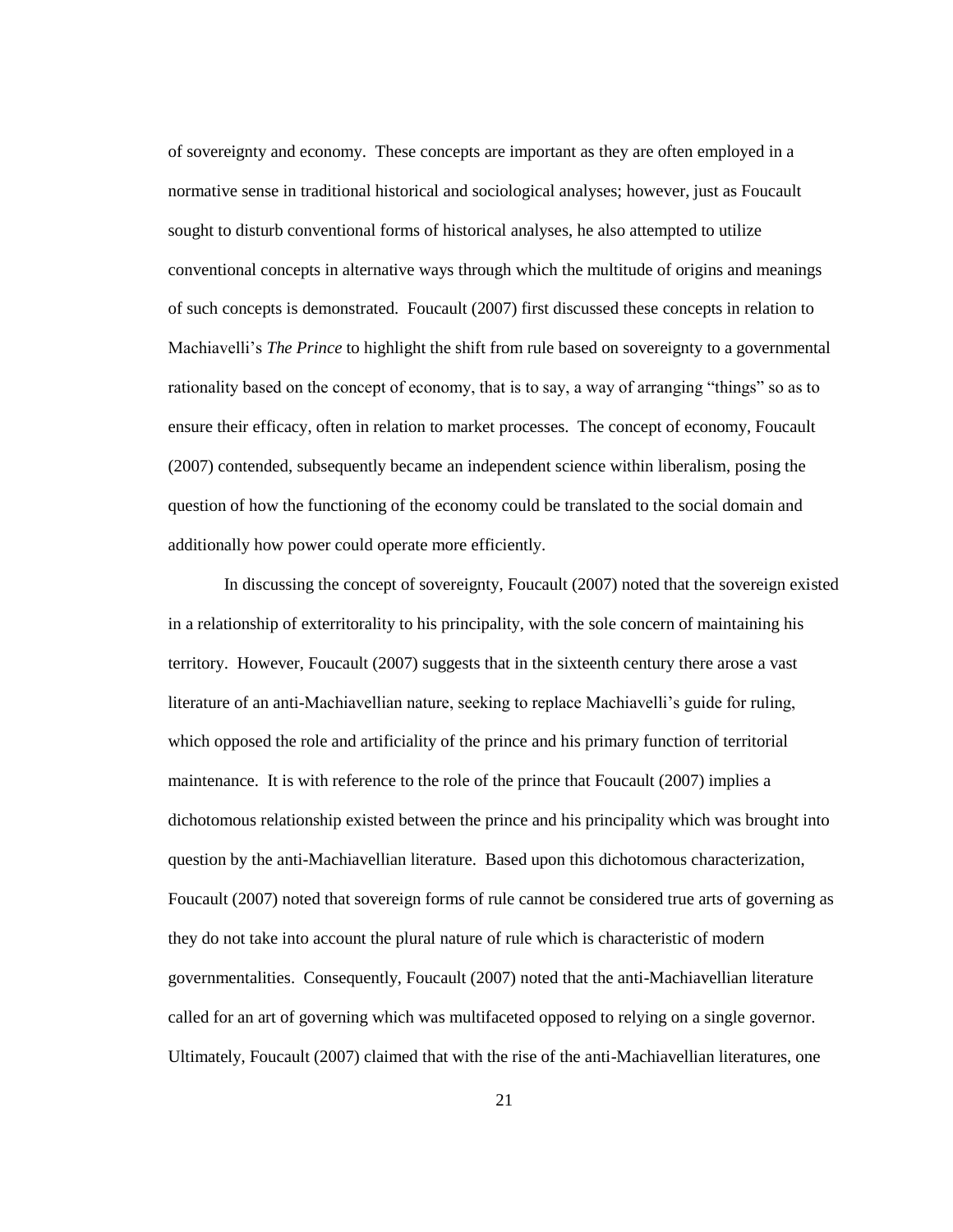witnessed the dispersal of rule. Within this period, rule and governing, it appears, began to shift from being a responsibility primarily of the state and prince to a responsibility of non-state actors and institutions. The emergence of this new form of governing essentially appeared to be concerned with the question of how to introduce economy, meaning the proper way of managing people, wealth and goods, into social domains (Foucault 2007). Thus, the issue of importance for government henceforth became the introduction of economy into political practice and its application to both institutions and non-state actors (Foucault 2007).

With the introduction of a new art of governing, commencing in the late sixteenth century, it is important to note that which governors sought to govern and how they perceived the role of government. Foucault (2007:96) noted that "government is the right disposition of things," implying that, from the Middle Ages on, the prince was not simply responsible for governing his territory, but also responsible for the governing of "things." These "things," according to Foucault (2007), could be numerous, but above all, it was men and "things" and men and their relationships to such "things" as wealth, territory and goods. Consequently, Foucault (2007:97) suggested that "government is the right disposition of things that one arranges so as to lead to a suitable end." With this definition in mind, modern government can be seen as distinguishable from sovereignty in the fact that government does not propose an end which is that of the common good, but instead seeks the right way of arranging "things" in order to govern each "thing" to a suitable end as judged by an assemblage of state and non-state actors (Foucault 2007). It is important to note however, that Foucault (2007) stressed that the modern art of governing, in its truly rational and calculated form, was not achieved until the eighteenth century as until that time it was bound up with the administrative monarchy which held onto the sovereign's sensibilities and rationalities. Consequently, Foucault (2007) suggested that the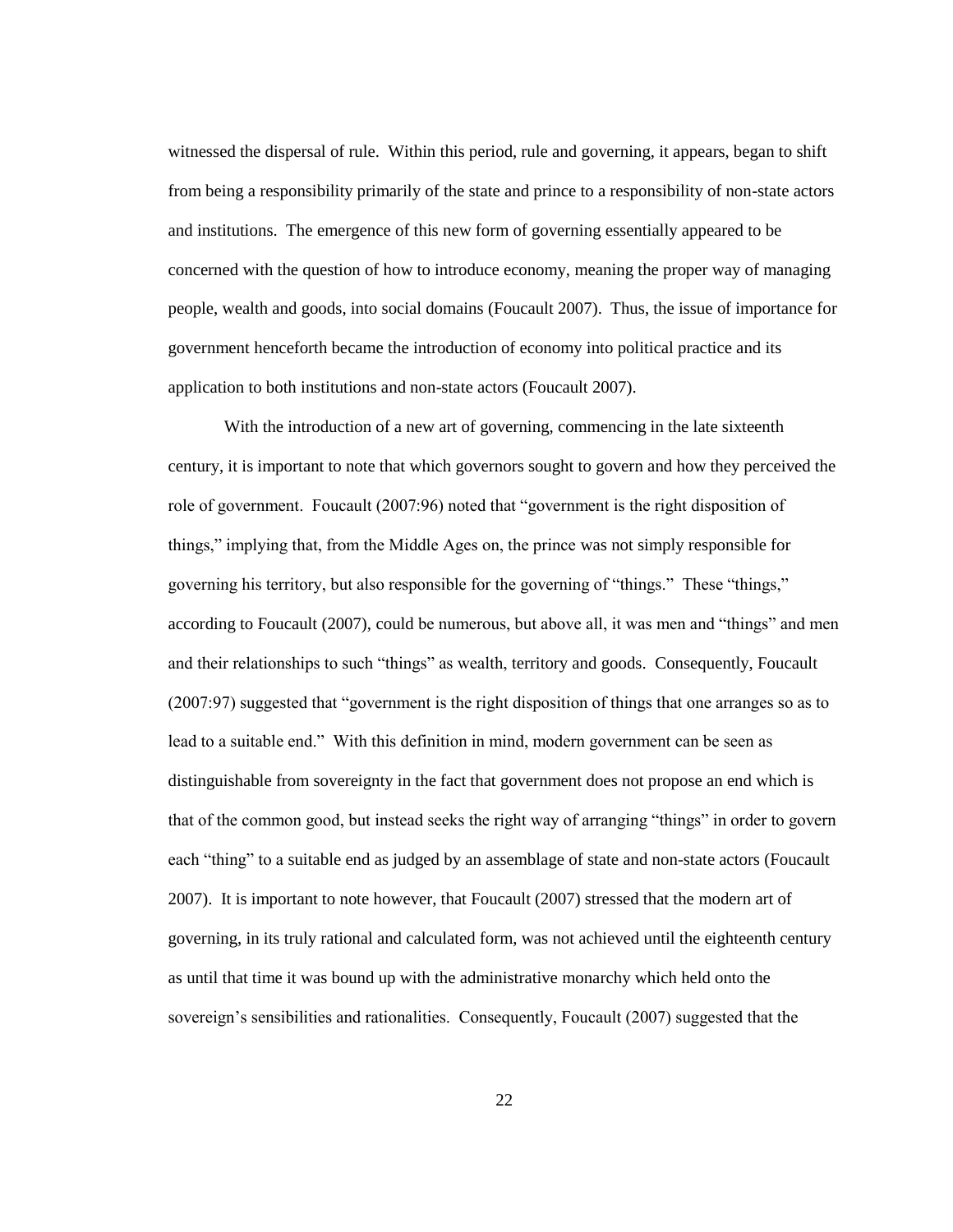unblocking of the art of governing was linked to the emergence of the population as a site to be governed, and the refocus of economy in political terms.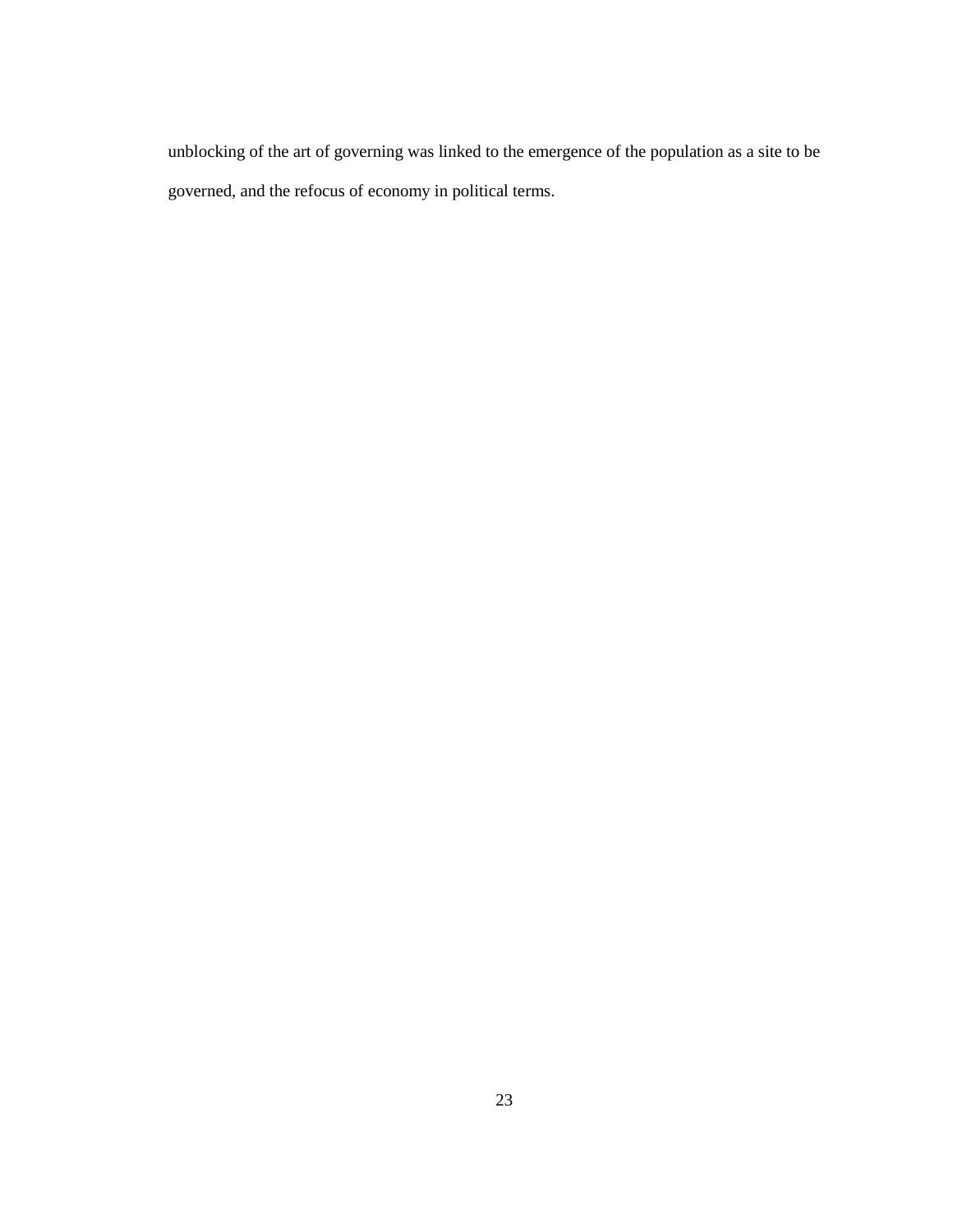# **Chapter 4 Genealogy of the Modern State**

Throughout his analysis of modern rule, Foucault (2007) noted that he would like to consider governmentality from the perspective of a genealogy of technologies of power, reconstructing the function of government and governing according to its rationalities and programmes of political action it proposed. Foucault (2007) began his analysis of governmentality by suggesting that one can locate the emergence of the notion of the government of men (which is the foundation for *bio-politics*) in the Pre-Christian and Christian East which took two forms; that of pastoral power and the practice of spiritual direction, or alternatively, the direction of souls. Foucault (2007) claimed that pastoral power took the form of a king, God or chief acting as the shepherd of men, who were routinely thought of as his flock. The shepherd, or alternatively, pastorate's power is seen as not exercised over a territory like that of the sovereign, but instead over a flock of men, being concerned with the salvation of all, and is seen as giving "rise to art of conducting, directing, leading, guiding, taking in hands, and manipulating men, an art of monitoring them and urging them on step by step, an art with the function of taking charge of men collectively and individually throughout their life and at every moment of their existence" (Foucault 2007:165). Consequently, the pastorate was not only to watch over the entire flock and ensure the salvation of all but was also to watch over each individual, acting as a commander, making certain that each one was directed toward salvation. It is in reference to the responsibilities of the pastorate that the concept of a government of *all and each* was born, in which the salvation and care of all and each individual was to be achieved (Foucault 2007).

Foucault (2007) suggested that one can associate the pastorate to three general elements which include salvation, law and truth. The pastorate is associated with salvation as its primary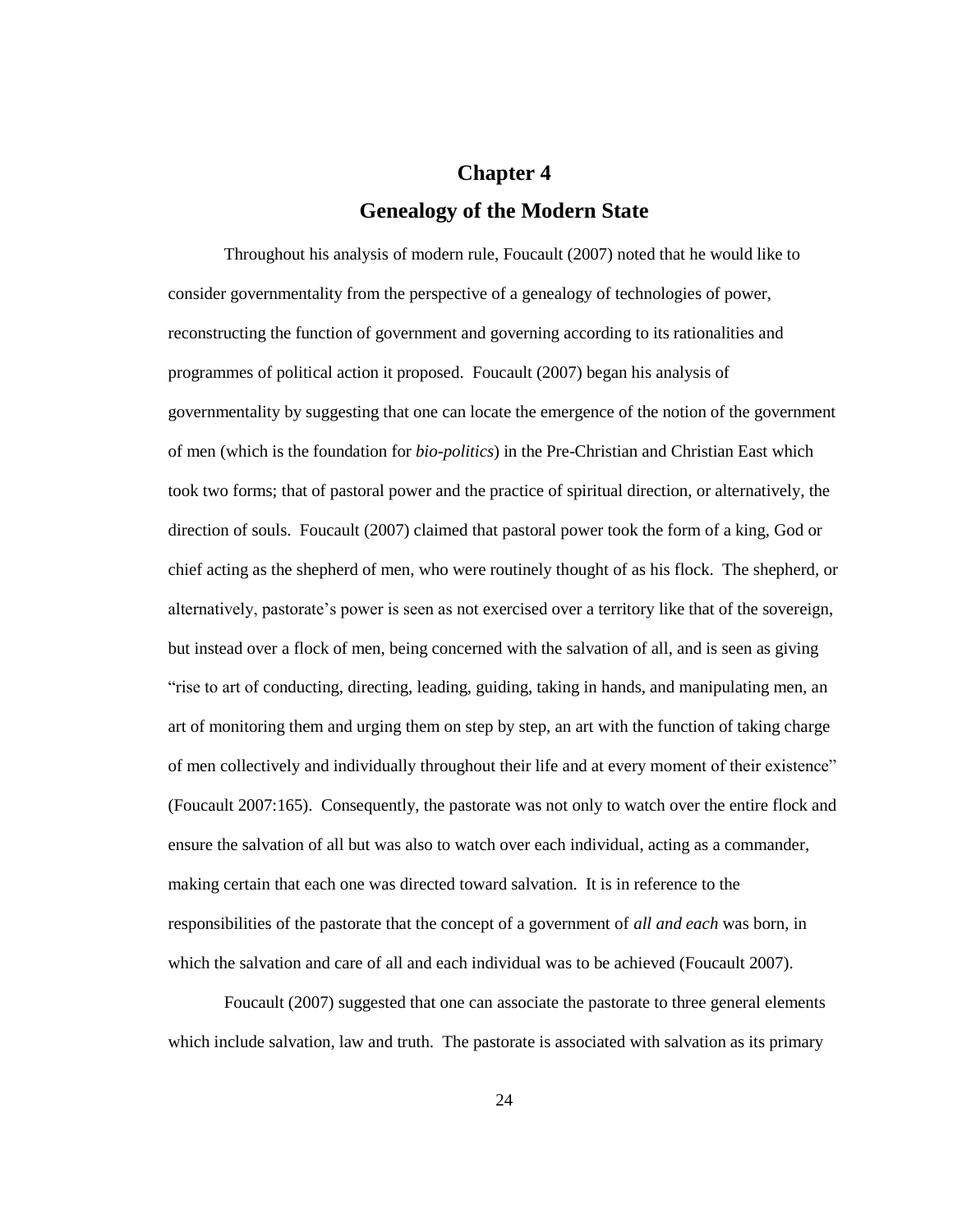objective was the direction of individuals in such a way that led to their salvation. Secondly, it is connected to law (in this instance divine or theological law) as the flock and individual subjects were to submit to the command of God to ensure their salvation. Third, the pastorate is closely related to a particular discourse of truth as earning one"s salvation required a dependence on a particular concept of truth, in this instance that of God or the divine (Foucault 2007). However, it is important to note that these elements combined, created what Foucault (2007:176) termed a general system of obedience in which one witnessed the "subordination of one person to someone because he is someone." Consequently, the introduction of the pastorate revealed a system of subordination that did not guarantee freedom or liberty nor lead to a mastery of oneself or others as is witnessed in later forms of governing such as liberalism (Foucault 2007).

Spiritual direction and submission are important in another sense as they emphasize the concept of directing one"s conduct, or what is referred to as the *conduct of conduct*. As previously stated, Foucault (2007) sought to uncover particular knowledges which are transformed into technologies that are rendered capable of governing an individual"s actions. Consequently, the rationality of spiritual direction is of importance in the attempt to understand this concept. For Foucault (2007), the pastorate held the responsibility of not only teaching his flock the concept of salvation, but also directing their conscience so as to lead them to salvation for the good of *all and each.* For this reason, the Christian pastorate can be seen as developing the technology of the examination of conscience, in which, at all times, individuals produce a discourse of truth based on the direction of the self which ultimately aligns their conduct to the larger objective of salvation (Foucault 2007). Thus, Foucault (2007) contended that the pastorate could be viewed as a form of governing in which some individuals were taught how to govern others, while some were taught how to be governed through such tactics as spiritual direction and the examination of conscience. Smart (2002) therefore notes that within the pastorate, the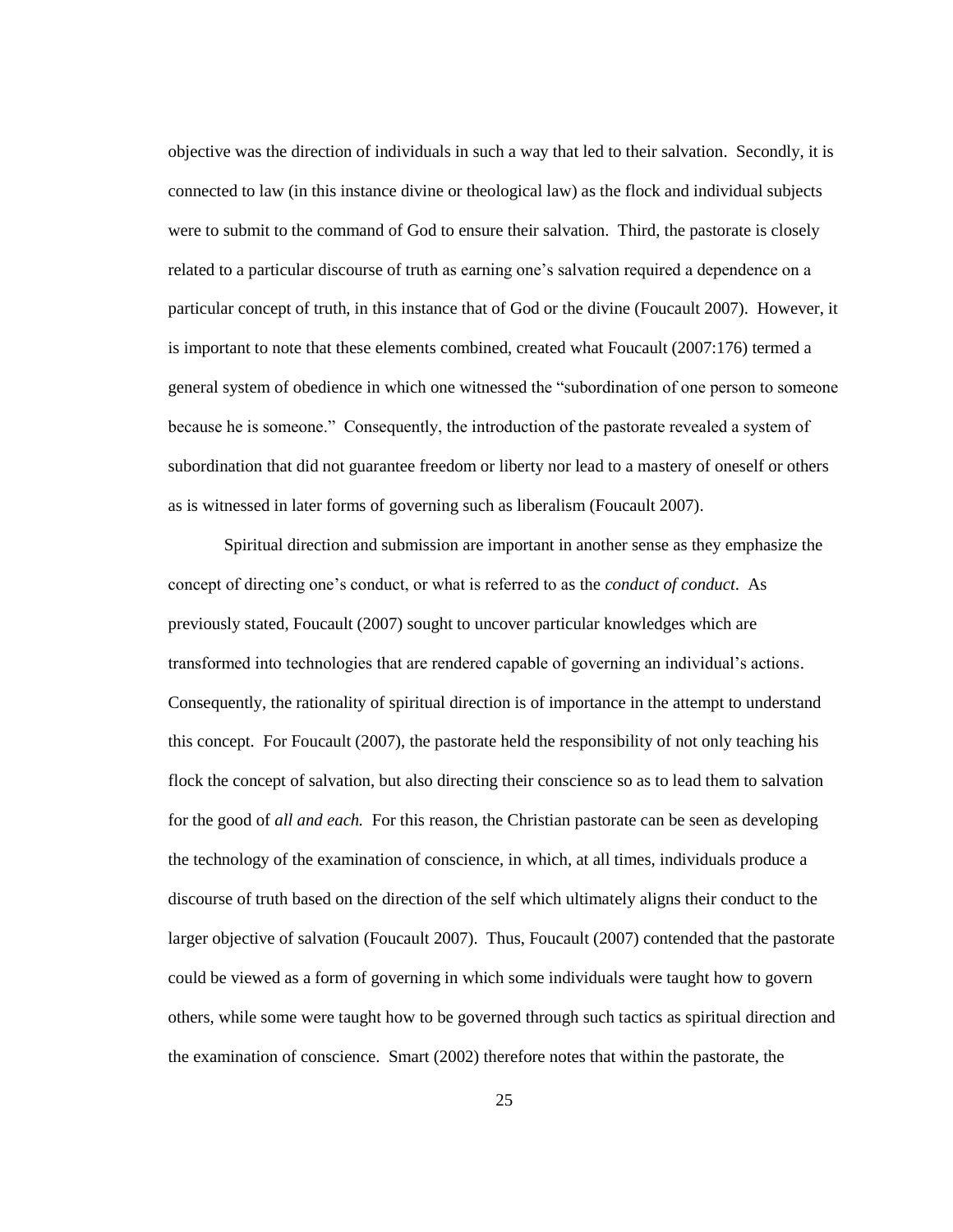political rationality of complete obedience was formed in which one comes to know oneself in order to confess to someone else. Consequently, the pastorate can be seen as giving rise to an art of conducting, directing and leading subjects collectively and individually. It is in this sense that governmentality appears to focus on individuals not as objects of control but is instead interested in analyzing how exercises of power result in producing subjects. It is this method of governing men that Foucault (2007) suggested was the background for the development of the modern art of governing which is primarily enacted upon the population.

With this examination of the pastorate in mind, Foucault's (2007) genealogy subsequently demonstrates how the modern art of governing was opened up and predicated upon the governing of men. Foucault (2007) noted that resistance to the pastorate, and the general forms of obedience and submission it was associated with, began to appear most predominantly in the seventeenth century in the form of *counter-conducts* or resistance; that is, conduct opposing this specific form of governing. Foucault (2007) suggested that these *counter-conducts* brought forth the objective of wanting to be conducted differently, by other means and through other methods. It is important to note however, that these *counter-conducts* did not always take a religious form, but instead stemmed from political institutions in which one witnessed a transition from an emphasis on the *economy* of souls to the *economy* of men and the population. Therefore, from the seventeenth century onward one witnesses the emergence of the ideology of directing men outside the ecclesiastical domain, but paradoxically, also an intensification of the problem of conduct (Foucault 2007). Foucault (2007) thus claimed that the imperative of these *counterconducts* was not necessarily to limit the *conduct of conduct*, but instead to bring forth a problematic of how to conduct or govern outside of ecclesiastical or sovereign relations. Therefore, the question was raised as to what extent the sovereign could truly conduct and lead subjects of a territory if governing was not based upon a theological or divine foundation.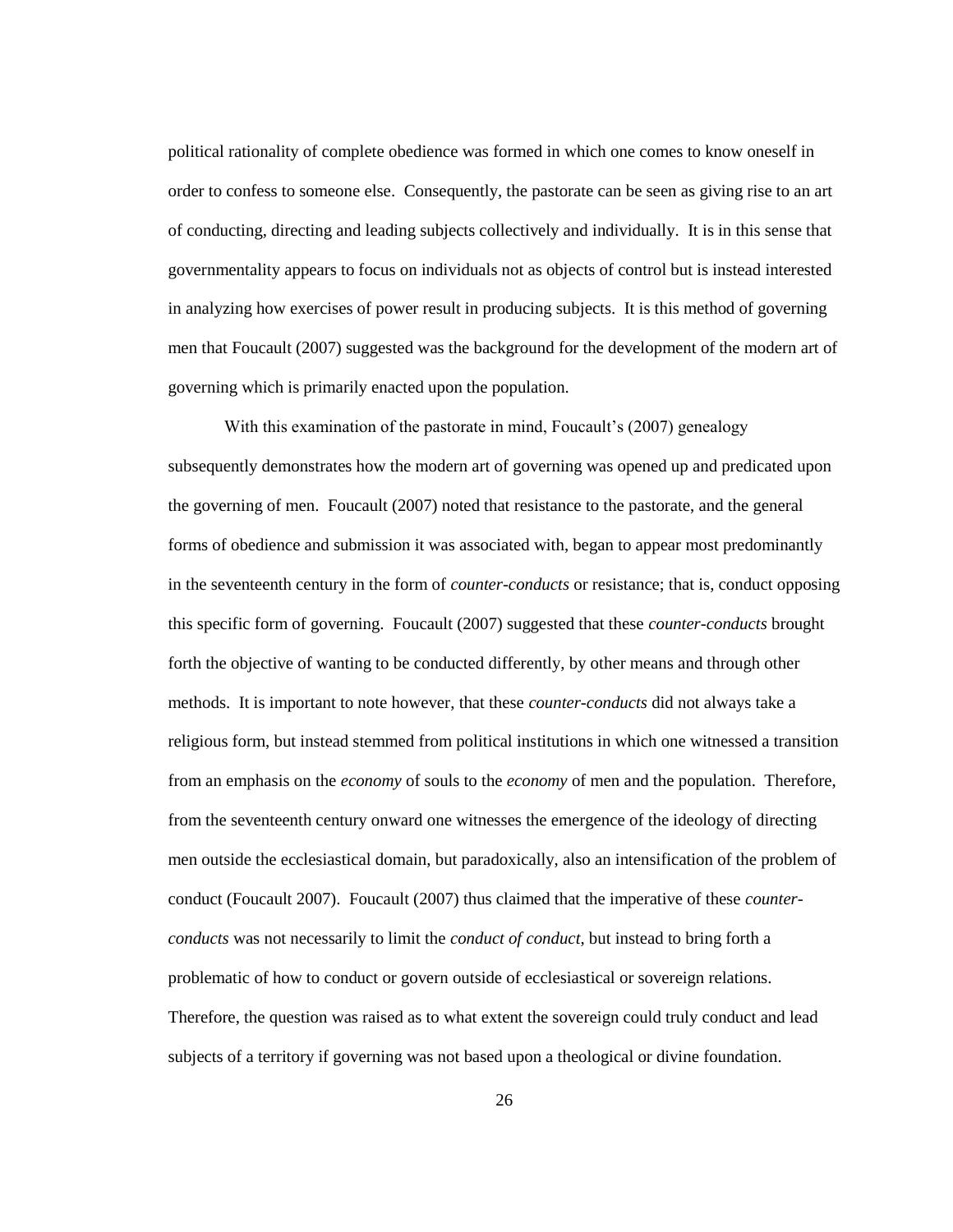Consequently, the objective of governing became not how to eliminate the pastorate but to determine how the state could benefit from a "better" pastorate, and how one could guide subjects' conduct more efficiently while maintaining obedience more effectively (Foucault 2007). As a result of this questioning, the relations of governing and government were increasingly thought of in knowable terms as it was rationalized that the pastorate or the sovereign was required to have knowledge of the population to fully understand what the processes of his flock were and the functions he was to perform in order to better govern (Foucault 2007). It appears that because governing during this time attempted to regulate the conduct of those who were ruled, a suitable knowledge of how individuals should conduct themselves also required development. This claim suggests that there is a direct link between the knowledges and rationalities which are produced in a given period of time and the types of governing which become practicable.

Foucault (2007) explained that these *counter-conducts* contended that the sovereign had a specific task to perform that was separate from divine rule which consisted of governing based upon a model separated from ecclesiastical principles. The sovereign was henceforth required to be more than a shepherd of men and to do more than merely direct his flock; he was to govern. Foucault (2007) claimed however, that with the shift of rule based on ecclesiastical principles to rule based upon the economy of men, a model of rule did not yet exist for the sovereign to follow, which required him to develop one. The model which subsequently developed is what is referred to as the form of governing which has its foundation in what Foucault (2007) termed raison d"état. Foucault (2007:238) contended that this new form of governing can be found to have its origin in reason of state which is loosely linked to the concept of politiques, that is, a particular way of thinking and programming the specificity of government in relation to the exercise of sovereignty. It is on the basis of raison d'état and politiques that Foucault (2007) cites an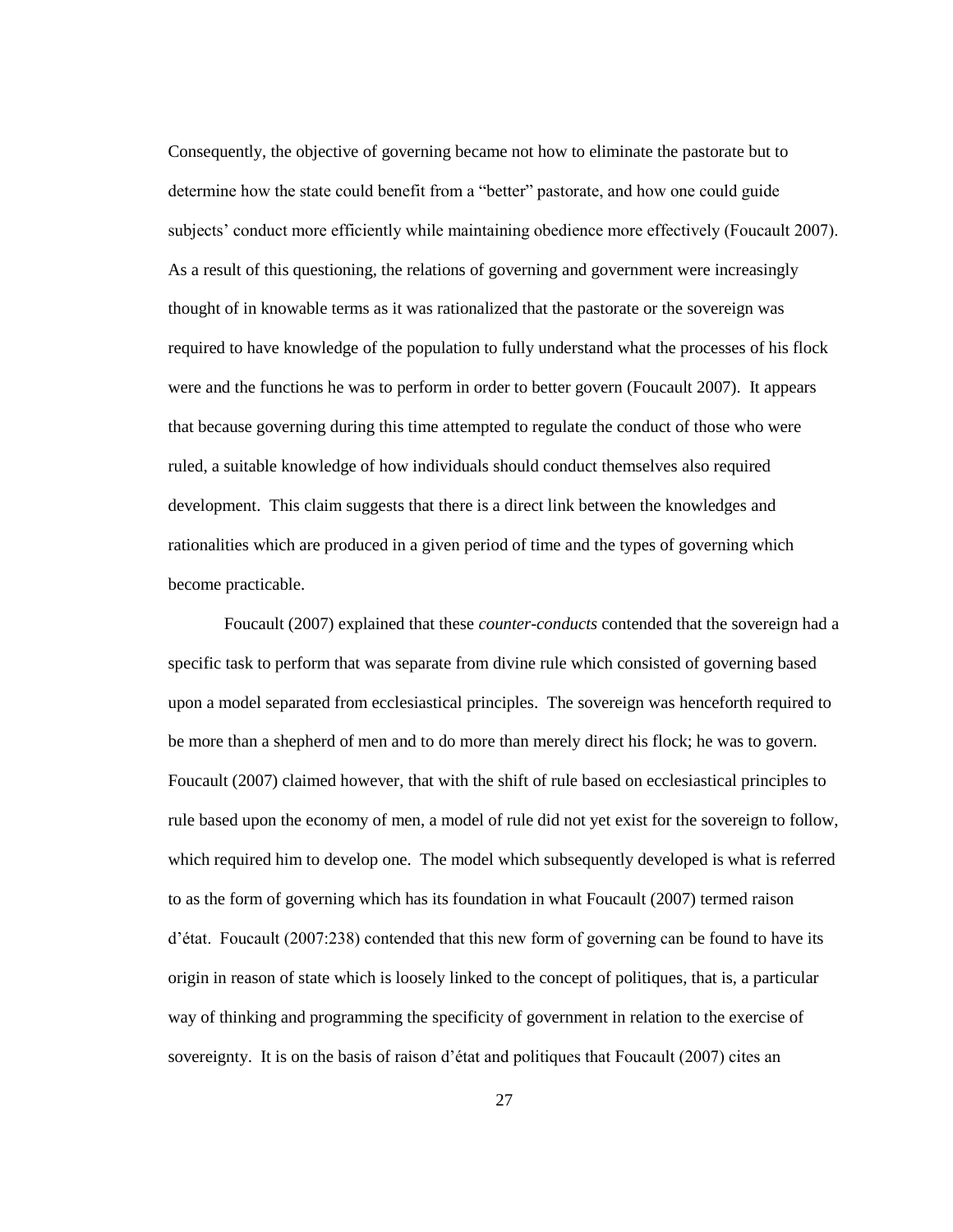exploration began for a form of governing that had a rationality that was uniquely its own and drew away from ecclesiastical rationalities as its foundation (Foucault 2007). Consequently, it is here that the state began to enter into reflexive practice and the problem of when, under what circumstances, and in what forms the state was to develop as a knowable object of analysis began to develop. Thus, Foucault (2007:247) noted that "the entrance of the state into political practice is what [one] should be trying to grasp" when undertaking a genealogical account of *bio-politics* or the modern art of governing.

Moving from an investigation of pastoral power in tracing the modern art of governing, in which one witnesses the emergence of reason of state, Foucault (2007) outlines his meaning of raison d"état. Referring to Palazzo, Foucault (2007) noted that raison d"état appears as the very essence of the state as well as the subsequent knowledge of the state and is viewed as "a certain political consideration that is necessary in all public matters, councils and plans, which must strive solely for the preservation, expansion, and felicity of the state" (Chemnitz cited in Foucault 2007:257). With reference to this definition, Foucault (2007) contended that it is important to note that this definition does not refer to anything but the state; it does not refer to territory, the pastorate, the sovereign or a natural or divine order of "things," but instead refers to the maintenance and growth of the state (Foucault 2007). Thus, within raison d"état there is no longer a concern with the origin of a territory or principality, as Foucault (2007:260) notes "we are already in a world of government." Consequently, the state is viewed as raison d"état"s primary objective and its principle of intelligibility, in which raison d"état is characterized as "the perfect knowledge of the means by which the states are formed, preserved, strengthened and expanded" (Foucault 2007:288). Therefore, within raison d"état, the aim of state preservation, development and by extension the preservation of the population is of central importance which is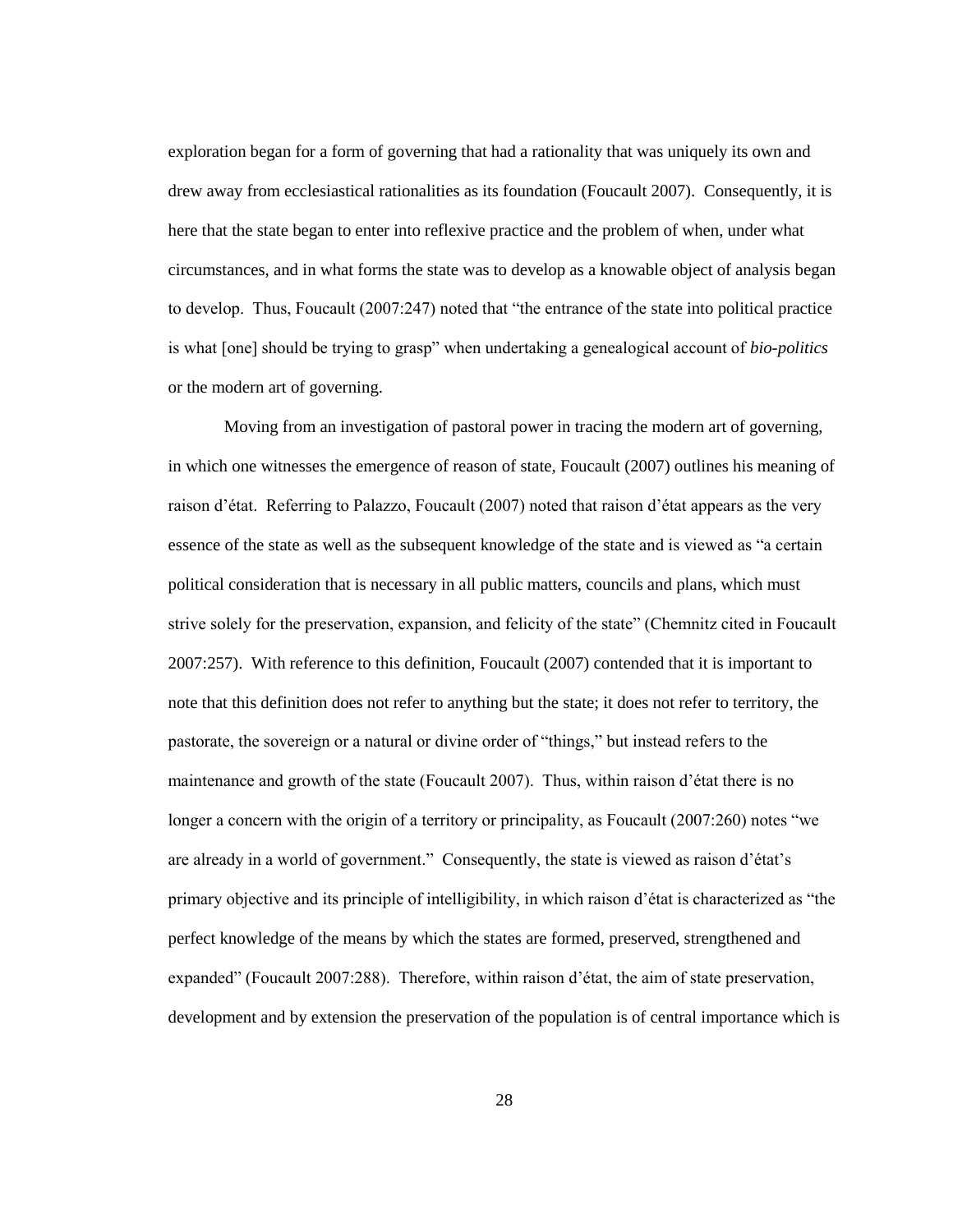secured through the technology and programme of police which is characterized as a cumulative assemblage of actions designed to maintain the state"s growth (Foucault 2007).

Upon identifying the aim of state preservation and its connection to the technology of police, Foucault (2007) subsequently presents an analysis of the function of police in relation to the rationalities of competition and force, noting that the technology of police was utilized to ensure the state"s conservation and growth. It is interesting to note that Foucault (2007) contended that from the introduction of police as a technology of rule, rationalities and programmes of governing were employed in a field of relations of force which is subsequently identified as the threshold for the modern art of governing. Consequently, the concept of police can be defined as a technology and a set of mechanisms by which the state"s power was to be preserved and increased. The concept of police is therefore presented as being concerned with the state"s prosperity and is employed as a technology of rule which aimed to ensure the state"s maintenance, often through programmes of force and competition (Foucault 2007). Accordingly, Foucault (2007) contended that the objective of police was often to control individuals" actions in such a way that would contribute to the growth and security of the state as well as its progressive development. Thus, the state, through the technology of police, employed programmes of detailed regulation and discipline aimed at regulating all actions that did not contribute to the state's growth, wealth and overall preservation. Consequently, Foucault (2007) claimed that the development of police was inseparable from the governmental practice of what is generally termed mercantilism; that is, the technique and calculation for strengthening the state through the development of commerce and the application of economy.

In summary, the art of governing based upon the rationalities of raison d"état was characterized by a policy of competition and the employment of a governmental technology that would allow the state to optimize its growth and the organization of relations of power between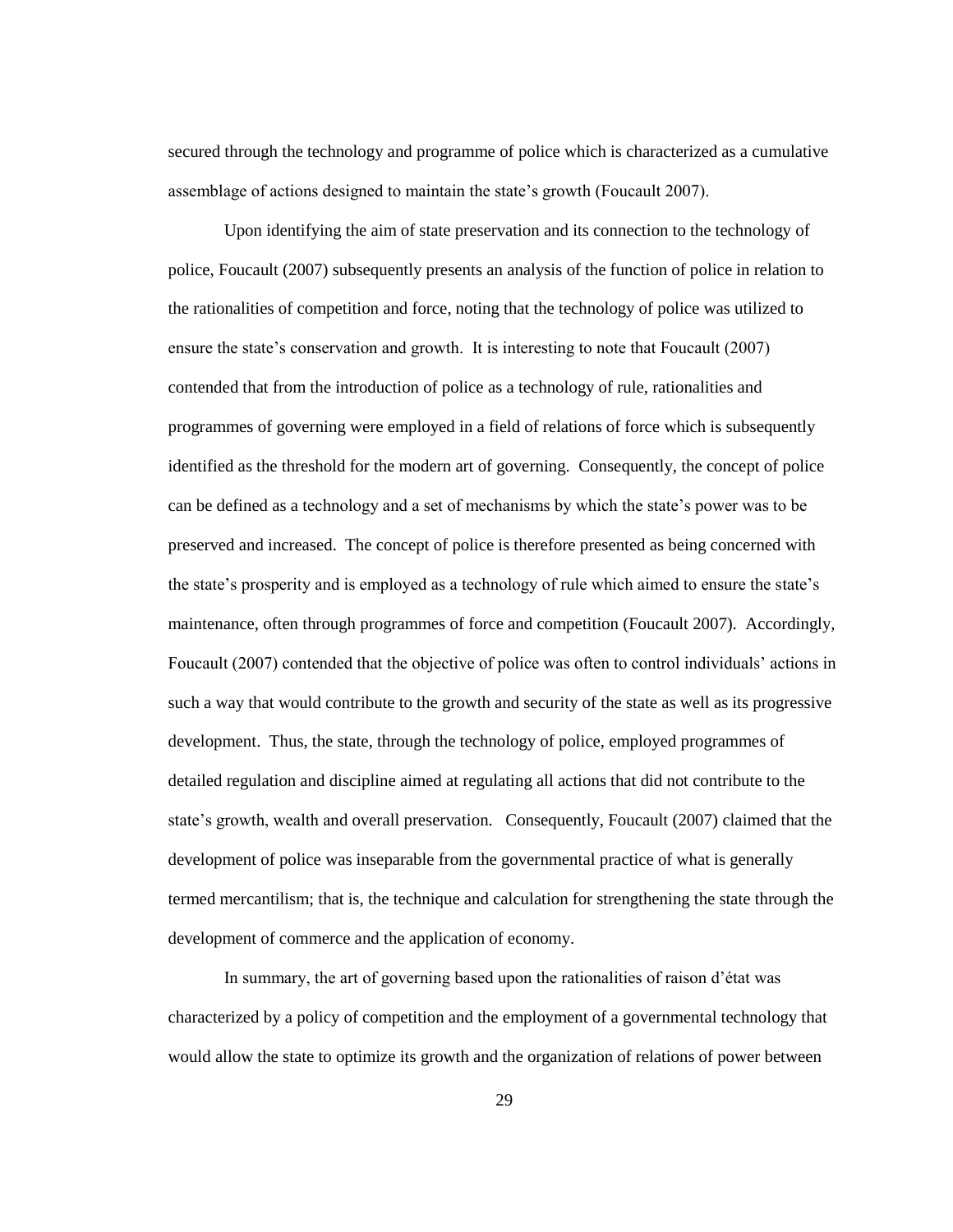the population and production (Foucault 2007). Foucault (2007:341) consequently noted that within raison d'état, one is in a "world of commerce, town, regulation and discipline." However, with the development of a society increasingly organized around the rationalities of commerce, wealth and discipline, Foucault (2007) suggested that fundamental breaks and critiques of raison d"état became questioned by what is termed the economists. The economists, as Foucault (2007) explained, appear as those who rejected the sovereign model of rule and instead, advocated for the implementation of technologies of governing that centered on rationalities predicated upon the concept of economy. What was called into question by the economists, Foucault (2007) contends, was the detailed system of regulation on which police operated and similarly, the system of generalized discipline of police intervention. Instead, the economists advocated for the installation of a rationality of rule that sought the de-centering of economic processes from the sovereign (Foucault 2007). Consequently, it is the economists, as Foucault (2007) suggested, that invented a new art of governing based on concepts of deregulation and which subsequently initiated the establishment of the modern art of governing.

Based on the rationality of deregulation, that is to say the absence of restraints and the decentering of the economy, the state and subsequently the economy began to be seen as possessing their own processes, regularities and rationalities that opposed the non-naturalness, or artificiality, produced by programmes of regulation and control employed by the technology of police. Therefore, the objectives of the rationalities proposed by the economists were those of the removal of such regulation and control which would allow processes to function in their natural form. Consequently, the economists concluded that forms of deregulation should be applied to market processes, so as to allow things to do as they will, which ultimately created a critique of state interference. Based on the rationalities of deregulation and respect for natural processes, both economy and society came to be viewed as a specified domain encompassing their own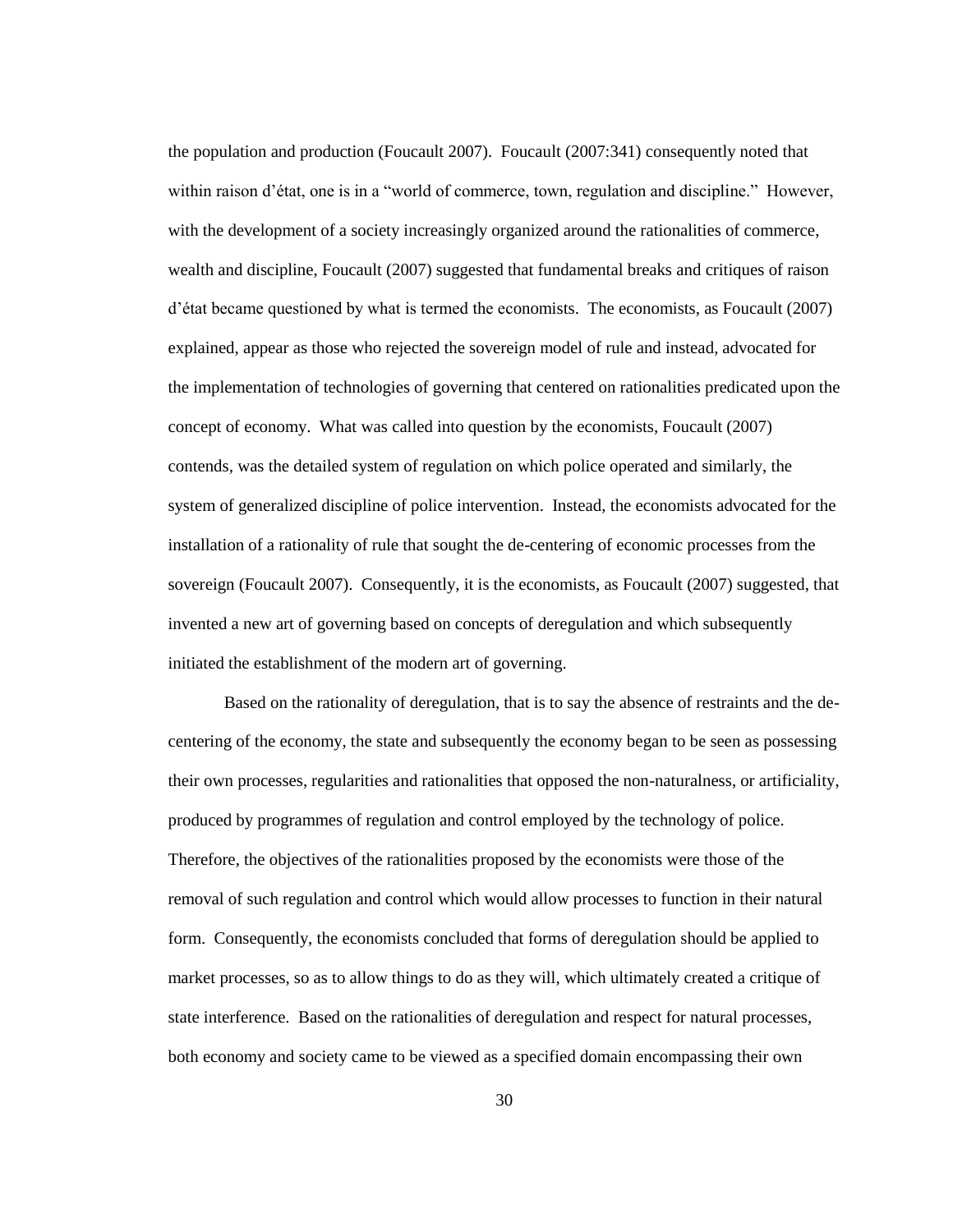naturalness particular to men, which was henceforth conceptualized as what has been termed civil society (Foucault 2007). Therefore, the state was not only to become responsible for the preservation of territory but also for civil society, or by extension the population and its management in which individuals were increasingly viewed as autonomous actors (Foucault 2007).

Foucault (2007) noted that the introduction of civil society was the primary transformation of the art of governing with respect to raison d"état, as a new rationality emerged which viewed society as a collection of subjects, or as a population, which was to be ruled with respect to their natural processes. As a result of these emerging rationalities, the art of governing which subsequently developed can be seen as disinterested in imposing systems of large-scale regulation. The essential objective of this art of governing, as Foucault (2007) claimed, was the limitation of state intervention and management insofar as to ensure that natural processes operated efficiently (Foucault 2007). Thus, the state enacted the apparatus of security to ensure the efficient functioning of the natural processes of the economy, society and the population (Foucault 2007). Foucault (2007) noted that this rationality of governing, based on state limitation, adequately explains the insertion of freedom, or the ability to act at will and as an autonomous actor, into governmentality as an element which has become inseparable to governmentality itself. Foucault (2007) thus contended that from the insertion of this rationality onwards, indeed, the condition of governing well was that certain freedoms and liberties were respected (Foucault 2008). Consequently, Gleadle, Cornelius and Pezet (2008:331) note that technologies of government, including those within liberalism consistently sought to enhance citizens" possibilities for agency and that "governmentality does not meet agency exclusively via bureaucracy and discipline. Instead, governmentality also meets agency by the means of the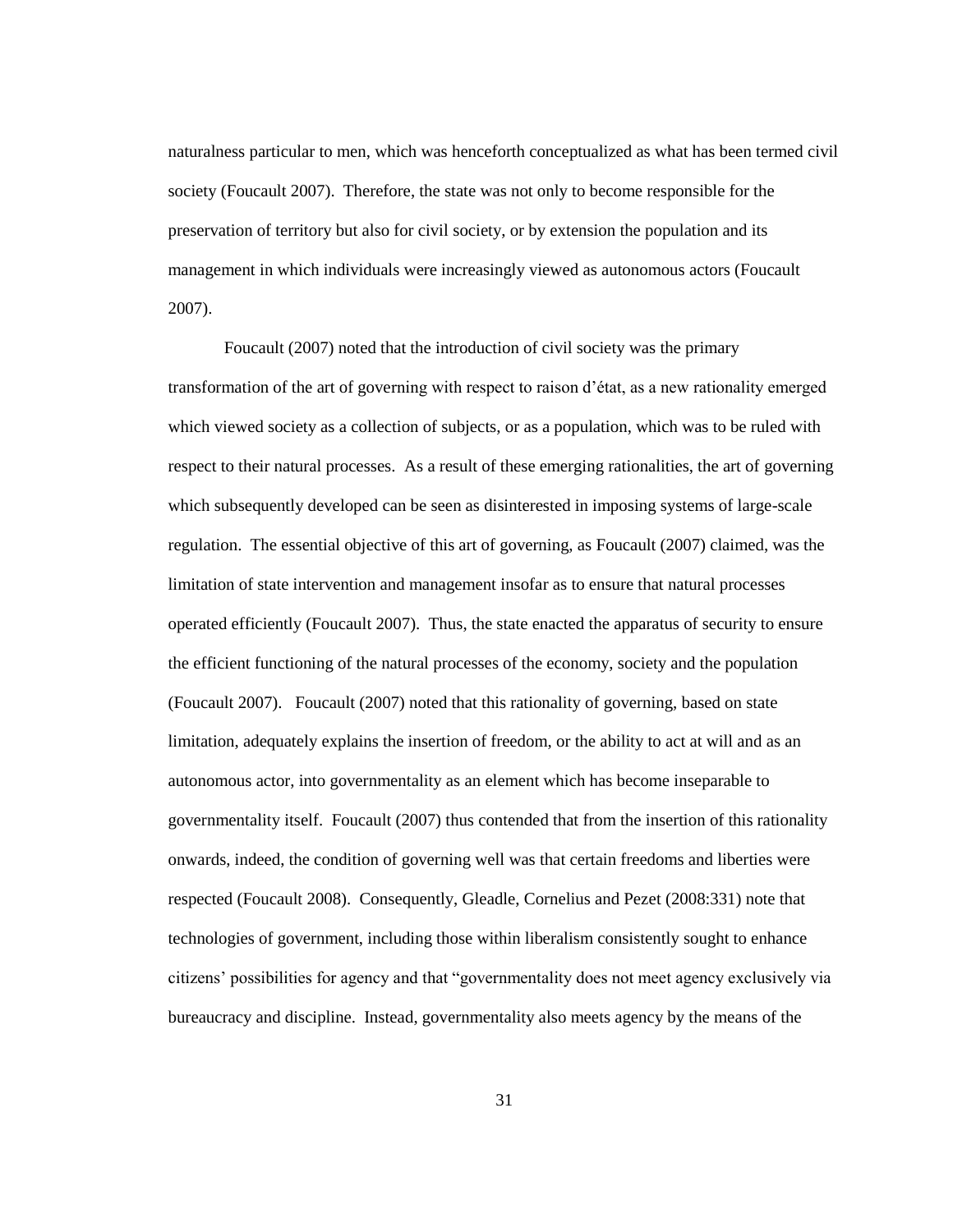managerial 'ascesis of performance,' or as 'a set of practices of the self that individuals freely accept, so that through their practices they come to embody the organization.""

The new art of governing introduced by the economists centered on the problem of how not to govern too heavily and between a maximum and minimum of state intervention, and can be seen as distinct from pastoral power and raison d"état in that it did not make reference to, or derive its imperatives from the divine or territorialistic expansion (Foucault 2008). It appears that this rationality of rule can be adequately characterized as a critique of state relations and governing in general as it is a reflexive approach to the problem of government. Ultimately, this new rationality, which Foucault (2007:13) referred to as liberalism, can be located in the middle of the eighteenth century and located within the concept of political economy which is defined as any method "that can procure the nation"s prosperity [and act as] a sort of general reflection on the organization, distribution, and limitation of power in society." Therefore, political economy is cited as the rationality which ensured the self-limitation of governmental reason by the application of economic principles such as management, limitation and the "correct" organization and distribution of "things" in society which made it possible to arrange "things" in such a way that did not necessitate detailed regulation (Foucault 2008). These rationalities combined can be termed liberalism, that is to say, a rationality whose function was not so much to ensure the growth or the state"s forces, wealth and strength, but to limit the exercise of governmental power (Foucault 2008). Consequently, Foucault (2008) noted that liberalism could be characterized as an intensification of raison d"état as it is seen as a way of perfecting government, as it too attempted to arrange "things" in such a way so as to ensure the state"s efficacy. Thus, far from being a retreat of governance or government, or a lesser concern with the *conduct of conduct*, liberalism can be viewed as bringing attention to the intellectual and practical techniques of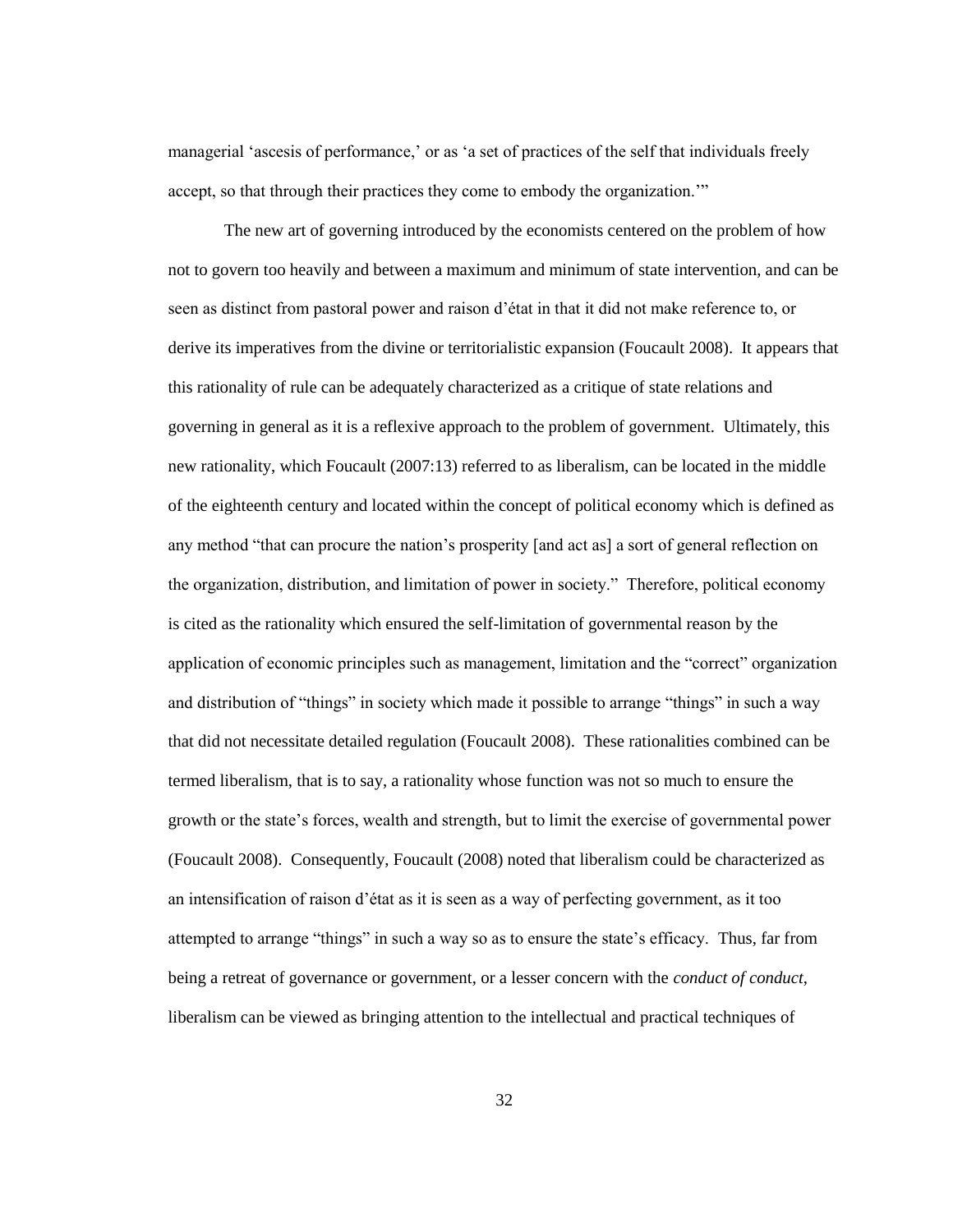deregulation, through which civil society is brought forth, managed and aligned with political aspirations.

It is interesting to note however, that as one witnesses the deregulation of social and economic processes within liberalism, one also observes the application of economic processes to the social domain. Consequently, this application can be seen as an attempt to organize society around market principles and to instill a market mechanism within society, proposing that society is to be formed around the model of enterprise, and the application of the economic to noneconomic processes (Foucault 2008). As a result of this organization, subjects within liberalism are thought of as *homo oeconomicus* or *economic man*; that is to say, a self-interested and industrious actor who has the ability to make judgments toward a subjectively defined ends (Foucault 2008). *Homo oeconomicus* is therefore, a new element of governmental reason of the eighteenth century which signified a turn to the population in which the human species became the object of political strategy, or a general strategy of power (Foucault 2008). Henceforth, it appears that political reason deals with the question of how to manage the population and institutions which work within that population in which *homo oeconomicus* comes to be defined as an individual who inhabits the economic space of sovereignty known as civil society within liberal rule.

There are many concepts in Foucault"s (2007, 2008) work on governmentality that have been examined in ensuing analyses on the topic and in many critiques of his works. These concepts include freedom and civil society. Throughout subsequent governmentality analyses, these concepts are often identified as areas which require clarification or extension in order to adequately comprehend the way in which they were utilized or neglected by Foucault. These concepts will be further articulated below while investigating governmentality as a school of critical thought, and with reference to the authoritarian and paternalistic nature of liberalism and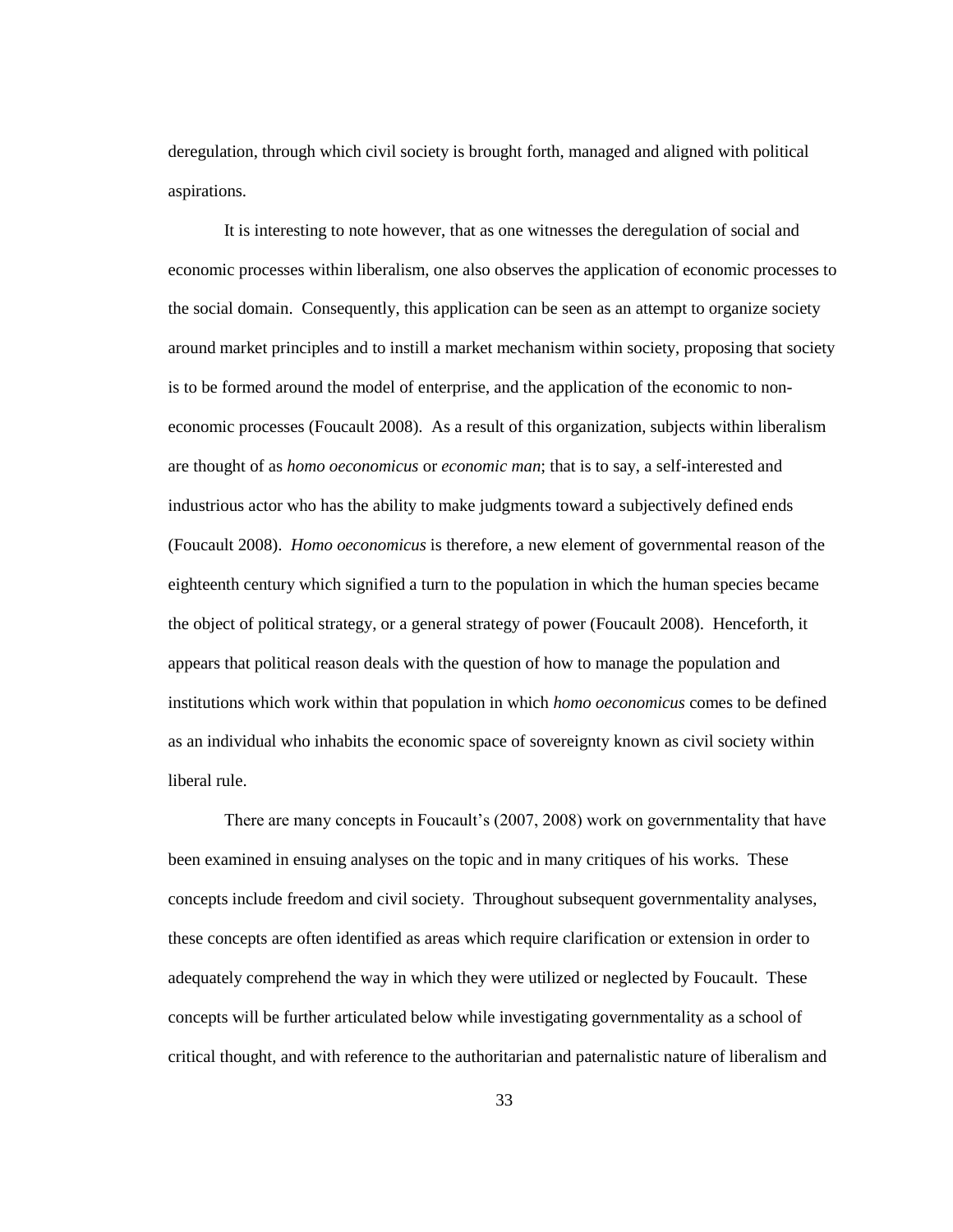the governmentalities which shaped the liberal and colonial rule of Indigenous populations within Canada.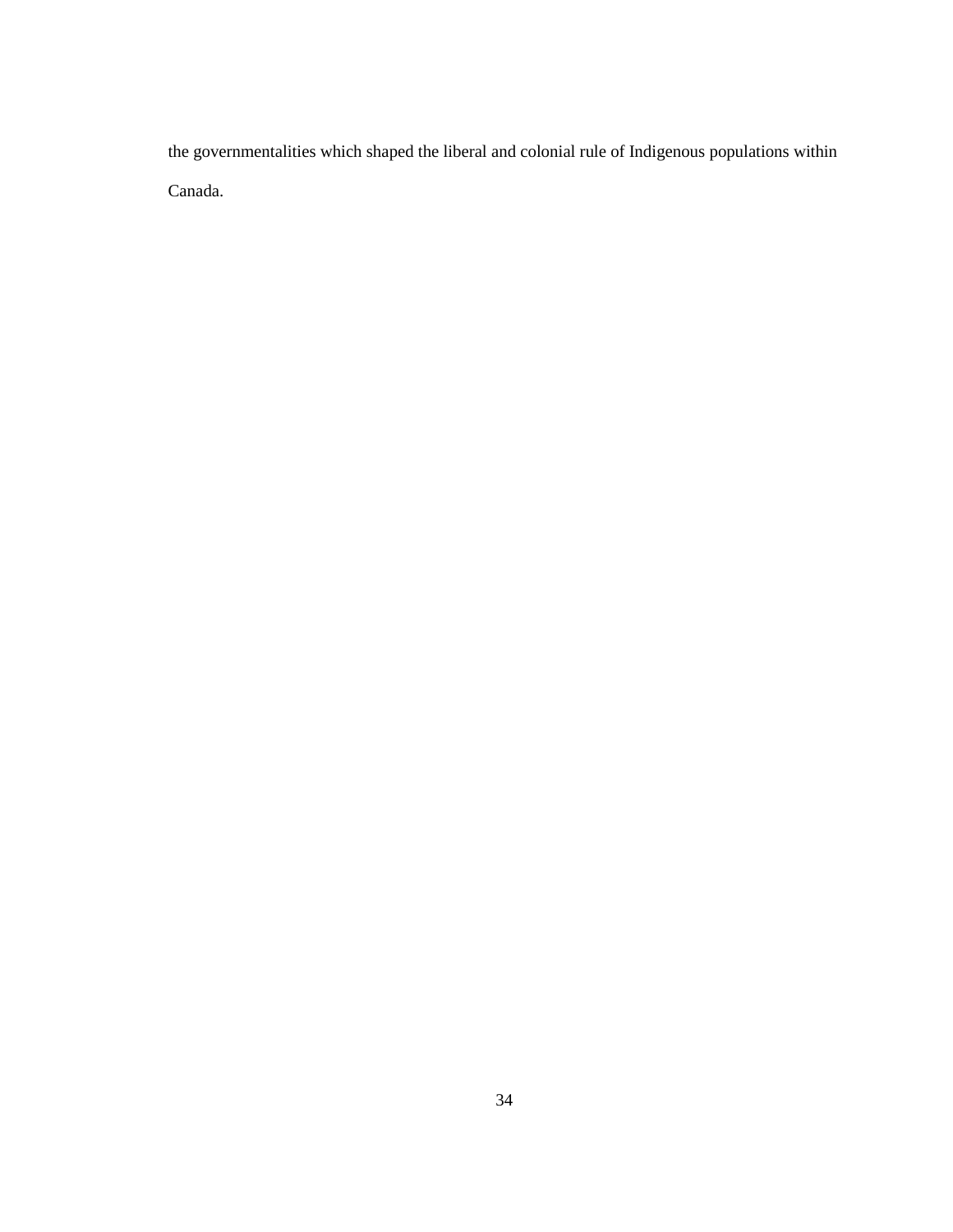### **Chapter 5**

#### **The Rise of Governmentality as a School of Thought**

Based on his examination of rule understood not simply as what actually took place but how governing was thought into being, Foucault's (2007, 2008) genealogy can be viewed as an attempt to negate normative accounts of rule which focus on universalistic and state-centered analyses. The refusal of normative accounts of rule was perceived as a unique analytical tool for understanding rule which sought to examine the mentalities which lay "behind" particular forms of governing. Thus, Foucault"s approach to revealing such mentalities rejected, as Rose, O"Malley and Valverde (2006) purport, earlier theories of the state such as Marxism which argued that class and power relations held the key to understanding state institutions and forms of governance. The discounting of state theories contributed to the swift dispersal of this approach and the popularization of the analytical perspective of governmentality in the English-speaking world (Rose et al. 2006). Ultimately, Rose et al. (2006) suggest that its popularity stemmed from the originality of its perception of political power which proved useful in analyses of liberal arts of governing which could not be adequately explained by state theories that concentrated on understanding rule by examining the concentration of power within the state. Thus, Foucault"s analytical perspective argued that rule appeared to be composed of numerous components and exercised from a multitude of sites, encouraging the consideration of political power as stemming from various authorities in which top-down control is dismissed in favor of an analysis which locates power within various subjects, institutions and technologies (Rose et al. 2006).

The popularity of the analytical framework of governmentality was additionally drawn from its ability to examine and understand the concept of freedom in relation to the constitution of governable subjects in liberal contexts of rule as the strategy of encouraging self-responsibility,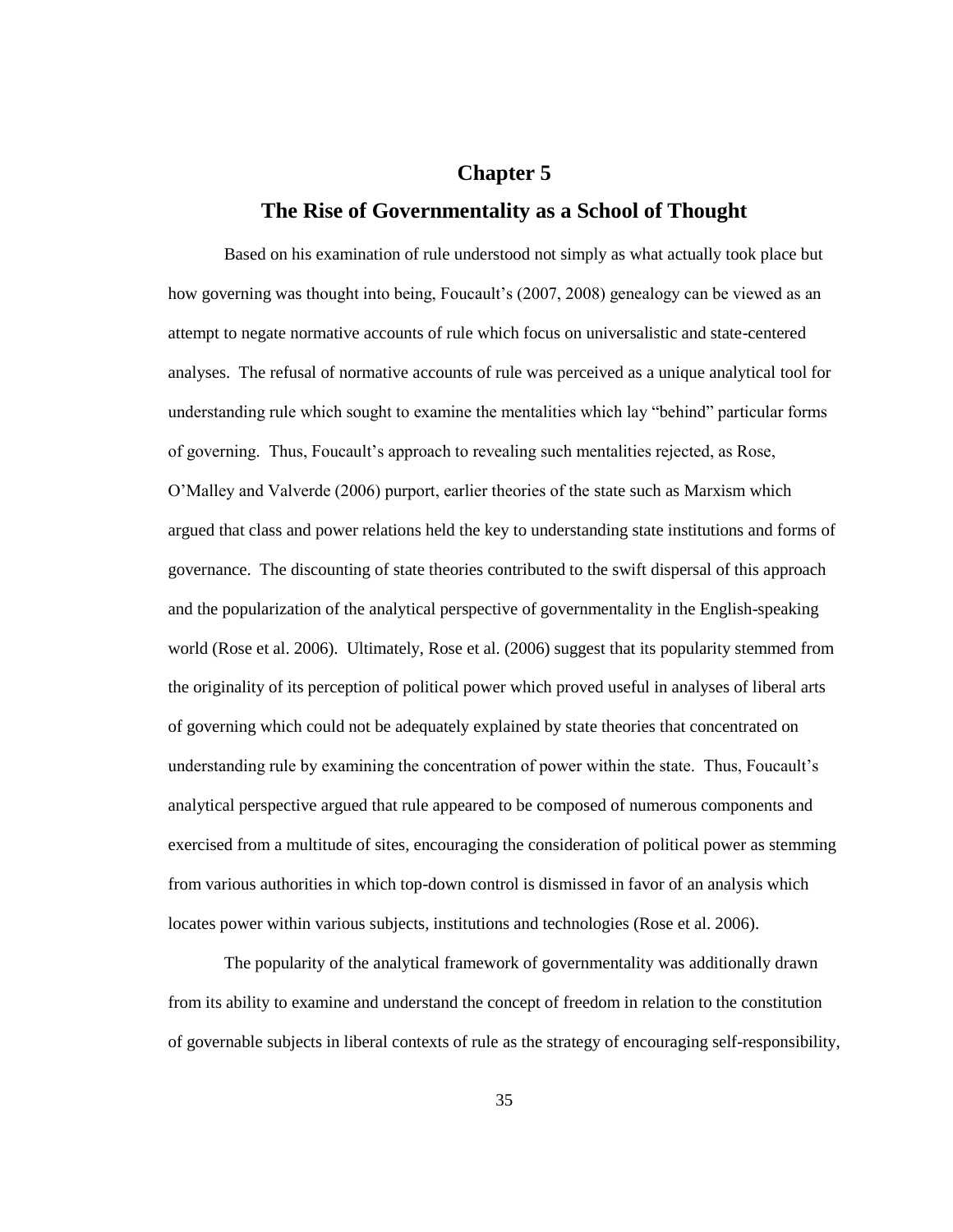autonomy and freedom in liberal regimes was understood as a technology of rule which allowed for the cultivation of individual agency instead of its suppression (Rose et al. 2006). This methodology ultimately aids in explaining the strategy of self-responsibility and autonomy in liberal philosophies of rule which provides an explanatory framework for the governance of liberal societies through the populations" freedom. This explanatory framework has since been analyzed in subsequent works (for example Dean 2002; Hindess 1998, 2005) which attempt to articulate the practical implications of liberal rule as well as provide a more detailed account of the authoritarian and paternalistic nature of liberalism which it is contended Foucault and others have neglected.

Interpretations of governmentality typically sustain the core elements and concepts that Foucault (2007, 2008) utilized in understanding rule, such as his use of a genealogical method, the negation of universal theories, his focus on understanding rule as emanating from a variety of sources, the suggestion that power does not solely concentrate itself within the state, and most notably, the contention that politics should be understood as a mentality, sensibility and technique of rule which is translated into technologies that are rendered capable of governing an individual"s behavior. Following the above mentioned description of governmentality, Gordon (1991) purports that in the general sense, Foucault understood governmentality as the *conduct of conduct* and was interested in understanding the mentalities which formed certain arts of governing, in addition to the ways in which these mentalities were transformed into technologies of rule which become practicable. Similarly, Weir et al. (1997) note that two streams of examination can be identified within the governmentality literature. The first area of examination is concerned with the ways in which programmes of government are formulated and articulated within broad discourses of rule and the other examines how technologies are employed by both state and non-state actors to put these rationalities into effect. Such emphasis has proven useful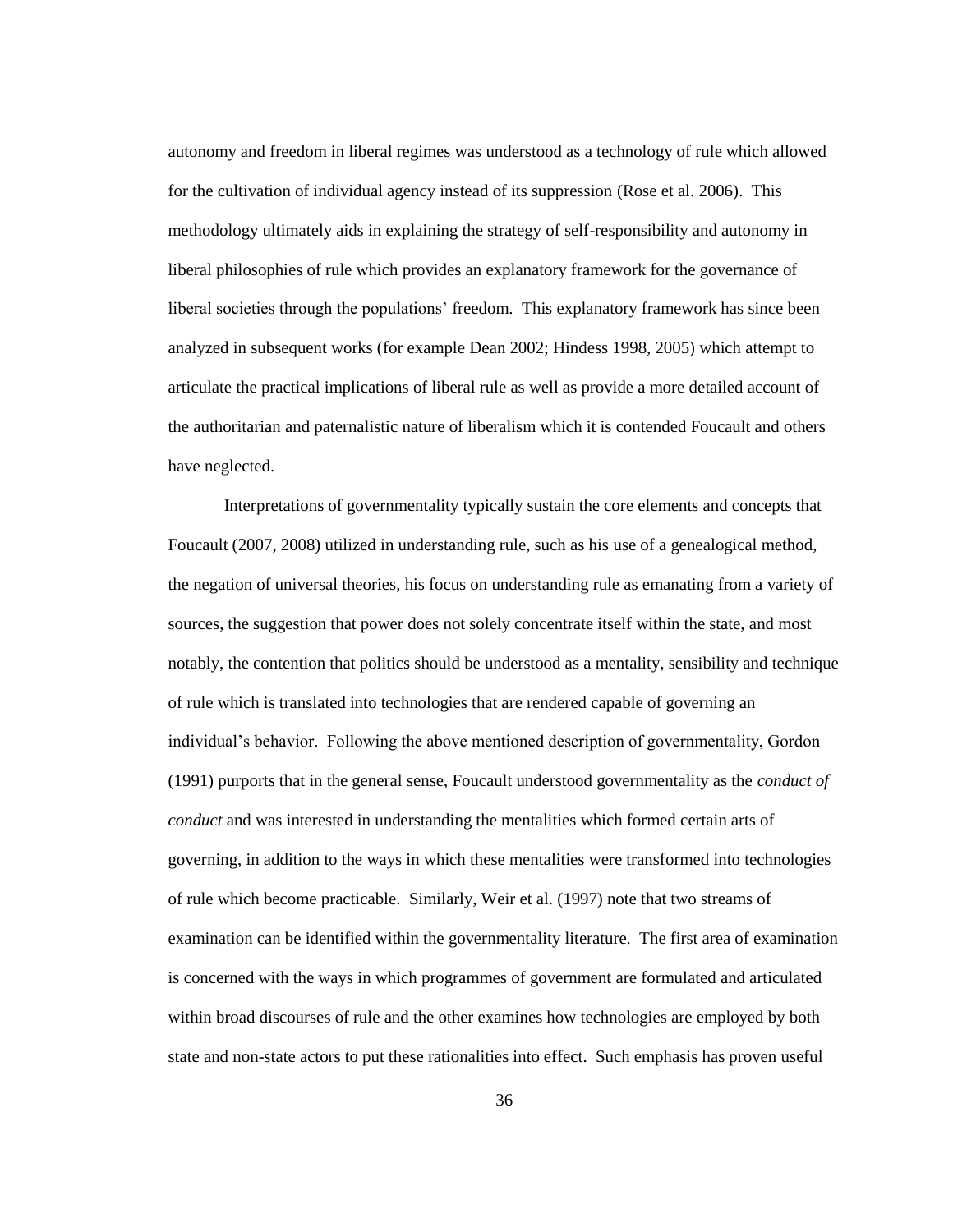in suggesting that rule is not a monopoly practice of state, but is instead derived from an assemblage of technologies and forces that are used to direct conduct (Weir et at. 1997). Therefore, according to Weir et al."s (1997) interpretation, a governmental analysis first seeks to uncover the mentalities that exist within various arts of governing and secondly how these mentalities are translated into institutions, programmes and agendas which seek to guide an individual's conduct and align it with the objectives of the state.

Consequently, Moss (1998) contends that governmental analyses can be undertaken to understand the ways in which power, located in various agencies and actors, guides the conduct of individuals and which often focuses on the management and indirect rule of populations. Thus, governmentality can be viewed as being comprised of rationalities, institutions, calculations and tactics that make rule practicable (Rose et al. 2006). Although the governmentality literature does concede that politics should be understood primarily as a mentality of rule, controversy appears to exist over such areas as Foucault's usage of the term political, the completeness of his genealogy and the role of technologies of the self within rule (Gordon 1991). Much of the subsequent governmentality literature attempts to clarify the meanings Foucault gave to concepts like the political and attempts to illustrate the importance of technologies of the self within rule in general, but more specifically within liberal governance.

Foucault"s negation of the normative doctrine of rule also brought with it an attempt to dismiss the normative usage of terms that are often connected to an analysis of such rule. His use of the term political can be viewed as one such attempt; however, in so doing, contention over his exact employment and interpretation of the term appears, leading some such as Hindess (1997, 2005) to attempt to clarify the concept by highlighting the various ways in which Foucault employed the term, while expanding on his usage. Hindess (1997) notes that no singular or concrete definition of the political exists; however, conventional definitions typically refer to the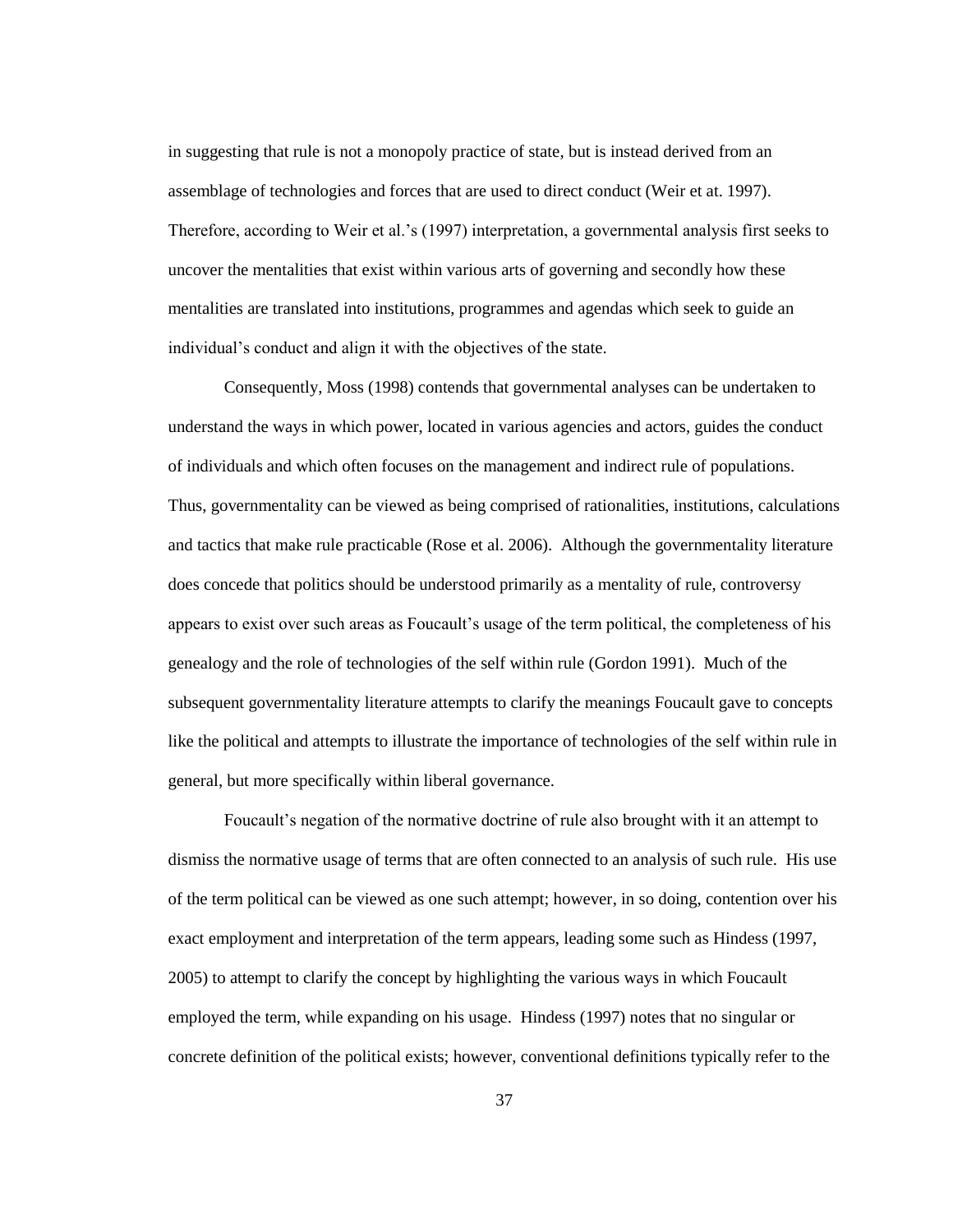study of the government of the state, with no reference given to outside forces, or more importantly, the rationalities that led to the development of such governments. Within these conventional definitions, Hindess (1997) notes that the state is given an essential priority as a central and universal figure. Hindess (1997) suggests that indeed, in Foucault"s analysis, the state is accorded central priority; however, Foucault does not suggest that the state holds a universal character. Instead, Foucault"s aim is to provide a genealogy which de-centers the state in which he dismisses the suggestion that politics is a totality and monopoly practice of government, and alternatively demonstrates the ways in which rule has become fragmented in the modern period. As a result of Foucault's dismissal, Hindess (1997) suggests that two divergent usages of the concept of the political can be found within Foucault"s work on governmentality. He notes that the first usage does in fact adhere to the conventional employment of the concept, according the state a central place in Foucault"s examination, and locates the political as pertaining to the operations of state. However, Hindess (1997) further argues that this usage does not entirely correspond to Foucault"s employment of the term as it is ultimately too narrowly focused on the totality of state functions and ignores the role that non-governmental interests and rationalities play within rule. Thus, in Foucault"s work, the transcendence of the traditional usages of the term is realized and the concept is transformed into one which considers the importance of nongovernmental action and thought within rule and demonstrates how power is divested in many subjects and institutions instead of solely in the sovereign. Hindess (1997) further suggests that Foucault employs a second and more radical usage of the concept of the political in which emphasis is placed on understanding, in the broad sense, anti-governmental actions and rationalities instead of merely the actions of government that pertain to the state.

Although Foucault has often been praised for introducing a new analytical tool for understanding rule and modifying the usage of concepts such as the political by transcending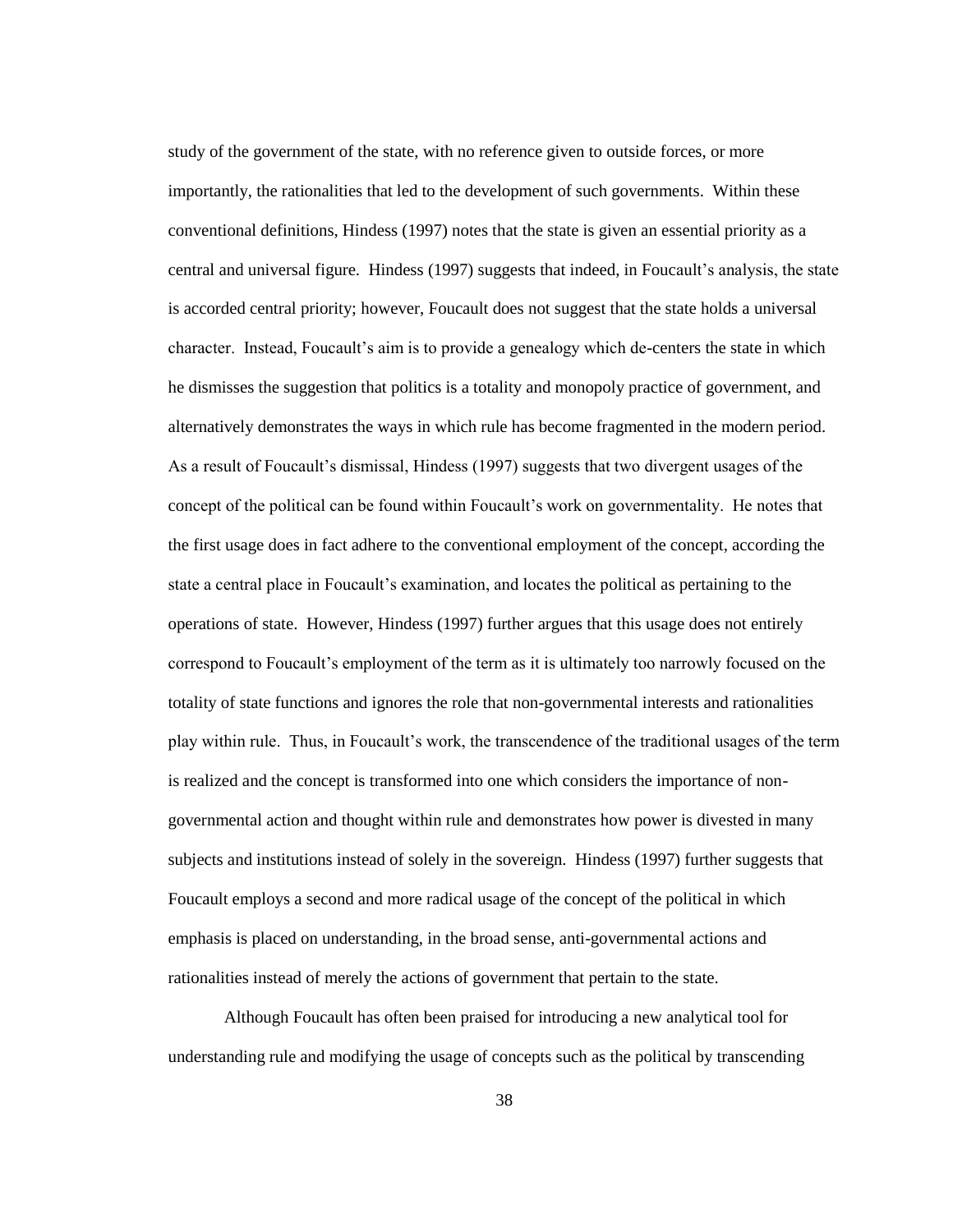conventions accounts, he has also been criticized by some (for example, Gordon 1991; Weir et al. 1997) who suggest that he presented an incomplete genealogy and that his methodology was not fully articulated within his works on governmentality. Consequently, some, such as Dean (2002) and Gordon (1991) have attempted to supplement Foucault's writing on governmentality and genealogical analyses in general to provide a reference point for governmental analyses. Thus, Foucault is presented as "Nietzchean" in the broad sense as it is cited that he attempted to undertake a history of the present (Gutting 2005). This history of the present, according to Gutting (2005), concerns itself with two phases of analysis; the first places emphasis on uncovering the multiple origins of present rules, norms, practices and institutions that attempt to guide conduct, and the second is the attempt to understand the past through a re-evaluation of the present by examining current conditions in a way which de-centers sovereign and universal concepts. Consequently, Mills (2003) suggests that Foucault transcends the aim of conventional historical analyses which seek to offer an explanatory framework for events in the past, in favor of an examination of the multitude of factors, rationalities, forces and episteme which the present is contingent upon.

As Mills (2003) contends, Foucault was concerned with understanding the different episteme of knowledge that give rise to various rationalities of rule. Similarly, Burchell (1993) claims that a governmental analysis is concerned with understanding different forms of truth or how certain knowledges claim authority and are translated into political rationalities. Thus, governmental analyses seeks to comprehend historically contingent truths and knowledges which shape the arts of governing that emerge in a particular period. Therefore, when one undertakes an analysis of rationalities of rule, one ultimately problematizes the historical conditions of such truths (Burchell 1993). In short, according to Burchell (1993), when one performs an examination of the history of the present, one must introduce new truths in relation to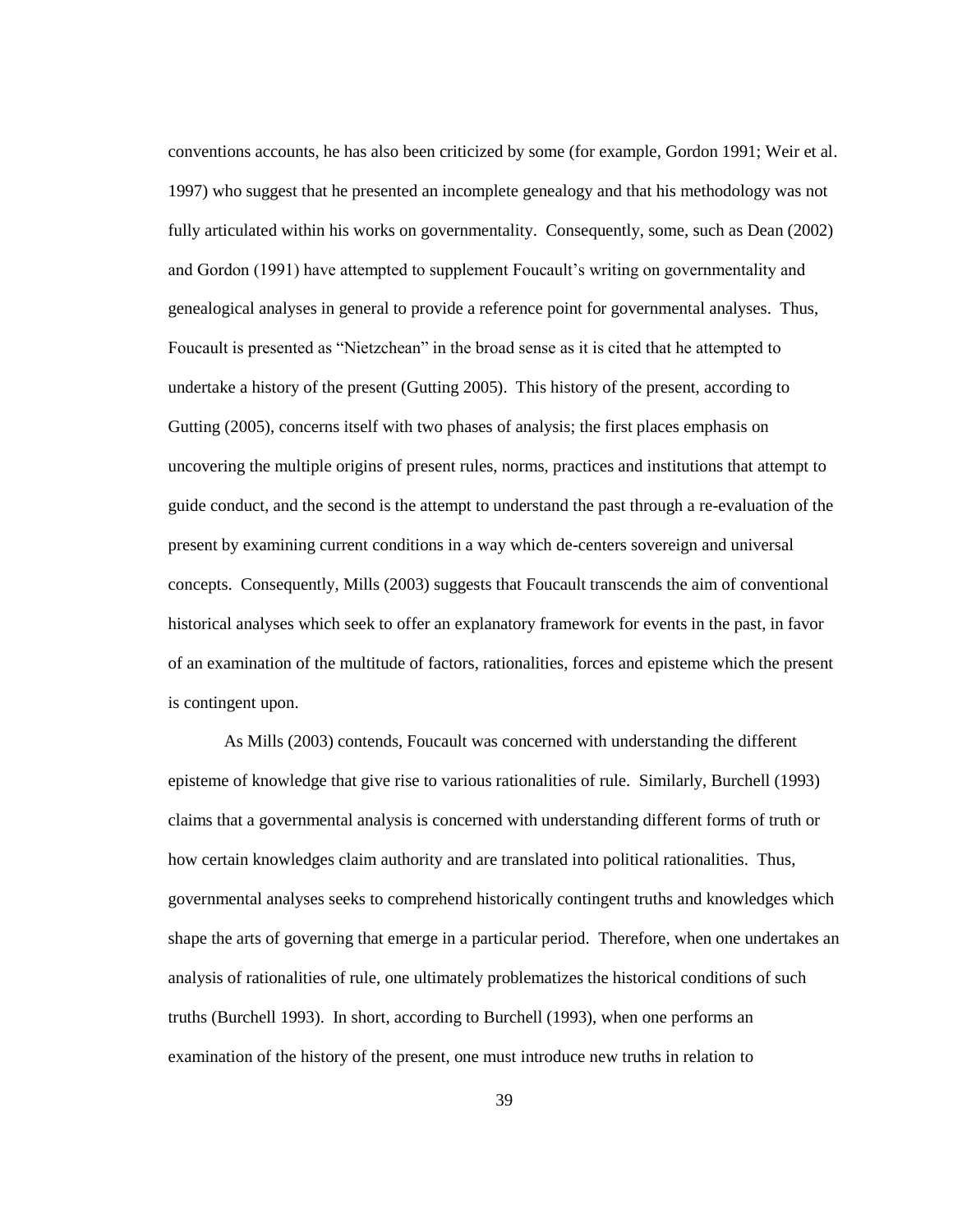conventional accounts of rule and question the foundations these truths are built upon. Similarly, such an analysis must illustrate the fragility and varying nature of such truths and disturb standard ways of thinking, drawing attention to differentiated accounts of rule and the subject's position in relation to such rule (Burchell 1993).

With an emphasis on the historical contingency of truth, Brown (1998) argues that a genealogical analysis is able to transcend conventional and historically conditioned approaches to analyzing philosophies of rule. Therefore, through the concentration on locating alternative or neglected mentalities that shape rule, Brown (1998) notes that a genealogical analysis poses questions that are quite different from those of other historical methodologies. Governmentality thus appears as a methodology that does not seek to examine events that actually occurred, nor is it concerned with analyses of class relations or conventional theories of state that suggest the state is a stagnant and unchanging entity. Consequently, a genealogy of governmentalities seeks to understand the political ontology of a specific time and place and investigates the rationalities of power which have produced particular conditions or philosophies of rule. Ultimately, Brown (1998) notes that a history of the present does not understand rule as predicated upon unitary logics of history and instead exemplifies the multitude of logics that are found within political power. As a result, Brown (1998) suggests that a genealogical investigation does not privilege one truth over another and is able to illustrate the numerous governmental and non-governmental claims to truth that shape modern rule.

Along with the attempt to articulate Foucault"s employment of the concept of the political and demonstrate the ways in which the historical contingency of truth is of key importance in governmentality analyses, Rose et al. (2006) purport that there has been increasing attention accorded to the concept of technologies of the self in governmental analyses, which often focus on the ways in which individuals constitute themselves as governable subjects. Consequently,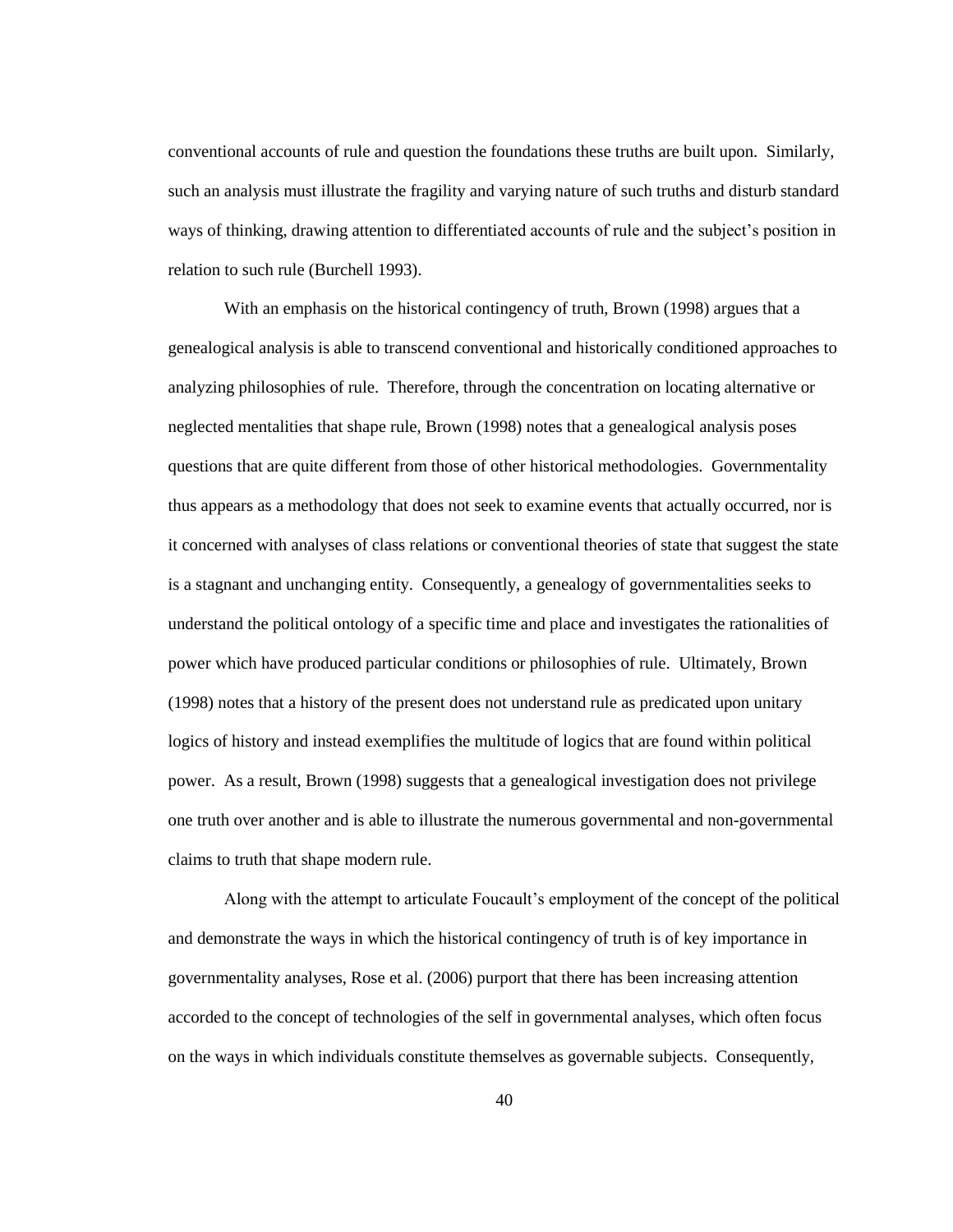Hindess (2005) notes that within Foucault"s works on governmentality one can identify a concern with how individuals constitute themselves as subjects and how the concept of *power/knowledge* operates within this constitution. Thus, Foucault (cited in Burchell 1993:269) notes that "if one wants to analyze the genealogy of the subject in Western societies, one has to take account of not only techniques of domination, but also techniques of the self." Consequently, Hindess (2005) suggests that Foucault's and subsequent works on governmentality are concerned with analyzing the relationships that exist between social structures, institutions and the individual as well as the effects that institutions have on individuals and in turn, how individuals affirm or resist these effects. Central to the examination of technologies of the self is the investigation of power, as inherent in the suggestion that individuals can constitute themselves as subjects is the presupposition that all individuals possess power. Therefore, instead of presenting power in a negative sense, or as a constraining force, Foucault and subsequent literatures suggest that power is disseminated through all individuals and as a result, allows for analyses which focus on individuals who are seen as possessing agency and are able to play a role in constituting and shaping the relationships that exist between them and larger social structures (Mills 2003). According to this view, power may be manifested in whatever individuals, techniques and programmes that are utilized to guide an individual"s conduct. Consequently government, as Hindess (2005) claims Foucault understood it, leaves the governed to regulate their own behavior and constitute themselves as subjects of rule. Thus, Foucault viewed power as working through people rather than on them, causing him to determine that power comes from a multitude of sources. However, it is important to delineate that in some instances, force, as defined as the securing of compliance by means of physical and psychosocial manipulation and rational persuasion, is apparent in instances of Indigenous rule in which little room is left for the exercise of power or resistance.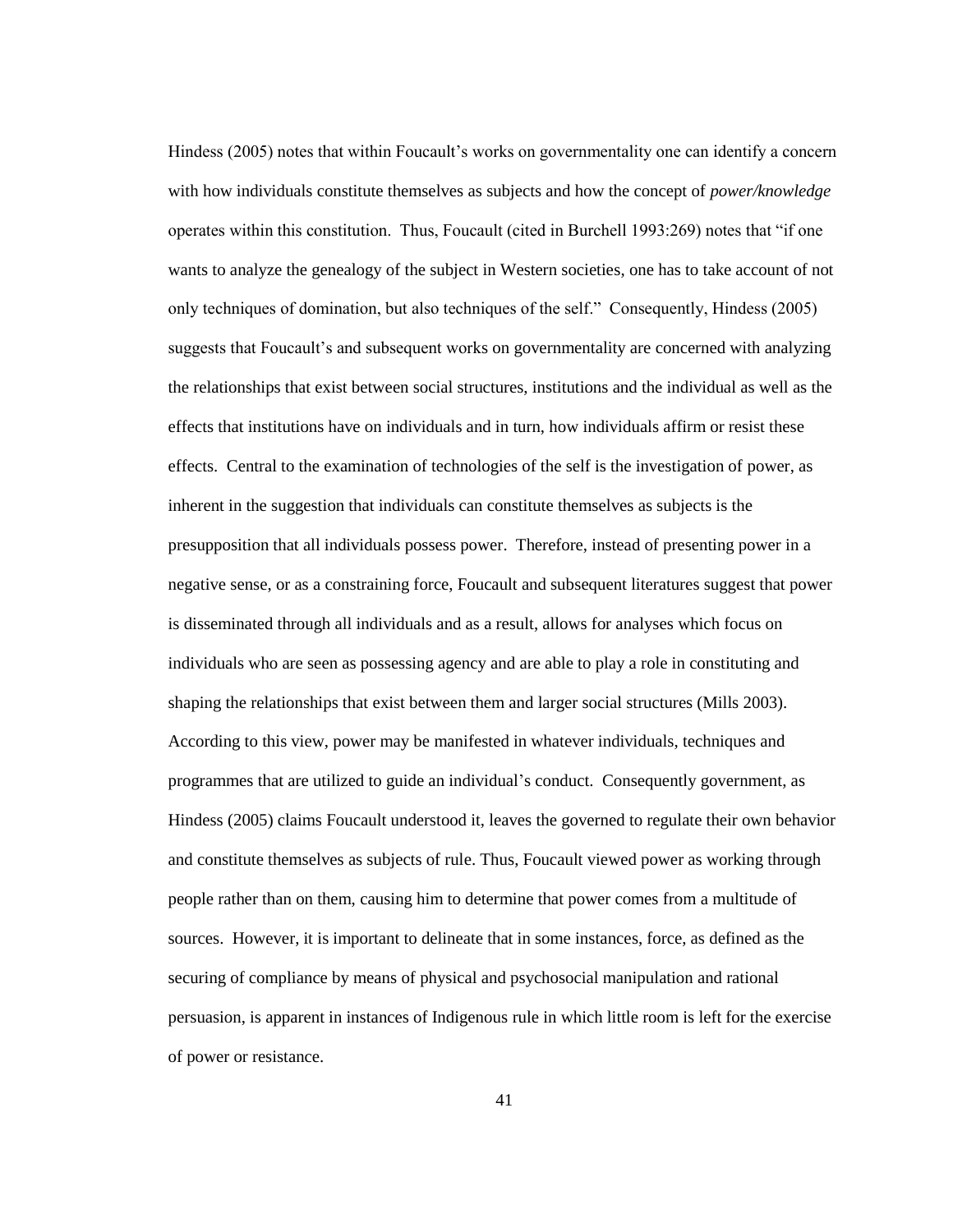Garland (1997) confirms the contention that Foucault"s work on governmentality and ultimately liberalism reveals rationalities that aim to guide an individual"s conduct and which allow them to constitute themselves as subjects. Following the ideology that power does allow for the agency of the individual, Garland (1997) contends that individuals are viewed as having the capacity to make choices regarding their actions and can accept or reject attempts to shape their conduct by those who rule. Consequently, governing is not viewed as an entirely oppressive instrument and does not suppress the interests of the individual but attempts to act on their interests and align these interests with state objectives. Therefore, Burchell (1993) suggests that government can be viewed as a point in which technologies of the self and technologies of coercion interact. This conception of power and technologies of the self has been taken up in subsequent analyses of liberalism where the agency of the individual and the capacity to constitute oneself as a subject is correlated to the rationalities of liberty and freedom. These analyses suggests that, instead of denying the liberty and agency of individuals, liberty or freedom is employed as a technology of rule aimed at constituting subjects who can be governed through their own self-regulation and as Gleadle et al. (2008:331) suggest, by means of the managerial "ascesis of performance."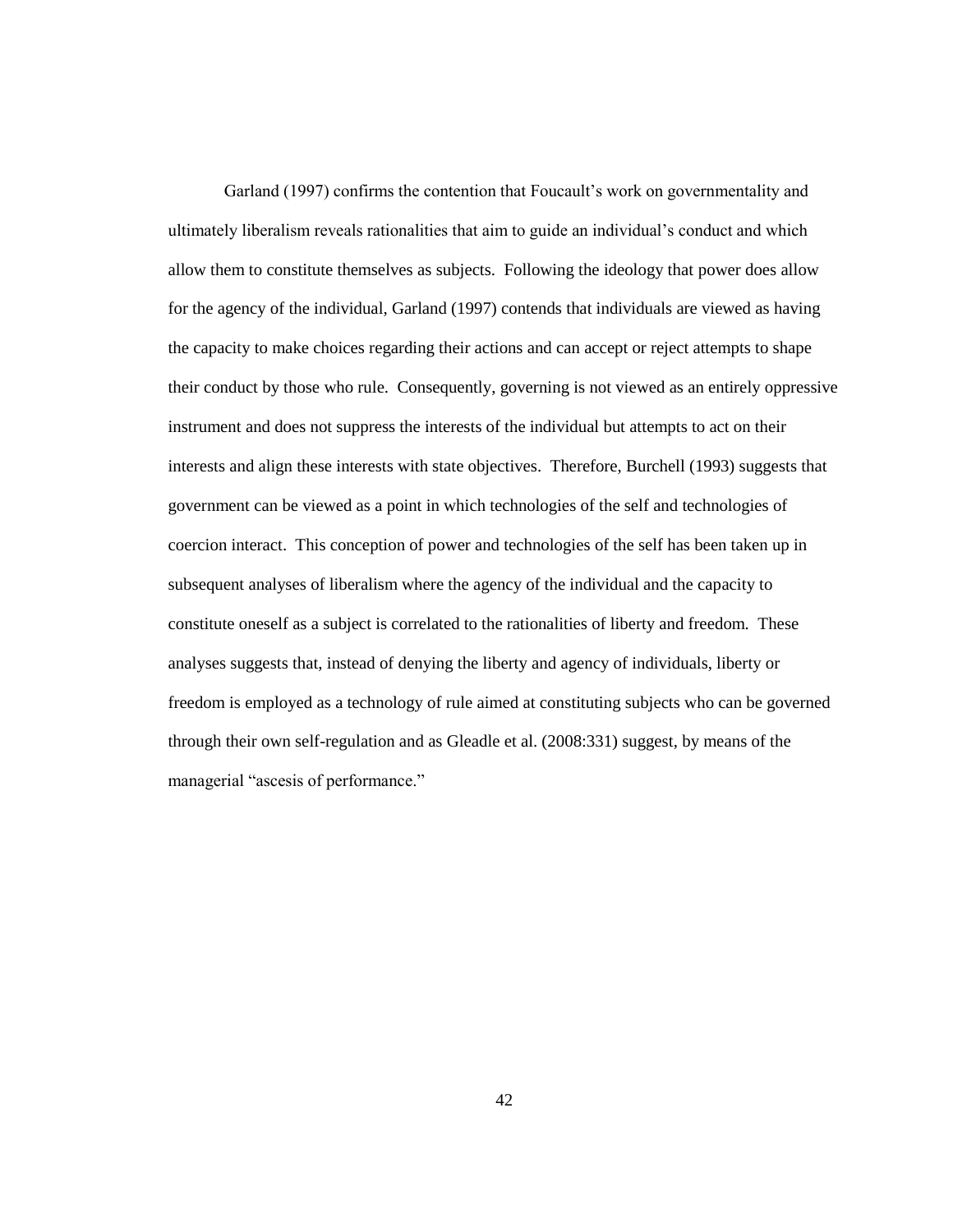# **Chapter 6 Liberalism**

In subsequent governmentality literature on the topic of liberalism, two lines of investigation can be identified. The first line of investigation accentuates the importance of political economic practice within liberal philosophies of rule, while the other examines civil society in which the emphasis on political economy is often dropped in favor of comprehending the role of freedom within the liberal art of governing. Within these analyses, political economy refers to the way in which economic, social and political factors affect each other and how they impact the regulation of activities in various social settings. Although these interpretations of liberalism tend to favor one line of investigation over another, downplaying their interconnectedness, important characteristics can be identified which suggest that liberalism must be understood by means of an examination of political economy, civil society and freedom"s interconnectedness in addition to identifying their associations with the concepts of deregulation, autonomy and agency. By doing so, Hindess (2005) contends that one can uncover a rationality that ultimately problematizes and critiques the role of the state and its ability to rule through authoritarian techniques. Consequently, liberalism is seen as being concerned with the extent to which the state and governmental agencies intervene and impose themselves on the population and one frequently finds the contention that the liberal philosophy of rule concerned itself with divesting its regulatory obligations, thereby addressing and resolving the claim that the state may be governing too heavily. Therefore, as Gordon (1991) suggests, liberalism is presented as a form of rule in which society and economy are to be governed with respect to their natural laws and processes.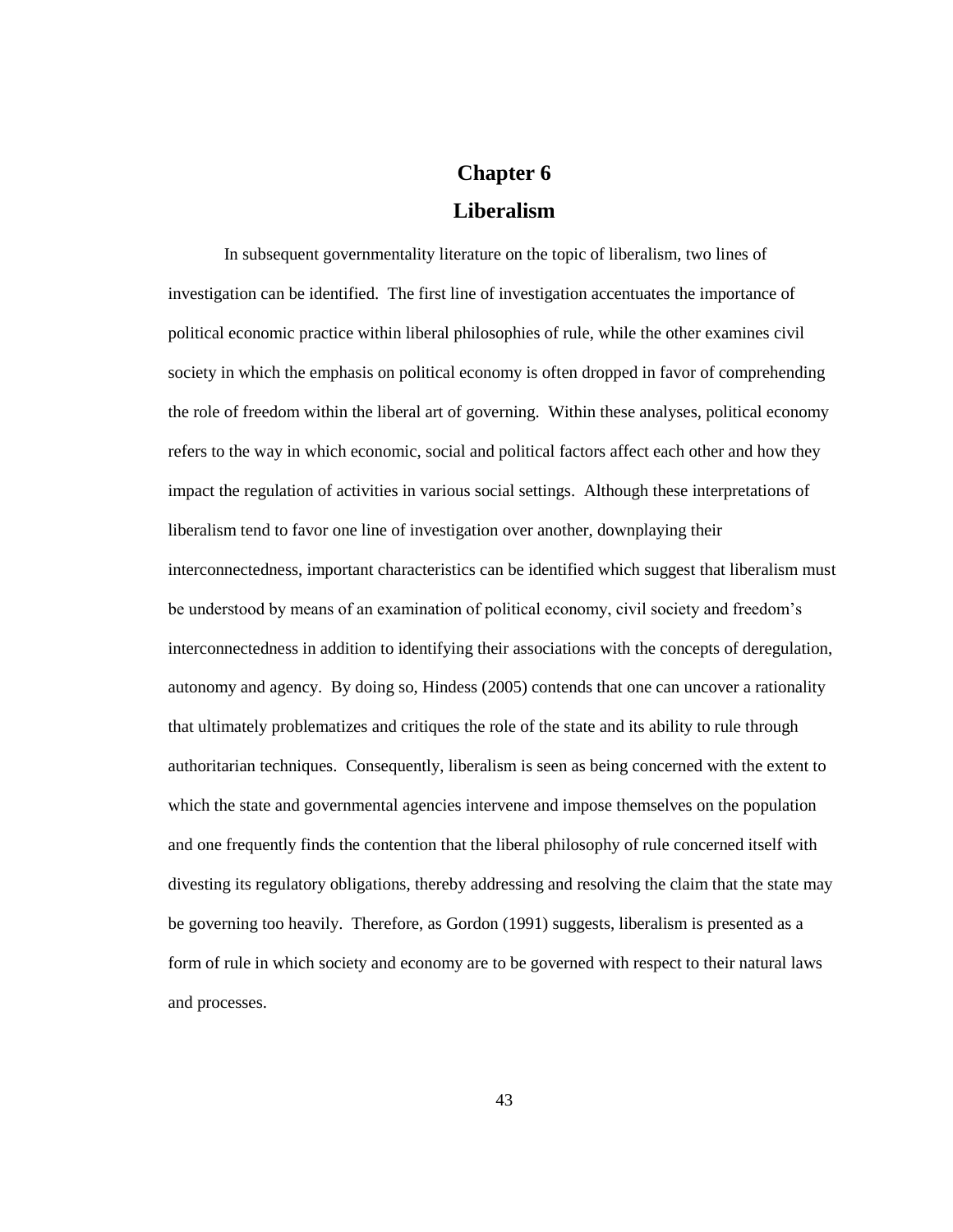Apart from the emphasis on state limitation, the role of political economic practice in the emergence of liberalism is often highlighted in subsequent literatures with attention given to the importance of the market in constituting individuals as subjects and the identification of the economy as a problem space of sovereignty. Burchell (1993) notes that Foucault described liberalism as emerging in relation to and alongside the problem of how free market processes could be reconciled with the exercise of political sovereignty. Ultimately, he notes that Foucault sought to understand the reciprocal relationships among economic, social and political factors and contends that in liberalism one sees the rise of skepticism regarding the sovereign"s ability to adequately understand and know the intricacies of the population (Burchell 1993). This skepticism, coupled with the rationality that society and economy possess their own natural laws and processes, provides a critique of state rule and suggests that it may be beneficial for the state to govern a territory through indirect interference. It is important to note however, that indirect interference, or freedom as it is often referred to, is primarily applied to actions which contribute to securing free market exchange. Thus, Gordon (1991) notes that Adam Smith"s concept of the *Invisible Hand* provides a good example of the rationality that laid "beneath" the need for free market exchange as the neologism represents the ideology that the market should be left to regulate itself with only minimal interference from government or any other governing body.

Based on this interpretation of liberalism, Burchell (1993) contends that the rationality of laissez-faire is of central importance in analyzing liberalism"s connection to political economy. Here, laissez-faire is understood as a philosophy that emphasizes the need to allow market processes to do as they will without direct interference and highlights the importance of the individual's capacity for choice and self-direction. Thus, subjects within forms of laissez-faire governing are viewed as *subjects of interest* who are able to calculate their actions without the direct interference of those who rule. Rose (1993) notes that central to this strategy of governing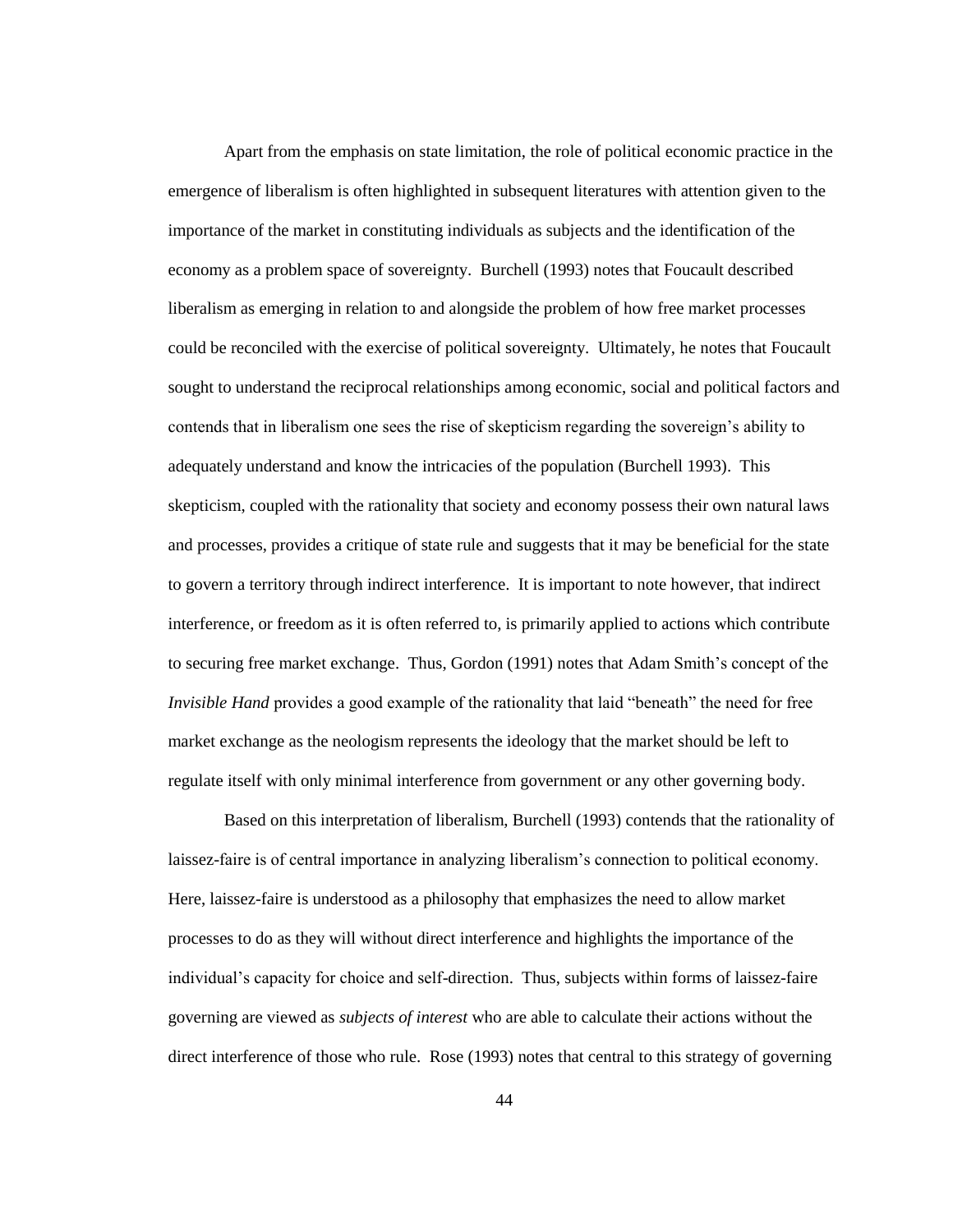is the concept of freedom, as it was suggested that it may be counterproductive for the state to exert direct control over the lives and interests of the population. The term *governing through freedom* is subsequently used to characterize philosophies of rule, such as liberalism, which sought to minimize or eliminate government intervention in all aspects of social life. Burchell (1993) consequently contends that within liberalism the state sought to govern as far as possible through the promotion of certain forms of free activity and suggests that a contractual relationship appears to have existed between the state and the population insofar as members of the population, in order to acquire liberty and autonomy, were required to account for their own lives and to act "responsibly," "dutifully" and maximize one"s life "as a sort of enterprise" (Rose et al. 2006). It should be noted however, that although the aforementioned rationality sought to minimize or eliminate state interference, Foucault (2007, 2008) noted that instead of witnessing the abdication of government, one sees the transformation of various forms of governance into ones which involve facilitating and securing free operations of market and transactional processes, which, in some cases, are applied to market actors.

The notion of freedom has been taken up in various literatures (for example, Dean 2002; Gordon 1991; Hindess 2001) which seek to understand the concept as a technology employed in the context of civil society. Analyses of civil society subsequently tend to focus on the ways in which authoritarian and paternalistic rule continued to exist within liberalism and on the characteristics of civil man. As Rose (1993) suggests, civil man was to "maximize his life as a sort of enterprise" and was consequently required to be productive and industrious and see to it that he was not idle. It is interesting to note however, that this reference to the economic characteristics of civil man is often the only tie binding political economic practice and civil society within a vast majority of the governmentality literature. Ultimately, what is taken from the literature is the claim that within liberal rule, individuals were to constitute themselves as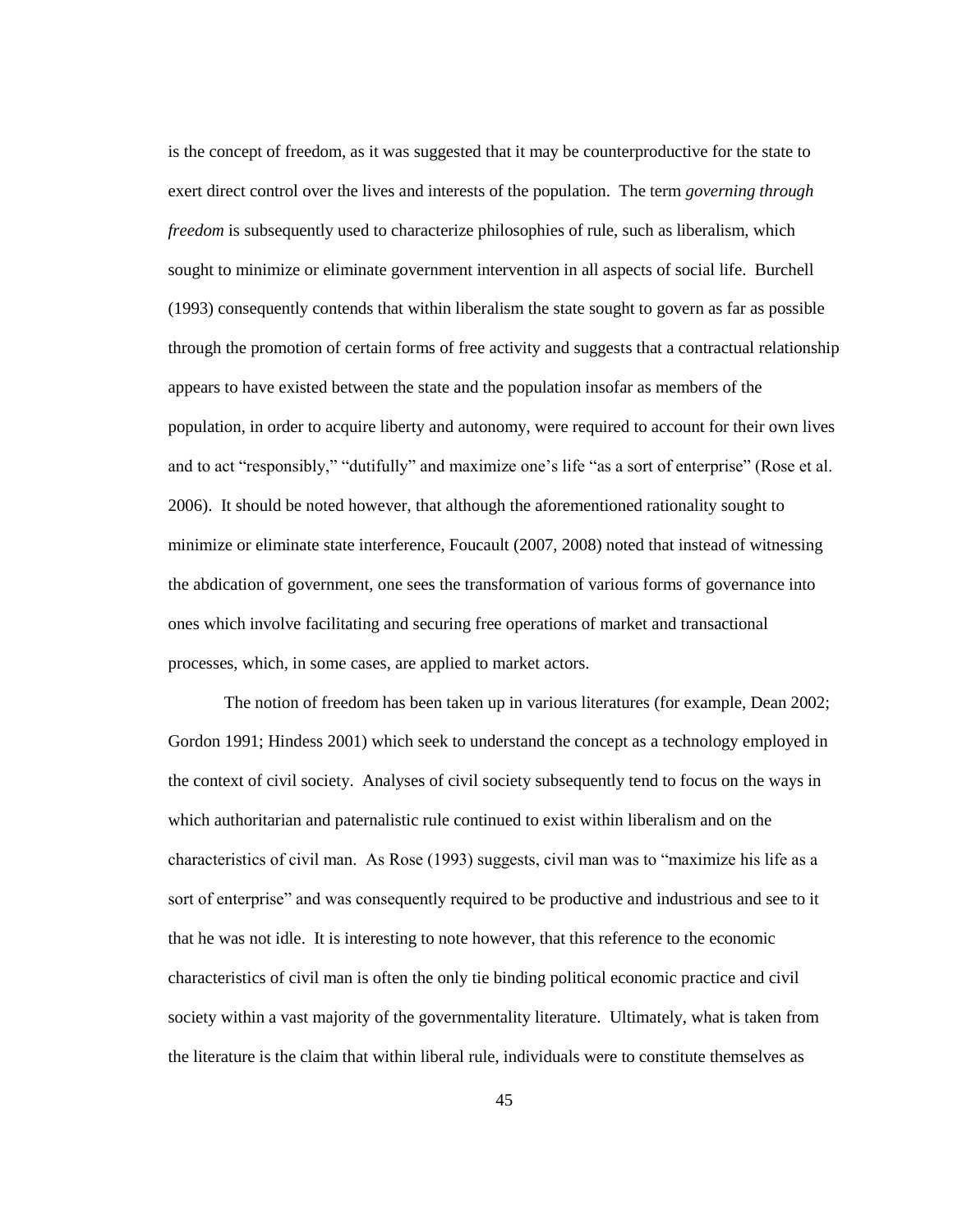subjects who possessed the ability to be governed by means of their freedom within civil society through the adoption of the characteristics of *homo oeconomicus* such as enterprise, selfresponsibility, discipline, obedience and productivity. Consequently, the view is often taken within such literature that if individuals were to adopt the abovementioned characteristics, they would ultimately gain a substantive increase in relative autonomy and could be governed through their free interactions.

Although the abovementioned is the view of civil society and civil man taken up in latter governmentality analyses in relations to liberalism, it does not entirely adhere to Foucault"s (2007, 2008) description of the concept of freedom. In Foucault"s (2007, 2008) works on governmentality, there is no mention of the phrase *governing through freedom* which appears in later governmentality analyses. Thus, one is often left to question what Foucault's conception of freedom was in the liberal context. Foucault (2008) notes that in his discussions of freedom, he is not necessarily speaking of freedom as manifested in individual rights, but instead speaks of freedom in relation to market processes, for he contends that the limitation of governmental power is given not through respect for the freedom of the individual, but through the freedom of the economy through which individuals are able to obtain freedom and autonomy in relation to economic processes. Consequently, Foucault (2008) suggests that when he speaks of liberalism, he is not claiming that there was a complete shift from an authoritarian government to one which was more tolerant, and similarly, liberalism did not bring with it a quantitative increase in freedom, suggesting that freedom is not a universal which was gradually realized. Therefore, Foucault (2008) contends that he believed that liberalism was not concerned with guaranteeing freedom, but that it is a consumer of freedom as freedom is required to make programmes of liberal rule function correctly and at a distance. Therefore, liberalism appears as a manager of freedom in respect to economic processes. Additionally, freedom is presented as a correlative of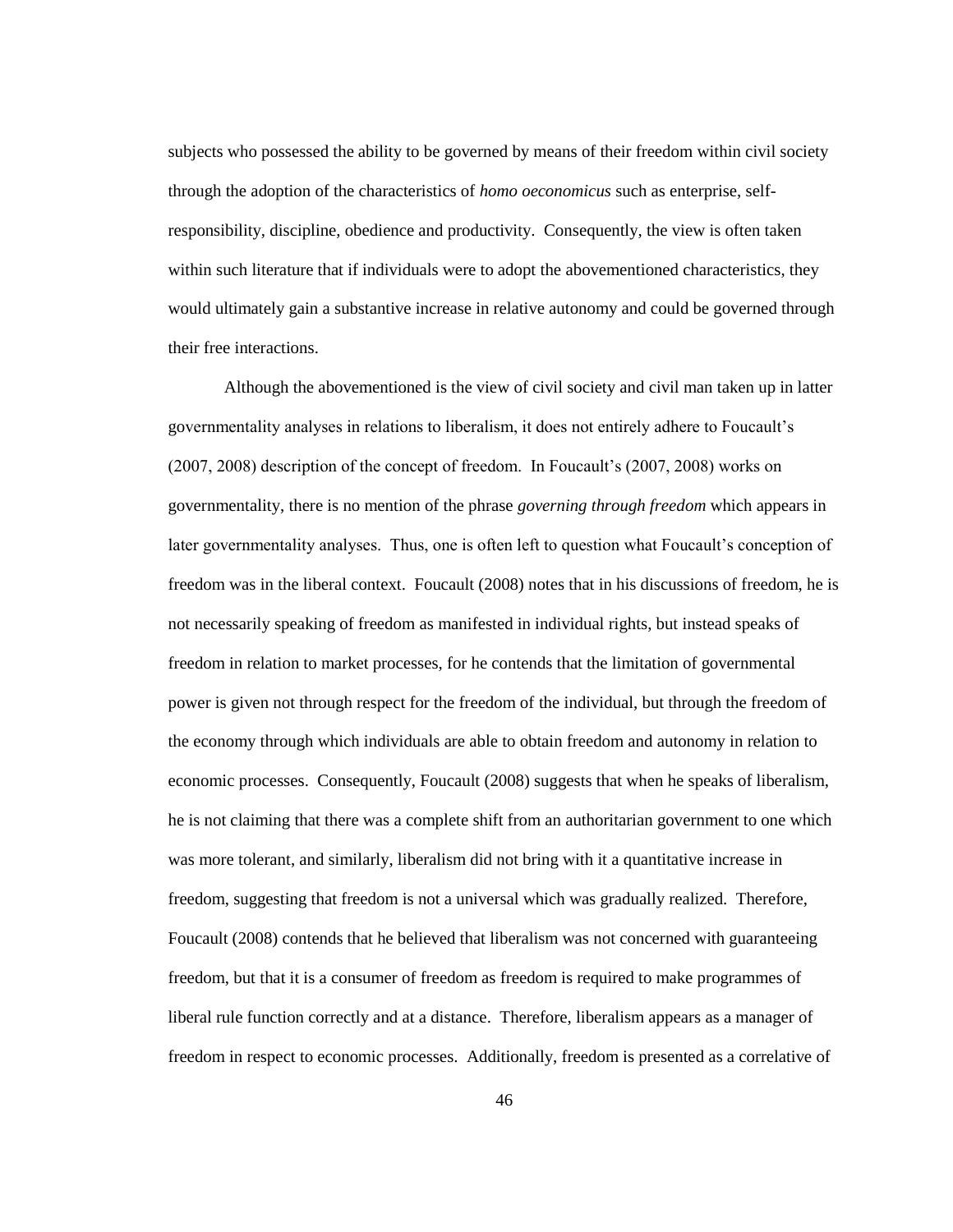the deployment of the apparatus of security, as security cannot functionally operate without allowing some degree of freedom. Within liberalism therefore, one sees that subjects were obliged to be free and were required to conduct themselves and their enterprises on the foundation of freedom. With this conception of freedom however, Foucault neglects to display the counter rationalities which continued to directly guide individuals" actions and instead simply suggests that liberalism is a consumer of freedom and therefore leaves a gap in the literature and his genealogy of the modern art of governing. Thus, Foucault neglects to demonstrate that liberalism was in fact only concerned with guaranteeing freedom to certain segments of the population, leaving the concept of liberalism, and its association with freedom, open to numerous interpretations.

Just as the view of freedom has been altered and built upon from Foucault"s (2007, 2008) original presentation of the concept, subsequent literature often neglects to demonstrate political economy and civil society"s interconnectedness. Foucault (2008) presents a quite different version of civil society (based on his interpretation of Adam Ferguson"s text *A History of Civil Society),* than that of those literatures produced by the school of governmentality, which does not focus on the characteristics of man, but instead a society organized around economic principles. Foucault (2007, 2008) notes that civil society was born out of an attempt to answer the question of how to govern a former space of sovereignty which came to be inhabited by economic subjects and which is subsequently referred to as the economy. In this respect, opposed to acting directly on the behavior of individuals, the state attempted to govern by affecting the populations" conduct indirectly through influencing the manner in which they regulate their own actions. Foucault (2008) contends that with the rejection of the political sovereign, the rationality was brought forth that governors must not interfere with the interests of the population and that it was impossible for the sovereign to know the economic and thus, the social in its entirety. Consequently, the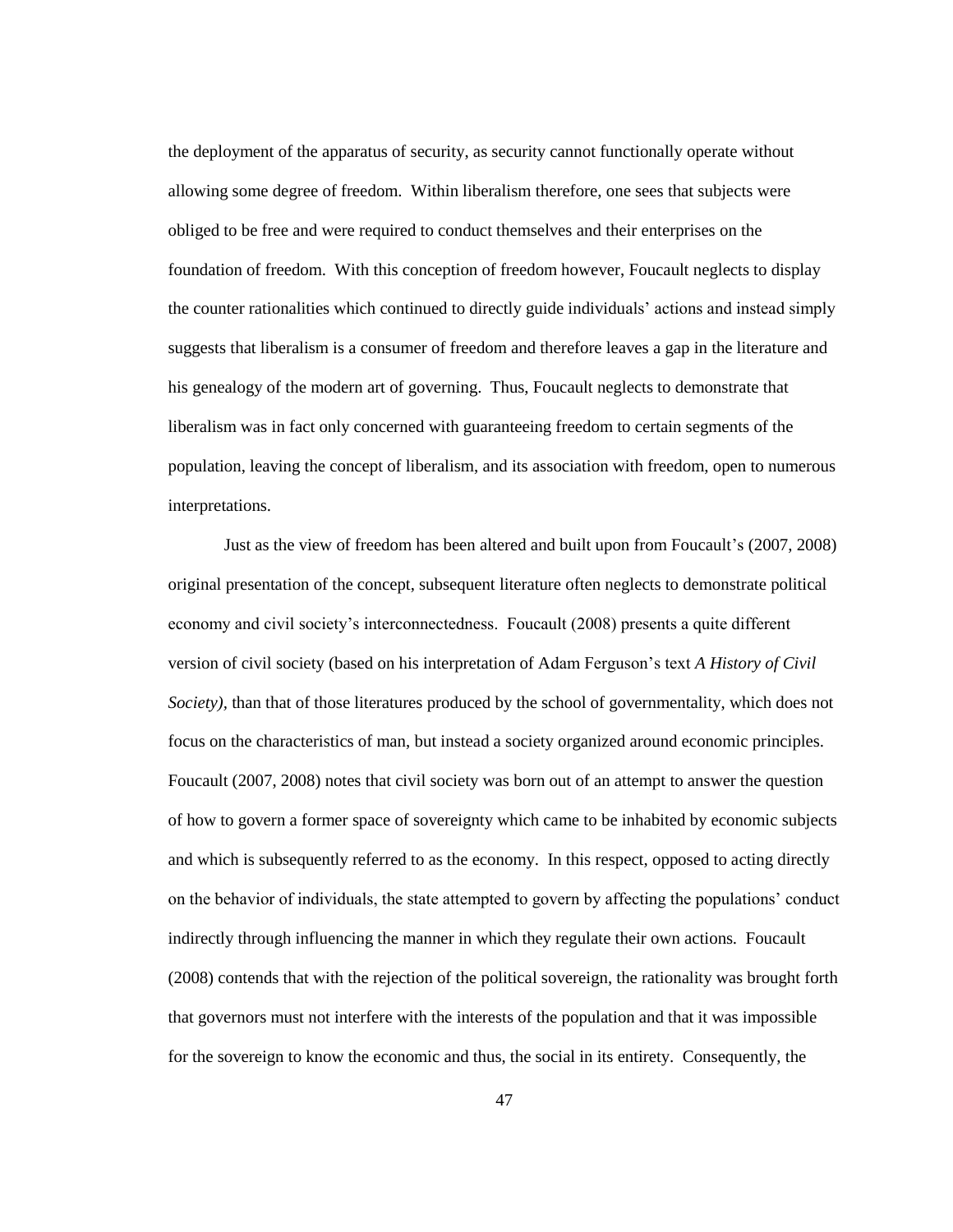rationalities that lay "behind" political economy suggested that the sovereign could not possibly know, and thus govern, all of society as an absolute entity and it became necessary to employ a technology of rule in which economic actors could inhabit a place of former political sovereignty; it is this space of former political sovereignty that would become known as civil society. Subsequently, Foucault (2007:296) notes that "civil society is a concept of governmental technology, or rather, it is the correlative of a technology of government, the rational measure which must be juridically pegged to an economy understood as a process of production and exchange. The problem of civil society is the juridical structure of governmentality pegged to the economic structure." Ultimately within Foucault"s (2007, 2008) analyses, there is no mention of civil man"s characteristics, except to say that he is an economic and enterprising individual and that he is the subject of the rationality of political economy.

Building on Foucault's (2007, 2008) account of civil society and his interpretation of Adam Ferguson"s text, Gordon (1991) argues that civil society consists of groups of individuals who possess an ability to organize themselves with like others based on commonly held values in regard to such concepts as manner, education and labor. Foucault (2008:301) confirms that what links individuals together in civil society is not only their ability to organize themselves, and their sentiments and sympathies, but also their benevolence and loathing of others and the "pleasure taken in the misfortune of others whom one will break." Thus, civil society, as Foucault (2008:302) notes, "leads the individual to enlist on the side of one tribe or community." Consequently, within civil society differences between groups and between individuals may become accentuated as they organize themselves based on like mentalities and sensibilities.

Even with the articulation that various forms of difference and division between individuals may become accentuated within civil society, Foucault however neglects to demonstrate the practical application or consequences of such division, which has led to the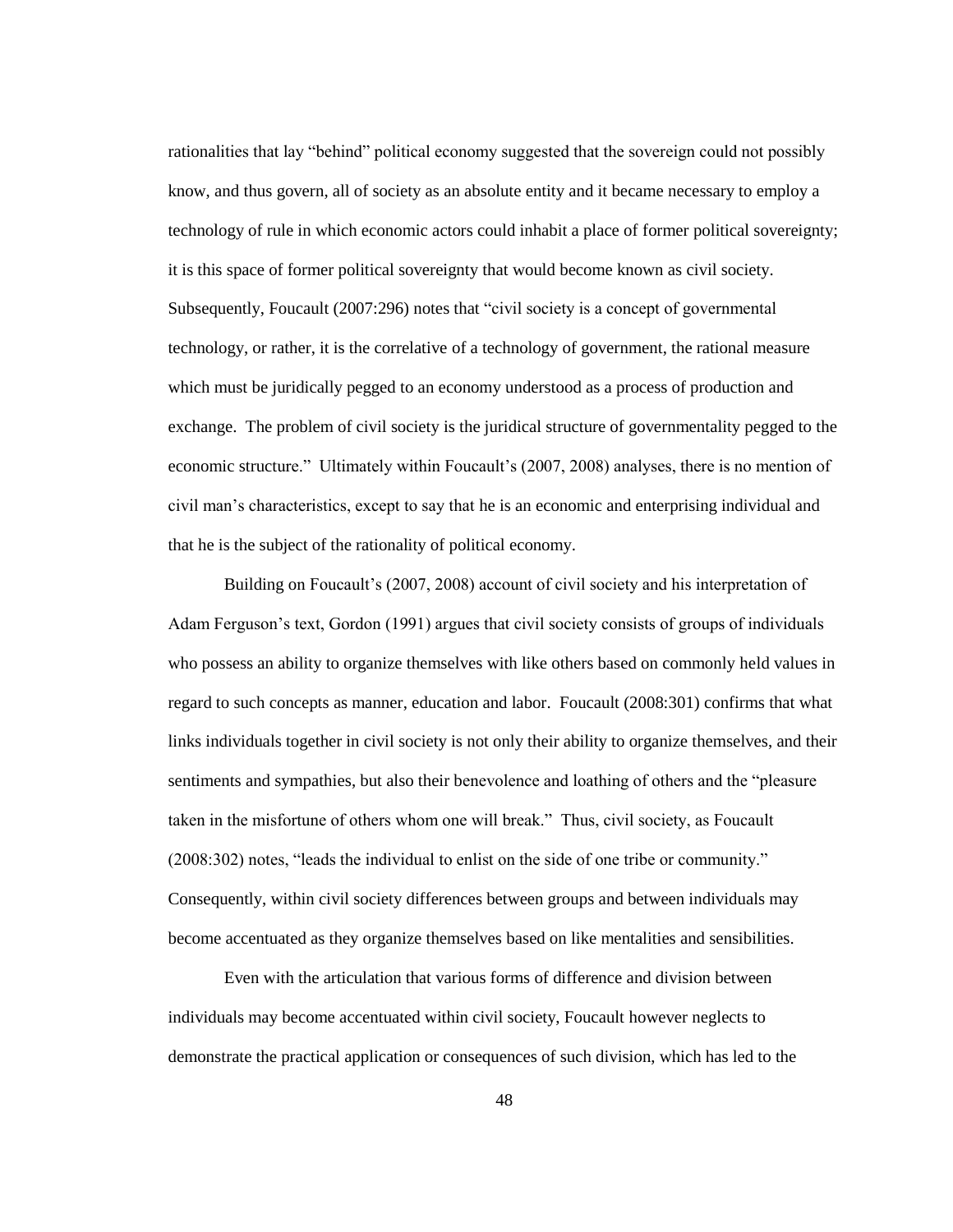criticism that he presents a far too utopian and incomplete genealogy of liberalism. Thus, some (for example, Dean 2002; Hindess 2005) suggest that the development of the notion of *governing through freedom* or at a distance developed from interpretations of Foucault"s genealogy of the modern state is too restricted as it neglects to present rationalities which suggest that liberalism, far from being a producer or provider of freedom, often retained an authoritarian and paternalistic nature (Hindess 2005). Expanding on this negation, Hindess (2005) suggests that opposed to granting freedom to all subjects in general, liberalism was simply committed to promoting particular forms of freedom to certain sectors of the population. Dean (2002) similarly claims that governing at a distance did not necessarily entail *governing through freedom* or even in a manner which respected individual liberty and confirms that, within liberalism, liberties may be overridden to maximize benefits to the population or state. Consequently, although there may exist certain cases in which subjects can be governed through suitable forms of free activity, there are many other instances in which direct regulation by the state is practiced (Hindess 2005). Hindess (2005) therefore suggests that in practice, authoritarianism and paternalism continued to exist in the liberal rationality of *governing through freedom*. Thus, rather than characterizing liberalism as committed to governing through the free interactions of individuals, Hindess (2005) claims that it would be more appropriate to suggest that liberalism was committed to utilizing freedom as a technology of rule only when subjects were able to cultivate suitable habits of selfregulation. It is in agreement with this claim that Dean (2002:38) suggests that authoritarianism continued to exist within liberal rationalities of rule, especially in the attempt to govern those who were seen as lacking appropriate forms of self-regulation and that in fact "liberty and domination are joined in liberal thought like two sides of a single coin: the value of one may appear on the face, but the figure of the other is stamped on the reverse." Consequently, Dean (2002) notes that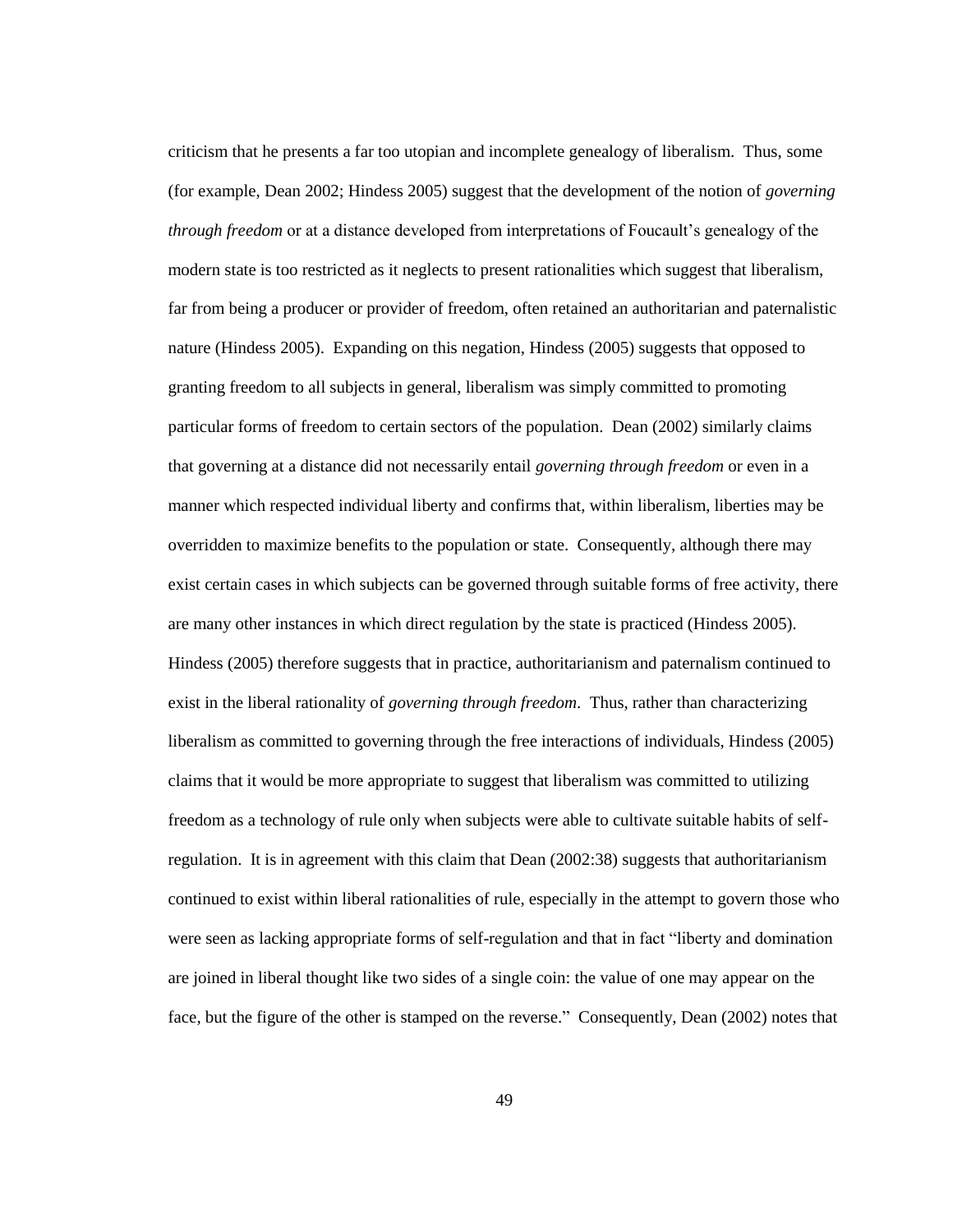liberalism can be viewed as a form of rule concerned with various forms of "unfreedom" as much as it is with freedom.

Although there exists a lack of empirical evidence, in the form of specific case examples, in Hindess" (2005) and Dean"s (2002) works on the relationship between liberalism, authoritarianism and paternalism, they contend that liberal rule often concerned itself with paternalistic and authoritarian governance over specific groups, especially over those inhabitants of colonial territories such as present-day Canada. Dean (2002) claims that surely, if liberalism was built upon on the rationality of *governing through freedom*, liberty should be accorded to all members of the population instead of being selectively applied. Hindess (2005) similarly suggests that while the rationality emerged within liberalism that subjects could be governed through free activity, so too did the mentality that all those who did not possess suitable forms of self-regulation and discipline must be controlled by governmental programmes as they lacked the attributes necessary to be governed at a distance, and therefore, could not constitute themselves in relation to governmental goals. In his works, Hindess (2005) confirms that, within liberalism, not all members of certain populations were automatically granted freedom and such granting was instead predicated upon their ability to become "civilized" members of the specified society. Hindess (2005) therefore claims that when investigating the topic of freedom, one finds contentions that freedom, self-directing behavior and self-regulation were characteristics of both individuals within civil society and the populations themselves which employed this technology of rule. Consequently, the capacity to be governed through freedom and without direct interference of the state was seen as most fully developed among "civilized" members of predominantly Western societies, and less developed elsewhere, most notably in societies that were ruled through imperial and colonial rationalities. The above claim leads one to believe that colonial inhabitants were often viewed as inferior by populations who employed *governing*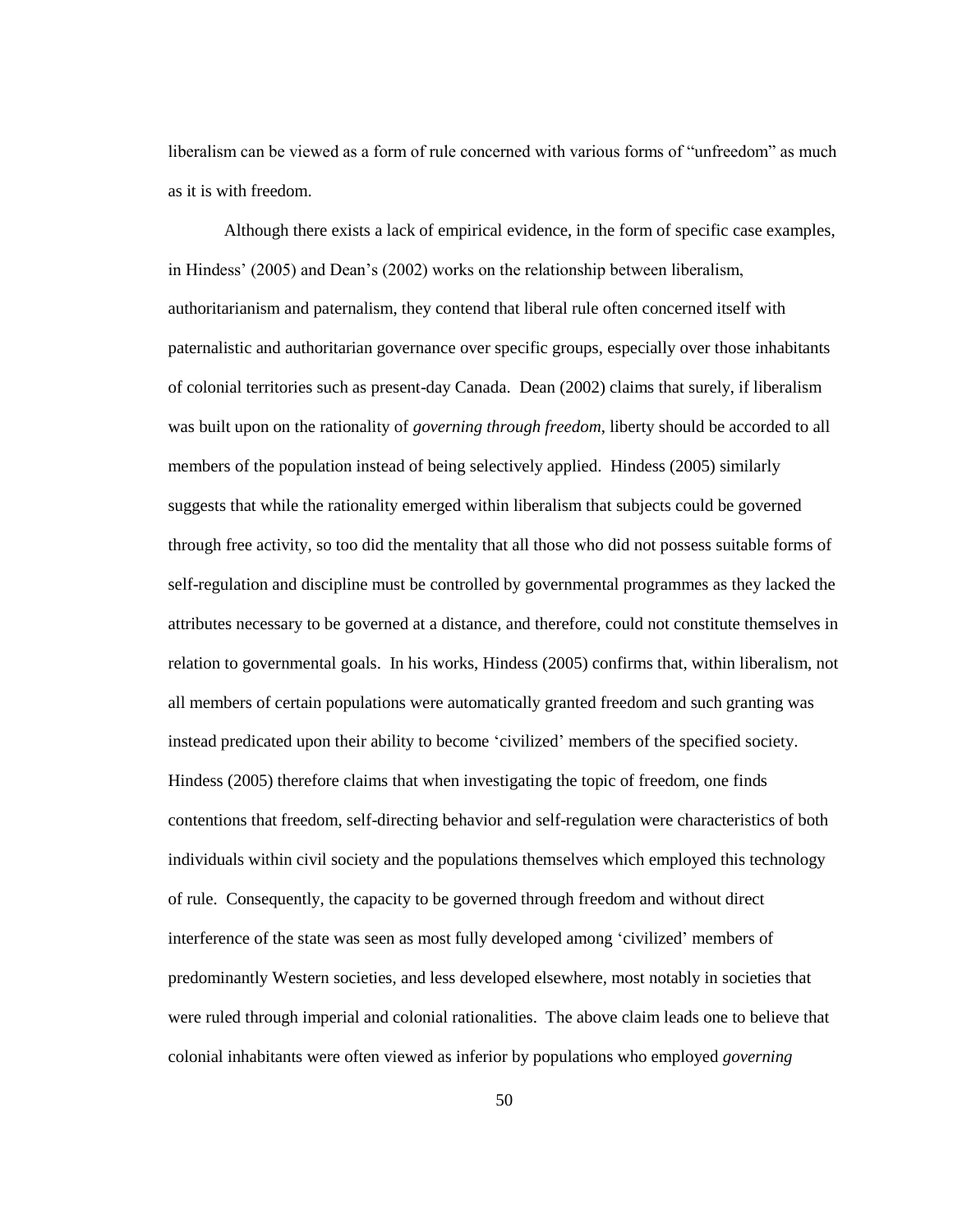*through freedom* as a technology of rule due to their perceived incivility. Dean (2002) further suggests that the rationality of inferiority ultimately led to instances in which supposedly uncivilized members of certain populations found their actions to be severely constrained through various governmental technologies and programmes.

Hindess (2001) confirms that the mentality of inferiority coupled with the rationality that the state may benefit more by governing less, resulted in the employment of programmes undertaken within those states that employed liberal and colonial forms of rule aimed at the civilizing of supposedly inferior individuals. Thus, Hindess (2001) contends that within such historical periods and tied to the rationalities of liberalism, one witnesses the assimilation, and in an American context, the extermination of Indigenous populations of imperial colonies. Similarly, he notes that the rationality existed that extended periods of education were needed to teach inferior populations the characteristics which the civil man must possess (Hindess 2001). As a result of these rationalities, Indigenous populations were constituted as subjects in need of improvement and development, instead of self-governing, directing and calculating individuals so as to include them within the governable populations of liberalism.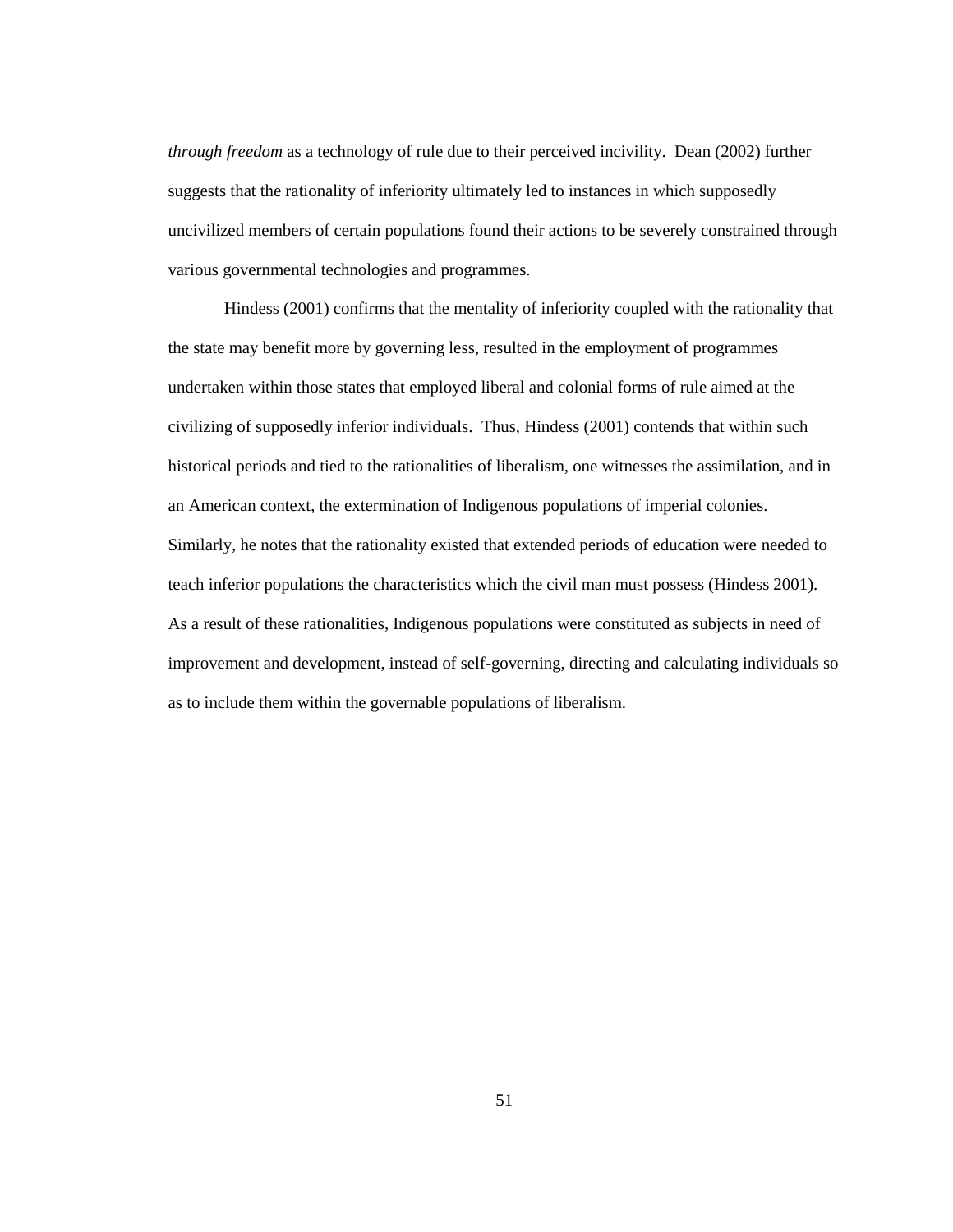## **Chapter 7 Indigenous Governance**

Closely associated with the programme of the civilizing of Indigenous peoples, are the rationalities which lay "behind" technologies of colonial rule. In a broad sense, colonial power can be characterized as an attempt to secure direct political control over a society and its inhabitants which is often coupled with an attempt to keep the subordinated population in a position of social and legal inferiority. Based on this characterization, projects of colonialism can be seen to have been utilized as technologies of liberal rule that intended to strengthen the state and its population by appropriating and cultivating subjects capable of self-directing, enterprising and calculated conduct who could transfer these characteristics into the marketplace, thus increasing production, trade and wealth (Blake 1999). Therefore, in order to understand the role of authoritarian and paternalistic governance over Indigenous populations within liberal rule, one has to consider the project of colonialism as driven by liberal rationalities.

Scott (1995) notes that throughout the past decades, analyses of colonialism have greatly increased; however, he claims that a vast number of these investigations have been seriously flawed as they often centre on a normative understanding of colonial rule, emphasizing a dichotomous discourse of exclusionary practices while neglecting to comprehend the rationalities which form such discourse. While analyses of these kinds have been fertile in exemplifying the contradictions inherent within the concept of *governing through freedom*, Scott (1995) claims that such analyses rarely move past dichotomous and binary logics and neglect to exemplify how programmes, tactics and institutions which attempt to guide conduct were thought into being. This claim leads Blake (1999) to contend that analyses of colonial projects too often rely on understanding rule in terms of its relationship to macro-level theories like Marxism or State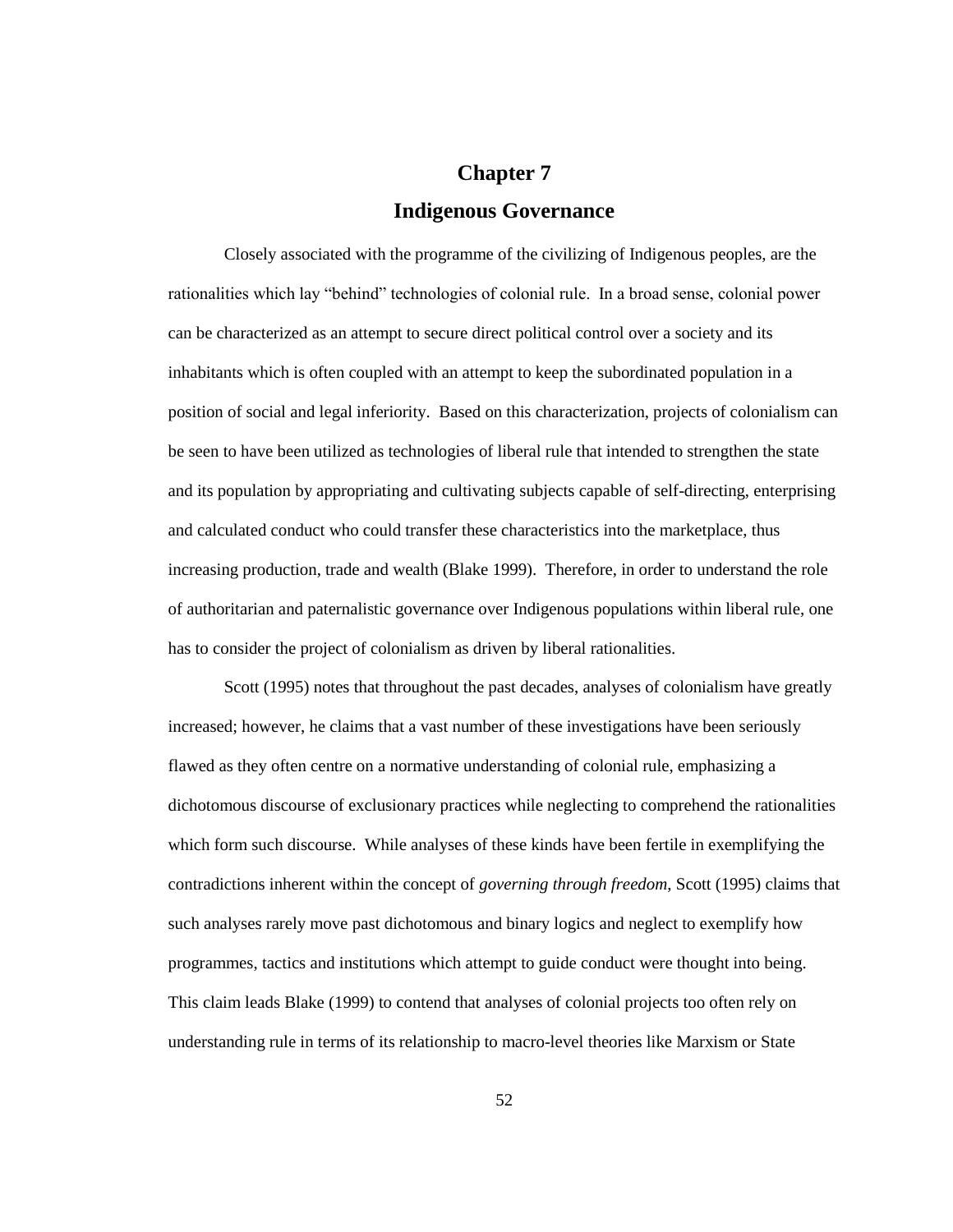Theory which neglect to demonstrate the intricacies of micro-level power relations and which suggest that power is concentrated in the state. Consequently, Scott (1995) suggests that in place of such analyses, examinations of colonial and liberal rule which utilize the governmentality methodology should be undertaken to display the political rationalities which shaped colonial programmes of rule as well as the historically constituted configurations of *power/knowledge* that such projects were imbued with. Scott (1995) thus notes that in order to comprehend colonial programmes of rule, one must understand the character of the political rationalities that sought to guide the conduct of individuals which can be shown to be closely related and often built upon the rationalities of liberalism. It is suggested that what is important to exemplify in an analysis of colonial governmentalities is not simply whether technologies associated with such rule segmented or divided Indigenous populations, but instead, identifying colonial power's point of application, the target upon which it sought to work and the domains it sought to arrange, transform and control. Such an analysis would seek to understand what colonial power sought to organize or transform, the target through which it would achieve its ends and how it would employ the target in order to do so. By undertaking such an analysis, Scott (1995) and Blake (1999) claim that one can avoid the dichotomous and binary discourses that plague much of the colonial and liberal literature and ultimately discover that colonial power was not predicated upon a singular and harmonious rationality, but instead incorporated various sensibilities and mentalities aimed at exerting control over Indigenous populations in which rationalities of economy and civil society played distinct roles.

Based on the claim that colonial power was not predicated upon a unitary rationality, Blake (1999) and Scott (1995) contend that when undertaking a governmentality of colonialism, it is important to move beyond the commonly found ideology of Europe"s totalizing influence and its presentation as a universal subject which shaped all liberal and colonial rule and its associated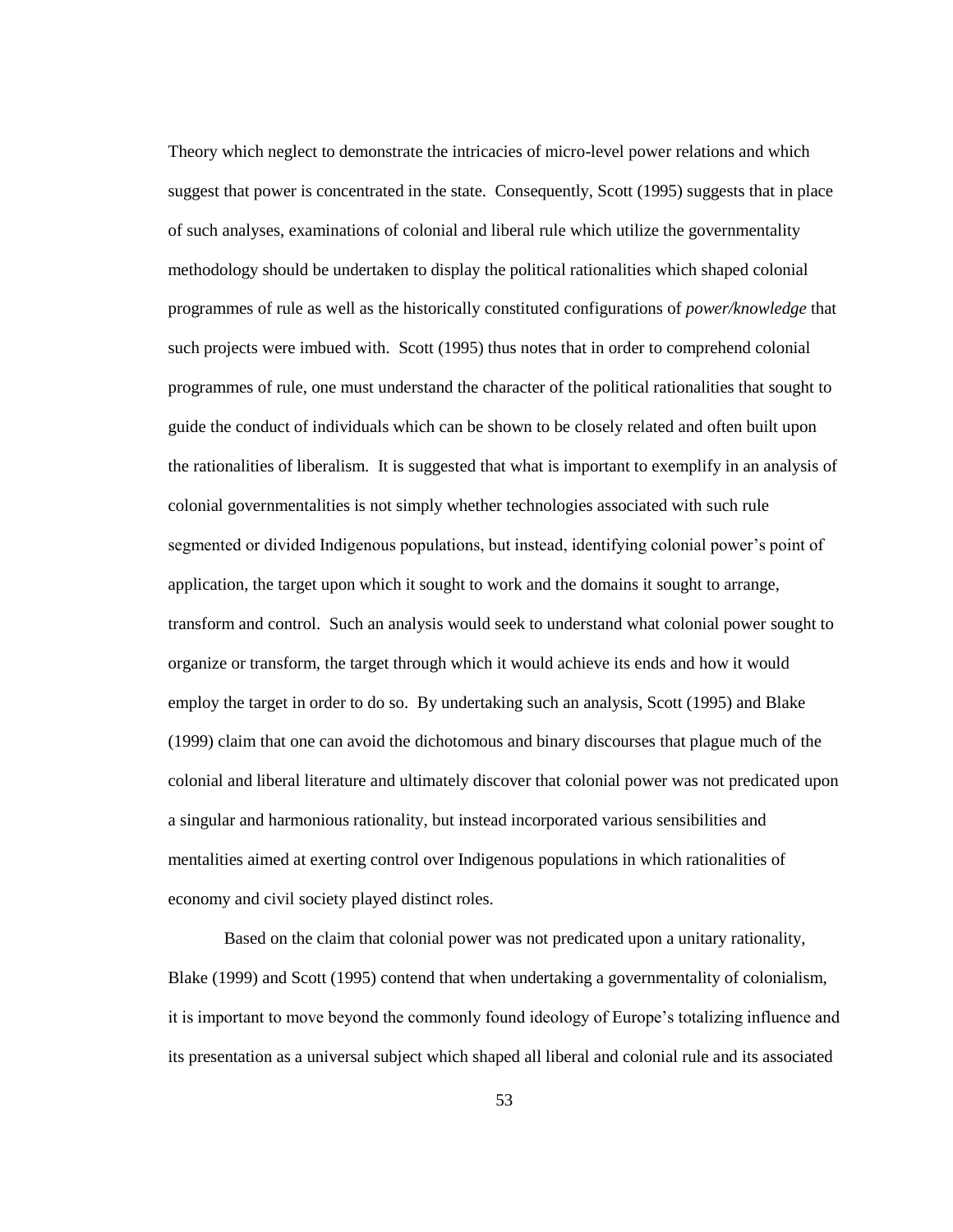programmes. By doing so, Scott (1995) argues that it is possible to de-center and problematize official discourses of rule which are often based on a search for unitary origins and which concentrate solely on the practices of the state. By rearticulating the rejection of unitary origins and avoiding the employment of universal subjects, Scott (1995) and Blake (1999) reaffirm the principles Foucault followed in his genealogy of the modern state as he too took on a critical investigation that did not accept the eventialisation of concepts found within traditional historical analyses (Smart 2002). Like Foucault"s genealogy, Scott (1995) and Blake (1999) appear to suggest that one should think of colonial power as assemblages of technologies that form rule instead of concentrating upon a singular discourse. Consequently, this method reveals that "beneath" the conception of universal or holistic subjects, exist multiple and dichotomous rationalities which allow for the investigation of an episteme of a given period and which ultimately considers rationalities that may exist outside the state.

In addition to reaffirming the rejection of an analysis based on the utilization of universal subjects, thereby allowing for an analysis that investigates the mentalities and sensibilities of nonstate actors, Scott (1995) suggests that in order to comprehend the project of colonialism, one has to examine the rationalities of liberalism and their interconnectedness with authoritarian and paternalistic forms of power which may be translated into programmes of force. Consequently, Scott (1995), like Hindess (2001) attempts to clarify what he interprets as the main claims of liberal rule. He suggests that liberalism, and modern power, is ultimately committed to disabling outdated forms of power and is subsequently concerned with putting in its place a power that takes the population as its target and attempts to govern the conduct of the population through indirect means. More specifically, Scott (1995) contends that liberalism sought to rearrange power so as to oblige subjects to transform themselves, most often toward the goal of improvement. Thus, he notes that individuals were constrained and obliged, within liberalism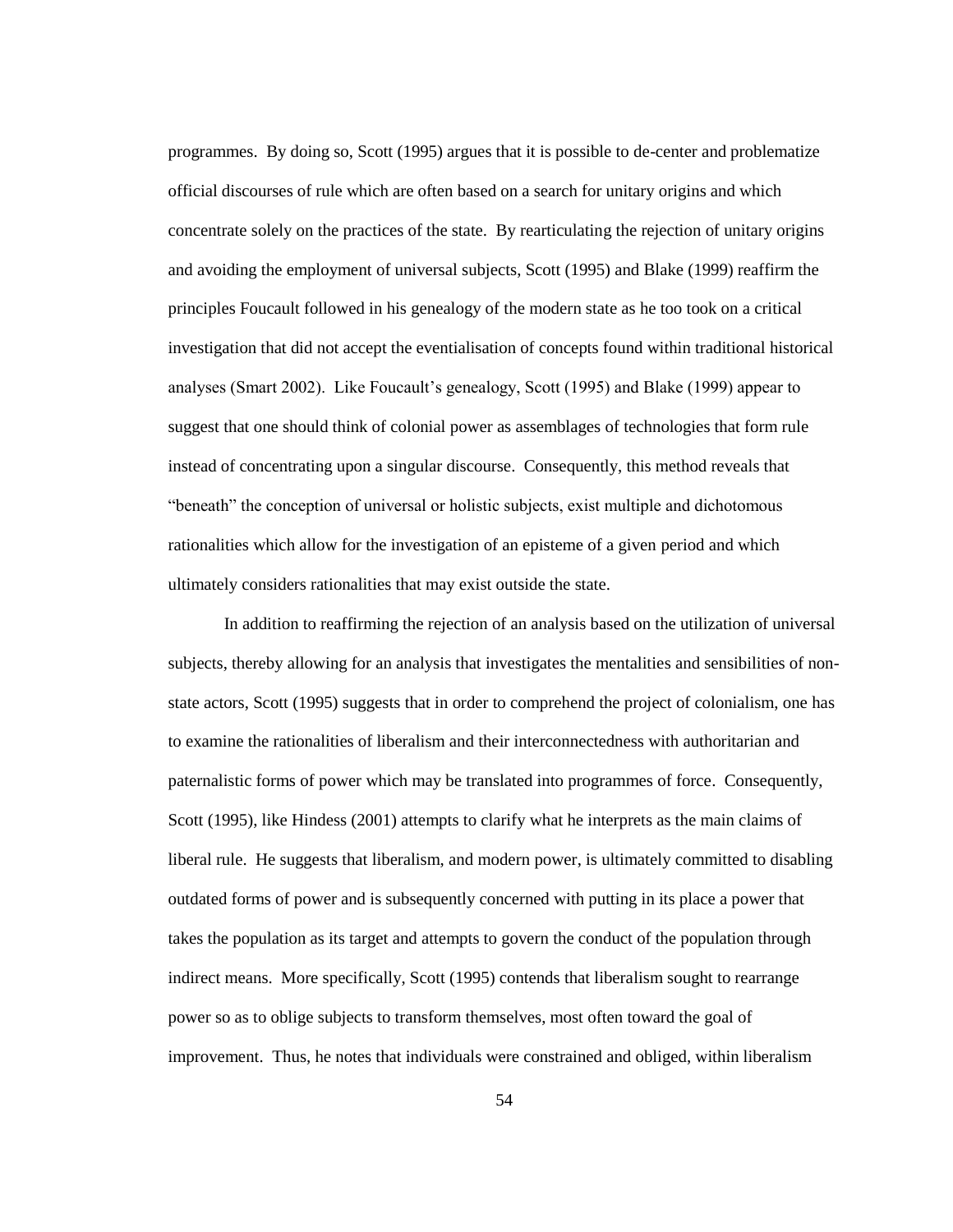and colonialism, to act in ways which ultimately led the individual to become obedient, disciplined and "civilized" (Scott 1995). As individuals were constrained in ways aimed at cultivating in them technologies of the self that would lead to the creation of a calculating and enterprising subject, Scott (1995) notes that the rationality of *governing through freedom* and the belief that the liberal state called into question the basis of its authority is in fact a "story book account" of liberalism. Indeed, this claim relates to Dean"s (2002) contention that certain segments of the population were often prevented from obtaining freedom unless they were able to cultivate suitable habits of self-regulation. Consequently, Scott (1995) suggests that contradictory rationalities are often apparent within liberal rule but tend to be left out of everpresent normative analyses. Thus, he contends that it may be beneficial to examine alternative rationalities of rule to exemplify Foucault's (2007) contention that "behind" all perceived unitary rationalities lay discontinuities and contradictions (Scott 1995). It is with this claim in mind that Scott (1995) provides a concrete example of such contradictions in order to provide a critique of the commonly accepted view of liberalism which demonstrates that internal discontinuities exist within Foucault's (2007, 2008) account of liberal rule, suggesting that he failed to recognize that liberalism is often paternalistic, authoritarian and coercive.

Although Scott (1995) contends that Foucault recognized the importance of alternative or resistant rationalities within rule, he claims that Foucault often neglected to consider them within his account of liberalism. To exemplify the authoritarian rationalities that exist within and compete against liberal mentalities of freedom and autonomy, Scott (1995) turns to Hobbes as an example. Scott (1995) claims that Hobbes distinctly rationalized that equality and pluralism, rather than being conditions which require freedom from state, are instead conditions which necessitate the existence of an absolute and authoritarian government. The proposed rationality for this claim is that if individuals who possess contradictory rationalities were left to their own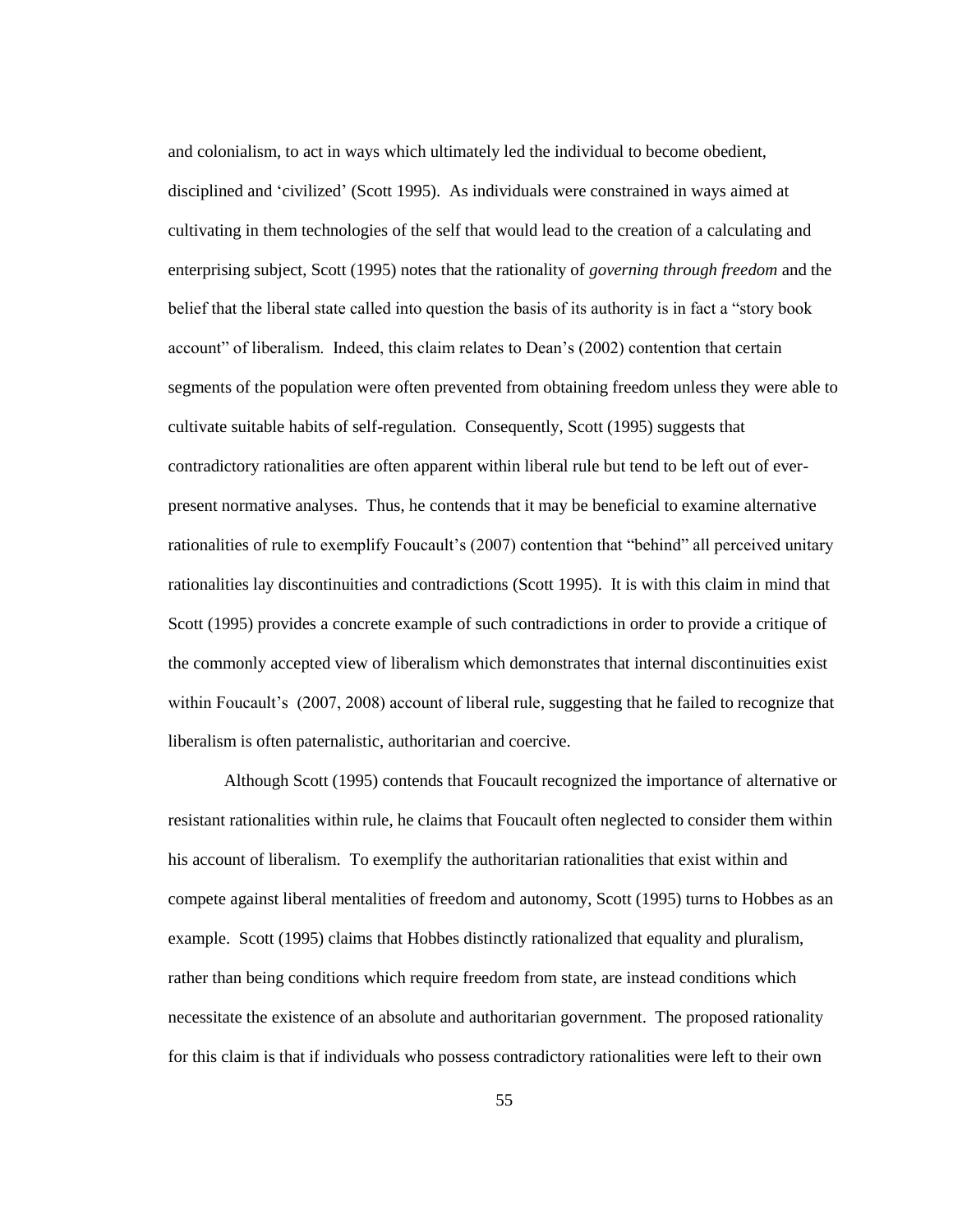devices, discord within the population would ultimately emerge. Thus, Hobbes contended that a pacifying reason of state must be established and maintained to ensure harmony within society. Du Gay (2002) suggests that if one were to adhere to this rationality and deposit it into technologies of rule, one would inevitably witness the introduction of artificial chains designed to constrain the population in order to prevent discord. Thus, it may be suggested that although Foucault"s liberalism is presented as one which undermines and calls into question such authority, contradictory rationalities exist which call for intrusive measures that are often translated into technologies of rule, especially within colonial programmes. Therefore, Du Gay (2002) notes that authoritarian rule is not eliminated within liberalism, but instead, contradictions exist with regard to the commonly accepted doctrine that such rule was committed to liberty, autonomy and equality.

O"Connell (2009) notes that indeed, Foucault and others" genealogical account of liberalism is far too restricted in that it does not present contradictory rationalities which document and provide for the nullification of the concept of *governing through freedom*, and suggests that the case of the Aboriginal peoples throughout the British colonies, including present-day Canada, can be used as an example to do so. O"Connell (2009) observes that colonial power"s point of application and the target upon which it sought to act was often the Indigenous populations of colonial states. Consequently, technologies of power and programmes of rule designed to arrange, transform, control and regulate the perceived uncivil conduct of such peoples were enacted and employed in an attempt to guide their actions, which O"Connell (2009) notes were often infused and predicated upon rationalities of racial categorizing, hierarchical ordering and otherness in which the mentality existed that different populations often exhibit natural degrees of civilization. It was these mentalities of difference that, as O'Connell (2009) suggests, led to the instruction, administration and often authoritarian rule of such peoples, including the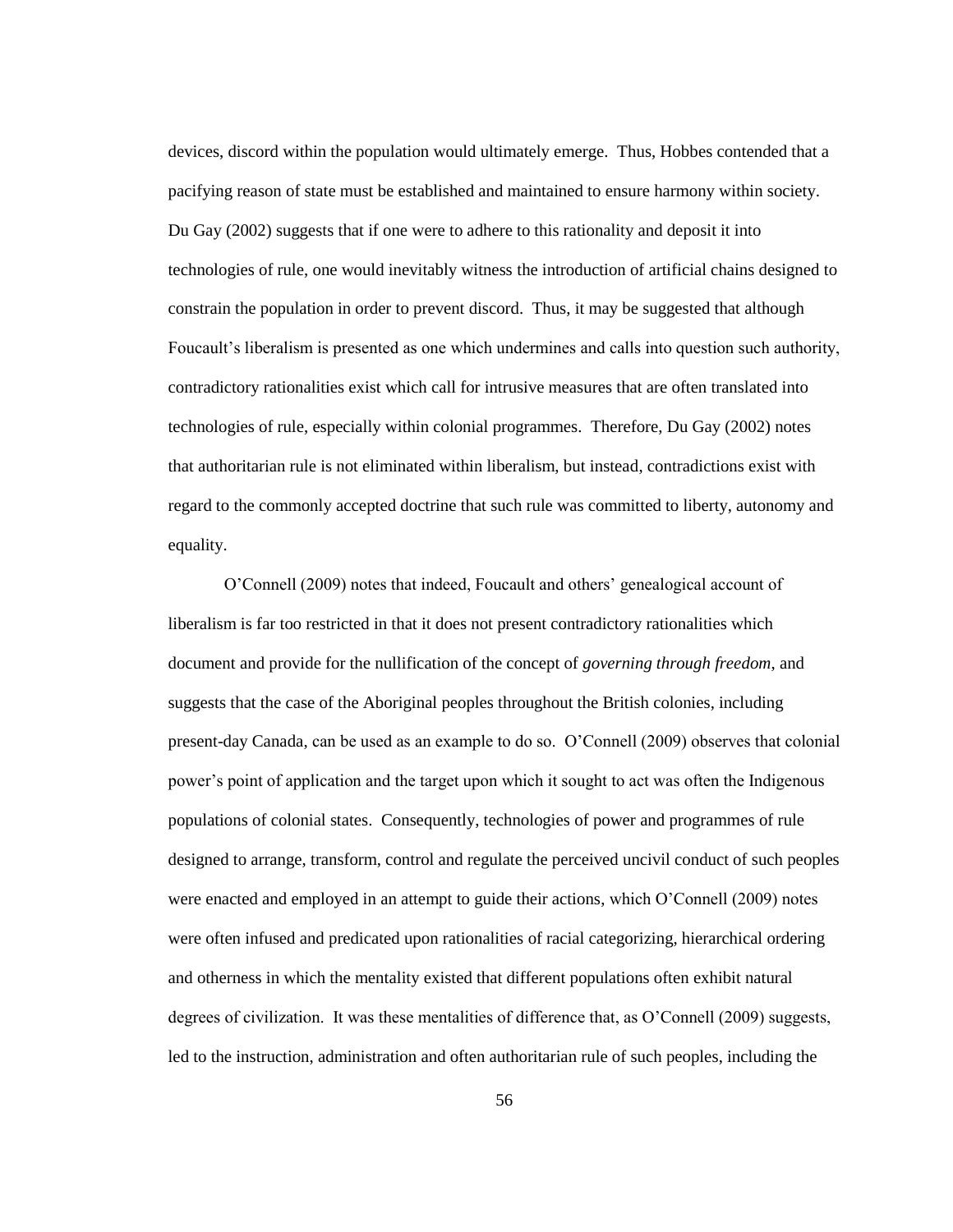enactment of instances of direct force. O"Connell (2009) claims that the rationalities of hierarchical and racial ordering, often accompanied by notions of inferiority, became the basis for European and Euro-Canadian peoples" relations with Aboriginal populations throughout the colonies and which legitimized their governing. Belmessous (2005) notes that indeed, by the nineteenth century at the height of classical liberalism, it had been concluded pseudoscientifically that differences between groups of people were a result of their inherent nature. However, Belmessous (2005) contends that the mentality also arose that the character of individuals in such groups, although innate, was malleable and that with the guidance of those who inhabited the top positions of the hierarchical ladder, could be improved and 'civilized.'

It is important to note that the social ordering which dominated much of Western thought placed white Europeans in a privileged position at the top of the hierarchical ladder, who were consequently cited as displaying the favorable characteristics of enlightened knowledge, Christian religion and industriousness. The Aboriginal peoples, who were viewed as opposite to that of the white European race, were therefore positioned at the bottom of the ladder by paternalistic and Ethno/Euro-centric ideologies that pictured Native inhabitants of the colonies as barbarous, lacking in civility, intelligence, religion and social organization (Franks 2002). Thus, hierarchical ordering, based on European standards and definitions of civility, labeled and envisioned Indigenous populations as *children* who were to be guided toward civilization (Franks 2002). Consequently, the Aboriginal population was perceived as requiring education and reform in order to constitute themselves as self-directing, responsible and industrious individuals who would be able to enjoy the benefits of civilized life. Indeed, this hierarchical and racial ordering was often used as a tangible tool for displaying European superiority and Aboriginal inferiority. For example, Miller (2003) notes that missionaries often employed a pictographic ladder to display the path to good and evil within Residential and Industrial Schools. *Lacombe's Ladder*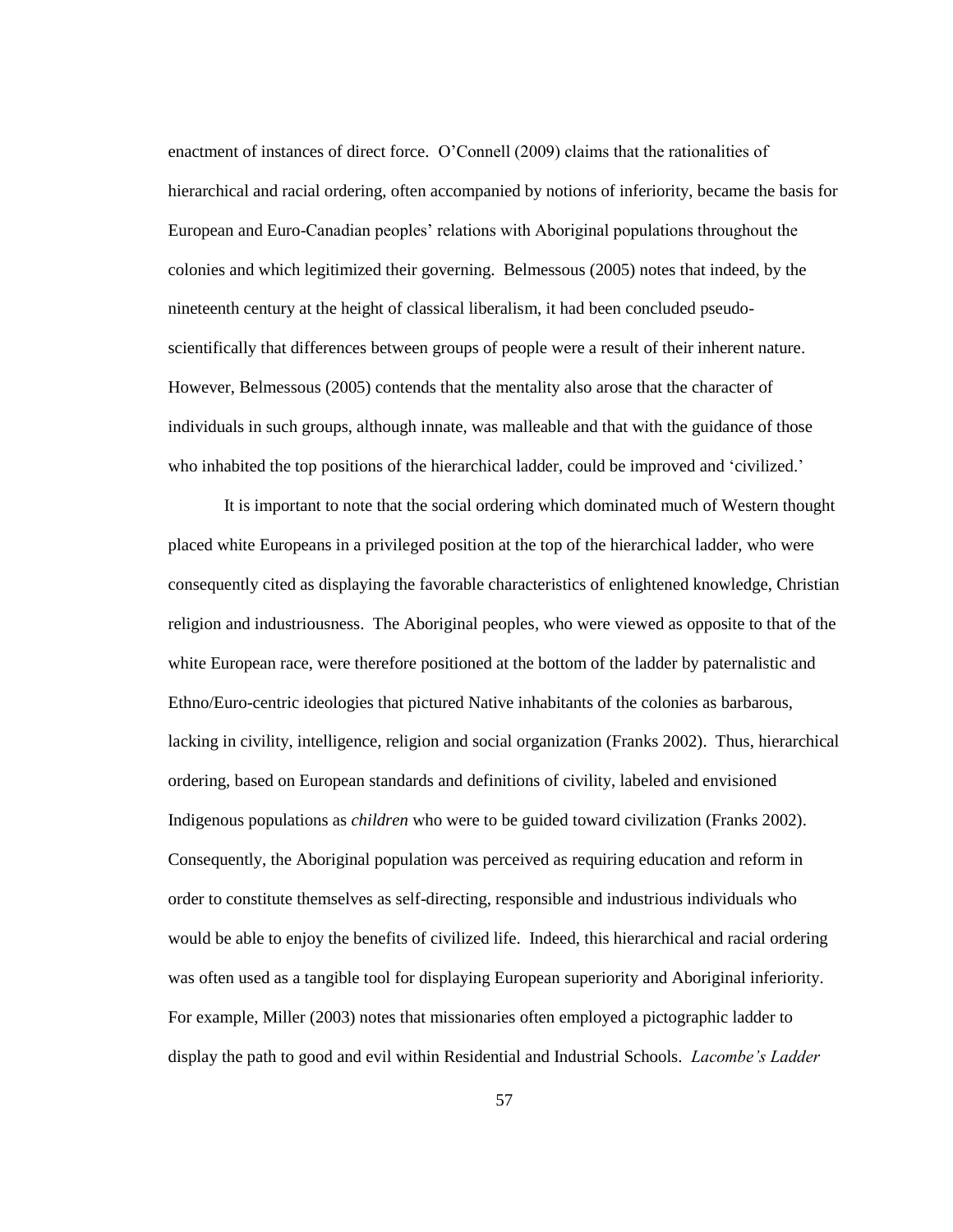displayed the individual"s journey to either heaven or hell, with those positioned at the top of the ladder, at the side of Jesus, being solely white Europeans. Consequently, those displayed on the path to hell were dark skinned populations such as Aboriginals. Thus, the ladder displayed not only the superiority of the white European race but the inferiority of the Aboriginal peoples as well as the condemnation of their religious beliefs. Consequently, the Aboriginal way of life was depicted as othered, distinctly different and inferior to that of the white European population.

As a result of the othering of Indigenous populations based on rationalities of hierarchical and racial categorizing, Franks (2002) notes that the concept of savage was developed and employed to describe and label those that supposedly existed below the Europeans at the bottom of the hierarchical ladder. Consequently, Aboriginal populations throughout the colonies were considered as such and a single category of savage to which all Indigenous populations belonged regardless of cultural variances, religious beliefs or stage of development was created (Franks 2002). Membership in this category henceforth automatically characterized the individual or population as exhibiting bestiality, cruelty and immorality, but above all, the "Indian came to be understood as one who had not and somehow could not progress into the civilized [and] who would inevitably be destroyed by the civilized" (Franks 2002:562). As a result of this labeling, Europeans in their missions to present-day Canada often held a ready-made image of Indigenous populations as savage in its normative meaning, sinful, requiring domestication, and in need of the guidance and education of those at the top of the hierarchical ladder. Consequently, as it was the white Europeans who inhabited the top positions of the hierarchical ladder, it was thus the duty of this supposedly superior race to "civilize" the perceived moral-less and religious-less inferior populations in an attempt to improve their condition (Franks 2002). It was therefore perceived that enlightened Europeans and Euro-Canadians held a civic obligation to elevate the Indigenous populations from their position in the hierarchical ladder and relieve them of their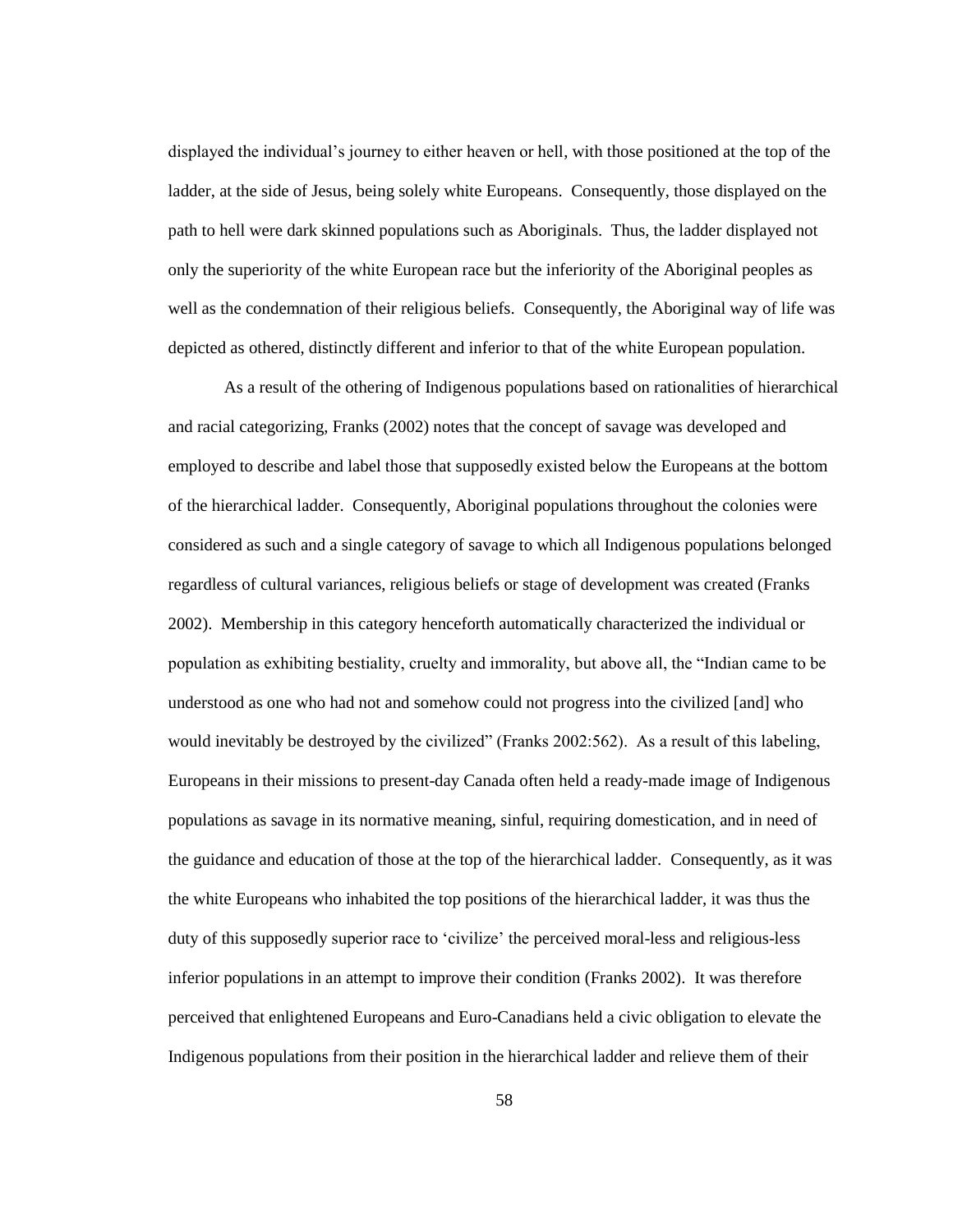supposed "idleness and helplessness" so as to reconstitute them as industrious and self-governing civil men (Franks 2002). Thus, as European, and more specifically British colonies expanded, it became an increasing goal of the European population to improve the condition of the Indigenous peoples in order to reformulate or transform them into, as Franks (2002) explains, useful members of the emerging Euro-Canadian society.

As a consequence of the mentalities of hierarchical ordering and goals of improvement, O"Connell (2009:173) notes that "race became the organizing grammar of imperial order in which modernity, the civilizing mission and the measure of man were formed." Thus, by the height of classical liberalism in the nineteenth century, the civilizing mission which targeted Aboriginal populations was well underway. The transformation of the supposedly uncivil Aboriginal population by Europeans was often predicated on the belief that Aboriginal peoples displayed a lack of regulation and poor social organization and that they should be placed under the guardianship of the state until suitable forms of self-regulation and order could be cultivated in them (Milloy 1999). Indeed, the enactment of the Indian Act of 1876 exemplifies the rationality that the Aboriginal peoples were incapable of managing their own affairs. Through the constitution of the Indian Act, it became the responsibility of the state to take control of the Native population as their guardians, in order to guide their behavior towards the goal of enfranchisement and assimilation which was to be achieved through the implementation of numerous programmes of rule which attempted to reform the character of Indigenous peoples. These programmes of rule were ultimately concerned with ensuring that the Indigenous population would become civilized members of society and resemble as closely as possible the character and values of the dominant Euro-Canadian population (Milloy 1999). Consequently, from the century up to and culminating in the Indian Act, all those Indigenous peoples or populations whom it was thought could achieve civilization, and the state"s goal of assimilation,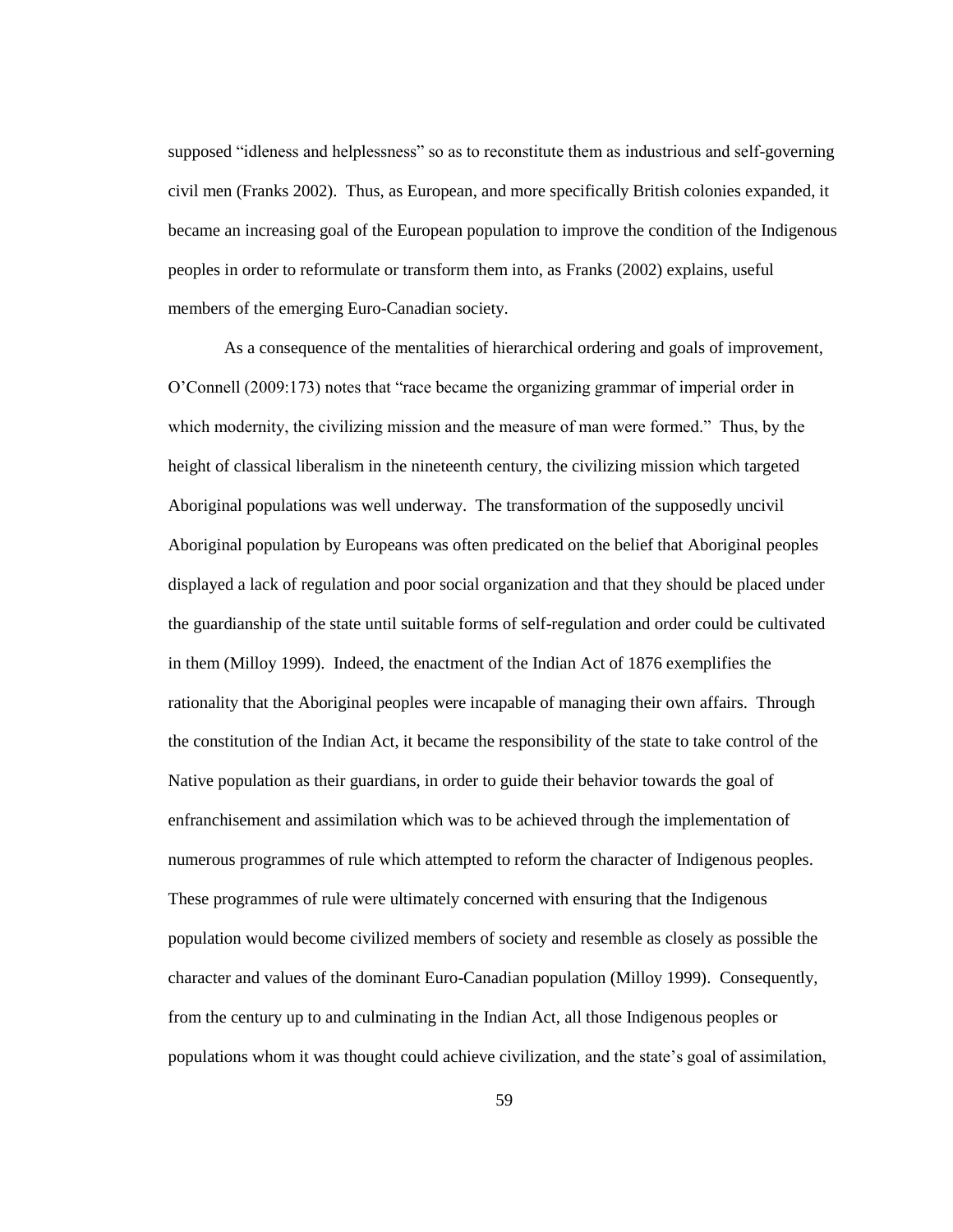were to receive ameliorative attention in an attempt to not only civilize them, but also align their behaviors with state rationalities which were often shaped by economic precepts of industry and philosophies of management in general (Milloy 1999). However, beginning in the century preceding the Indian Act, the Canadian state had grown increasingly pessimistic regarding the Indigenous populations" ability to achieve civilization and the state"s articulated goal of selfsufficiency. The very act of putting the Indigenous peoples under the guardianship of the state officiated the disappointment state and non-state actors, such as missionaries, held regarding the civilizing mission up to that moment in history and signified that the previous goal of Aboriginal self-government was an impossibility. Thus, the goal of self-sufficiency became officially abandoned as it had been noted in the decades leading up to the implementation of the Indian Act that Indigenous peoples who had received education from the state and missionaries, aimed at cultivating characteristics which would allow self-sufficiency, had failed to become infected with the precepts of civil life (Milloy 1999). Subsequently, it was believed that the Aboriginal peoples would continue to show only limited progress if the goals, programmes and technologies used to achieve assimilation and civilization were to remain the same.

Due to the pessimism regarding the Aboriginal peoples" ability to achieve civilization throughout the late eighteenth and early nineteenth centuries, the target upon which the state and others wished to act upon gradually became altered from its original point of application. Instead of acting upon and targeting programmes of civilization at adult members of Indigenous populations whose, as it was progressively thought, characters had already been developed, the mentality arose that programmes of reform should act upon the children of such populations, as their character was malleable and could be altered more readily (Milloy 1999). Consequently, through the education of the young, the state and church would employ technologies of rule such as boarding schools aimed at eradicating uncivil and un-Euro-Canadian behavior and which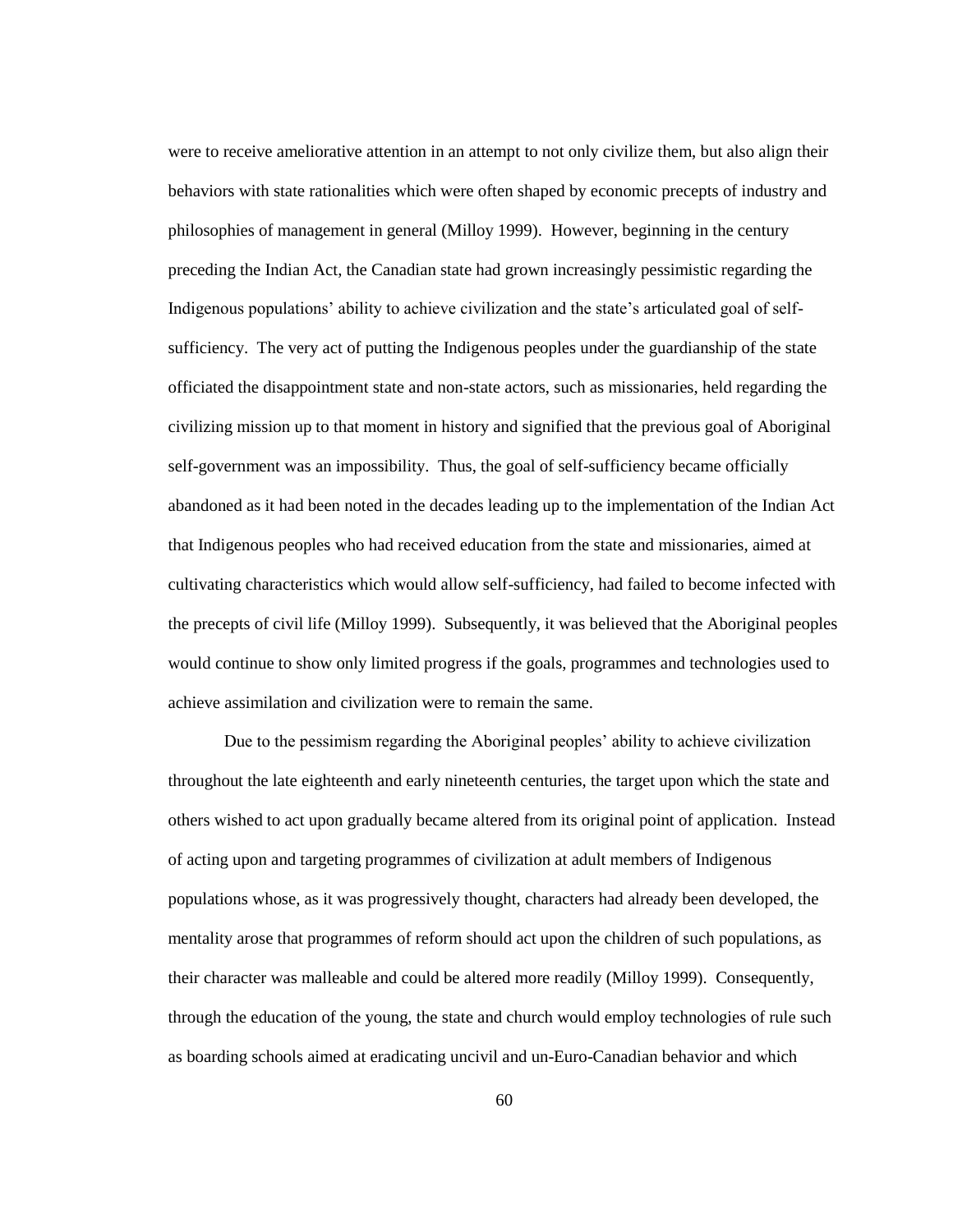implemented strict programmes of reform such as the *Planting Out Model*, whose supporters rationalized that Indigenous children should and must be removed from their families, at an age before character was formed, in order to divorce them of Native influence and strip them of all association with Indigenous cultures (Milloy 1999).

Through the implementation of such technologies, which would later become known as Residential and Industrial Schools, Aboriginal children would come under the direct control of the civilized white population, which in combination with the education provided to them centering on the tenets of civilized and economic life, would bring about the complete dissolution of Indigenous culture (Milloy 1999). Through the education of the young, the favorable attributes of civil man would be taught to Aboriginal children which would allow for their eventual assimilation into Euro-Canadian society, upon which they could be governed through forms of free activity as self-responsible, directing and industrious citizens. Indeed, these programmes of reform aimed at reconstituting Indigenous peoples as members of Euro-Canadian society corresponds to Foucault"s (2007) concept of *bio-power* or *bio-politics*. Foucault (2007) noted that the concept of *bio-power* was defined as the position in time when the biological features of the human species became the object of political power through which the individual became the object of rule. Thus, closely associated with the concept of *bio-power*, the state took Indigenous peoples as their target and sought to cultivate individuals by breaking them into their respective parts to reconstitute them as civilized subjects who, in this instance, "had to be reduced to civil life and made able to fulfill all the duties of an honest life, even one according to the condition into which God gave him at birth" (Cited in Belmessous 2005:330).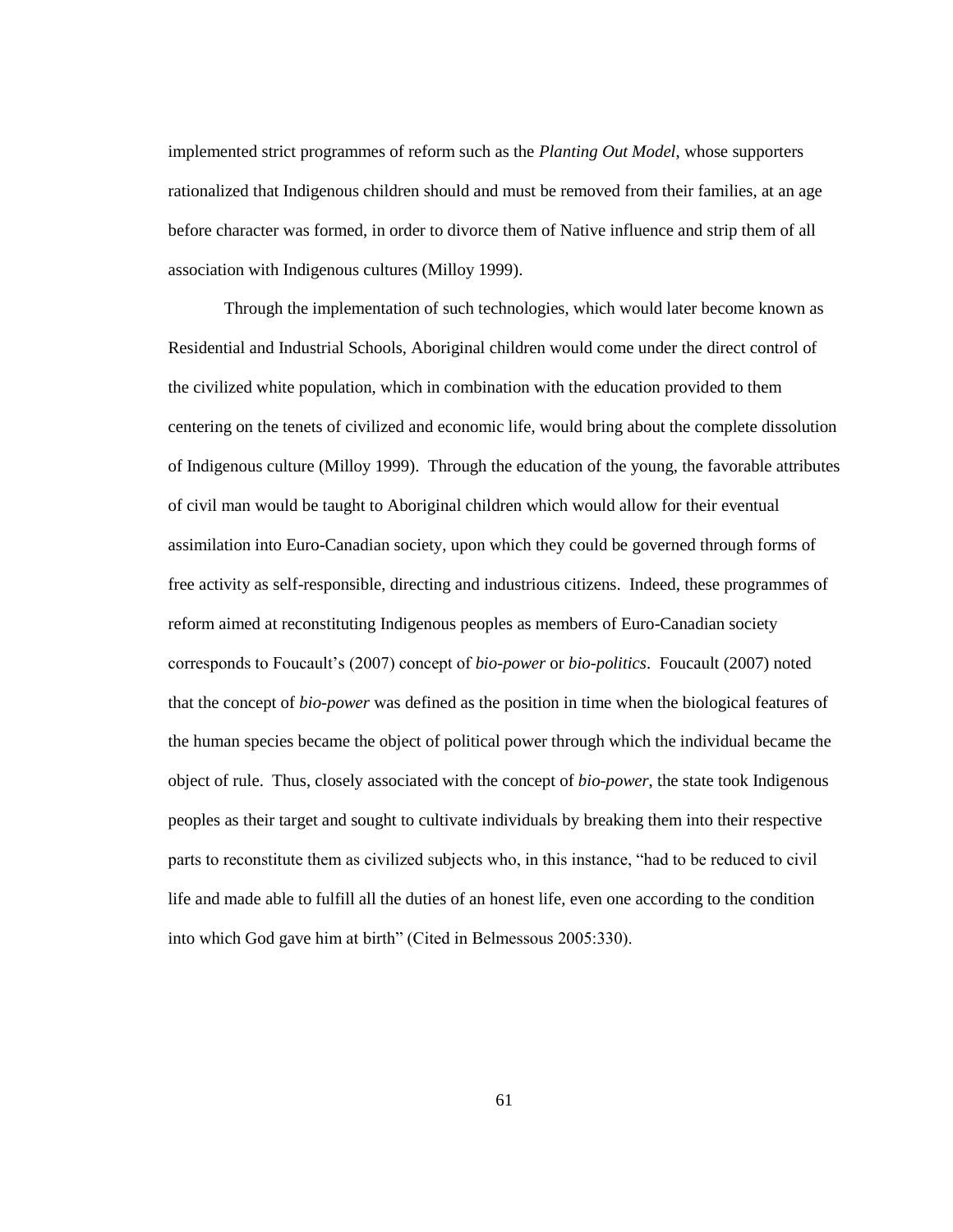## **Chapter 8 Missionary Rationalities**

As previously stated, technologies of rule which sought to reform Aboriginal populations such as Residential and Industrial Schools were often shaped by both state and non-state actors. Thus, closely associated with the civilizing mission of Indigenous peoples were the activities of various missionary groups whom the state frequently employed to carry-out civilizing efforts. In this employment, the state often demonstrated a key characteristic of liberalism by divesting its regulatory obligations to non-state actors in the enactment of technologies such as Residential and Industrial Schools, in which such groups were made primarily responsible for the functioning of the institutions and programmes aimed at civilization used within them. Just as the citizens of the white Euro-Canadian state held a civic obligation to aid in civilizing and improving the condition of the Native peoples, as Grant (1984) explains, so too did the missionaries who coupled their civilizing mission with the aim of converting Aboriginal peoples to Christianity, as it was progressively thought that civilization was predicated upon the adoption of Christian religion. Indeed, by the nineteenth century, missionary groups had been in present-day Canada for nearly two-hundred years in an attempt to Christianize and civilize the Aboriginal populations which was seen as a principle priority in the New World (Grant 1984).

Consequently, Grant (1984:86) notes that the Christianizing and civilizing mission "was so greatly ingrained in the minds of the missionaries that they could not begin their work without any other expectation" than to guide the Aboriginal populations voluntarily to salvation and civilized life. In order to guide Indigenous peoples to salvation and civilization, throughout the seventeenth, eighteenth and nineteenth centuries, missionaries erected day schools for the education of Aboriginal peoples which focused on teaching the tenets of religion, independence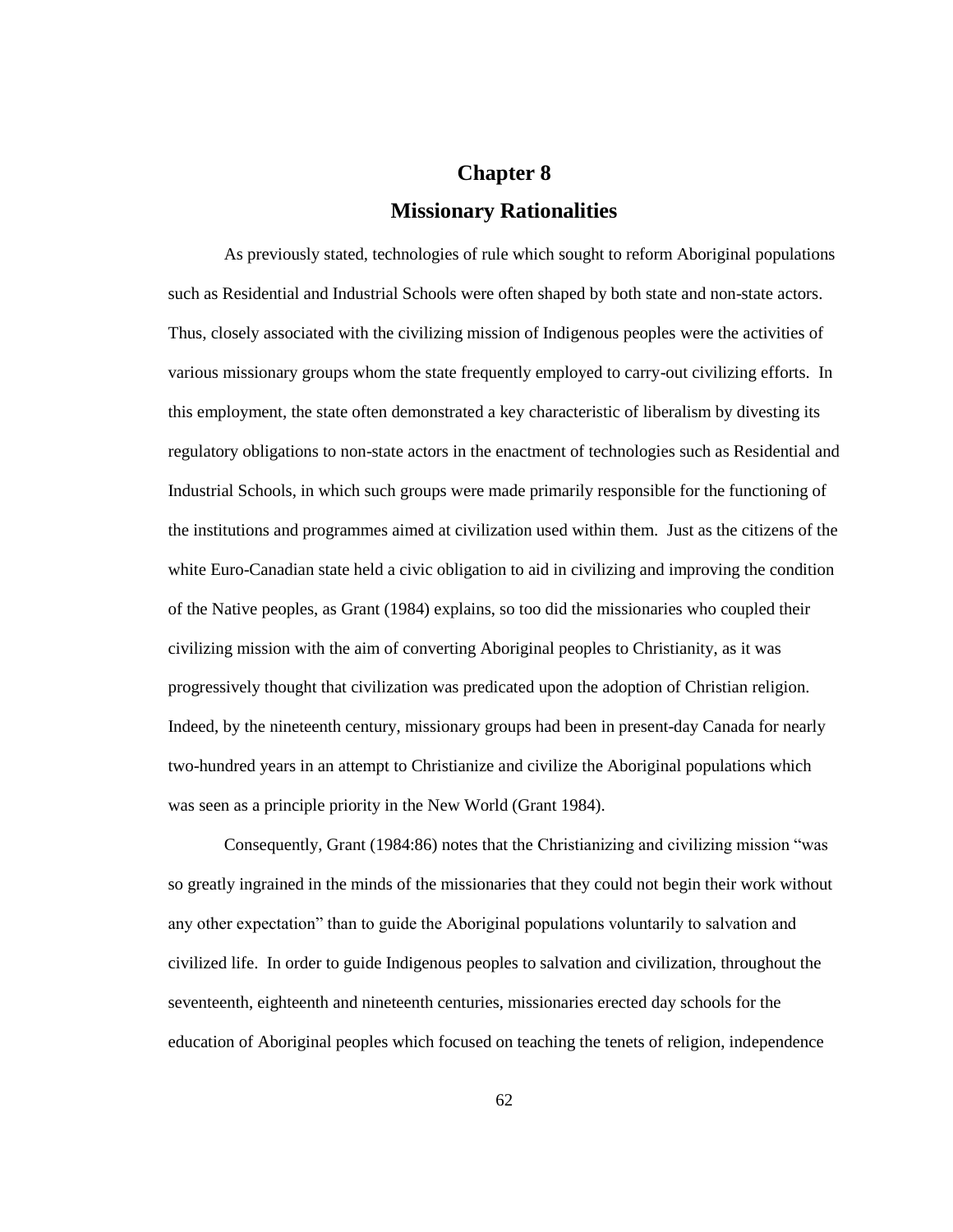and self-sufficiency. However, as state goals regarding the Indigenous peoples" ability to achieve self-government and civility became altered in the century leading up to the enactment of the Indian Act, so too did those of the missionaries. In order to aid Indigenous populations in achieving the state"s refined goal of assimilation, missionaries no longer saw the adoption of Christianity and civilized life as voluntary (Grant 1984). Thus, instead of seeking to aid Indigenous peoples in adjusting as voluntarily as possible to life in the New World, missionaries increasingly attempted to impose Western values on such populations through church defined programmes of rule which were carried out within Residential and Industrial Schools (Grant 1984). Therefore, previous policies of peaceful and conciliatory relations between Aboriginal peoples and members of the white Euro-Canadian population were abandoned in favor of a more aggressive policy of forced conversion. This policy, as J.S. Miller suggests, was exemplified by "the very act of turning to children rather than their parents as their chief agents of acculturation, which left the Indians a marginal place in the missionary enterprise and [which] discouraged the emergence of Indigenous leadership" (cited in Grant 1984:95). As a consequence of the abandonment of conciliatory relations, a new era of the civilizing mission was born, marked by programmes of increasingly detailed social regulation which gained widespread public support and which concentrated on high degrees of observation, order and discipline for members of the Aboriginal population (Belmessous 2005, Goddard 1998).

The detailed regulation of Aboriginal populations was ultimately enacted in two distinct forms of rule which included the emergence and heightened implementation of Residential and Industrial Schools and the detailed policing of Indigenous peoples throughout Canada. As both the state and missionaries became increasingly frustrated with Indigenous peoples" supposedly slow rate of conversion, it was rationalized that only intrusive technologies of rule would give rise to a decisive break of Aboriginal populations from what was hoped to be their former culture.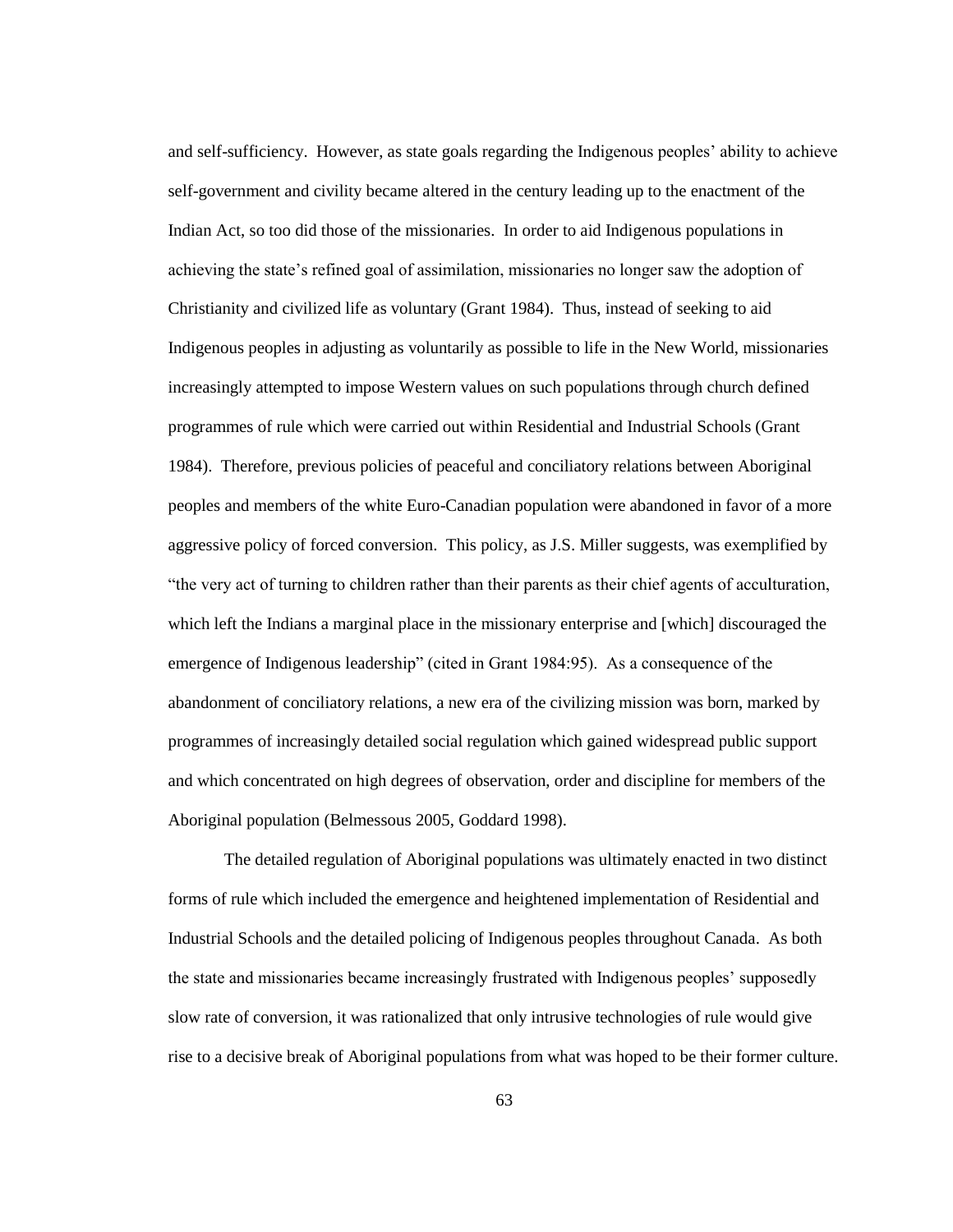However, as demonstrated in Blake"s (1999) work on the policing of Aboriginal populations in British Columbia, the state and missionaries often espoused differing and conflicting rationalities in regards to how Indigenous populations should conduct their affairs in addition to the programmes they wished to employ in an effort to guide their conduct. Consequently, as seen within the analysis of the rule of Indigenous populations, there existed numerous rationalities which sought to define the parameters of Aboriginal conduct.

Regardless of the heterogeneous rationalities which made up such rule, within the nineteenth century Residential and Industrial Schools and detailed programmes of policing would come to be employed as the technologies by which the re-socialization of Aboriginal peoples would achieve efficacy (Goddard 1998). By permanently placing Native children in boarding schools, missionaries would develop a general form of policing within such institutions in which they could dictate, implement and monitor activities aimed at regulating all aspects of Indigenous life. The implementation of Residential and Industrial Schools also made missionaries guardians of the Aboriginal peoples as it was commonly perceived that this form of guardianship was necessary if Indigenous populations were to survive contact with Euro-Canadians and become enfranchised citizens of the state. Consequently, guardianship and reform were seen to be in the best interest of Aboriginal populations and can be viewed as distinctly paternalistic as it was thought such reform was needed for their own good. Indeed, it was thought that only such detailed programmes of re-socialization enacted through Residential and Industrial Schools, coupled with the act of policing the wider Aboriginal community, would ensure the *true* conversion of Indigenous peoples. In order to achieve such conversion, it was rationalized that strict forms of regulation were required in order for Indigenous peoples to achieve an alteration in character and reconstitute themselves as members of white civilized society. Through such regulation, the graduate of a Residential or Industrial School would become the ideal model of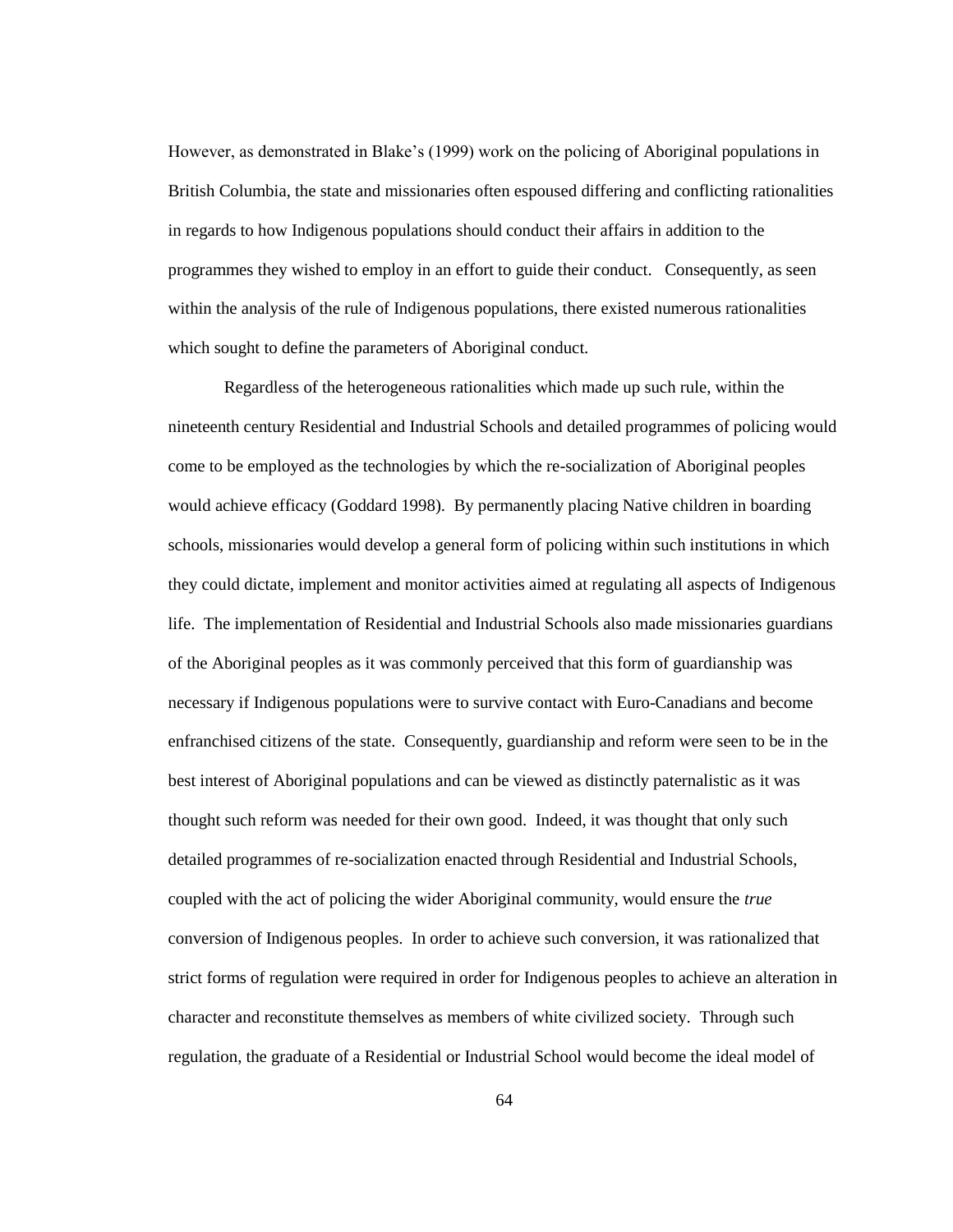industry and correct manner and would afterwards aid missionaries in converting their Native communities, thus bringing about the extinction of Indigenous culture (Miller 1996). Consequently, the policy of re-socialization through the technology of Residential and Industrial Schools can be adequately described as a policy of *aggressive civilization*.

The policy of *aggressive civilization* was in fact a state sanctioned policy based on the American model of authoritarian and paternalistic rule (Smith 2001). In the mid-nineteenth century, Nicholas Flood Davin submitted a report on Industrial Schools for "Indians and halfbreeds" to then Minister of the Interior, John A. MacDonald, who had commissioned Davin to visit Washington on behalf of the Canadian state to examine the American policy of the administration of Indigenous peoples termed the policy of *aggressive civilization* (Smith 2001). Outlined in Davin"s report was the technology of Industrial Schools which were employed by the Americans as an instrument of civilization in which missionary groups played a distinct role. Davin"s report concluded that the American State rationalized that through intensive education and the utilization of programmes aimed at re-socialization, Aboriginal children would quickly become civilized citizens of the United States (Smith 2001). Furthermore, Davin noted that programmes employed within such schools were to focus on rudimentary education, coupled with manual labor for male attendees and precepts of domestication for females. Davin strongly recommended the Canadian state adopt the model of *aggressive civilization*, through which the Americans reported that they had taught their students the characteristics of civil man and claimed they had seen favorable results. The American claims of success caused Davin to rationalize that through the state"s adoption of a policy of *aggressive civilization,* the Aboriginal peoples of Canada would "use every means in their power to abandon their present detached little villages and unite…in forming large settlements, where manual labor schools [would] be established for the education of [their] children" (cited in Miller 1996:80). Based on the policy of

65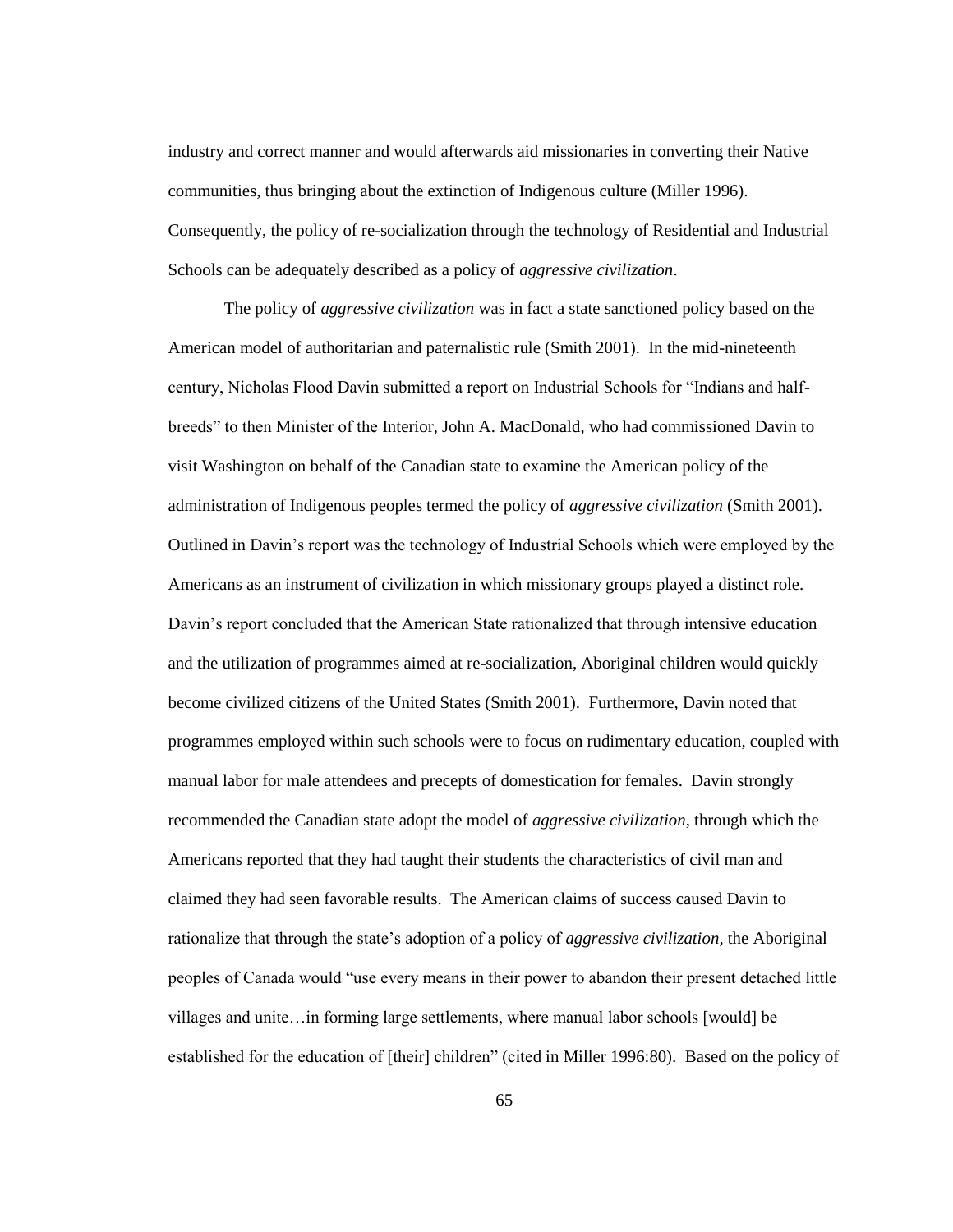*aggressive civilization,* such programmes as the *Durieu System* were employed within in Residential and Industrial Schools, which aimed to eradicate all unchristian and uncivilized behavior by means of strict rules and punishments. Thus, through a strong emphasis on control and the manipulation of the character, behavior and actions of its attendees, Davin purported, the reformation of the Aboriginal peoples to civilized life could be achieved. In order to achieve such ends, missionaries therefore taught students the precepts of ethics, industry, honesty, cleanliness, independence and obedience which all focused on cultivating culturally appropriate behaviors which were followed by strict punishments for those who did not comply (Milloy 1999).

What is seen within the implementation of Residential and Industrial Schools as a technology of rule, in which the state often divested its regulatory capacities to non-state actors, is that there existed a multitude of rationalities which attempted to direct the conduct of Indigenous peoples. The exemplification of the numerous mentalities, and often contradictory rationalities which shape rule, is exemplified in the works of Blake (1999) and Hogeveen (1998) who have applied governmentality to liberal and colonial power in Canada in distinct case studies. These analyses provide the empirical evidence necessary to confirm Hindess (2005) and Dean"s (2002) claims that liberalism, far from increasing the amount of freedom experienced by the population, often retained an authoritarian and paternalistic nature, which was enacted through programmes of colonial rule. Thus, Blake (1999) undertakes an analysis of the rationalities found within liberal and colonial programmes of rule which targeted Indigenous populations in Canada in the nineteenth century and contends that various rationalities existed within Canada, and more specifically the province of British Columbian, that took the Indigenous population as its target and which sought to shape and guide their conduct. Blake (1999) notes that indeed, as was the case with Residential and Industrial Schools, the predominant rationalities that shaped the rule of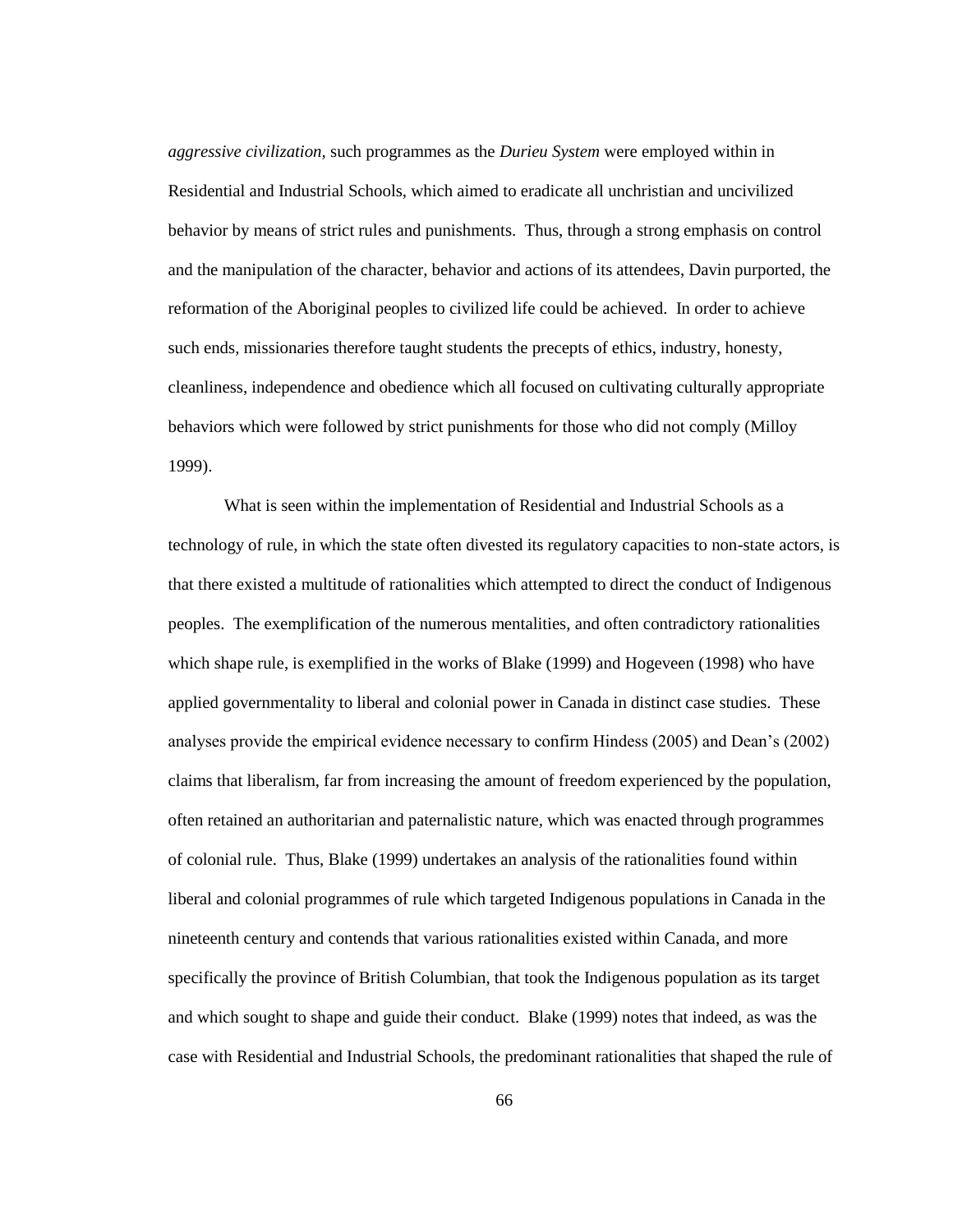Indigenous peoples were those of missionaries and suggests that their influence on the programmes employed by the government of British Columbia is of key importance. Ultimately, Blake (1999) contends that nineteenth century British Columbia appeared as an area of conflict between church and state which can be witnessed in the implementation of the numerous technologies and programmes which took Indigenous populations as their target. Consequently, Blake"s (1999) analysis seeks to comprehend the rationalities which lay "behind" the technologies utilized in Canada to form an orderly and policed Indigenous population.

Blake (1999) claims that in order to understand the authoritarian, paternalistic and often intrusive rule of Indigenous populations in Canada, it is important to note, as Belmessous (2005) and O"Connell (2009) contend, that the inferiority of Indigenous populations was a principle mentality that shaped many of the relationships that existed between Euro-Canadians and the Aboriginal populations. Belmessous (2005) suggests that this cultural paternalism often presented itself as the belief that Indigenous populations, once exposed to the supposedly superior lifestyle of the Euro-Canadian population, would simply come to adopt white European modes of life, leading to their civility. Consequently, missionaries often rationalized that Christianity and civility were dependent upon the introduction of the institutions of advanced Euro-Canadian social life in which various forms of education were enacted to do so (Goddard 1998). Therefore, as Grant (1984) notes, because of their perceived childlike nature, programmes of education were enacted by missionaries in which the mentality routinely arose that is was in such populations' best interest to strip them of their religious and cultural philosophies to bring them from a state of "barbarism" to civility (Franks 2002). Thus, the missionaries" goals were ultimately to create moral Christian communities by enacting high degrees of social discipline. However, the effects produced by programmes of missionary education rarely achieved such goals and in fact there exists only one publically available material from the National Archives of Canada (1879) which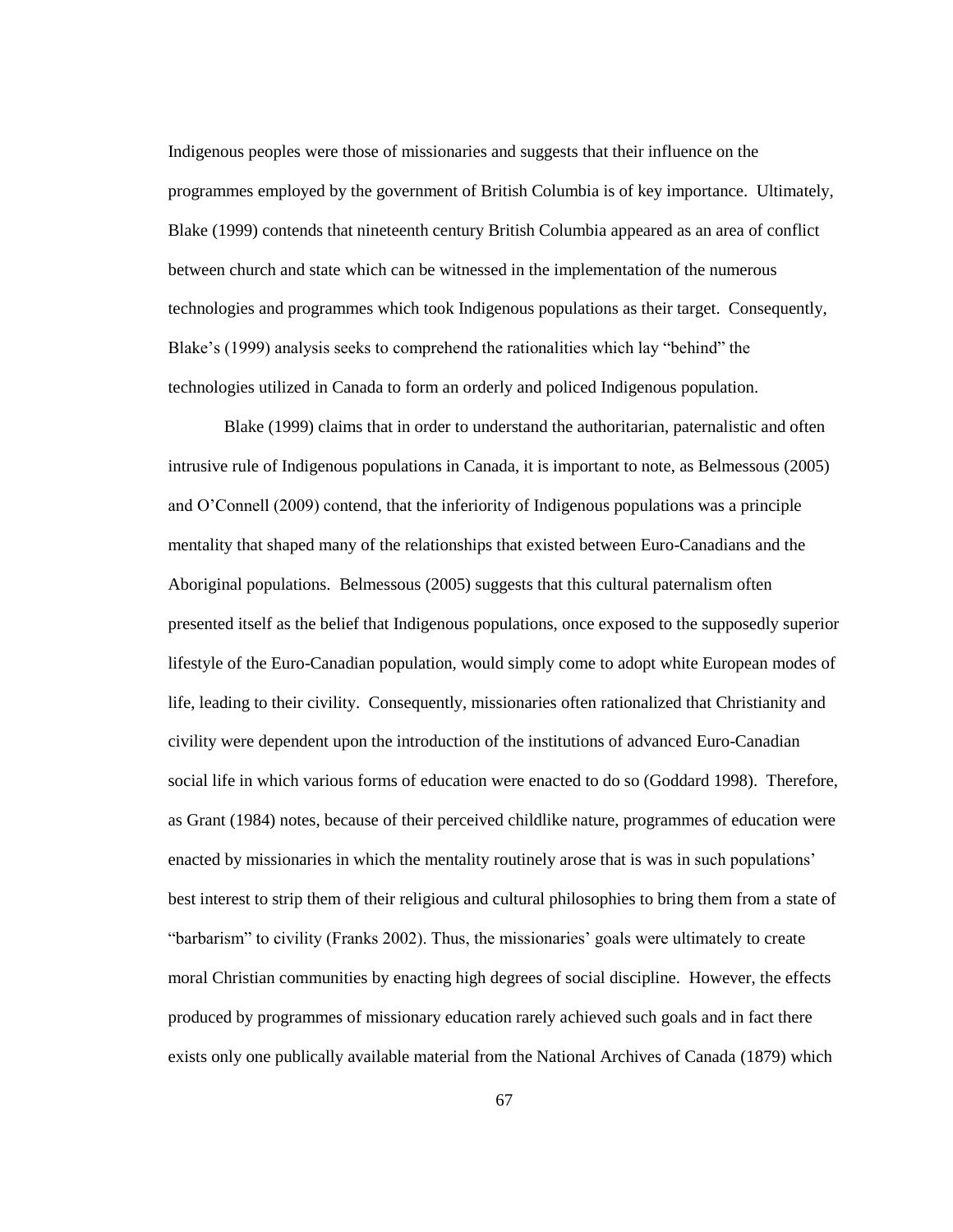suggests the beneficial impact of missionary education. That material comes from Sir William Johnson who reports "I confess that at one time… that "civilization" so to speak should precede "Christianity" in an attempt to improve Indians. I do not now hold this opinion. Deeper thought and wider experience have shown me that mission work, pure and simple is the real means of furthering the well being of uncivilized people. There can be little hope of real progress until their hearts have been reformed by the influence of divine truth." Ideologically, this quote implies consistency in missionaries' attempts to act in the Indigenous peoples' best interest through programmes of self-improvement and conversion. However, what this quote neglects to demonstrate are the tactics of fear and discipline which missionaries often relied heavily upon to turn the Aboriginal peoples toward Christianity and civility (Goddard 1998). In fact, throughout the literature on the topic, one routinely finds that Indigenous peoples often resisted the adoption of Euro-Canadian civility (Goddard 1998). This negation of civility caused Antoine Demis Raudot to report "it is surprising that considering that there are so many nations, there is still none who takes our manners and even by being among us and every day with the French [missionaries], they still govern themselves the same way as they did in the past…We would need indefinite work and time to free these peoples and be able to reduce them to take out ways and our customs. I assure you that this work will take several centuries" (cited in Belmessous 2005:346). Thus, often times, Indigenous populations were viewed not merely as primitive and uncivilized, but also incapable of civilization. Hence, missionaries and the state increasingly turned to tactics of direct interference and control to monitor Aboriginals" behavior in which accounts of missionaries" unfavorable assessment of Indigenous populations often shaped the technologies which were employed by the state. Indeed, Blake (1999) notes that the rationality came to emerge in the nineteenth century that Aboriginal peoples required routine policing as they were incapable of organization, progression and ultimately orderliness. As a result of this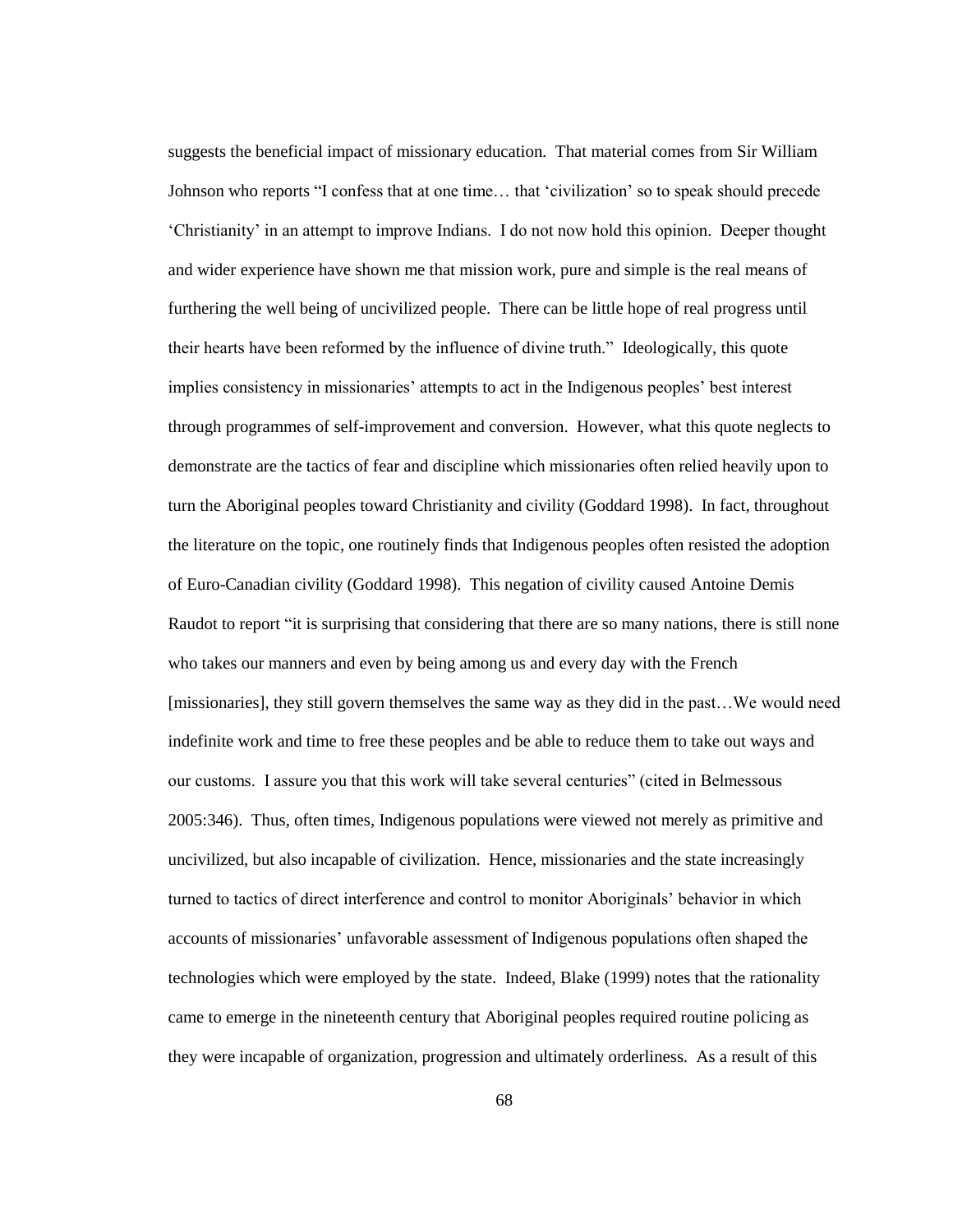rationality, Blake (1999) suggests that Indigenous peoples were seen as unable to conduct their affairs *properly* if allowed to pursue their own forms of governance and thus, a need existed, according to the church and state, to institute paternalistic and controlling political technologies and programmes of rule aimed at aligning their behavior with the sensibilities of Euro-Canadians.

In order to exemplify these rationalities Blake (1999) undertakes an investigation of the mentalities, sensibilities and programmes instituted by missionaries and the state to provide empirical evidence of the authoritarian and paternalistic rule of Indigenous populations within Canada. Blake (1999) claims that the rationality of the perceived inferiority of the Indigenous peoples and subsequently, the need for paternalistic rule was made practicable through a process of detailed policing which missionaries proposed would ease the substantial dissatisfaction felt with the results obtained by the application of both religious leadership and law, such as the Indian Act, to the Indigenous population. Prior to the programme of detailed regulation through the technology of policing, the state rationalized that state law should be applied to Aboriginal peoples in an attempt to align their behaviors and assimilate them into the Euro-Canadian population (Blake 1999). It was thought that the simple application of law and the provision of enfranchisement would persuade Aboriginal peoples to abandon their traditional modes of life in favor of lifestyles similar to that of the Euro-Canadians which would also bring them under the direct legal control of the Canadian state. Instead of witnessing the hoped for results of assimilation however, Indigenous resistance to this programme of rule was prevalent which caused dissatisfaction to spread throughout the Euro-Canadian population due to the programme"s perceived failure and its attempt to exert political control over the Indigenous population.

It is in this programme, and its perceived failure, that one can witness the mentality which existed of Euro-Canadian superiority over Indigenous populations. It is clear in their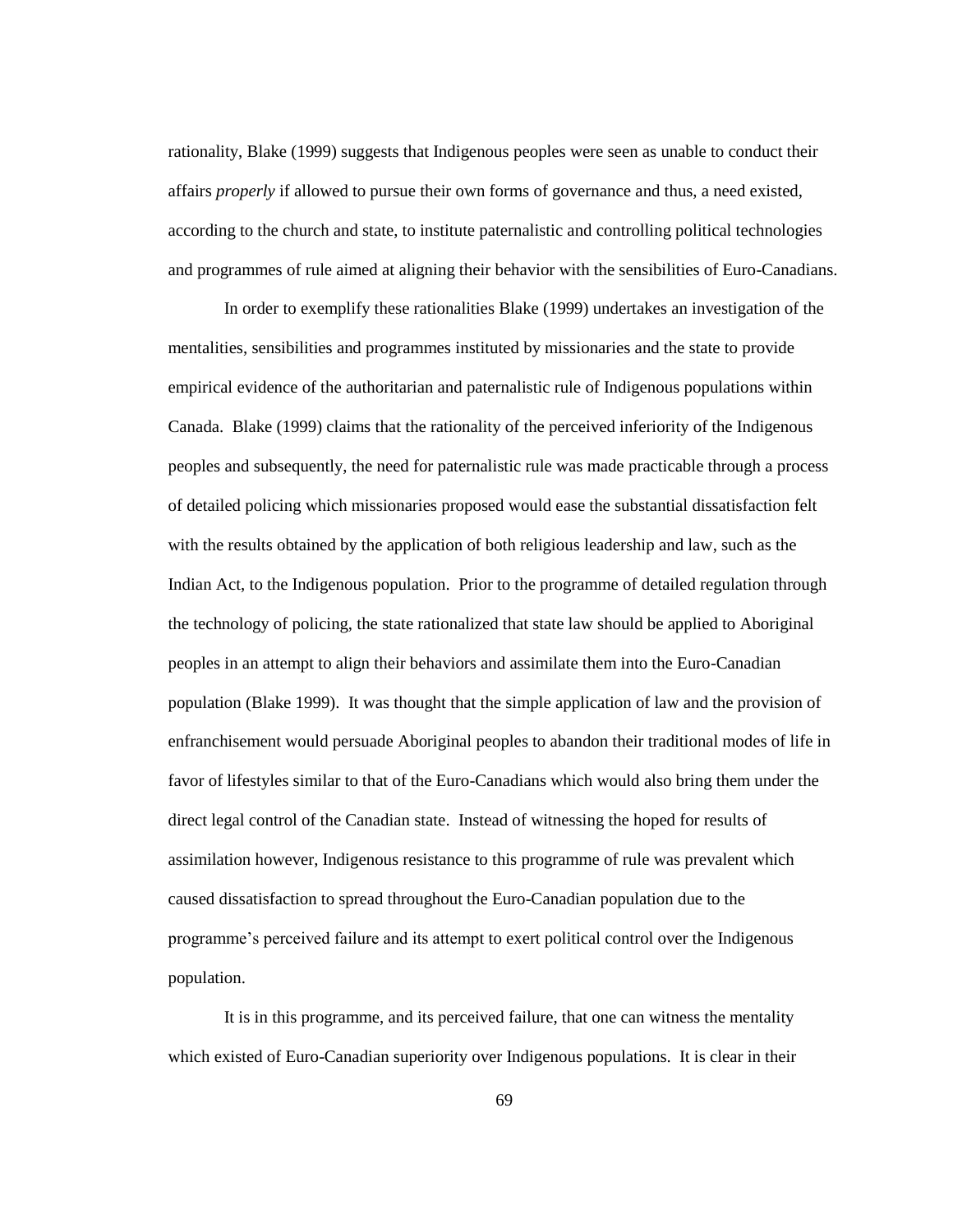attempt to assimilate the Indigenous population that the state regarded their society as inherently superior to the Aboriginal peoples" and thus, it was their mode of life, beliefs and rationalities which were to be accepted. Ultimately, the solution to these problems, missionary leaders rationalized, was to introduce a legally recognized patriarchal form of rule over the Indigenous population to address and discipline instances of perceived immorality and incivility through the use of various forms of policing and punishments that, in an effort to enforce the precepts of civil life, were often deemed too uncivil to be utilized against the Euro-Canadian population (Blake 1999). Blake (1999) contends that the provincial government of British Columbia did in fact agree with the goal of civility and concluded that the employment of the detailed programme of policing, targeting the colonized Aboriginal population, would instill in them technologies of the self through which individuals would constitute themselves as subjects capable of self-directed and enterprising behaviors and of being governed at a distance. Although the state agreed with the target and the ends of missionary leaders" plan of policing, Blake (1999) notes that the state appeared to disagree with the methods (for example, harsh punishments such as flogging) which missionaries advocated for. It appears that the state"s rationality for disagreeing with the methods that missionaries proposed was simply that, if the state or church expected to civilize Indigenous peoples, they should not utilize uncivil methods of doing so which could hinder the process of reconstitution. Instead, it appears that the state rationalized that the Indigenous population would be better assimilated into the Euro-Canadian population through measures which did not work upon their body.

Interestingly, Foucault (1977) notes that it is within this period of history that one witnesses a concern with making power operate more efficiently. It is with reference to this claim that one witnesses the implementation of liberal economic principles to Indigenous rule, which emphasized the need to constitute calculating, enterprising, reasonable and responsible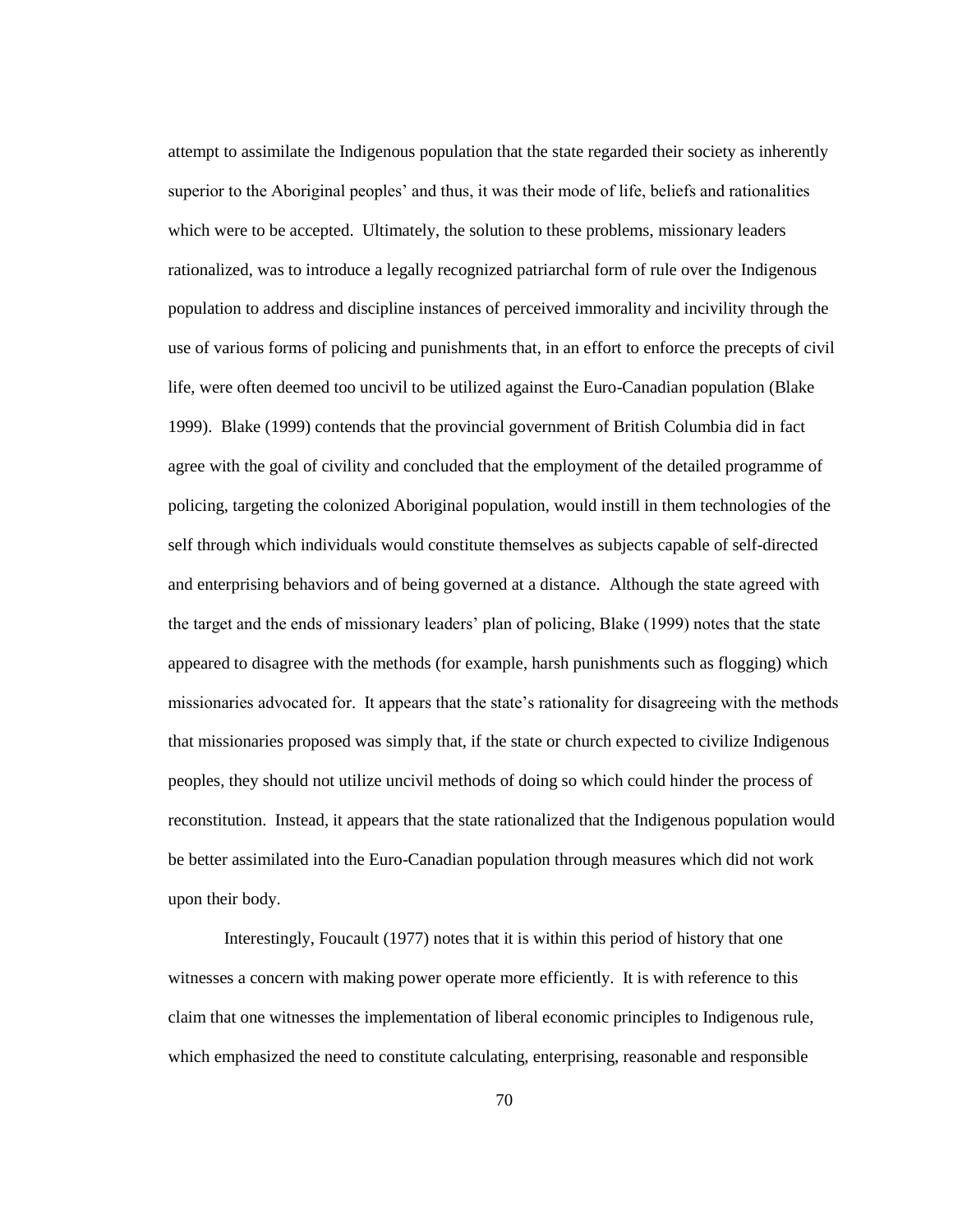individuals. However, Blake (1999) claims that contradictory rationalities appear within missionary and state goals with respect to this constitution. Blake (1999) suggests that while missionaries sought to fashion moral Christian communities through a type of pastoral power that would ultimately lead to their salvation, the state attempted to maintain an orderly population by cultivating technologies of the self that fostered self-control and domesticity (Pels 1997). Thus, although the state sought to cultivate subjects who were able to conduct their own affairs within state defined parameters, a competing rationality, exemplified by missionary sensibilities, continued to exist which suggested that the Indigenous population was unable to achieve civilization and required not only detailed programmes of regulation such as policing, but also guardianship. Therefore, it was rationalized by missionaries that there existed a need for technologies of intrusive and authoritarian rule, found in the programme of policing that attempted to manipulate their conduct. Thus, the policing of the Aboriginal peoples can be seen as reflective of pastoral power as it attempted to cultivate in such individuals unquestioned obedience and submission to the state.

By examining the rationalities of the church and state, Blake (1999) is able to imply that a homogenous rationality of rule did not exist within colonial or liberal societies and that it was not simply the state who held a monopoly of power. Indeed, Pels (1997) notes that it is impossible to separate the missionary movement from the broader process of colonialism, liberalism and authoritarian and paternalistic rule. Like Hindess (2001), Pels (1997) contends that missionary education was a crucial factor in programmes of colonial rule which often shaped the discourse and rationalities on which the state"s exclusionary processes were based (Pels 1997). Consequently, Pels (1997), like Hindess (2001), notes that for the colonized, education and conversion became technologies of self-control that enabled subordination in which technologies of the self and colonial domination often converged.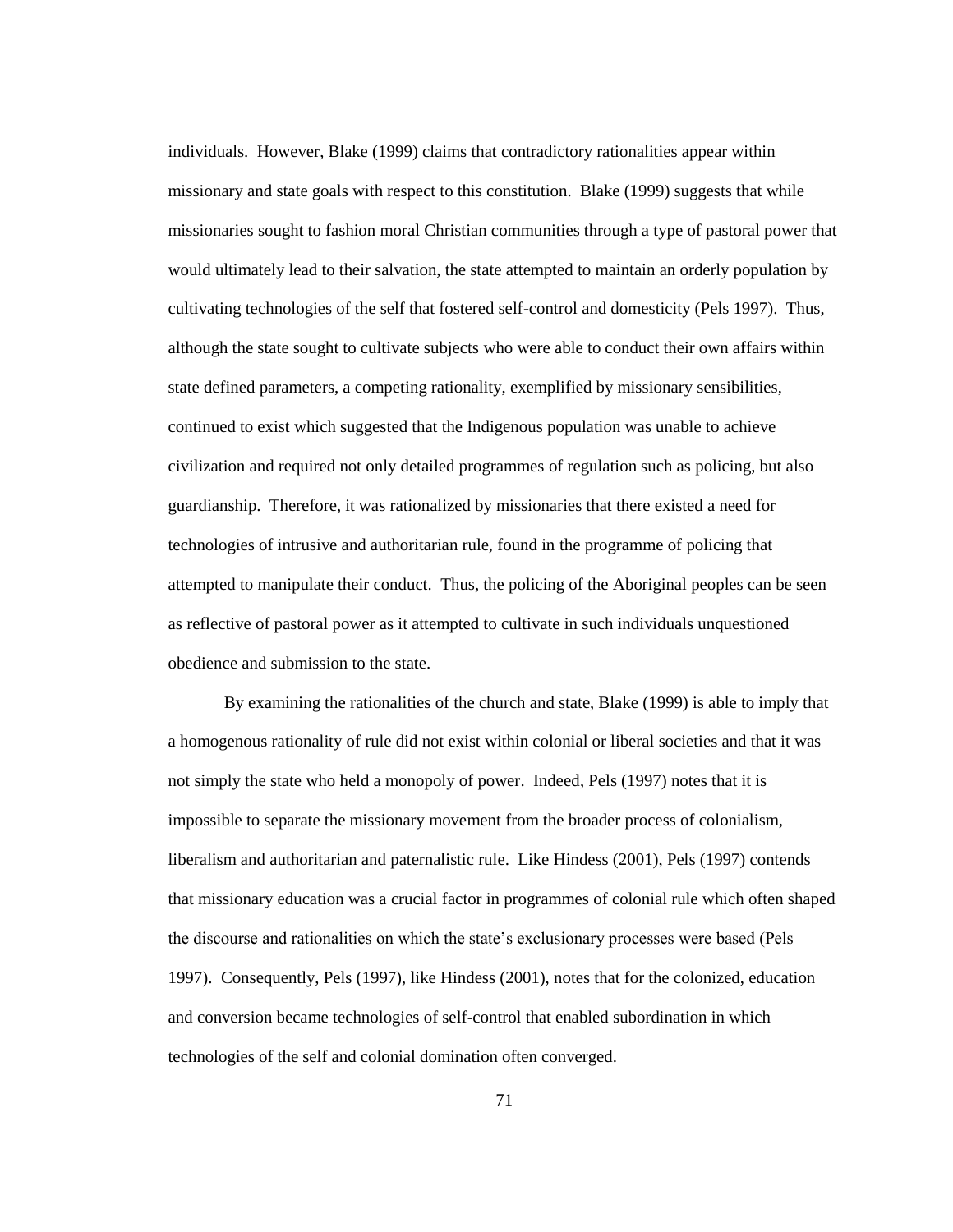## **Chapter 9 Economic Mentalities**

Although Blake (1999) and Pels" (1997) accounts accentuate the rationalities which lay "behind" colonial and the often authoritarian and paternalistic rule over Indigenous populations, what is missing is an investigation into how the concept of economy and free market processes shaped the ways in which political power defined rule over such peoples. Foucault (2008:13) believed that the basis of the liberal rationality of rule was political economy which he referred to as any method "that can procure the nation"s prosperity [and is] a sort of general reflection on the organization, distribution, and limitation of power in society." It is within liberalism, that one witnesses the governmental reason of self-limitation, that is to say, a rationality whose function is not so much to ensure the growth of the state"s forces and strength, as to limit the exercise of governmental power (Foucault 2008). Within liberalism, Burchell (1993) notes that one sees the suggestion that it may be beneficial to govern a territory through indirect influence and the cultivation of the *homo oeconomicus*, which is a self-interested and calculated actor who inhabits the space of the economic sovereign and who is also viewed as self-regulating and directing (Foucault 2008).

Neu and Therrien (2003) subsequently claim that within liberalism one witnesses the emergence of the attachment of economic principles to the population which are translated into programmes of rule aimed at constituting calculating, enterprising and reasonable individuals, capable of participating in market exchange. Thus, it is suggested that a principle example of the coupling of economic principles to the population can be identified as the general philosophy of accounting which was employed as a technology within liberal and colonial rule to regulate individuals" behaviors through such principles as cost/benefit analysis and budgeting (Neu and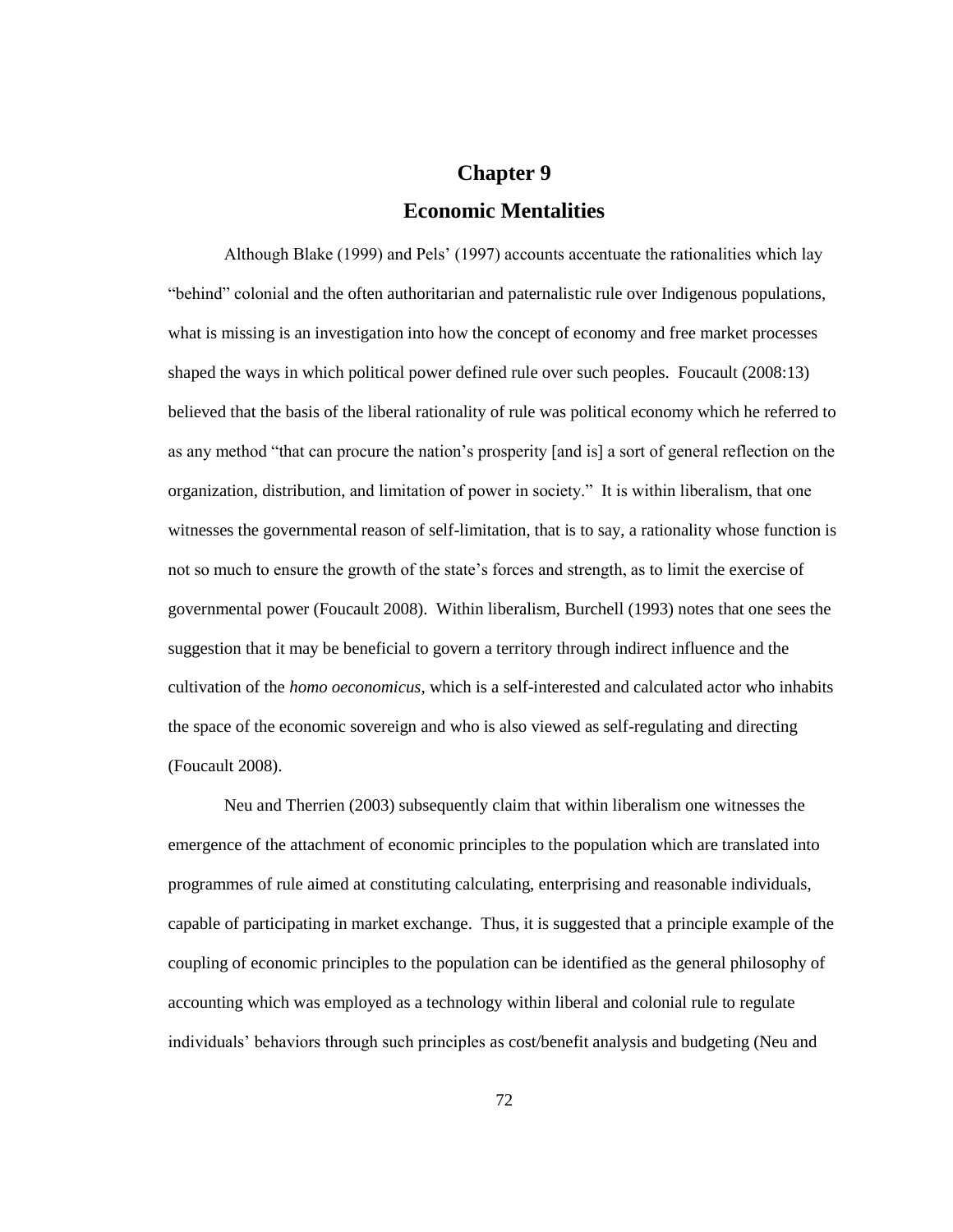Therrien 2003). Neu and Therrien (2003) suggest that such principles were used within technologies and programmes of rule aimed at the regulation of Indigenous populations throughout Canada and suggest that from the beginning of colonial contact, the state attempted to take the Aboriginal population as their target, breaking them into their respective parts and reconstituting them as subjects of accumulation and profit (Neu and Therrien 2003). It is important to note however, that such breaking and subjectification of Indigenous peoples consistently retained the rationality that such peoples were inferior to the white Euro-Canadian population which was substantiated through programmes aimed at their reconstitution (Neu and Therrien 2003). Resulting from the rationality of inferiority, Neu and Therrien (2003) purport that programmes of domination and authority used to reconstitute Indigenous peoples often went unquestioned by the state and subjects of the Euro-Canadian population. By positioning Indigenous populations as inferior, the state was able to act in such peoples" best interest which, in conjuncture with the tenets of liberalism, involved cultivating in them the characteristics of the *economic man*.

O"Connell (2009) notes that throughout the colonial and liberal period, both utilitarians and political economists attempted to advance ideas of efficacy, industry and independence which often blended into questions and assessments of the Indigenous populations of colonial states, their profitability as well as their ability to participate in European-driven economies. Specifically, political economists and the state both took as a central concern the lack and loss of labor in the colonies in relation to Aboriginal peoples. By sustaining their nomadic, hunter/gatherer lifestyle, the state concluded that Native inhabitants had ultimately limited their ability to participate in the economy. Therefore, O"Connell (2009) suggests that it was rationalized that new economic relations had to be formed between Aboriginal peoples themselves and Aboriginal peoples and the state, often in an attempt to decrease their perceived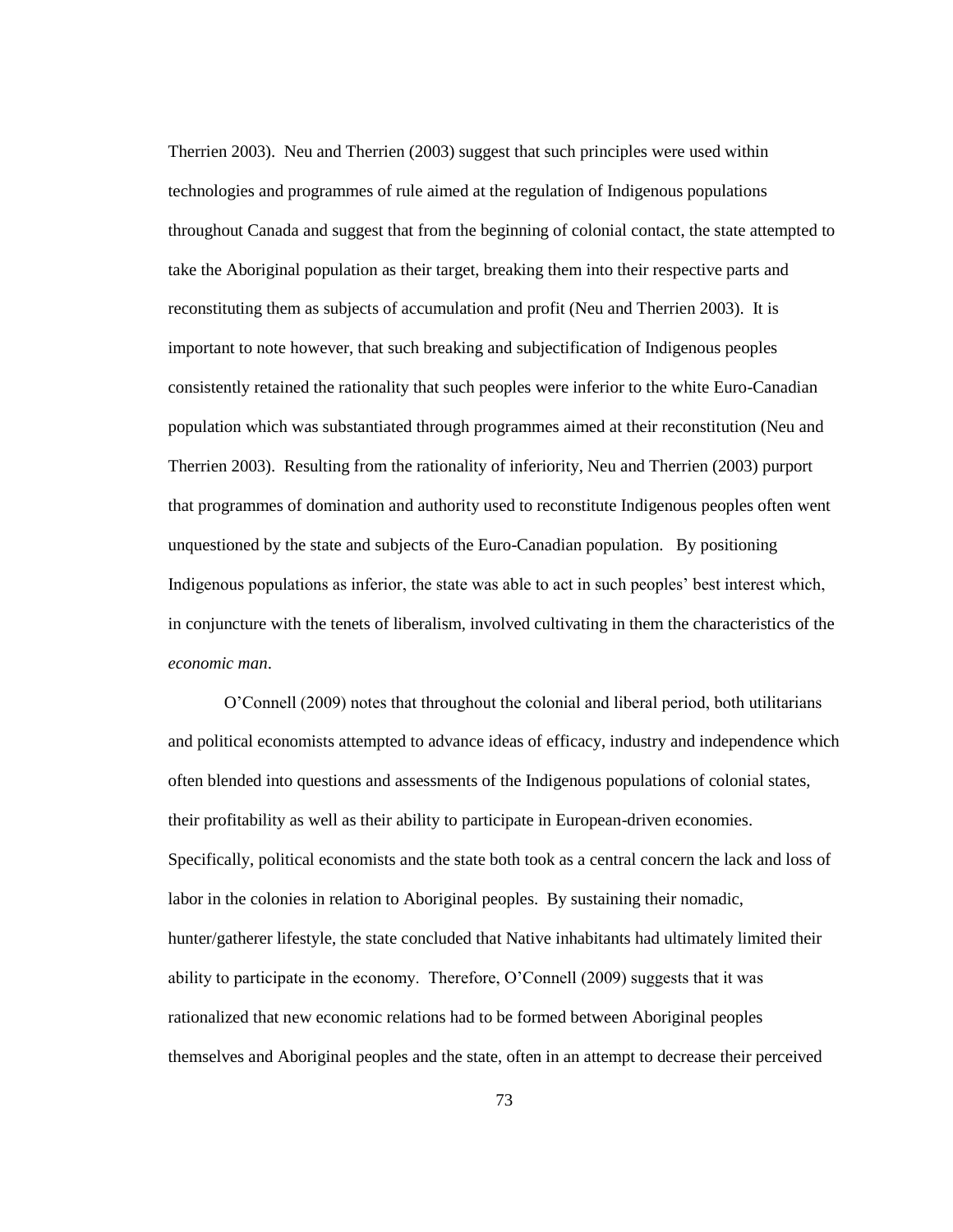dependence. Milloy (1999) notes that indeed, Residential and Industrial School can be seen as one such attempt to create new economic relations within Indigenous populations by educating them on the tenets of progress, development and industry. Consequently, just as the white Euro-Canadian population held an obligation to civilize the Native inhabitants of the colonies, they too held a responsibility to make them into participants of the economy and cultivate in them the Euro-Canadian value of enterprise. Francis (1998) interestingly claims that during this period, the idea of civilization often became conflated with the idea of introducing economy and material culture to Indigenous populations. As the precepts of liberalism, including accumulation, increasingly infused themselves with rationalities of wealth, Francis (1998) notes that civilization often became dependent upon the accumulation of wealth and material goods, opposed to the mere adoption of civilized characteristics of morality and self-regulation. Thus, throughout the nineteenth century, civility came to take on a plural meaning and in one regard referred to human improvement in general, and in the other referred to human improvement distinguished primarily in relation to the concept and acquisition of material culture (Francis 1998). Indeed, Francis (1998:71) suggests that throughout the nineteenth century, missionaries often used Indigenous peoples" lack of material culture as an explanation as to why Aboriginal populations had made only limited progress and could not be deemed civilized, which caused them to conclude that "the plough and the Bible go together in civilizing [the] Indians."<sup>2</sup>

l

 $<sup>2</sup>$  Although Foucault argues that theories of the state such as Marxism are inadequate for explaining the</sup> contingencies of power modern rule is built upon, his account of the economic man and of the economic rationalities of liberalism in general, appear to correspond and additionally constitute Marxist precepts of capitalism. The rationalities of wealth and accumulation that Foucault (2007, 2008) distinguishes as being central to a genealogical account of liberalism and of those of material culture that O"Connell (2009) discusses are also central to Marxist analyses of rule. Therefore, an apparent contradiction appears in Foucault's dismissal of state theories as he neglects to demonstrate the ways in which they may link up and are reflective of each other. Although this contradiction or negation is apparent, a comparison of an "analytics of power" to state theories is beyond the scope of this thesis.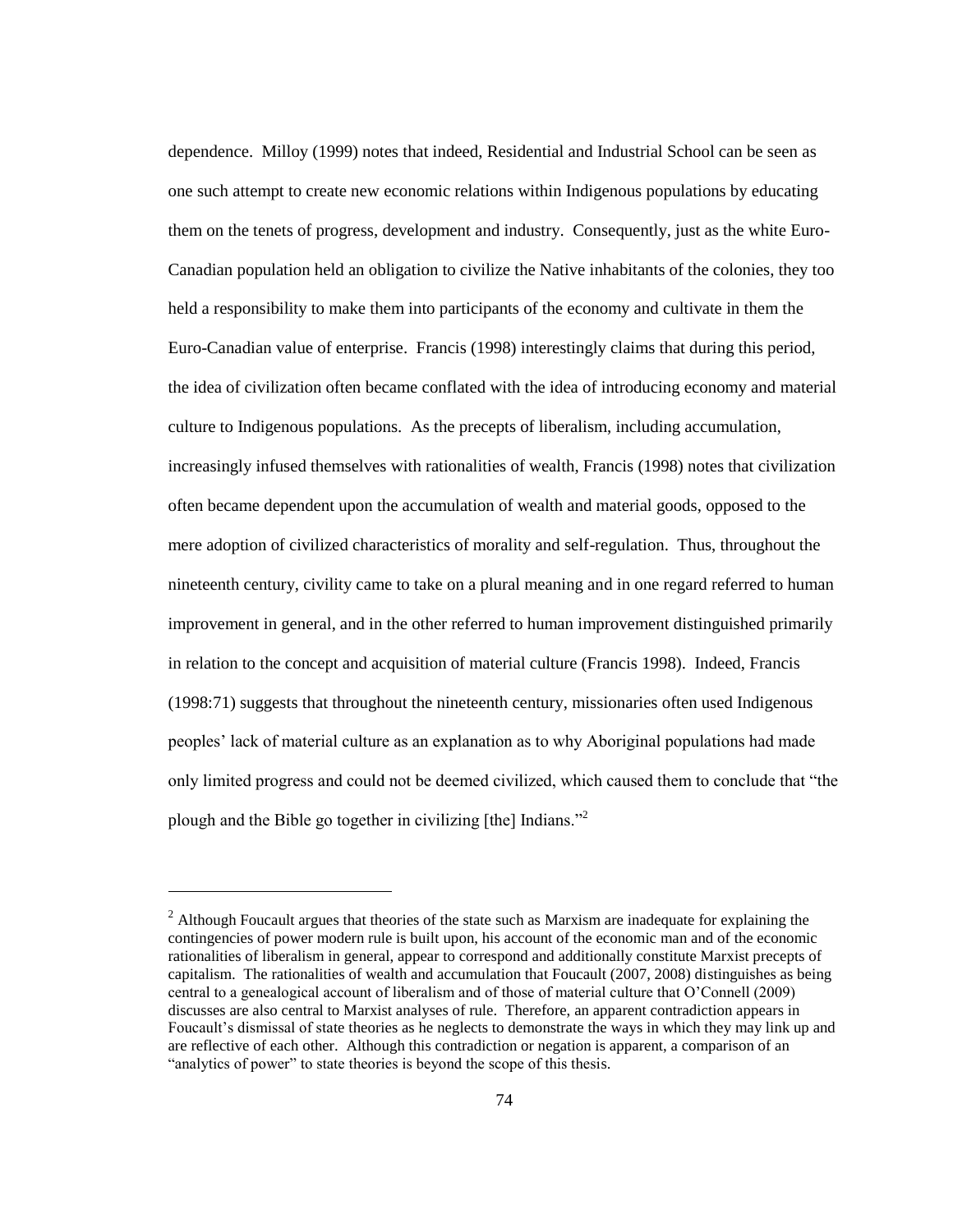The emphasis on the acquisition of material culture corresponds with Neu and Therrien"s (2003) contention that for Foucault, modern government was concerned with ensuring that the greatest possible wealth is produced not only for the individual, but also the nation. In order to achieve such wealth, Neu and Therrien (2003) note that philosophies of accounting were employed for the activation and regulation of the Indigenous population in which it was hoped the state would witness their re-situation as active participants of production. Thus, Neu and Therrien (2003) provide concrete examples of such philosophies and demonstrate how economic rationalities shaped the rule of Aboriginal peoples as much as the civilizing mission did. They suggest that in order to cultivate in Indigenous populations the characteristics of industry and enterprise and to support such supposed dependent peoples, the state began to provide Native inhabitants with annuity payments or what was termed 'presents.' These 'presents' primarily came in the form of pre-made goods such as clothing or cooking materials; however, with the infusion of liberal tenets into state philosophies of rule and the need to introduce among the Native populations the philosophy of economy, the forms of annuity payments provided to Indigenous peoples were gradually altered.

Neu and Therrien (2003) note that instead of providing Aboriginal populations with fabricated goods, the state rationalized that it would be more productive to provide such peoples with raw products such as agricultural tools, from which they could produce their own goods which would ultimately aid in reconstituting them as productive and industrious peoples. By providing materials such as agricultural tools, it was consequently rationalized that the state would witness a shift in Aboriginal peoples" relationships with their lands. Additionally, the provision of raw materials was viewed as cost effective as it would allow Aboriginal peoples to sustain themselves within emerging markets, but also allow them to participate within it by selling the goods and products which they did not use, thereby producing profit and wealth that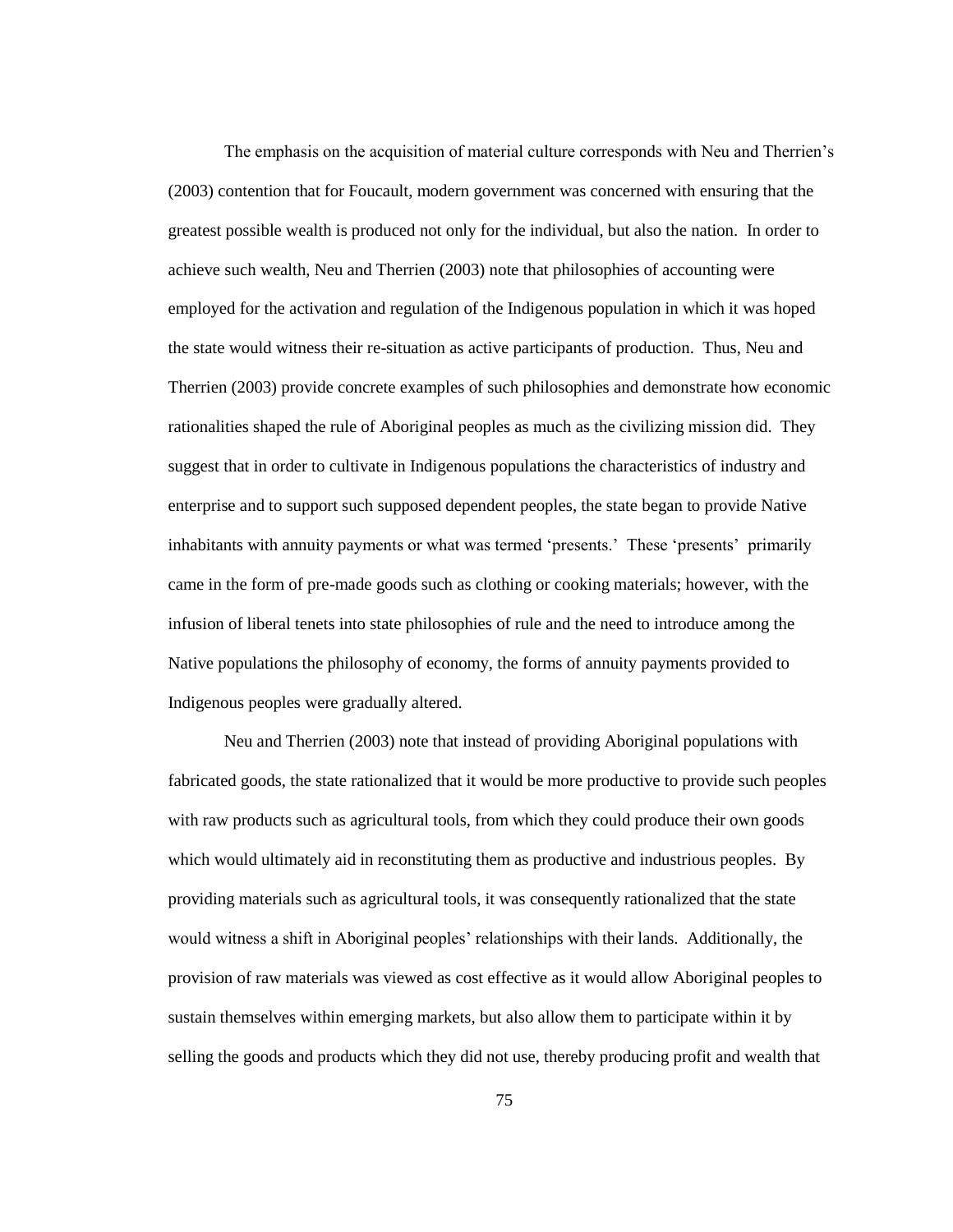could be re-deposited in the state. Thus, by providing annuity payments in terms of agricultural products and raw materials, the state aimed to arrange the Indigenous population in such a way as to lead to certain ends; namely that of the economic prosperity of the Aboriginal population as well as the state.

The connection of Aboriginal rule to economic processes is also exemplified in the work of Hogeveen (1998) who analyzes the role of the Hudson Bay Company in defining Aboriginal relations with the state. Hogeveen (1998) further emphasizes Scott"s (1995) contention that Europe has been too much at the centre of colonial analyses and first articulates that Canadian liberalism, although a derivative of Britain, came to possess a distinct rationality due to the population it sought to rule; namely, the Indigenous peoples. Thus, Hogeveen (1998) suggests that one must identify the problems which Canadian liberalism sought to govern and correct and that Canadian liberalism must be viewed as a technology which intended to act upon the actions of others through economic processes. The primary step in an investigation into the economic rationalities which shaped Indigenous governance, Hogeveen (1998) contends, is to understand that the normative framework of liberalism is insufficient when attempting to comprehend the practices of government which affected the lives of Indigenous peoples. Hogeveen (1998) suggests that instead, one must examine the rationalities which lay "behind" the normative discourse of liberal rule and examine the means though which Canadian and liberal rationalities sought to realize their defined ends. Ultimately, Hogeveen (1998) claims that one must examine the rationalities of the Hudson Bay Company as a contributor to rule, its mentalities resulting from the fur trade, its economic aims, and effects on the Aboriginal population, to understand the formation of nineteenth century Canada.

Based on his contention that in order to understand the rationalities that shaped Aboriginal governance, one must examine the mentalities of the Hudson Bay Company,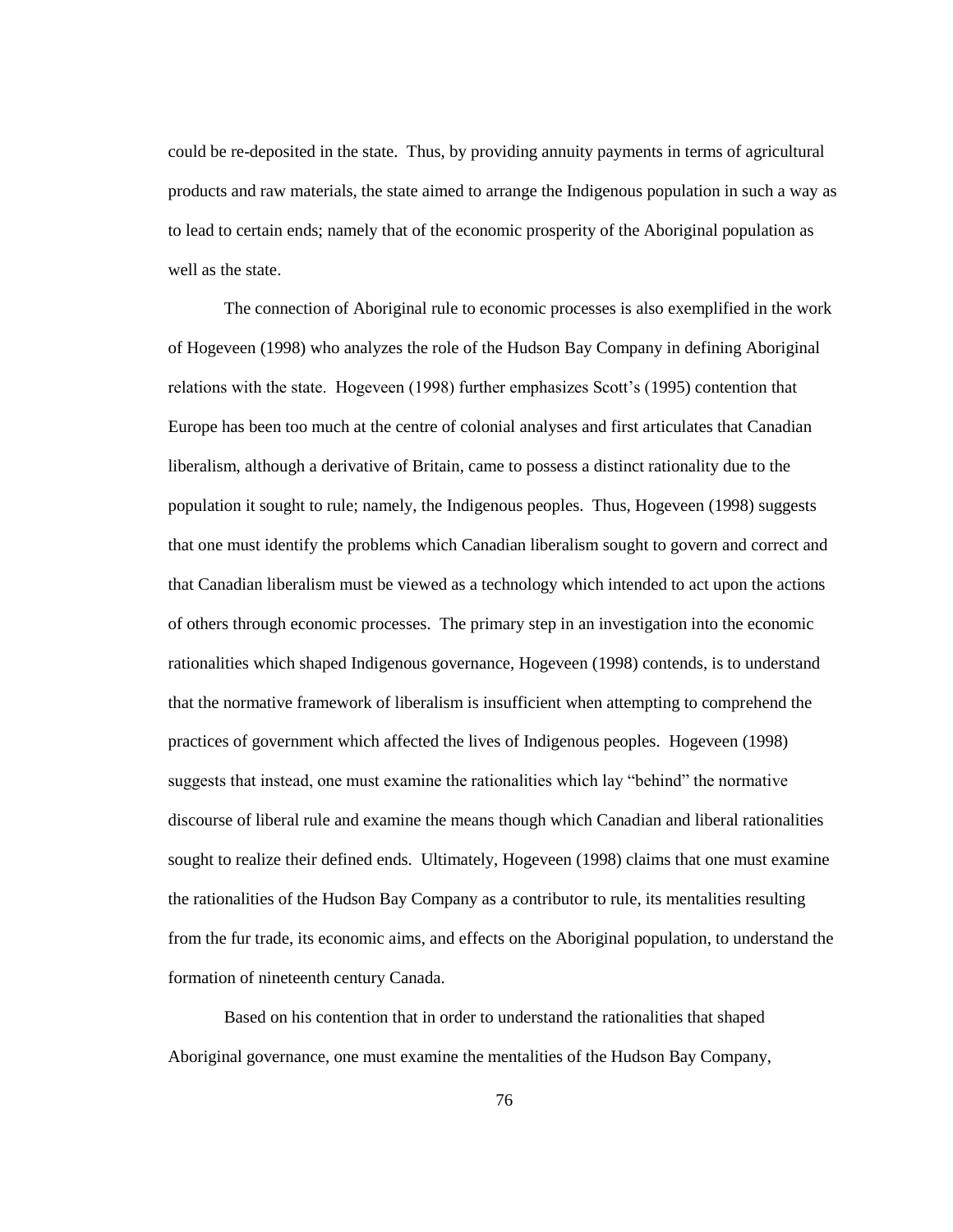Hogeveen (1998) contends that the Aboriginal population was merely seen as a means to increase productivity and wealth by such organizations. Consequently, he notes that the Hudson Bay Company sought to persuade and employ the Indigenous peoples to participate in economic practices through which the Indigenous population would be imbued with the precepts of economic life and gradually come to accept and possess modes of life premised upon free market exchange (Hogeveen 1998). Thus, the Indigenous peoples were utilized as a product and function of economic rationalities with the Hudson Bay Company not being so much concerned with the Indigenous populations" function, troubles or conditions of life, but merely that it existed and was motivated to progress and improve, as defined by Euro-Canadian standards, in order to ensure the efficient running of Canada"s economic markets. Hogeveen (1998) contends that what resulted from such rationalities was a belief that was only concerned with the existence and preservation of the Hudson Bay Company and the Euro-Canadian population, and consequently the amelioration of the Indigenous peoples. Thus, Hogeveen (1998), like Hindess (2001) notes, that strict programmes of improvement, such as education and assimilation, were implemented by the Canadian state to ensure and cultivate subjects capable of following an economic rationality and contributing to Canada"s economic model.

It is noted however, when the Indigenous populations appeared reluctant to accept the economic mode of rule, its failure was attributed to their supposed inherent inferiority opposed to the inherent differentiations in lifestyle. What appears to be neglected in the assessment of Aboriginal inferiority is that their failure to accept Euro-Canadian defined economic models of subsistence was not due to Indigenous deficiency, but instead differing rationalities concerning subsistence and modes of life. Historically, the Indigenous population had ensured the selfsustainability of their peoples; thus, when offered monetary payments for their work, or as incentive to increase productivity it often had little effect (Neu and Therrien 2003). Paradoxically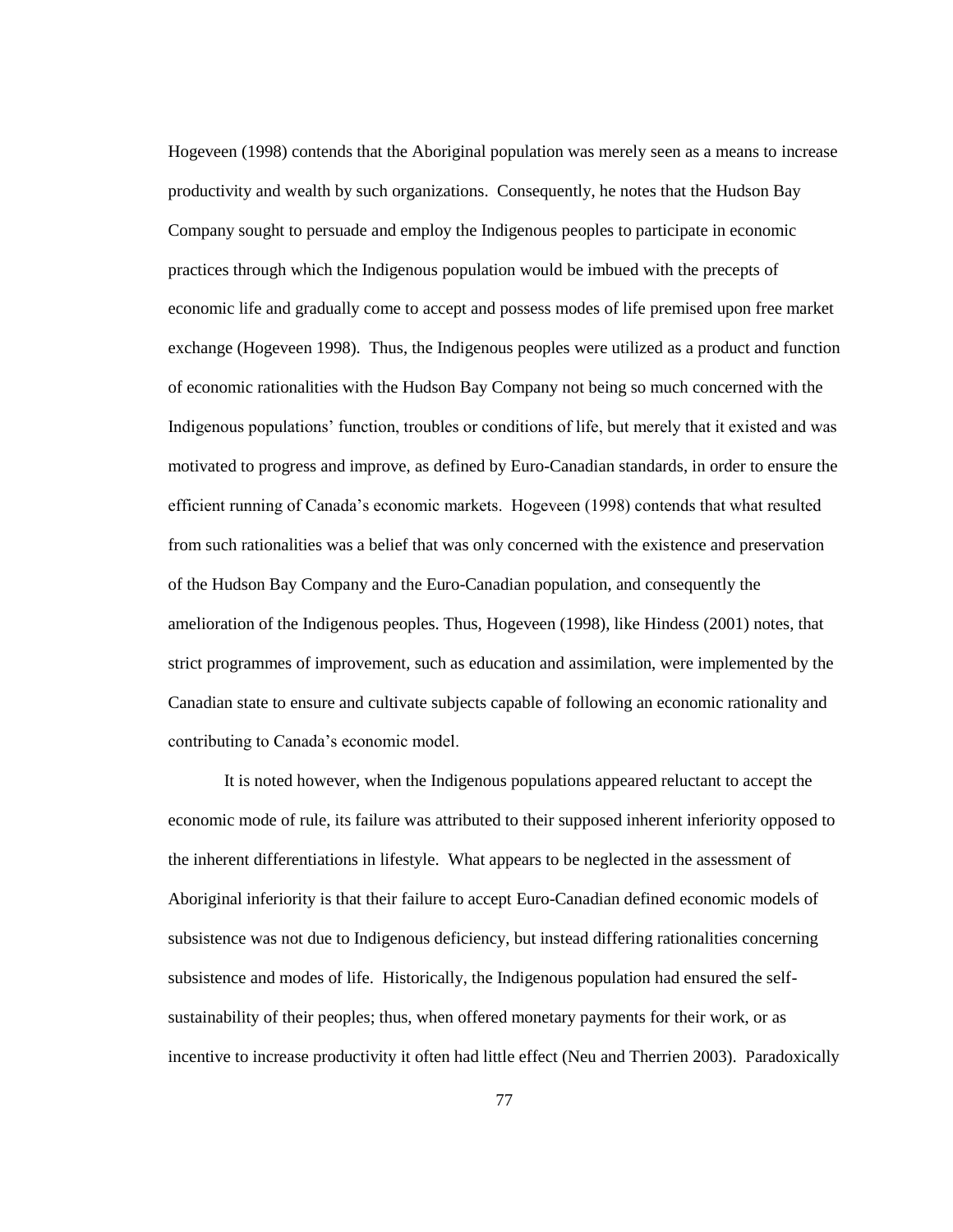however, Hogeveen (1998) claims that when Indigenous populations did turn to state defined economic models of subsistence it resulted in their dependence upon the Euro-Canadian population and their associated economic processes as they could no longer sustain their traditional modes of life. By making Aboriginal populations dependent upon Euro-Canadian models of subsistence, whether intentional or not, consequently allowed the Euro-Canadian population to exert authority over Indigenous populations which permitted for intrusive forms of rule and often the application of direct force. Ultimately, Hogeveen (1998) notes that the infusion of the fur trade mentality into the Indigenous mode of life had important cultural, economic and social implications for the Indigenous peoples as their ability to sustain traditional modes of living were undermined and were colonized for the purpose of European subsistence and prosperity. Subsequently, Hogeveen (1998) claims that emphasis was placed on cultivating members of a free population who were willing to participate in the fur trade and market competition. Although the notion of freedom is apparent here, it is misleading in the sense that the Indigenous population was not accorded the liberty to decide their own mode of life, but were instead encouraged to live in the likeness of white Euro-Canadians. Consequently, the enactment of the fur trade can be seen as a tool which was utilized to arrange the Aboriginal population to meet certain ends and which ultimately altered the relationship of the Aboriginal population to "things." Thus, by altering the relation of Aboriginal peoples to "things" such as land, modes and materials of production, one can witness that the rule of Indigenous populations had a distinct liberal base and can be tied quite adequately to Foucault's (2007) conception of political economy. Therefore, considering political economy's connection to civil society, one can rationalize that in order for state and non-state actors to cultivate in Indigenous peoples the precepts of civil life, the liberal conception of the *economic man* would be of key importance as it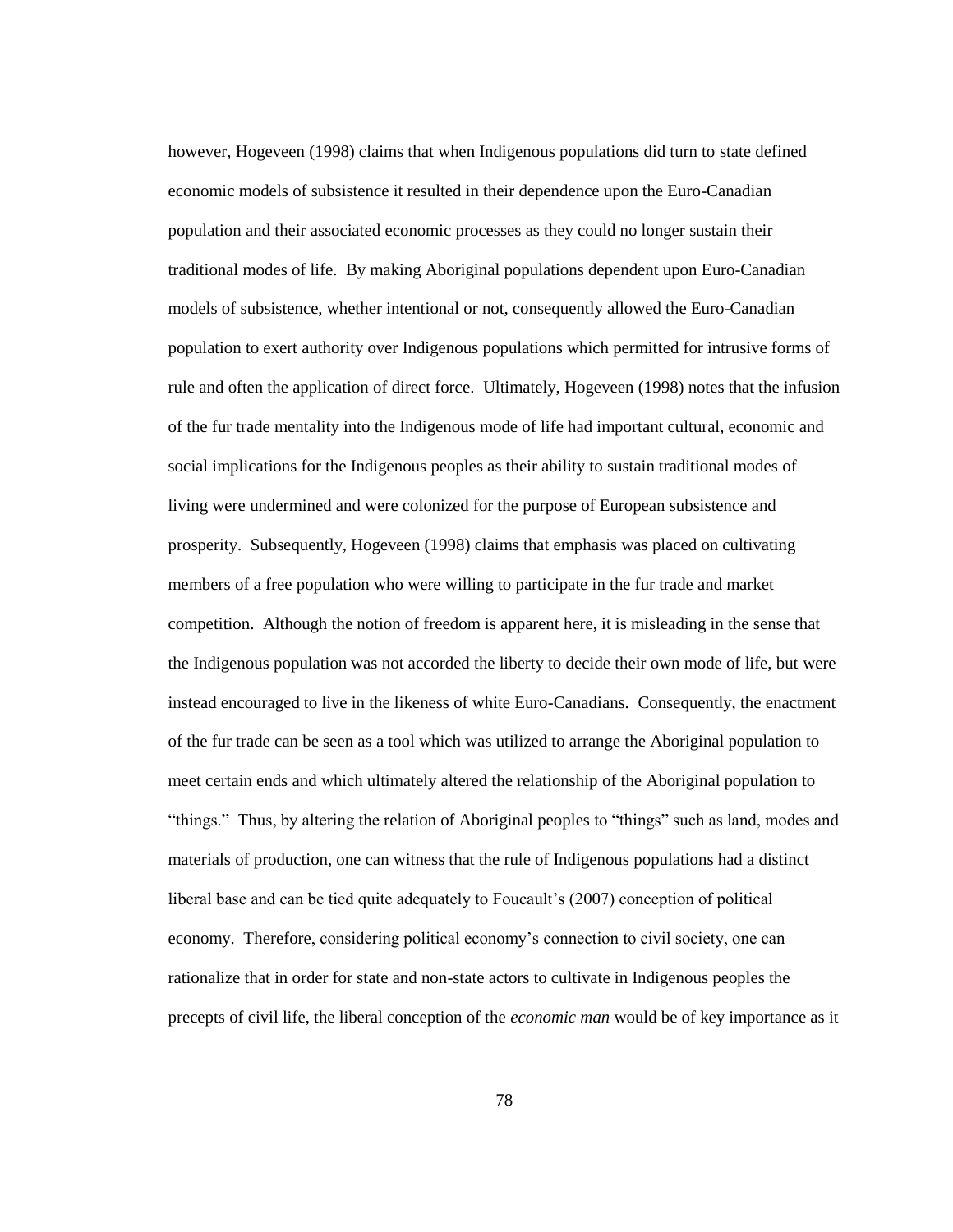was economic subjects who inhabited civil society; thus, to civilize the Indigenous population was to make them economic subjects.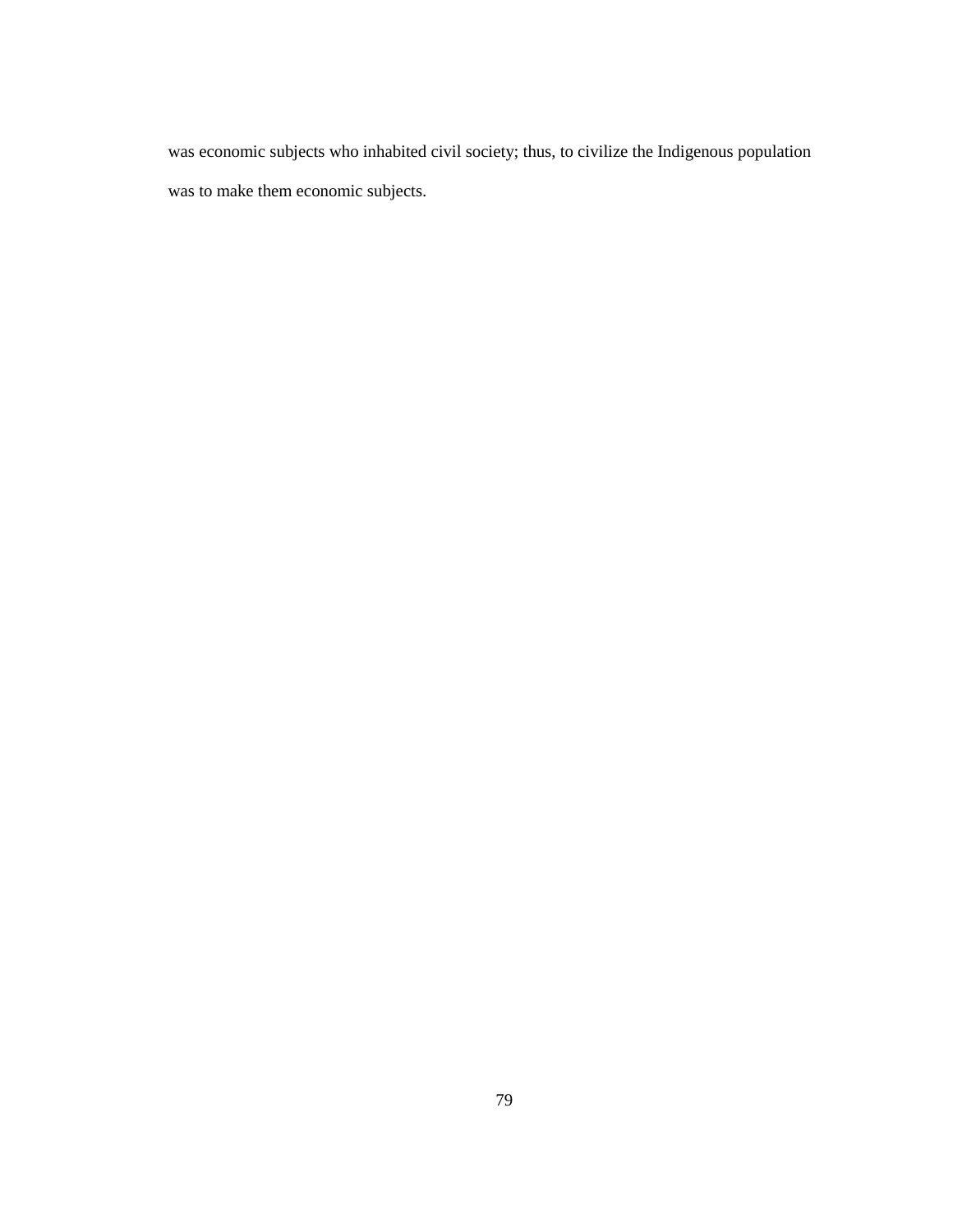## **Chapter 10 Summary and Conclusion**

What can subsequently be seen in the investigation of the colonial and liberal rationalities that shaped the rule or governance of Indigenous populations throughout eighteenth and nineteenth century Canada, is that Foucault's (2007, 2008) genealogy and the concept of *governing through freedom*, as developed in the latter governmentality literature, is far too restricted as it often fails to consider counter rationalities which suggest that liberalism frequently retained and employed authoritarian and paternalistic mentalities, technologies and programmes of rule. In agreement with Dean (2002), Hindess, (2005) and Murray Li (2009), it is suggested that with the exemplification of these counter rationalities, the claim that liberalism was committed to governing at a distance or through the free activity of all peoples can be dismissed. What is demonstrated when considering the experiences of Aboriginal populations as a specific case example, is that although being a producer and consumer of freedom, intrusive rationalities continued to exist within the same historical period as those of liberalism which took the Indigenous peoples as their target. Consequently, the attempt to arrange, transform and control the conduct of Indigenous populations demonstrates that liberalism was merely concerned with employing forms of free activity as a technology of rule only when individuals were able to constitute themselves as subjects capable of self-regulating and directing behavior within state defined parameters. Thus, the Aboriginal mode of life was to be shaped, molded and aligned with state objectives in an attempt to cultivate in them precepts of civil life. Indeed, it can be claimed that frequently, this shaping and molding was predicated on the rationalities of economic rule and missionary ideals of civility which were employed through programmes of colonialism in which state and non-state actors sought to assimilate the Aboriginal population into white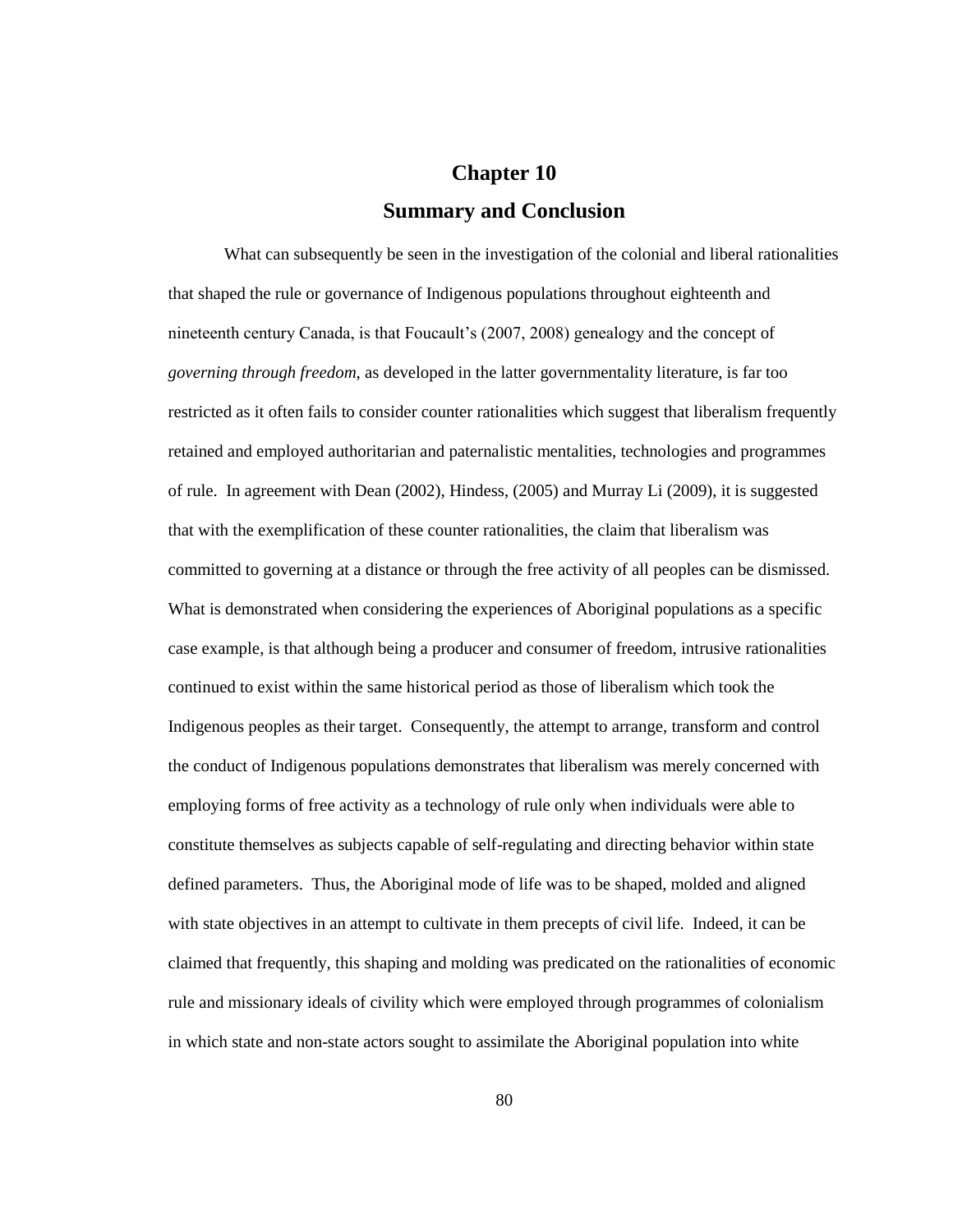Euro-Canadian society through the cultivation of individuals who embodied the prescribed modes of economic and civil life in which the concept of technologies of the self was especially important.

As previously stated, Foucault (2007) and the subsequent governmentality literature suggests that individuals constitute themselves as subjects of rule through technologies of the self. Implicit in this suggestion is the rationality that all individuals possess power as they are able to constitute themselves as subjects. Therefore, as power is disseminated through all individuals, it is rationalized that all individuals possess power and subsequently agency. As a result of their possession of power, individuals are seen as being able to accept or reject state defined programmes of rule and their constitution as subjects. However, when taking into consideration the examination of the governance of Indigenous populations, one is left to question the accuracy of Foucault"s conception of power as it appears that such populations" conduct was often constrained so as to align it with white Euro-Canadian sensibilities in which non-compliance was met by detailed programmes of social and cultural regulation aimed at cultivating civil subjects of the Canadian state. Thus, Indigenous peoples were not left to regulate their own behavior and were not seen as *subjects of interest* who were able to calculate their actions without the direct interference of the state as the concept of laissez-faire and the liberal philosophy of rule would appear to suggest. Although it is noted that such peoples possessed some amount of agency, or power, as they were able to resist programmes of rule, and it is today apparent that various efforts of colonization and the extermination of Aboriginal peoples were unsuccessful in many instances as Indigenous populations continue to exist in present-day Canada, one must question the amount of power such individuals possessed if they could not constitute themselves as subjects of their own governance and were constrained and obliged to act in ways which ultimately led them to become disciplined, industrious and civilized subjects of the Canadian state. Additionally, one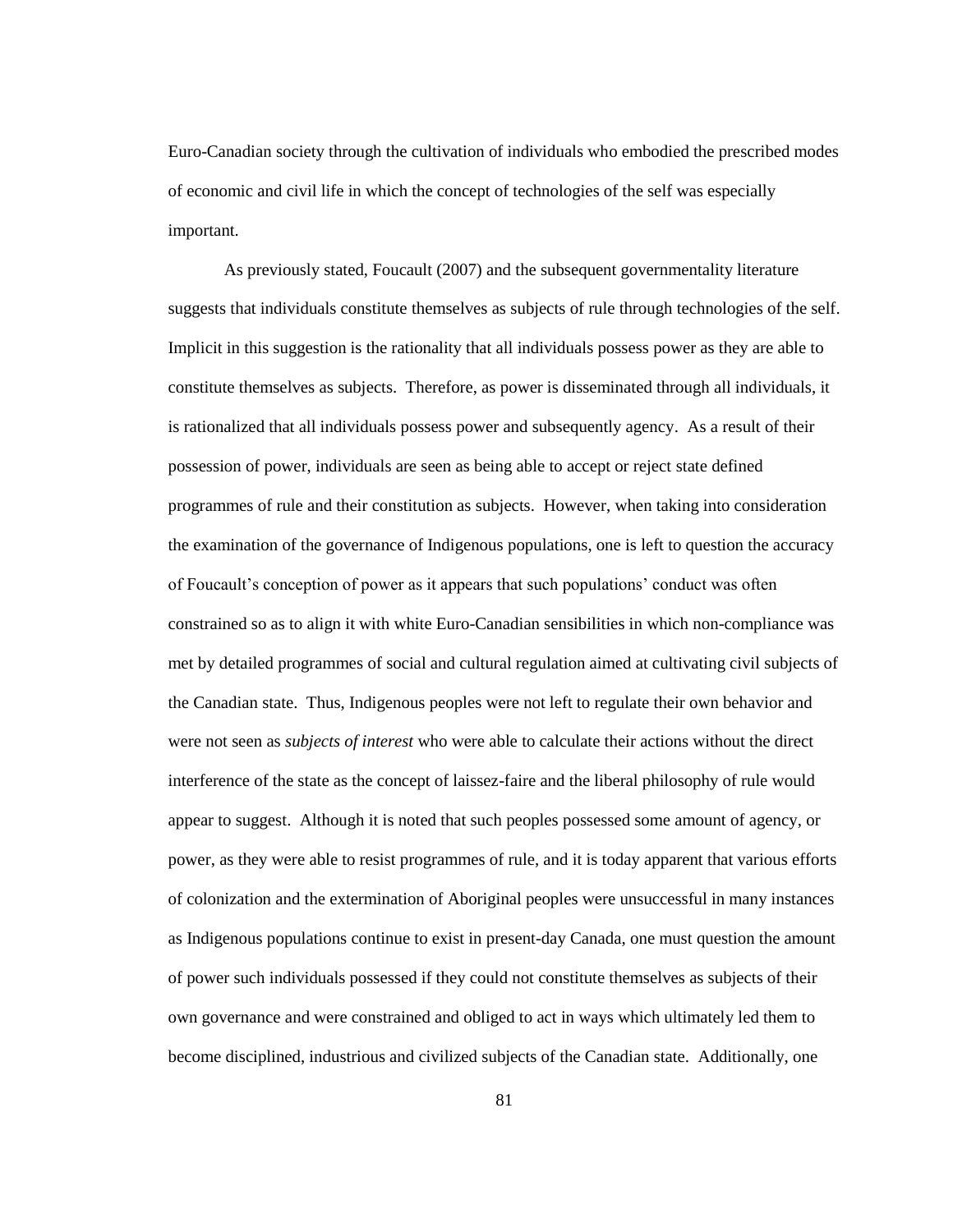must ask why these forms of power often had little effect. Similarly, a distinction needs to be made between Foucault"s notion of power and the concept of force, examining if it is possible to resist instances of force, if it is possible to distinguish between instances of power and force, and if a threshold exists in which power becomes force.

Based on the above claims, many critiques of governmentality (for example, Murray Li 2009; Weir et al 1997) additionally suggest that Foucault and the school of governmentality frequently neglect to consider the concept of resistance in their genealogies. This negation is surprising when considering Foucault's contention that where there is power, there is also resistance. The exclusion of resistant rationalities is especially seen within the limited governmentality literature which investigates the rule of Indigenous populations. Thus, additional research must be completed centering on the role of resistance which investigates the ways in which forms of resistance shape, contribute or alter the rationalities, technologies and programmes that are employed to govern Aboriginal peoples. As Foucault claims that resistance is present in every instance in which power is exercised, and consequently, systems of power relations are paralleled by a multiplicity of forms of resistance, further governmentality analyses must exemplify this claim (Smart 2002). Indeed, O"Malley (1996) contends that resistance is not external to rule and thus, in the governmentality literature, there should exist an investigation into the ways in which programmes of government are shaped by resistance.

Furthermore, O"Malley (1996) suggests that, within the governmentality literature, confrontations between government and non-state actors, or instances of resistance, are frequently thought of in terms of the failure of the programmes which are employed to shape individuals" conduct. This suggestion leads one to believe that when a programme of rule does not achieve its desired ends and is accompanied by resistance, its failure is not the fault of the programmers but something external to it and is cited as the fault of the people who display resistance and who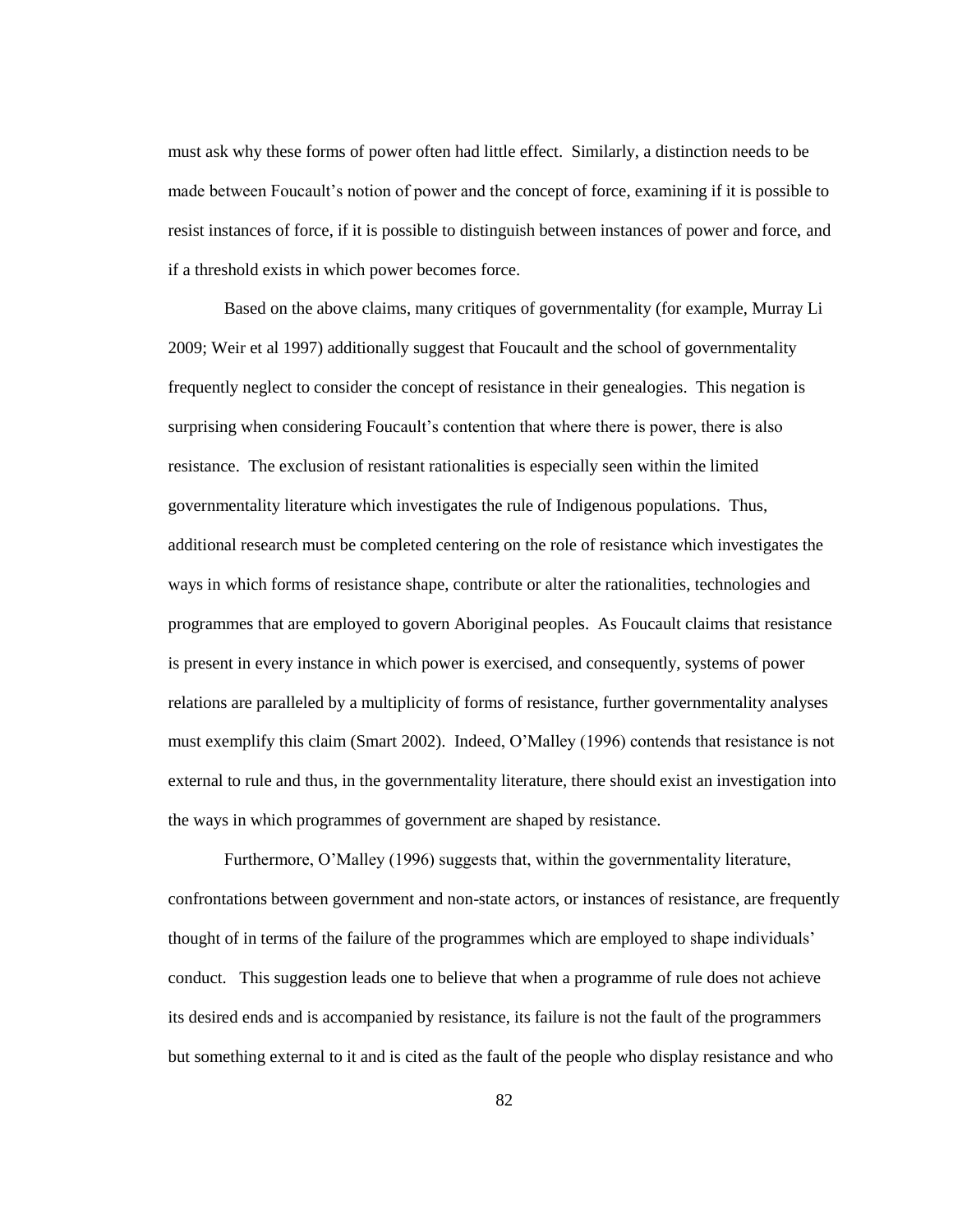do not accept the guiding programme (O"Malley 1996). Thus, O"Malley (1996) contends that when resistance is perceived in terms of its negative impacts on programmes of government, a space is not created in which resistance can be thought of as productive and it is consequently not articulated that resistance may be an essential component of programmes that are deemed successful. Consequently, O"Malley (1996) purports that the governmentality literature neglects to accentuate how rule is often enacted from below and how resistant technologies are often incorporated into programmes to ensure their success. Although he is referring to advanced liberalism, O"Malley (1996) confirms that liberal rule often assimilates and incorporates foreign rationalities into its programmes to ensure such programmes" success and notes that the practice of governing at a distance or *governing through freedom* may appropriate Indigenous forms of knowledge and practice in order to neutralize or eliminate resistance. Therefore, in order to live as free subjects, Indigenous populations are expected to adopt programmes which are reflective of their cultural traditions but which are situated within state defined technologies of rule. Thus, in order to have greater control over their lives and follow cultural tradition, Aboriginal peoples are expected to adopt foreign technologies of rule within alien frameworks. Although it may appear on the surface that Indigenous populations have gained a substantiated increase in autonomy through the adoption of these programmes, as they are able to follow mentalities and sensibilities reflective of cultural tradition, the intrusive nature of liberalism is not remedied and resistance to programmes still occurs as Aboriginal peoples are only accorded autonomy within state defined parameters. Therefore, further research must take into consideration both the positive effects of resistance in shaping rule, but also how the "Indigenization" of programmes of governance, although a reflection of Indigenous tradition, attempts to adopt such cultures to merely align resistant rationalities with those of state and non-state actors.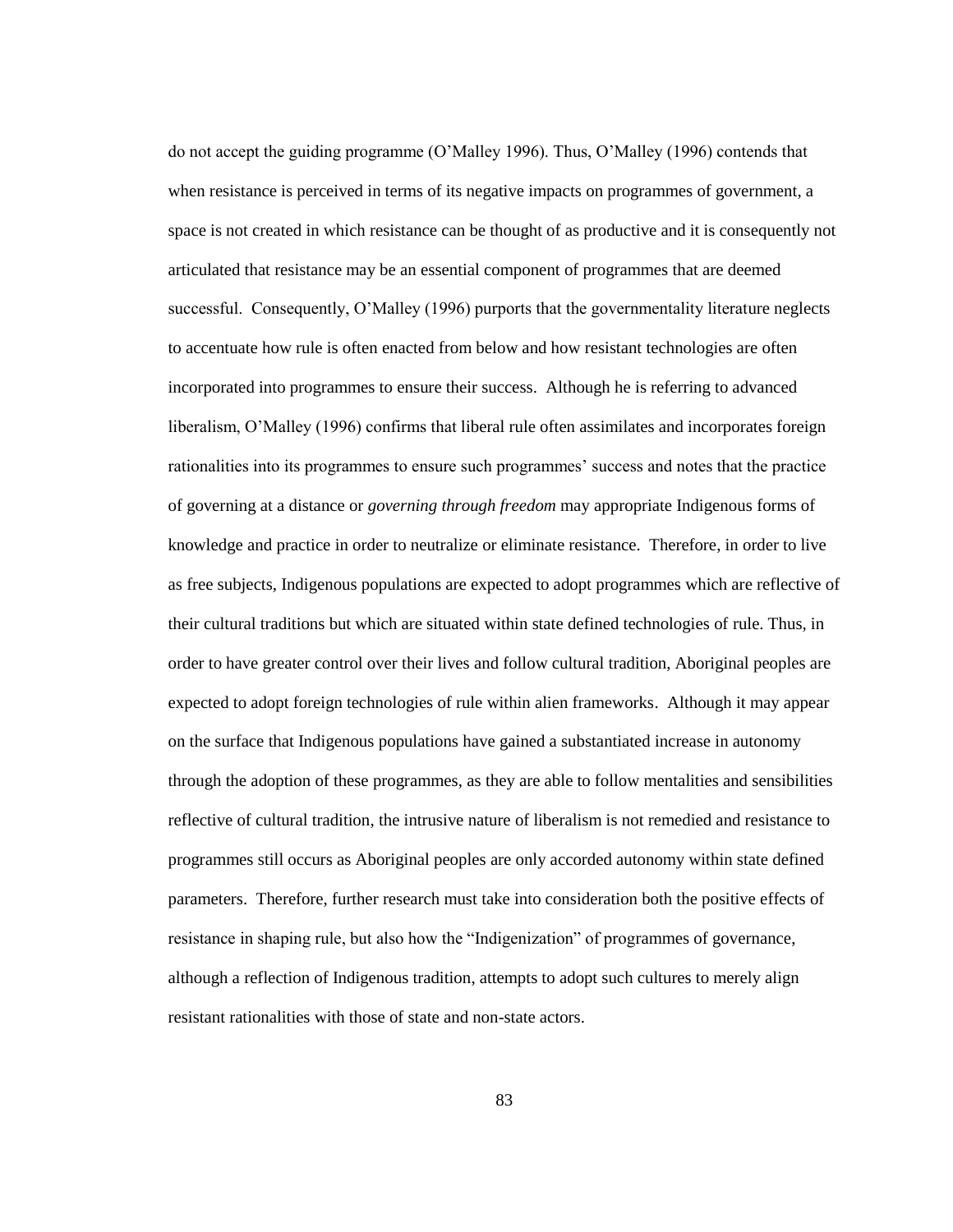Foucault (2007, 2008) and the governmentality literature additionally contends that liberalism was concerned with displacing outdated forms of power and rule and was therefore committed to putting in its place a power which took the population as its principle target and attempted to govern through indirect means. Thus, as the genealogy of the modern state develops, pastoral power is displaced by raison d"état which is further displaced by liberalism. As a result, it would be sufficient to reason that with the dislocation of pastoral forms of governance and raison d"état, one would also witness the displacement of programmes of discipline, total obedience and the salvation of *all and each.* However, when examining the case of Aboriginal peoples throughout Canada, it is clear that this displacement did not in fact occur as both state and non-state actors such as missionaries sought to secure the salvation *of all and each* Indigenous person through their conversion to Christianity and civilized and economic life. Thus, pastoral and paternalistic forms of rule remained in state and non-state programmes aimed at the reconstitution of Aboriginal subjects. Consequently, technologies of rule such as the Indian Act can be seen to be paternalistic in the sense that they made state and non-state actors guardians of the Indigenous population and stripped them of their cultural traditions which was thought to be in their best interest. Such programmes can be seen as authoritarian and intrusive as they required the complete obedience of the Indigenous peoples and imposed Western values and sensibilities into their modes of life in an attempt to cultivate economic and civil subjects. Consequently, it is suggested that additional research be undertaken to examine the occurrence of paternalistic and authoritative rule of Indigenous populations throughout not only the eighteenth and nineteenth century, but in additional historical periods such as the twentieth century. By examining the contemporary rule of Indigenous populations and the rationalities which lay "behind" neo-liberal forms of governing for instance, it may be possible to examine whether technologies and programmes of pastoral, paternalistic and authoritarian rule have been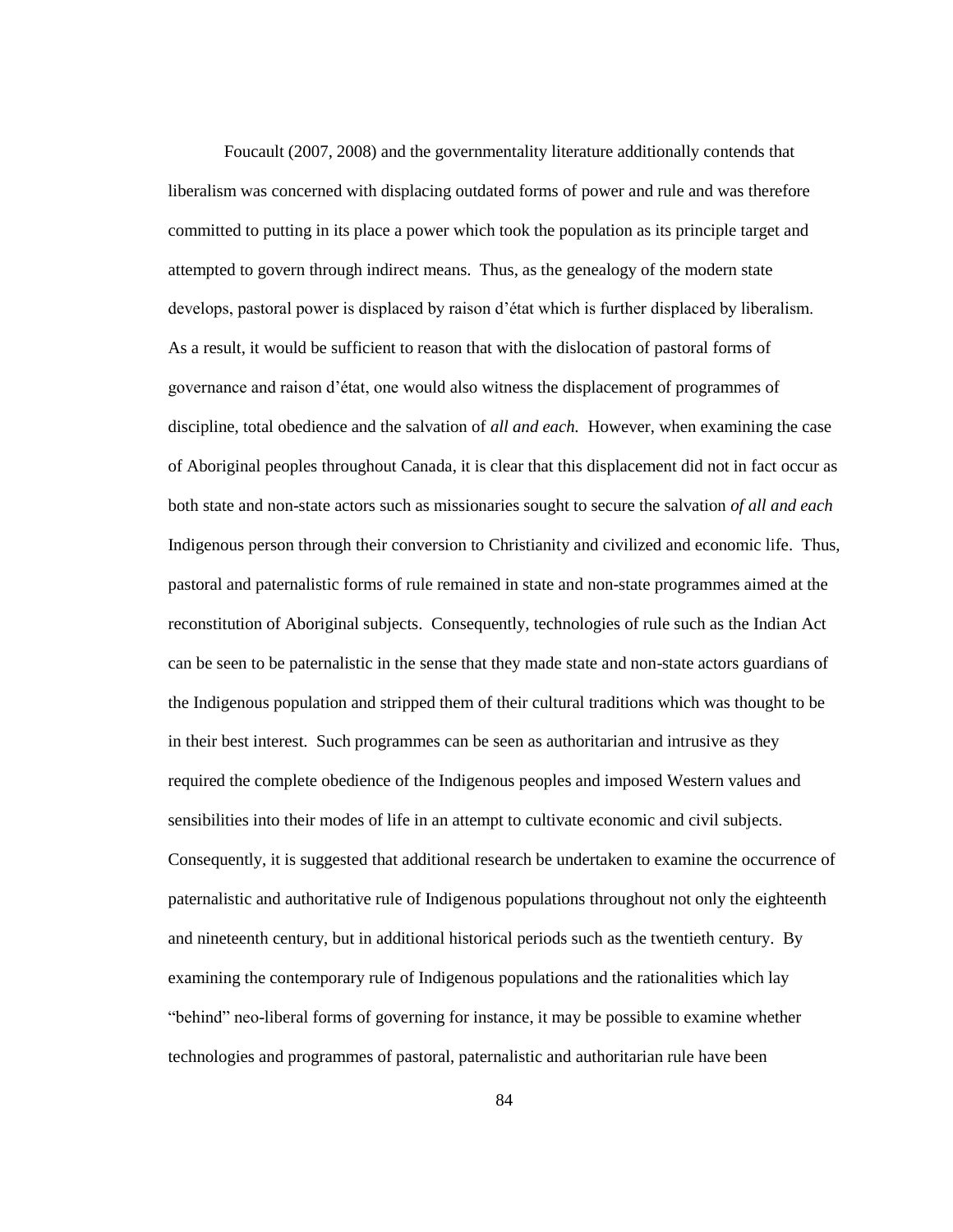displaced. Ultimately, such additional research will contribute to a greater understanding of the rationalities of liberal rule and the governmentalities which shaped Indigenous conduct. Additional research will also provide a more accurate depiction of the concept of *governing through freedom* and a history of Native cultures of Canada taking into consideration the ways in which they were arranged, transformed and utilized by various programmes of rule.

Studies of governmentality therefore demonstrate the interplay of macro and microstructures of particular knowledges which are transformed into technologies that are rendered capable of governing an individual"s behavior (Foucault 2008). For Foucault (2007), studies of governmentality focus on the ideology that politics can be understood as a product of the sensibilities and mentalities which make up rule. Thus, governmentality is presented as an analysis in which certain knowledges, rationalities and discourses capable of governing behavior are uncovered. By utilizing the rule of the Indigenous peoples of Canada as a distinct case example, it is possible to demonstrate the interactions of macro and micro-structures of rule to exemplify that such rule was not a monopoly practice of state but was instead implemented by various actors such as missionaries and the Hudson Bay Company. Additionally, particular knowledges can be uncovered such as those of civil society, the *economic man* and political economy which were transformed into technologies of rule aimed at guiding the conduct of such populations. Moreover, the rationalities and discourses of inferiority, Ethno/Euro-centrism, and paternalism are revealed, which combined, prove that *governing through freedom* does not adequately characterize the liberal philosophy of rule. Thus, one witnesses that liberal rule was in fact not committed to the judicious application of direct control which consequently fragments the claims of the governmentality account of liberalism. By targeting, molding and aligning Indigenous populations" behavior with state objectives through programmes of detailed regulation, it is argued that the displacement of the constraining effects of rule as employed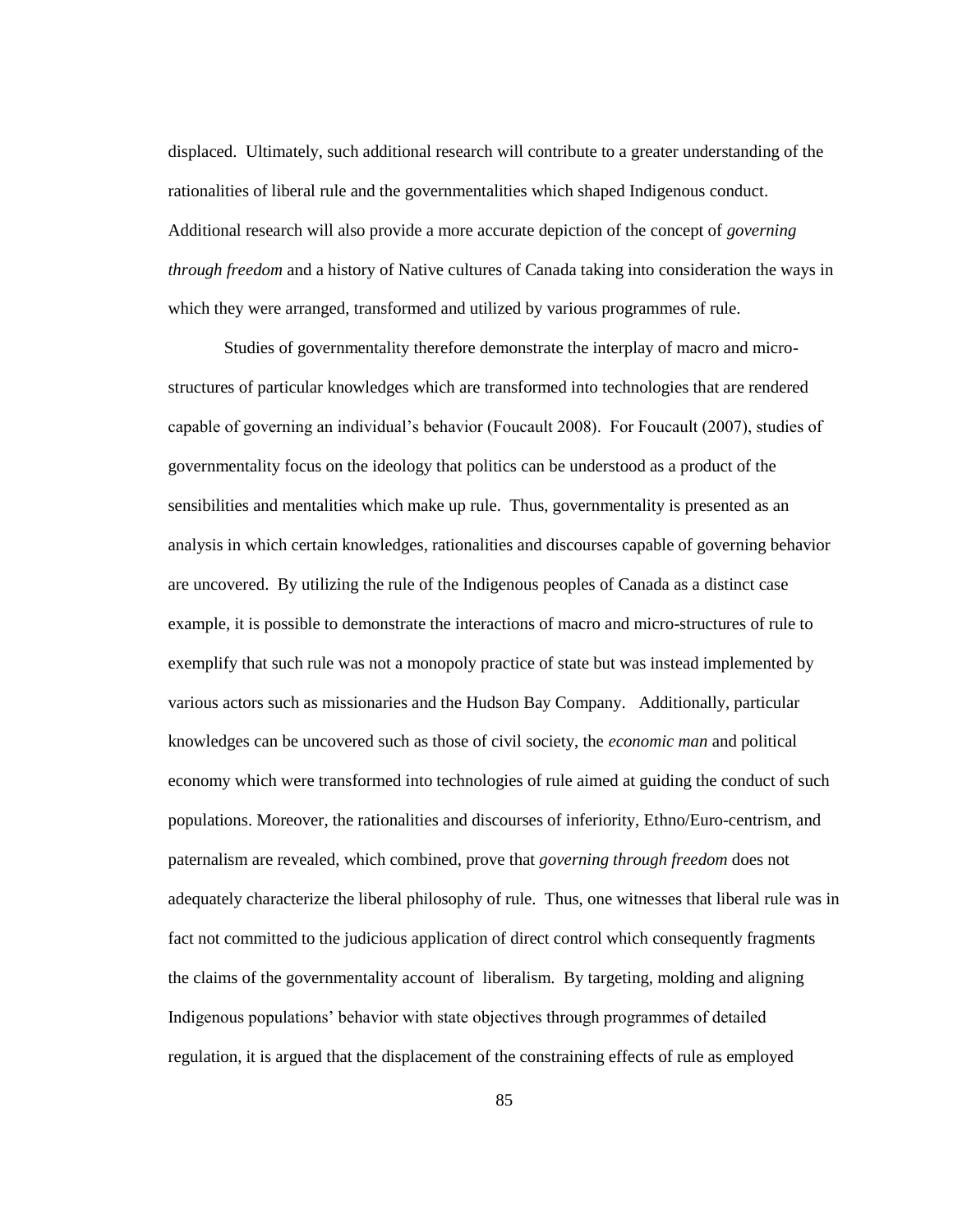within pastoral power and raison d"état did not take place and that systems of subordination are not removed within liberalism. Thus, Foucault and subsequent governmentality literature presents an incomplete account of liberalism and the concept of *governing through freedom* as they neglect to display counter rationalities, such as those of colonialism, which contradict those of the liberal philosophy of rule. By examining governmentality as a theory, the claims of governmentality as a school of thought and the case of the Aboriginal peoples, it is possible to demonstrate that the governing of all populations through their free interactions and activity is merely locally, culturally and ethnically specific.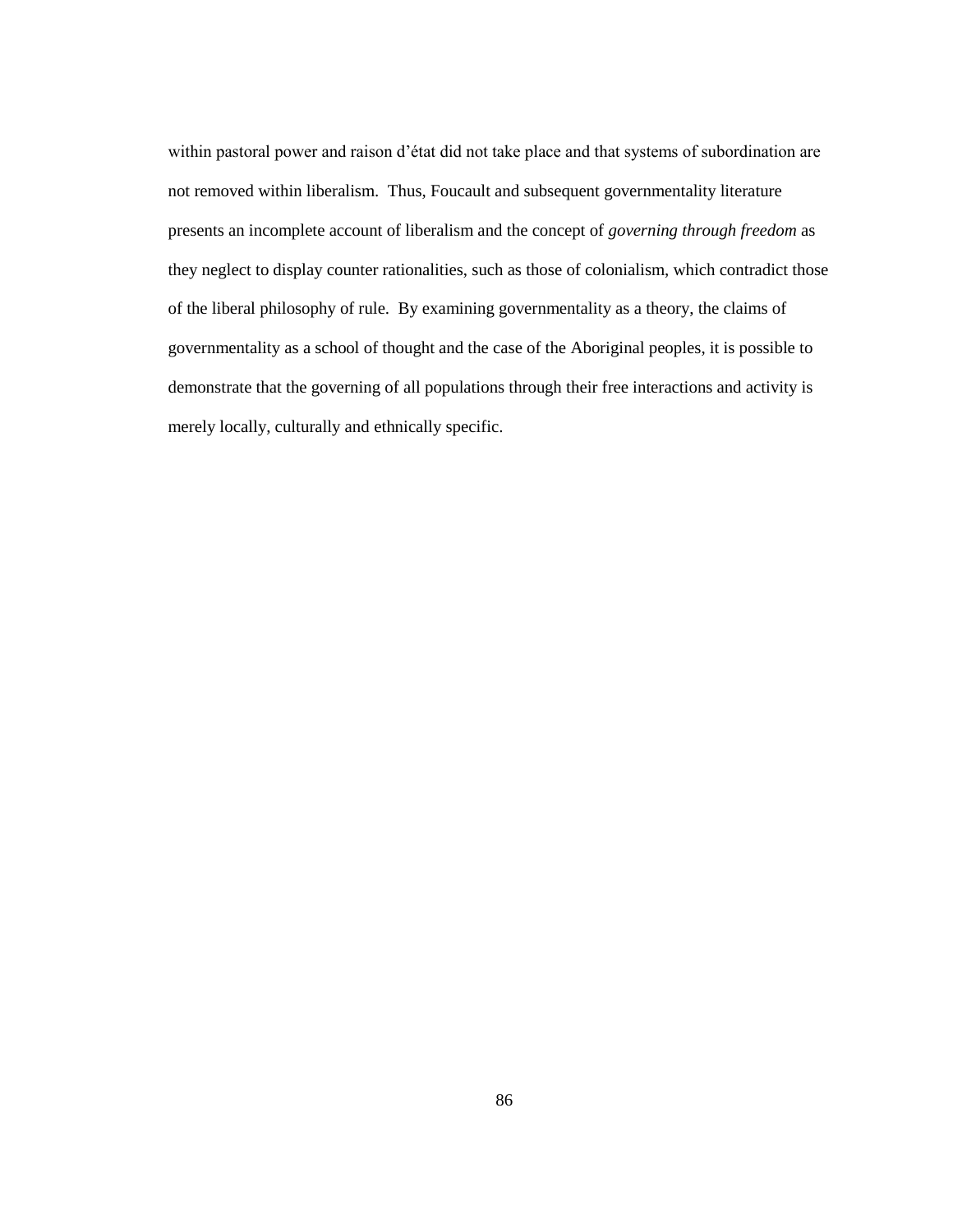## **References**

Belmessous, Salina. 2005. "Assimilation and Racism in Seventeenth and Eighteenth Century French Colonial Policy." *American Historical Review* 110(2):322-349.

Blake, Lynne, A. 1999. "Pastoral Power, Governmentality and Cultures of Order in Nineteenth Century British Columbia." *Transactions of the Institute of British Geographers* 24:79-93.

Brown, Wendy. 1998. "Genealogical Politics." Pp. 33-49 in *The Later Foucault*, edited by Jeremy Moss. London: Sage Publications.

Burchell, Graham. 1993. "Liberal Government and techniques of the Self." *Economy and Society* 22(3):267-282.

Colebatch, H. K. 2002. "Government and Governmentality: Using Multiple Approaches to the Analysis of Government" *Australian Journal of Political Science* 37(3): 417–435.

Dean, Mitchell. 1996. "Foucault"s Obsession with Western Modernity." *Thesis Eleven* 14:44-61.

Dean, Mitchell. 2002. "Liberal Government and Authoritarianism." *Economy and Society* 31(1):37-61.

Du Gay, Paul. 2002. "A Common Power to Keep them all in Awe: A Comment on Governance." *[Journal for Cultural Research](http://www.informaworld.com.proxy.queensu.ca/smpp/title~db=all~content=t713684902)* [6\(](http://www.informaworld.com.proxy.queensu.ca/smpp/title~db=all~content=t713684902~tab=issueslist~branches=6#v6)1): 11-27.

Foucault, Michel. 1977. "Nietzsche, Genealogy, History." Pp. 139-164 in *Language, Counter-Memory, Practice: Selected Essays and Interviews,* edited by Donald Bouchard. Cornell NY: Cornell University Press.

Foucault, Michel. 1991. "Politics and the Study of Discourse." Pp. 53-72 in *The Foucault Effect: Studies in Governmentality,* edited by Graham Burchell, Colin Gordon, Peter Miller. Chicago, IL: Chicago University Press.

Foucault, Michel. 1991. "Questions of Method." Pp. 73-86 in *The Foucault Effect: Studies in Governmentality,* edited by Graham Burchell, Colin Gordon, Peter Miller. Chicago, IL: Chicago University Press.

Foucault, Michel. 2007 [2004]. *Security, Territory, Population: Lectured at the College de France 1977-1978.* Translated by Graham Burchell. New York, NY: Picador, Palgrave MacMillan.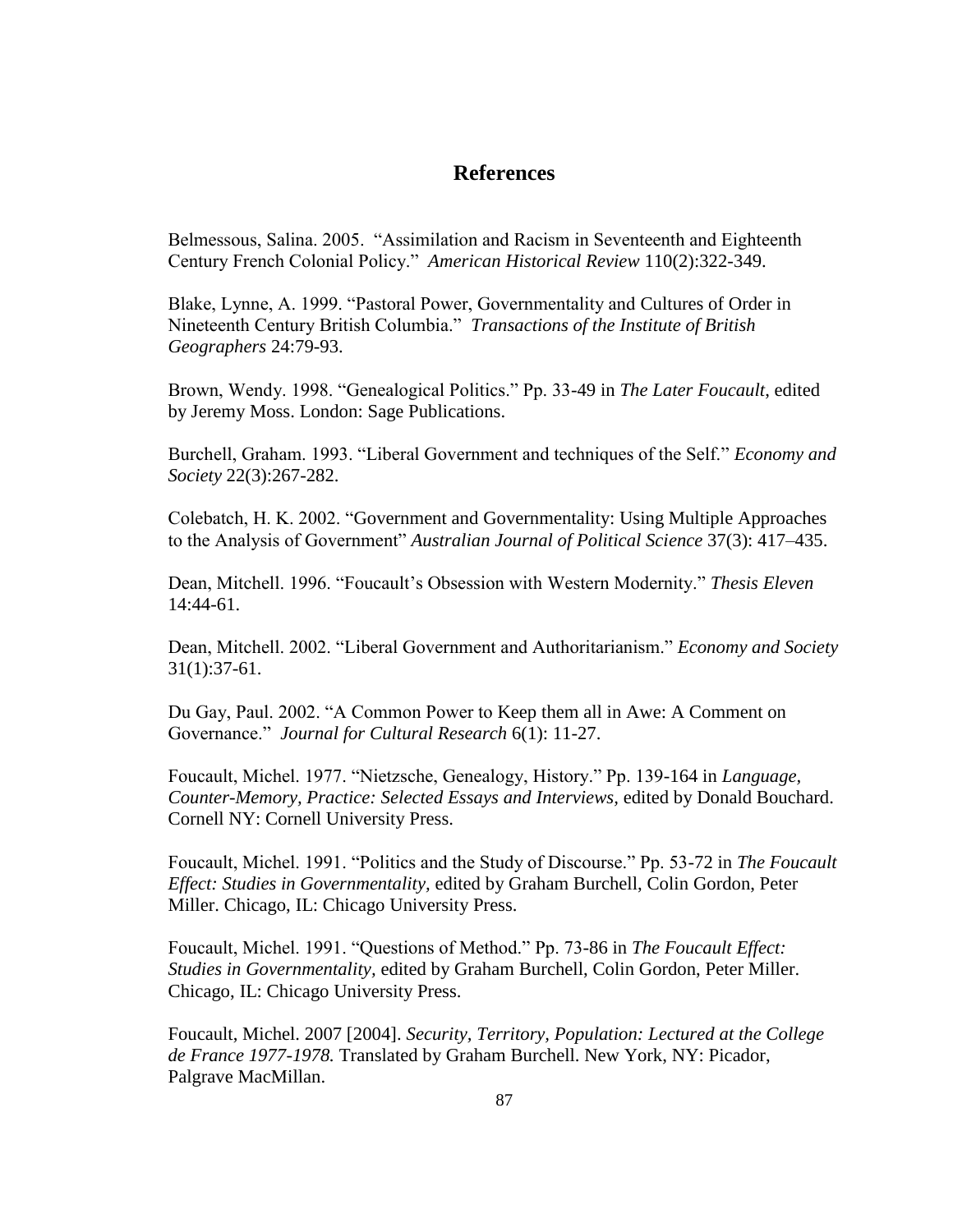Foucault, Michel. 2008 [2004]. *The Birth of Biopolitics: Lectures at the College de France 1978-1979.* Translated by Graham Burchell. New York, NY: Picador, Palgrave MacMillan.

Francis, Mark. 1998. "The "Civilizing" of Indigenous People in Canada." *Journal of World History* 9(1):51-87.

Franks, C. E. S. 2002. In Search of the Savage Sauvage: an Exploration into North America"s Political Cultures. *The American Review of Canadian Studies* 32(1):547-573.

Garland, David. 1997. "Governmentality and the Problem of Crime: Foucault, Criminology, Sociology." *Theoretical Criminology* 19(2):173-214.

Gleadle, Pauline, Nelarine, Cornelius, and Eric Pezet. 2008. "Enterprising Selves: How Governmentality Meets Agency." *Organization* 15(3):307-313

Goddard, Peter A. 1998. "Converting the 'Savage:' Jesuit and Montagnais in Seventeenth Century New France. " *The Catholic Historical Review* 84(2): 219-239.

Gordon, Colin. 1991. "Governmental Rationality: An Introduction" Pg. 1-51 in *The Foucault Effect: Studies in Governmentality*, edited by Graham Burchell, Colin Gordon and Peter Miller. Chicago, IL: University of Chicago Press.

Grant, John, Webster. 1984. *Moon of Wintertime: Missionaries and the Indians of Canada in Encounter since 1534.* Toronto ON: University of Toronto Press.

Gutting, Garry. 2005. *"Foucault: A Very Short Introduction."* New York, NY: Oxford University Press.

Hindess, Barry. 1993. "Liberalism, Socialism and Democracy: Variations on a Governmental Theme." *Economy and Society* 22(3):300-313.

Hindess, Barry. 1997. "Politics and Governmentality." *Economy and Society* 26(2):257- 272.

Hindess, Barry. 1998. "Knowledge and Political Reason." *Critical Review of International Social and Political Philosophy* 1(2):63-84.

Hindess, Barry. 2001. "The Liberal Government of Unfreedom." *Alternatives* 26(2):93- 108.

Hindess, Barry. 2005. "Politics as Government: Michel Foucault"s Analysis of Political Reason." *Alternatives* 30:389-413.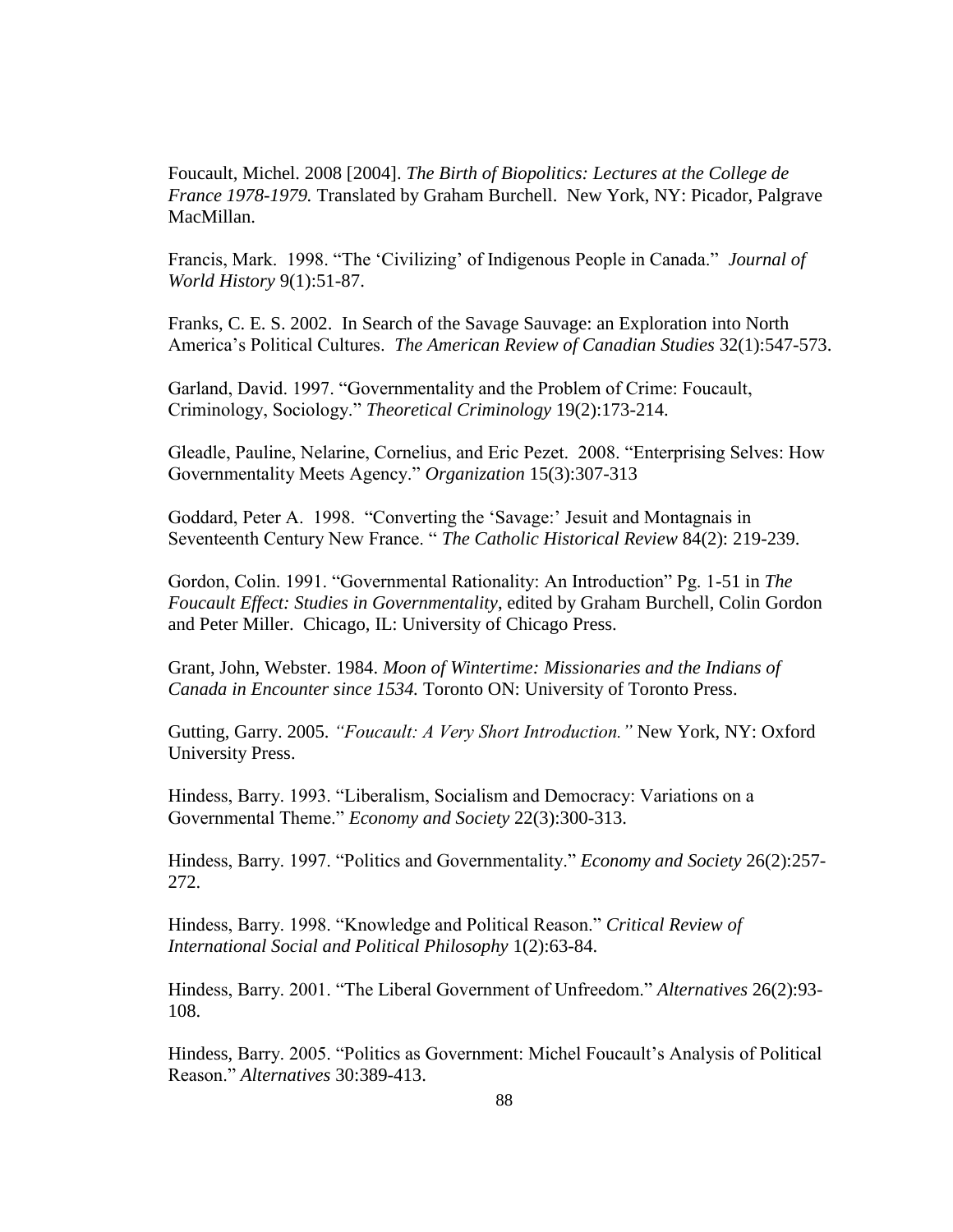Hogeveen, Bryan. 1998. "An Intrusive and Corrective Government: Political Rationalities and the Governance of Plains Aboriginals 1870-90." Pp. 287-312 in *Governable Places: Readings on Governmentality and Crime Control*, edited by Russell Smandych. Brookfield, VT: Ashgate.

Jessop, Bob. 2007. "From Micro-Powers to Governmentality: Foucault's Work on Statehood, State Formation, Statecraft and State Power. *Political Geography* 26:34-40.

Miller, J. R. 1996. *Shingwauk's Vision: A History of Native Residential Schools.* Toronto ON: University of Toronto Press Incorporated.

Miller, J.R. 2003. "Troubled Legacy: A History of Native Residential Schools." *Saskatchewan Law Review* 66(2): 357-382.

Miller, J. R. 2004. *Lethal Legacy: Current Native Controversies in Canada.* Toronto ON: McClelland and Stewart Ltd.

Milloy, John, S. 1999. *A National Crime: The Canadian Government and the Residential School System 1879 to 1986.* Manitoba: The University of Manitoba Press.

Mills, Sara. 2003. *Michel Foucault.* New York, NY: Routledge.

Moss, Jeremy. 1998. "Introduction: The Later Foucault." in *The Later Foucault*, edited by Jeremy Moss. London: Sage Publications.

Murray, Li, Tania. 2007. "Governmentality." *Anthropologica* 49(2):275-282.

National Archives of Canada, Volume 3699, Reel C-10122. 1879. File: RG-10 Indian Affairs. New Westminster Agency – Reports of Gilbert M. Sproat, Indian Reserves Commissioner, of Visits to Reserves, Occupied by the Klahoose, Sliamman and Homalthko Indians, Containing Evidence of the Beneficial Effects of the Word of the Roman Catholic Missionaries.

Neu, Dean and Richard Therrien. 2003. *Accounting for Genocide: Canada's Bureaucratic Assault on Aboriginal Peoples*. London, UK: Zed Books

O"Connell, Anne. "The Pauper, Slave and Aboriginal Subject: Parliamentary Investigations and the Promotion of Civilized Conduct (1830s)." *Canadian Social Work Review*, 26(2): 171-193, 2009.

O"Malley, Pat. 1996. "Indigenous Governance." *Economy and Society* 25(3): 310-326.